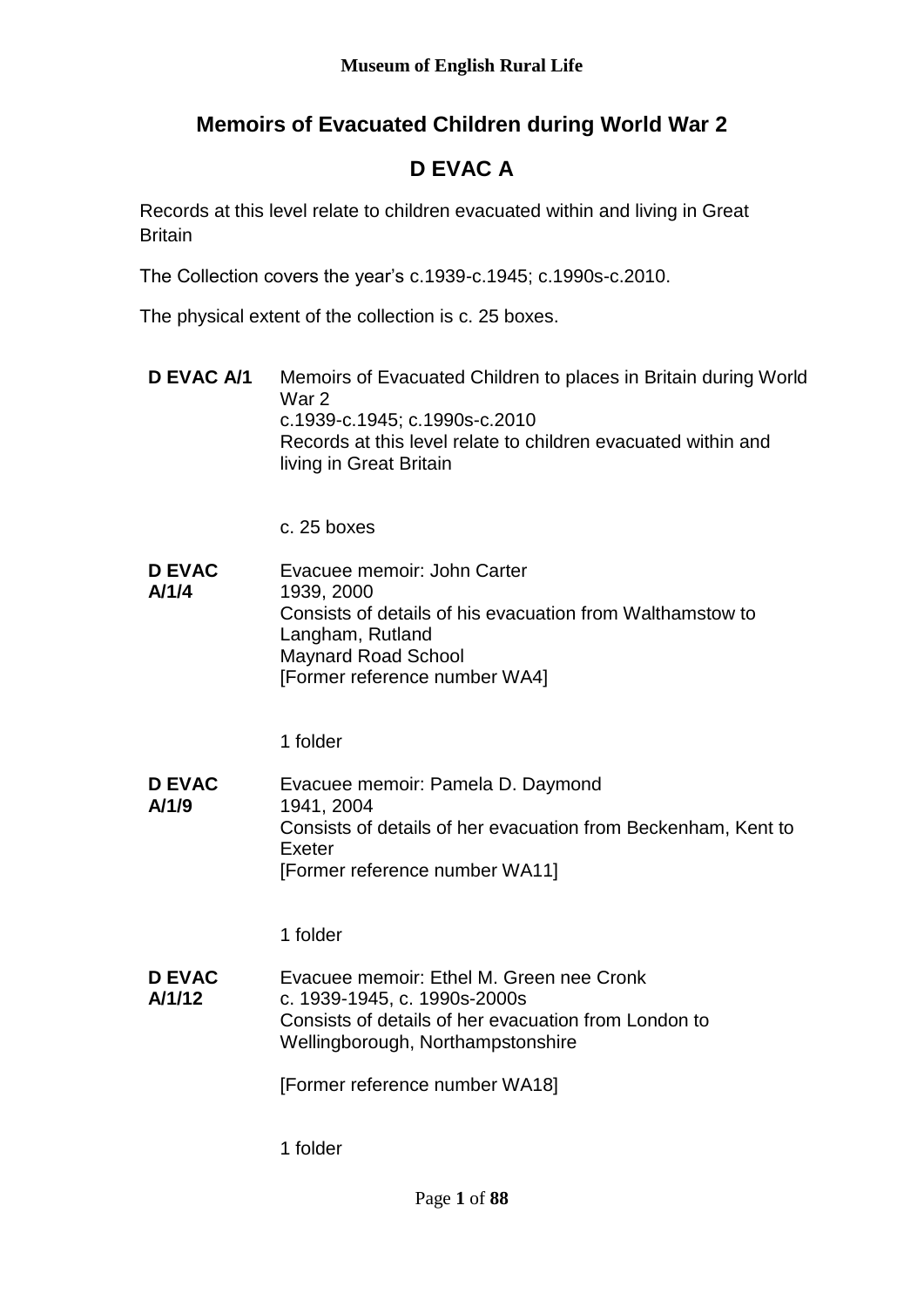| <b>D EVAC</b><br>A/1/13 | Evacuee memoir: Dennis Lamb<br>1940-2003<br>Consists of details of his evacuation from Westcliff-on-Sea,<br>Essex to Mansfield, Nottinghamshire<br><b>Technical Department of the Municpal College</b><br>[Former reference number WA23] |
|-------------------------|------------------------------------------------------------------------------------------------------------------------------------------------------------------------------------------------------------------------------------------|
|                         | 1 folder                                                                                                                                                                                                                                 |
| <b>D EVAC</b><br>A/1/14 | Evacuee memoir: George Lucy<br>1939, 2001<br>Consists of details of his evacuation from Liverpool to Bangor<br>Liverpool Institute<br>[Former reference number WA25]                                                                     |
|                         | 1 folder                                                                                                                                                                                                                                 |
| <b>D EVAC</b><br>A/1/15 | Evacuee memoir: Jill Constance Murch nee Mayersbach<br>1944, c. 1990s-2010<br>Consists of details of her evacuation from London to Builth Wells                                                                                          |
|                         | [Former reference number WA27]                                                                                                                                                                                                           |
|                         | 1 folder                                                                                                                                                                                                                                 |
| <b>D EVAC</b><br>A/1/18 | Evacuee memoir: Tony Prior<br>c. 1939-1945, 2003<br>Consists of details of his evacuation from Edmonton and Sidcup<br>to Castleton, Clacton and Leeds<br><b>Marshfield Church School</b><br>[Former reference number WA32]               |
|                         | 1 folder                                                                                                                                                                                                                                 |
| <b>D EVAC</b><br>A/1/19 | Evacuee memoir: Evelyn Margaret Robertson, nee Spencer<br>c. 1939-1945, 2002<br>Consists of details of her evacuation from London to Canterbury<br>and Reading<br>St. Winifreds at Lee<br>[Former reference number WA35]                 |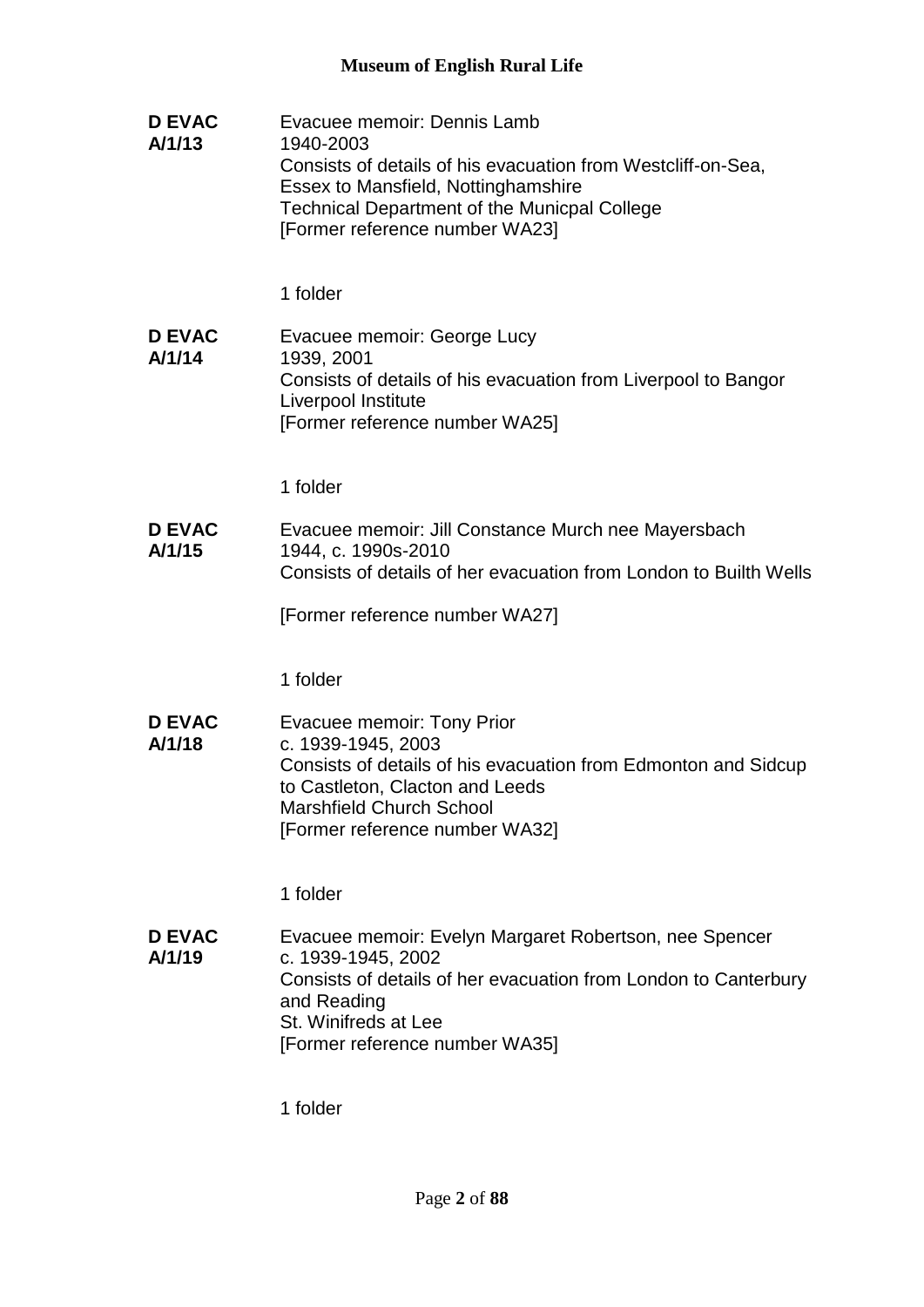| Evacuee memoir: Diana Cynthia Searby, nee Sweetland<br>c. 1939-1945, 2001<br>Consists of details of her evacuation from London to Axminster,<br>Aylesbury and Tregaron<br><b>Axminster County School</b><br>[Former reference number WA36] |
|--------------------------------------------------------------------------------------------------------------------------------------------------------------------------------------------------------------------------------------------|
| 1 folder                                                                                                                                                                                                                                   |
| Evacuee memoir: Ulric Spencer<br>1939-2002<br>Consists of details of his evacuation from London to Liddington,<br>Rutland<br>Bellevue, Willesden and Dunstable Grammar School<br>[Former reference number WA37]                            |
| 1 folder                                                                                                                                                                                                                                   |
| Evacuee memoir: Margaret Webb<br>c.1939-1945, c. 2004<br>Consists of details of her evacuation from London to New<br>Bradwell, Buckinghamshire<br>[Former reference number WA40]                                                           |
| 1 folder                                                                                                                                                                                                                                   |
| Evacuee memoir: Bernard Webb<br>c.1939-1945, c. 2004<br>Consists of details of his evacuation from London to Godalming,<br><b>Surrey</b><br>Sir Walter, St. Johns School and Godalming County School<br>[Former reference number WA40]     |
| 1 folder                                                                                                                                                                                                                                   |
| Evacuee memoir: Sheila Williams, nee Payne<br>c.1939-1945, c. 1990s-2010<br>Consists of details of her evacuation from London to Clun,<br>Shropshire                                                                                       |
| [Former reference number WA42]                                                                                                                                                                                                             |
|                                                                                                                                                                                                                                            |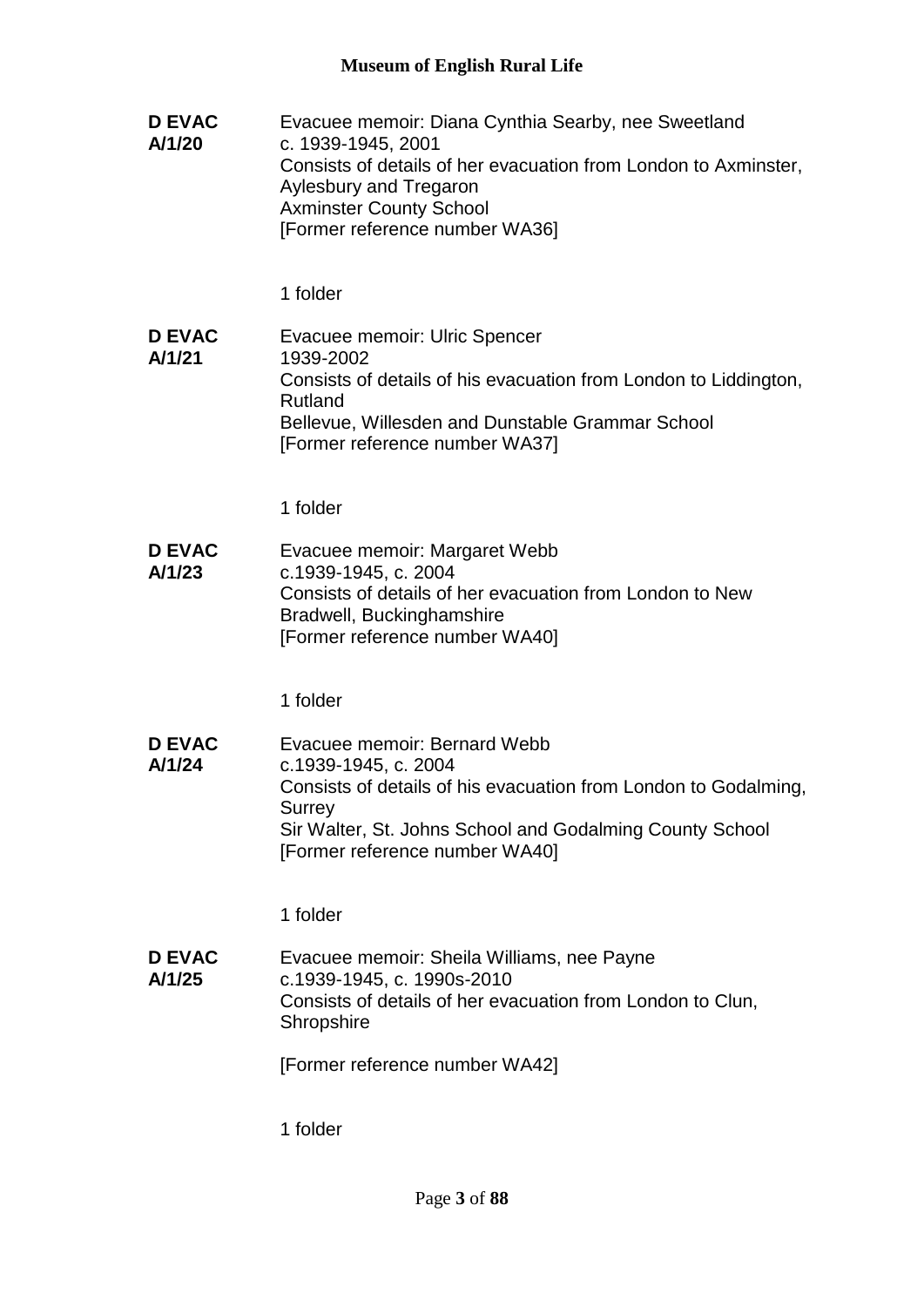**D EVAC A/1/31** Evacuee memoir: Anonymous c.1939-1945, c. 1990s-2010 Consists of details of an evacuation from Acton to Bovey, near Newton Abbott, Devon MISSING: Jun 2013 [Former reference number WA47]

1 folder

**D EVAC A/1/34** Evacuee memoir: Nella Hughes-Smith c.1939, c. 1990s-2010 Consists of details of taking in evacuees from London

[Former reference number WA53]

1 folder

**D EVAC A/1/36** Evacuee memoir: Jean Cook, nee Wallace c.1939-1945, c.2003 Consists of booklet entitled Happy Vaccy - Reminiscences of a Second World War Evacuee to Glemsford in Suffolk, including Extracts from the Diary of Prof A.D. Wilshere, the official in charge of the evacuation, by Jean Cook, together with a copy of a list of evacuees, and their addresses and letters and extracts from Prof A.D. Wilshere's diary [Former reference number WA55]

1 folder

**D EVAC A/1/37** Evacuee memoir: Gordon Abbott c.1939-1945, 2000 Consists of details of his evacuation from London to Bude, **Cornwall** [Former reference number WA57]

1 folder

**D EVAC A/1/40** Evacuee memoir: Eric Armstrong c.1939, 1999 Consists of diary extracts of his evacuation to Stroud, **Gloucestershire** [Former reference number WA61]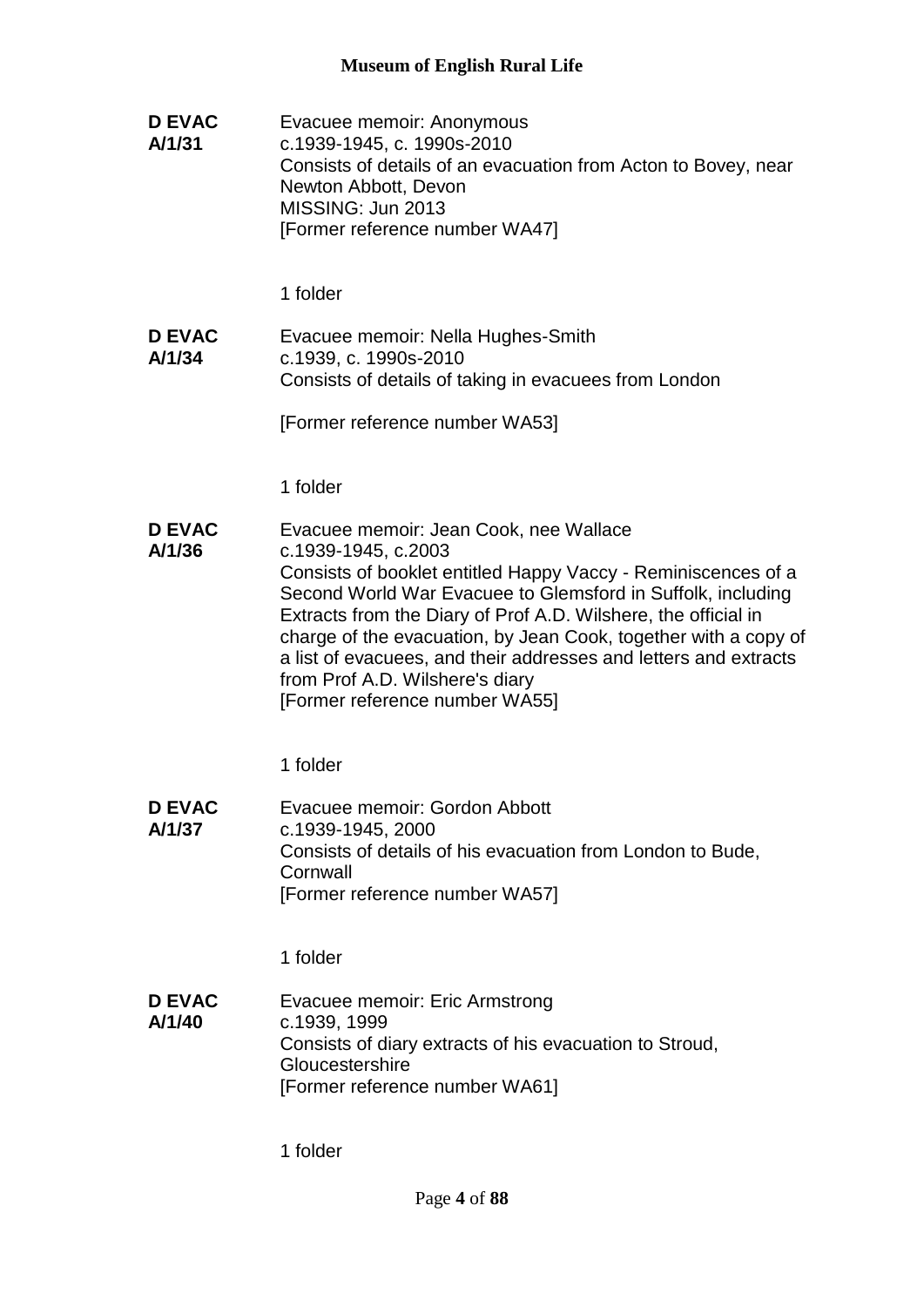**D EVAC A/1/42** Evacuee memoir: Amelia Bartrop, nee Brown c.1940-1943, 1999 Consists of details of her evacuation from London to Pentre, Rhondda Lordship Lane Infants School and Pentre School [Former reference number WA64]

1 folder

**D EVAC A/1/43** Evacuee memoir: R. Kathleen Bell c.1940-1945, 1994 Consists of details of her evacuation from Dover to Rugby [Former reference number WA66]

1 folder

**D EVAC A/1/46** Evacuee memoir: David Brown c.1939-1945, 1997 Consists of details of his evacuation from Gosport, Hampshire to Upham, Hampshire, Bishop's Waltham, Hampshire, West Meon, Hampshire and Eastleigh, Hampshire Gosport County Grammar School [Former reference number WA72]

1 folder

**D EVAC A/1/49** Evacuee memoir: Mr Callaghan c.1939-1946, 1999 Consists of details of an evacuation from Liverpool to Nantwich St. Sylvesters Boys Roman Catholic School and Nantwich **School** [Former reference number WA75]

1 folder

**D EVAC A/1/50** Evacuee memoir: Iris Charos, nee Lock c.1939-1945, 2005 Consists of details of her evacuation from Clapham, London to Eastbourne and Chilsworthy, Devon, includes a copy of photograph Hazelrigg Road School [Former reference number WA77]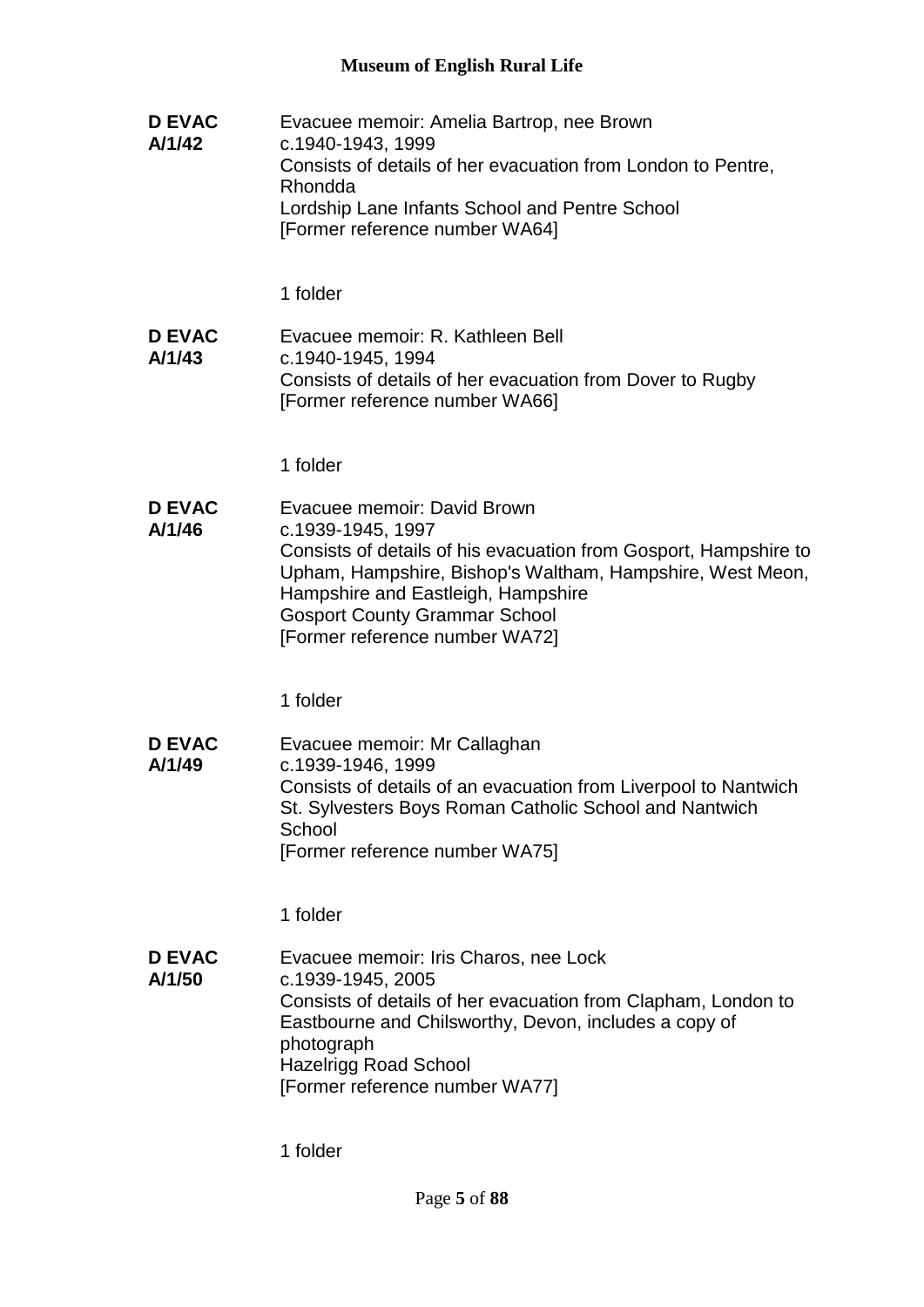**D EVAC A/1/54** Evacuee memoir: Joseph Disley c.1939-1945, c.1990s-2010 Consists of details of his evacuation from Liverpool to Shawbury, Shropshire and Kelsall, Cheshire [Former reference number WA84] 1 folder **D EVAC A/1/55** Evacuee memoir: A.G.D. c.1938-1945, c.1990s-2010 Consists of details of her evacuation from Poplar, London to Abingdon, Berkshire [Former reference number WA85] 1 folder **D EVAC A/1/57** Evacuee memoir: Joan Faulkner c. 1939-1945, c.1990s-2010 Consists of details of her evacuation from London to Virginia Water, Surrey [Former reference number WA88] 1 folder **D EVAC A/1/61** Evacuee memoir: Lilian Glanister 1939-1940, 1999 Consists of details of her evacuation from Liverpool to Llanfairfechan [Former reference number WA95] 1 folder **D EVAC A/1/62** Evacuee memoir: Roy Guy 1944-1945, c.1990s-2010 Consists of details of his evacuation from London to Shawell, Leeds, Yorkshire [Former reference number WA97] 1 folder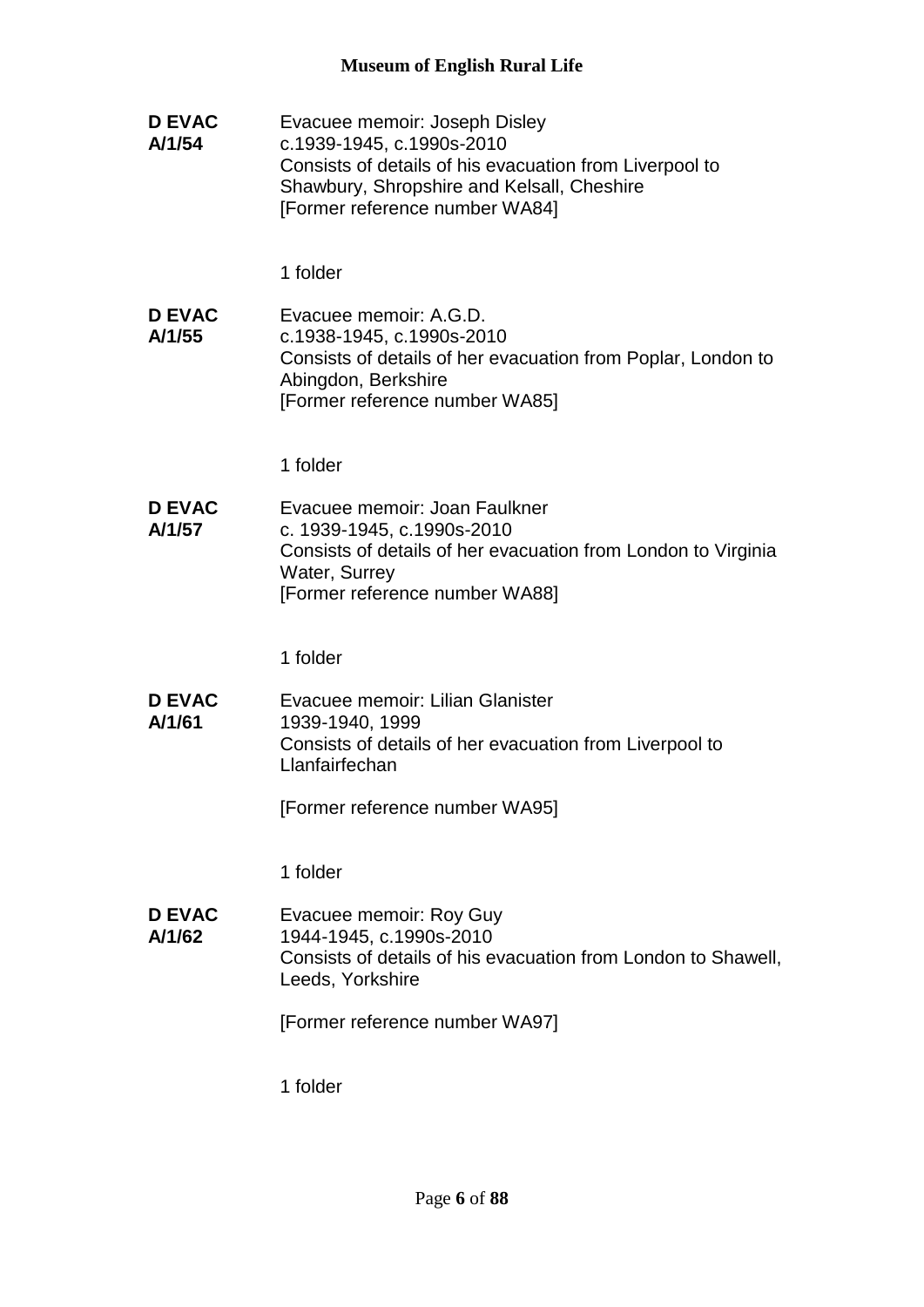**D EVAC A/1/63** Evacuee memoir: Margaret Harrad, nee Smith c.1939-1945, 1997 Consists of details of her evacuation from Portsmouth to Sway, Brockenhurst, Hampshire New Road School; St. Lukes School, Sway [Former reference number WA99] 1 folder **D EVAC A/1/64** Evacuee memoir: Mrs Hodges c.1939-1945, 1996 Consists of details of her evacuation to Stroud, Gloucestershire [Former reference number WA100] 1 folder **D EVAC A/1/66** Evacuee memoir: Molly Hurford-Jones c.1941-1945, 1999 Consists of details of her evacuation from Chatham, Kent to Faversham, Kent and Plymouth Chatham County School [Former reference number WA102] 1 folder **D EVAC A/1/67** Evacuee memoir: Jean Jackson, nee Kirk 1939-c.1945, 1997 Consists of details of her evacuation from London to Lea Halt, near Tonbridge, Kent St. Vincent de Paul Convent School [Former reference number WA102] 1 folder **D EVAC A/1/68** Evacuee memoir: Stella Johnston 1939-1940, 1997 Consists of details of her evacuation from London to Kettering, Northamptonshire and Hayle, Cornwall Camborne County School [Former reference number WA106]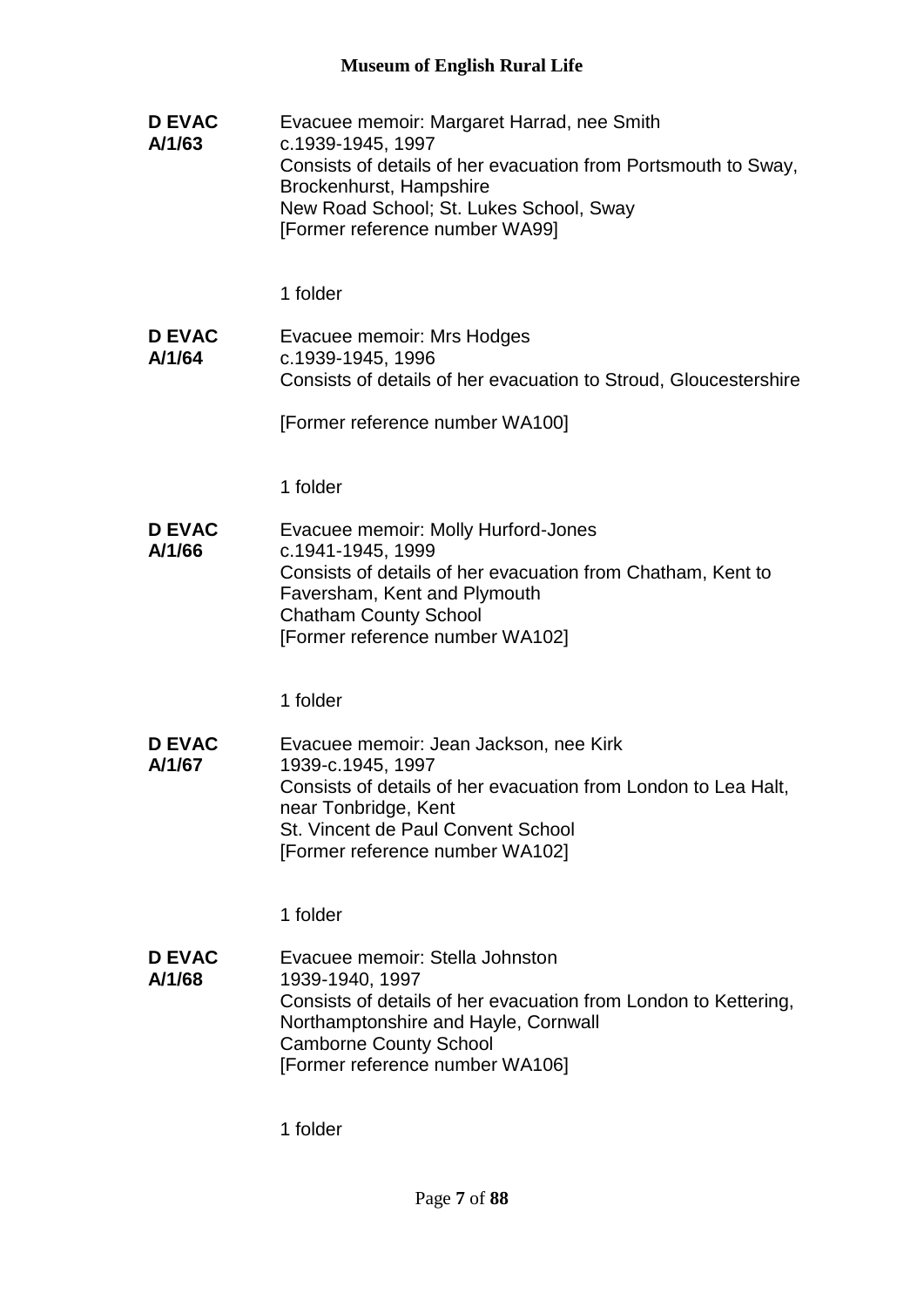**D EVAC A/1/69** Evacuee memoir: Alec Kingsmill 1939-1940, 2002 Consists of details of his evacuation from Mitcham, Surrey to Weston super Mare, includes copies of his letters as an evacuee [Former reference number WA108] 1 folder **D EVAC A/1/71** Evacuee memoir: Sheila Lenihan 1939-1945, c. 1990s-2010 Consists of details of her evacuation from Hornsey to Hatfield in Hertfordshire and Cefneithin, Llanelli [Former reference number WA112] 1 folder **D EVAC A/1/72** Evacuee memoir: Arnold Locker 1939-1943, c. 1990s-2010 Consists of details of his evacuation from Everton, Liverpool to Wem, Shropshire, Whitchurch, Shropshire and Port Dinornic St. Georges Church School [Former reference number WA113] 1 folder **D EVAC A/1/74** Evacuee memoir: Don Murdoch 1939-1944, c. 1990s-2010 Consists of details of his evacuation from Portsmouth to Bishopstoke, Eastleigh, Hampshire to Salisbury, Wiltshire [Former reference number WA122] 1 folder **D EVAC A/1/75** Evacuee memoir: Joan Murray 1941-1945, c. 1990s-2010 Consists of details of her evacuation from Liverpool to Bayston Hill, Shropshire [Former reference number WA123] 1 folder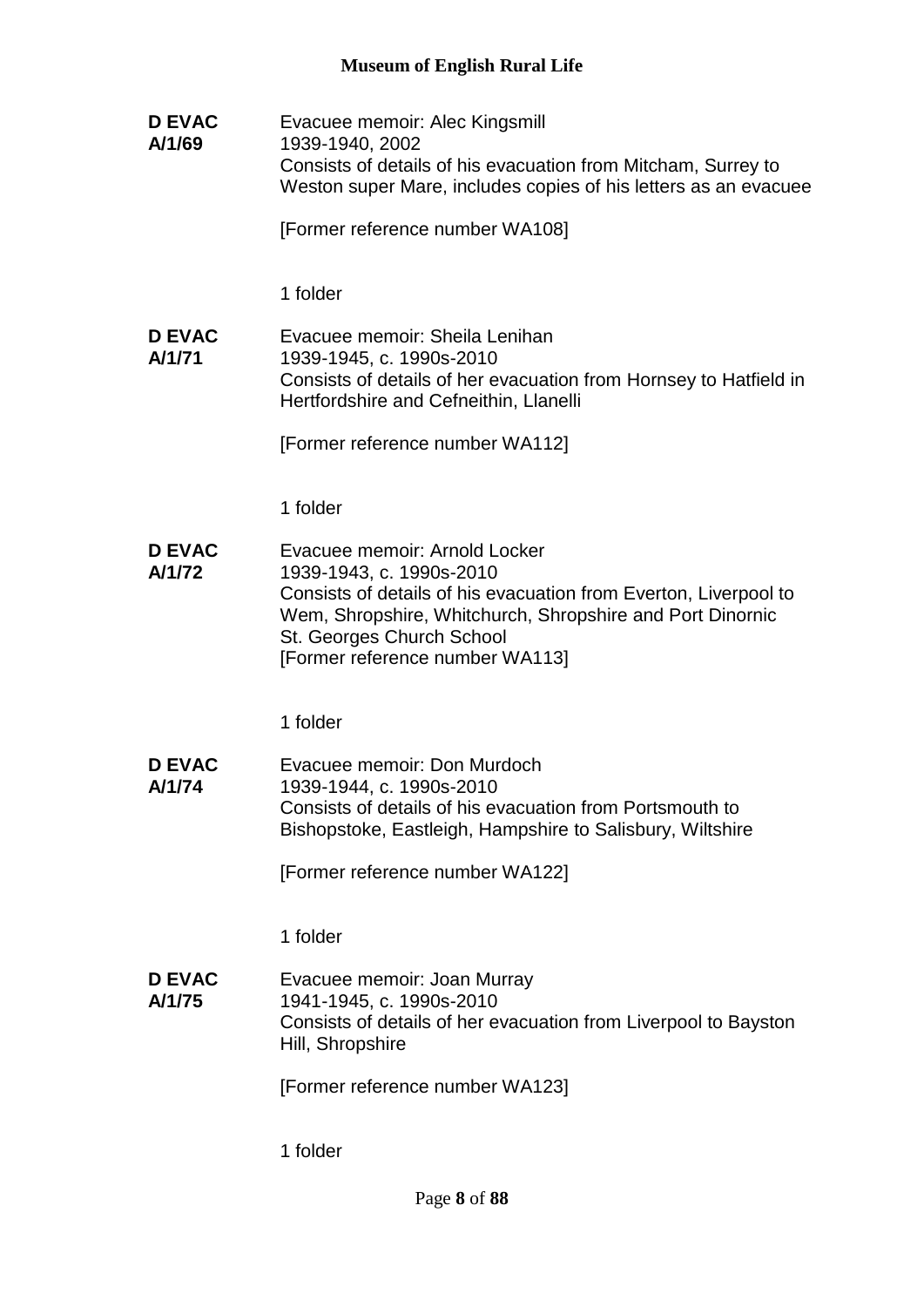**D EVAC A/1/76** Evacuee memoir: Mary Nickerson, nee McCaw 1941-1942, 1996 Consists of details of her evacuation from Portsmouth to Tenbury Wells, Worcestershire and Wimborne, Dorset [Former reference number WA123] 1 folder **D EVAC A/1/78** Evacuee memoir: Pat Packham, nee Hinds 1939-1945, 1997 Consists of details of his evacuation from Surbiton, London to Worthing, Sussex and Hertford [Former reference number WA126] 1 folder **D EVAC A/1/81** Evacuee memoir: William Charles Pattern c. 1939-1945, 1999 Consists of details of her evacuation from Hackney, London to Blow Norton, Norfolk and Carbrooke, Watton, Norfolk [Former reference number WA128] 1 folder **D EVAC A/1/82** Evacuee memoir: Margaret Peters, nee Foster c. 1939-1945, 1999 Consists of details of her evacuation from Liverpool to Ford, Shrewsbury, Shropshire [Former reference number WA129] 1 folder **D EVAC A/1/85** Evacuee memoir: Audrey Robson c. 1939-1945, 1999 Consists of details of her evacuation from Streatham, London to Preston, Paignton, Devon, Compton, Surrey and Keighley, Yorkshire [Former reference number WA131] 1 folder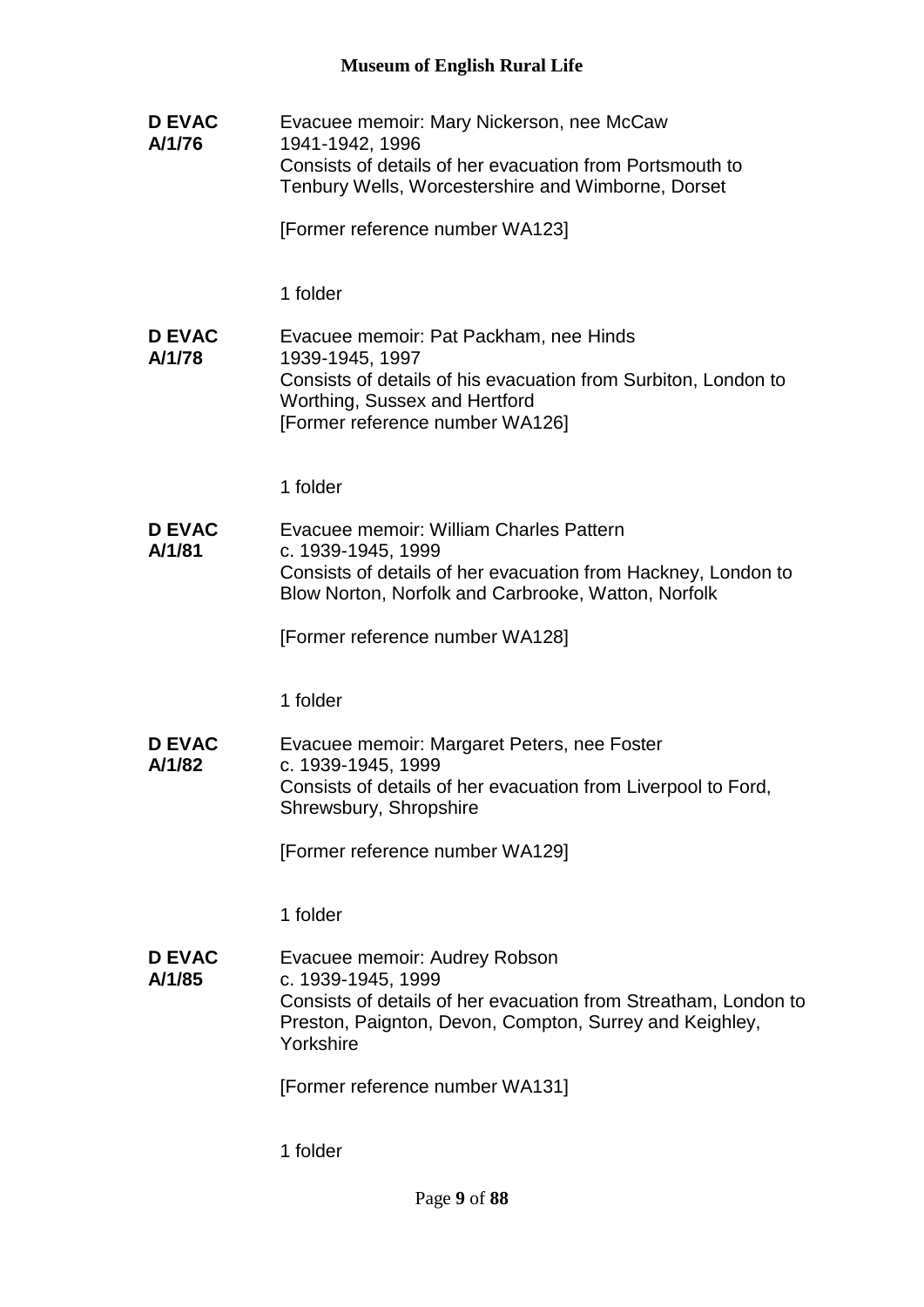**D EVAC A/1/86** Evacuee memoir: John Roffey c. 1939-1943, 1996 Consists of details of his evacuation from Camberwell, London to Pulborough, West Sussex [Former reference number WA134] 1 folder **D EVAC A/1/87** Evacuee memoir: Constance Mary Schwartz (Mabey) c. 1939-1944, 1997 Consists of details of her evacuation from London to Hillingdon, Middlesex, Burnham on Sea, St. Ives, Cornwall [Former reference number WA134] 1 folder **D EVAC A/1/91** Evacuee memoir: E.C. Wharnsby c. 1939-1940, c. 1990s-2010 Consists of details of his evacuation from West Ham, London to Chelmsford, Essex West Ham Municipal College School of Arts and Crafts [Former reference number WA143] 1 folder **D EVAC A/1/93** Evacuee memoir: Avril Molloy, nee Kelly c. 1939-1945, c. 1990s-2010 Consists of details of her evacuation from London to Sutton Benger, Wiltshire [Former reference number WA146] 1 folder **D EVAC A/1/94** Evacuee memoir: Bernard Kelly c. 1939-1945, c. 1990s-1994 Consists of details of his evacuation from London to Burnham, Buckinghamshire, written by his sister Avril Molloy. Bernard Kelly died in July 1994. [Former reference number WA146] 1 folder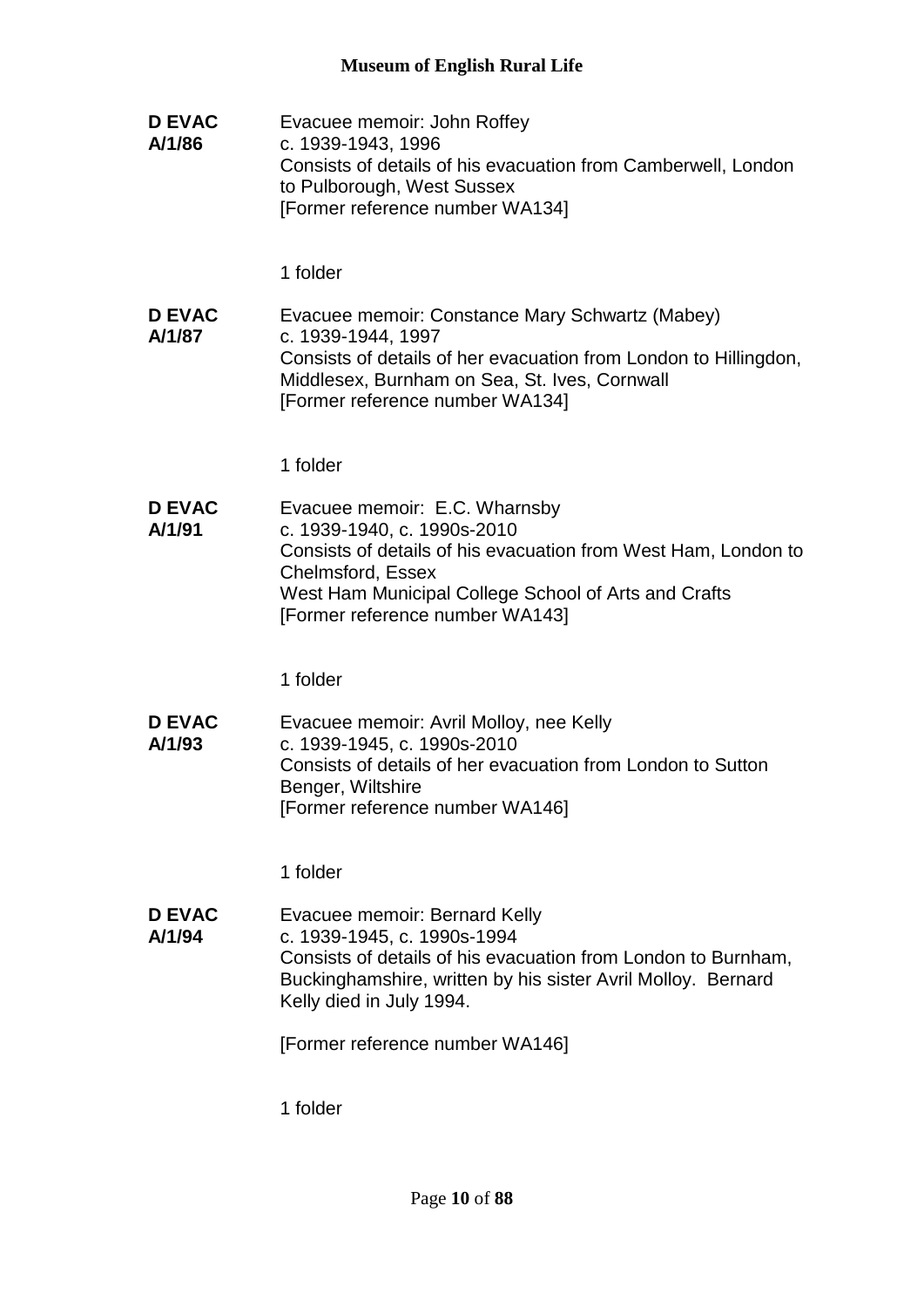**D EVAC A/1/95** Evacuee memoir: Barbara Stagles c. 1939-1945, 2005 Consists of details of her evacuation from Sea Mills, Bristol to Rockwell Green, Somerset, includes photographs [Former reference number WA148] 1 folder **D EVAC A/1/96** Evacuee memoir: John Wittering c. 1939-1945, 2005 Consists of details of his evacuation from London to Marston, **Wiltshire** Oxford Gardens, London, Junior Boys School [Former reference number WA150] 1 folder **D EVAC A/1/97** Evacuee memoir: Muriel Lander (Garbett) c. 1940-1944, c. 1990s-2010 Consists of details of her evacuation to Goodrich, Ross-onWye, **Herefordshire** [Former reference number WA151] 1 folder **D EVAC A/1/98** Evacuee memoir: Cora A. Livesey, nee Kelly c. 1940-1945, c. 1990s-2010 Consists of details of her evacuation from London to Cardiff and Swansea [Former reference number WA152] 1 folder **D EVAC A/1/99** Evacuee memoir: Derek Baron c. 1939-1945, 2004 Consists of details of his evacuation from London to Letchworth, Hertfordshire, Bampton, Devon and Great Finborough, Stowmarket, Suffolk [Former reference number WA154] 1 folder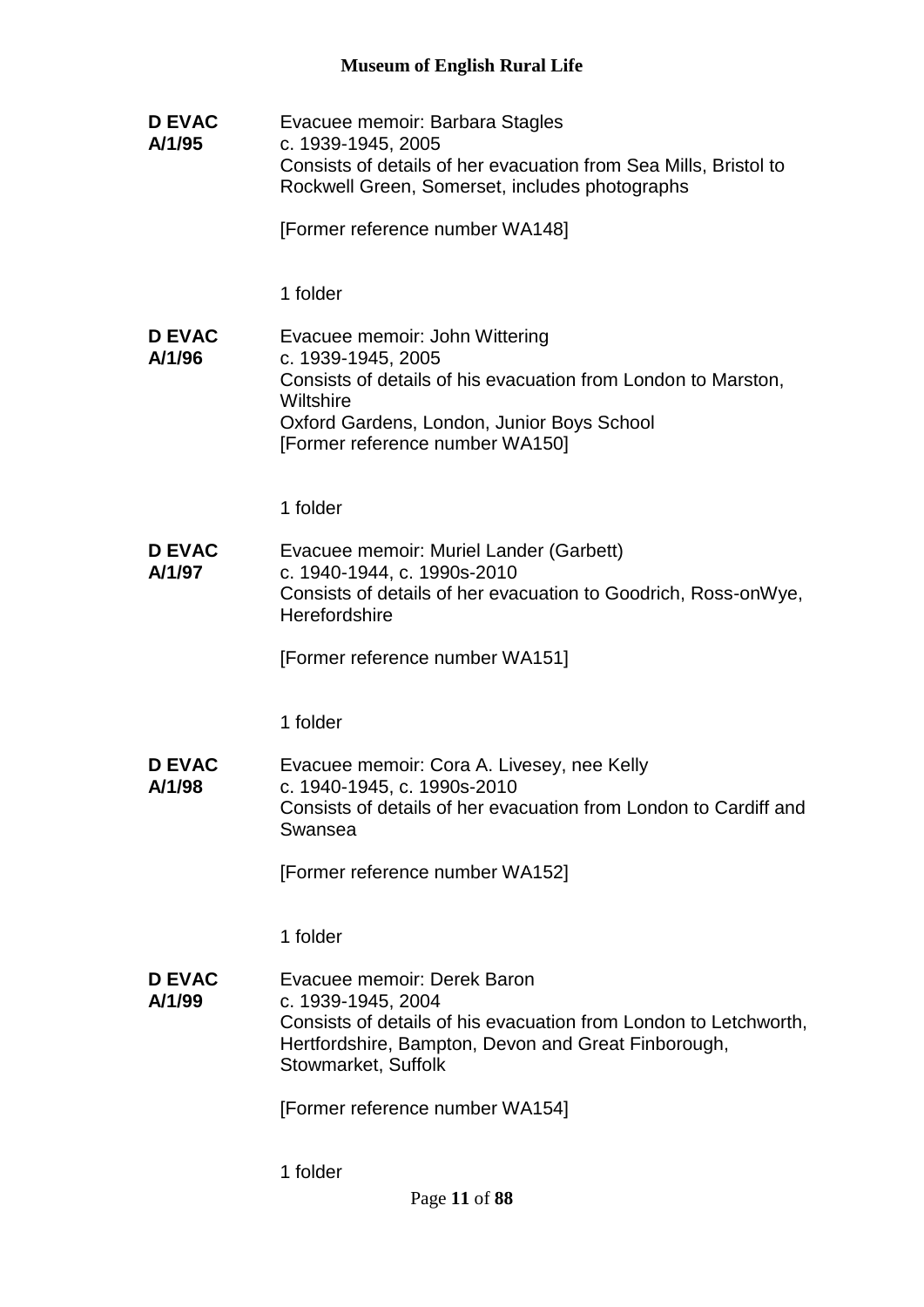| <b>D EVAC</b><br>A/1/100 | Evacuee memoir: Arthur Allwright<br>c. 1939-1945, 2005<br>Consists of details of his evacuation from London to Heanor,<br>Derbyshire<br>[Former reference number WA155]                                             |
|--------------------------|---------------------------------------------------------------------------------------------------------------------------------------------------------------------------------------------------------------------|
|                          | 1 folder                                                                                                                                                                                                            |
| <b>D EVAC</b><br>A/1/103 | Evacuee memoir: Michael J. Franklin<br>c. 1939-1945, c. 1990s-2010<br>Consists of details of his evacuation from London to Frome,<br>Somerset<br>Fleet Road JM School, Hempstead<br>[Former reference number WA161] |
|                          | 1 folder                                                                                                                                                                                                            |
| <b>D EVAC</b><br>A/1/104 | Evacuee memoir: Eric Holland<br>c. 1939-1945, c. 1990s-2010<br>Consists of details of his evacuation from London to<br>Berkhamsted, Hertfordshire                                                                   |
|                          | [Former reference number WA162]                                                                                                                                                                                     |
|                          | 1 folder                                                                                                                                                                                                            |
| <b>D EVAC</b><br>A/1/105 | Evacuee memoir: Joyce H. I. Jones, nee Coventry<br>c. 1939-1945, c. 1990s-2004<br>Consists of details of her evacuation from London to Topsham,<br>Exeter                                                           |
|                          | [Former reference number WA163]                                                                                                                                                                                     |
|                          | 1 folder                                                                                                                                                                                                            |
| <b>D EVAC</b><br>A/1/110 | Evacuee memoir: Ken Dyer<br>c. 1939-1945, 2005<br>Consists of details of his evacuation from Leeds to<br>Gainsborough, Lincolnshire                                                                                 |
|                          | [Former reference number WA168]                                                                                                                                                                                     |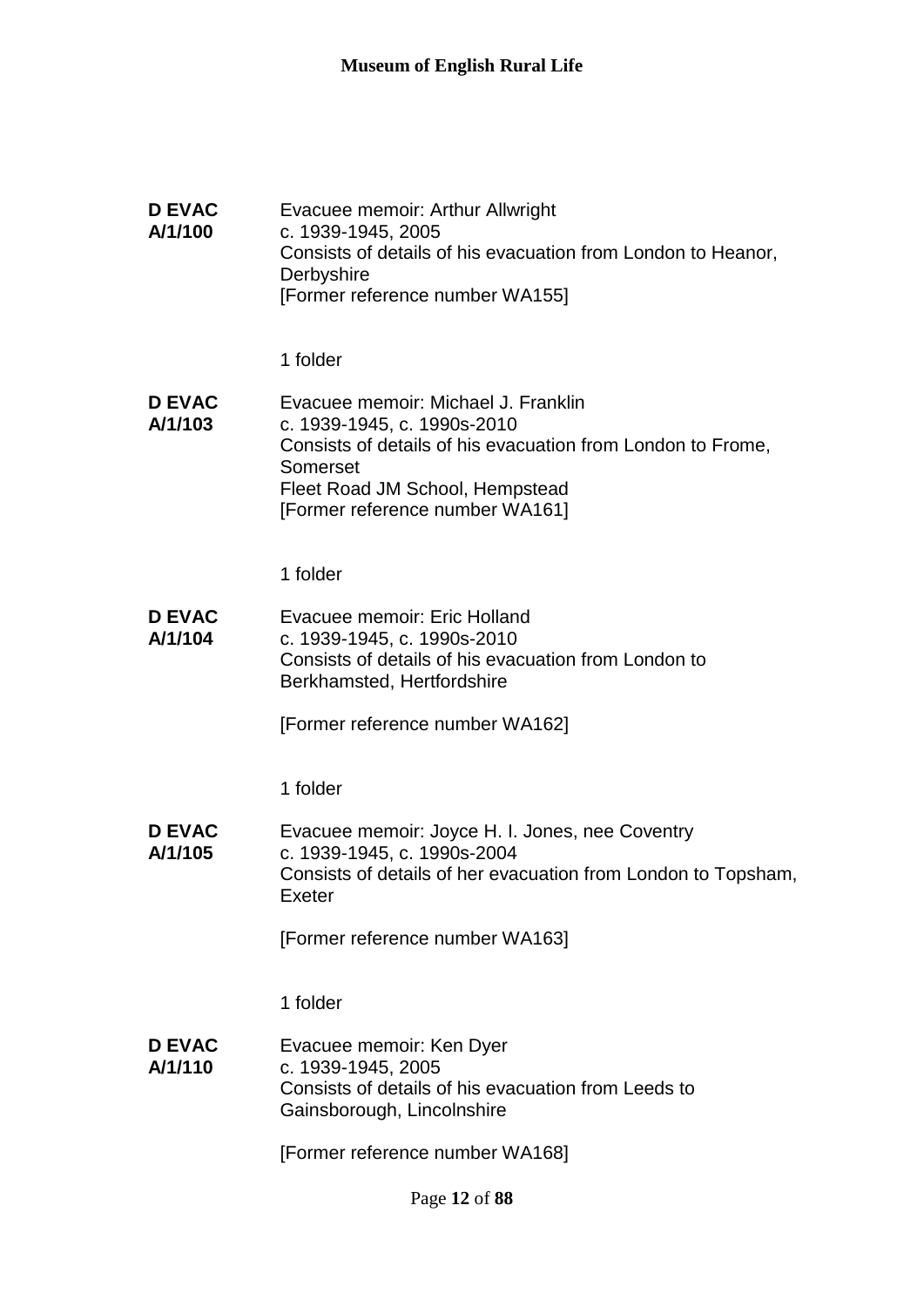| <b>D EVAC</b><br>A/1/112 | Evacuee memoir: Iris E. Guthrie, nee Rea<br>c. 1939-1945, 2005<br>Consists of details of her evacuation from London to Wadhurst,<br>Kent and Bude, Cornwall                                     |
|--------------------------|-------------------------------------------------------------------------------------------------------------------------------------------------------------------------------------------------|
|                          | [Former reference number WA170]                                                                                                                                                                 |
|                          | 1 folder                                                                                                                                                                                        |
| <b>D EVAC</b><br>A/1/113 | Evacuee memoir: Phyllis Davies<br>c. 1939-1945, 2005<br>Consists of details of her evacuation from Manchester to<br>Uttoexter, Staffordshire                                                    |
|                          | [Former reference number WA171]                                                                                                                                                                 |
|                          | 1 folder                                                                                                                                                                                        |
| <b>D EVAC</b><br>A/1/117 | Evacuee memoir: Vera Spencer nee Earley<br>c. 1939-1945, c. 1990s-2010<br>Consists of details of her evacuation from London to Tatsfield,<br>Kent, Exeter, Torquay, Northampton and Leatherhead |
|                          | [Former reference number WA176]                                                                                                                                                                 |
|                          | 1 folder                                                                                                                                                                                        |
| <b>D EVAC</b><br>A/1/118 | Evacuee memoir: Joan Risley, nee Yates<br>c. 1939-1945, c. 1990s-2010<br>Consists of details of her evacuation from London to Duston,                                                           |
|                          | Northampton<br>[Former reference number WA177]                                                                                                                                                  |
|                          | 1 folder                                                                                                                                                                                        |
| <b>D EVAC</b><br>A/1/119 | Evacuee memoir: Brenda Buckerfield, nee Dale<br>c. 1939-1945, c. 1990s-2010<br>Consists of details of her evacuation to Gamston,<br>Nottinghamshire                                             |
|                          | [Former reference number WA178]<br>Page 13 of 88                                                                                                                                                |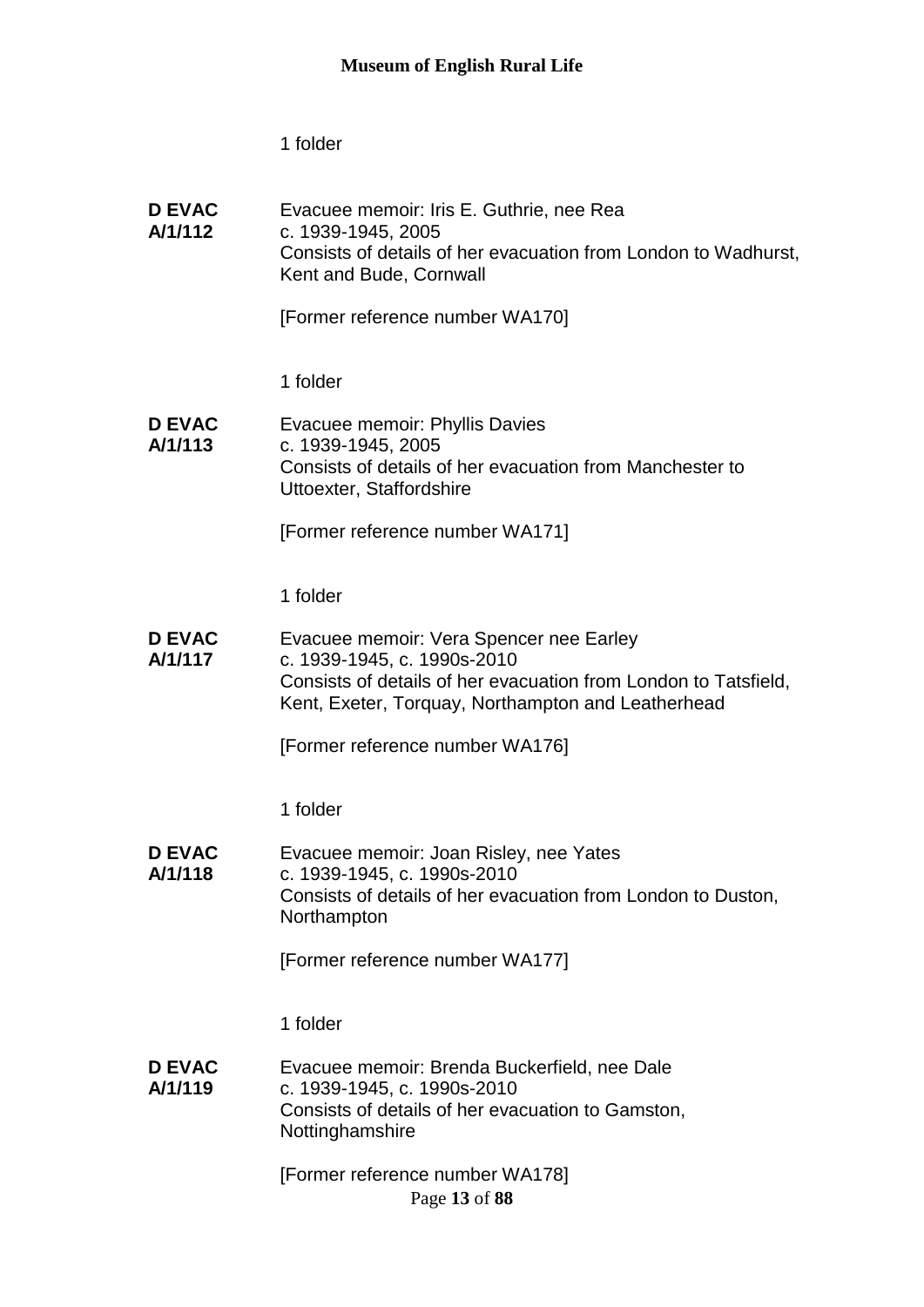**D EVAC A/1/120** Evacuee memoir: Barry Fletcher c. 1939-1945, c. 1990s-2010 Consists of details of his evacuation from Witton, Birmingham to Feckenham, Worcestershire

[Former reference number WA179]

1 folder

**D EVAC A/1/121** Evacuee memoir: Jeff Borsack c. 1939-1945, c. 1990s-2010 Consists of details of his evacuation from London to Berkhampsted, Hertfordshire [Former reference number WA179]

1 folder

**D EVAC A/1/122** Evacuee memoir: William R. Parrett c. 1939-1945, 2005 Consists of details of his evacuation from Bootle, Merseyside to Erwood, Brecon

[Former reference number WA181]

1 folder

**D EVAC A/1/124** Evacuee memoir: John James Bird c. 1940-1944, c. 1990s-2010 Consists of details of his evacuation from London to Stoke St Gregory, Somerset

[Former reference number WA184]

1 folder

**D EVAC A/1/125** Evacuee memoir: Joan Phillips, nee Dunn c. 1939-1943, c. 1990s-2010 Consists of details of her evacuation from London to Sherbourne, Dorset

[Former reference number WA185]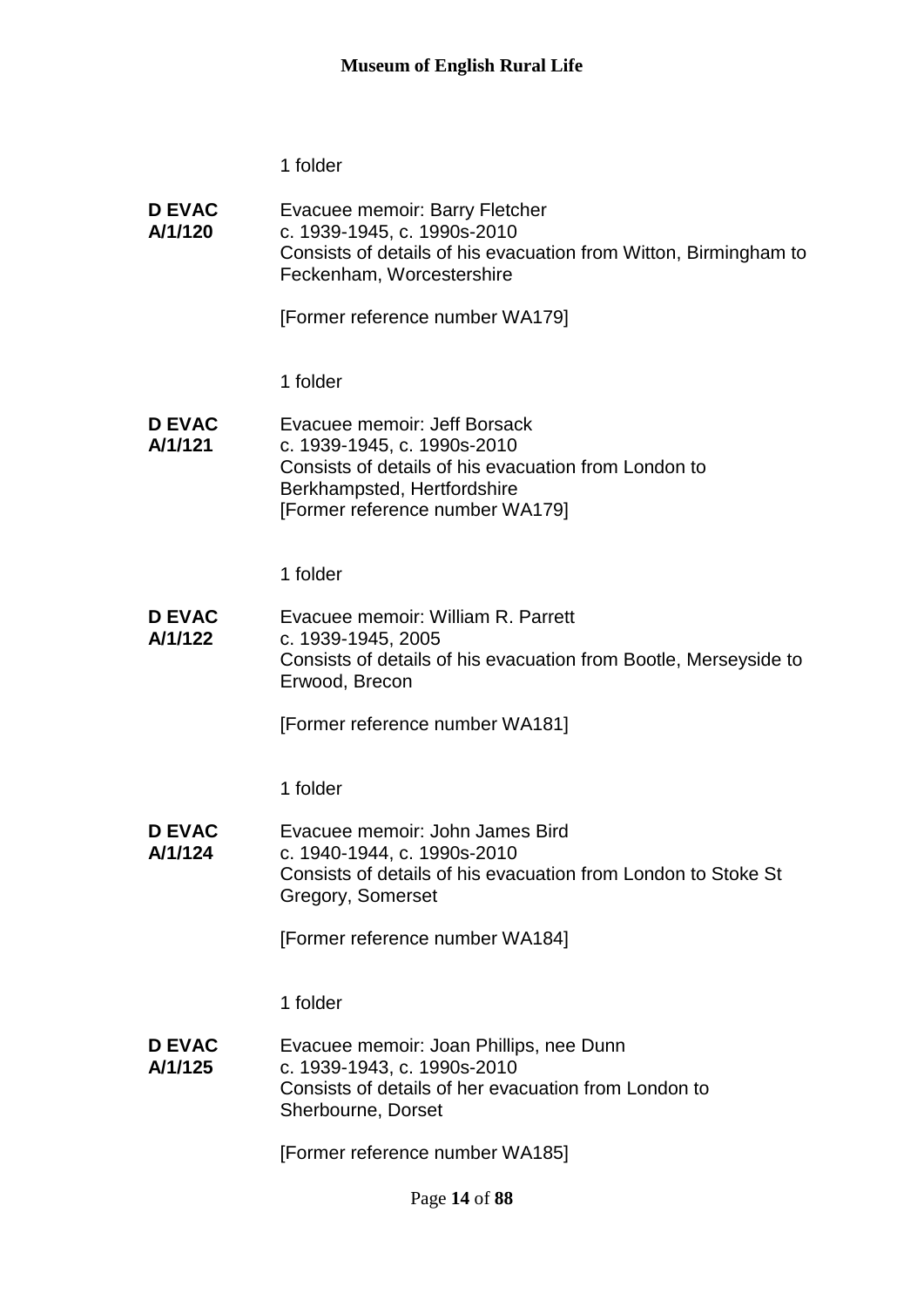| <b>D EVAC</b><br>A/1/126 | Evacuee memoir: Bryan Hart<br>c. 1939-1943, c. 2005                                                                    |
|--------------------------|------------------------------------------------------------------------------------------------------------------------|
|                          | Consists of details of his evacuation from Croydon to Lewes,<br>East Sussex                                            |
|                          | Parish Church School, Croydon; The Pells School; The British<br>School; St. John's Parish Hall; Mountfield Road School |
|                          | [Former reference number WA186]                                                                                        |

1 folder

| Evacuee memoir: Eunice Emily Miriam Bookless, nee Grimsley    |
|---------------------------------------------------------------|
| 1939-2005                                                     |
| Consists of details of her evacuation from Dagenham, Essex to |
| Long Sutton, Somerset                                         |
| Dorothy Barley School                                         |
| Includes memoir by Robert Everett                             |
|                                                               |

[Former reference number WA187]

1 folder

**D EVAC A/1/128** Evacuee memoir: A.T. 1939-2005 Consists of details of her evacuation from London to Newcastle upon Tyne Redacted copy [Former reference number WA188]

1 folder

**D EVAC A/1/129** Evacuee memoir: George Howell 1939-2005 Consists of details of his evacuation from Manchester to Cheadle Hulme, Stockport

[Former reference number WA189]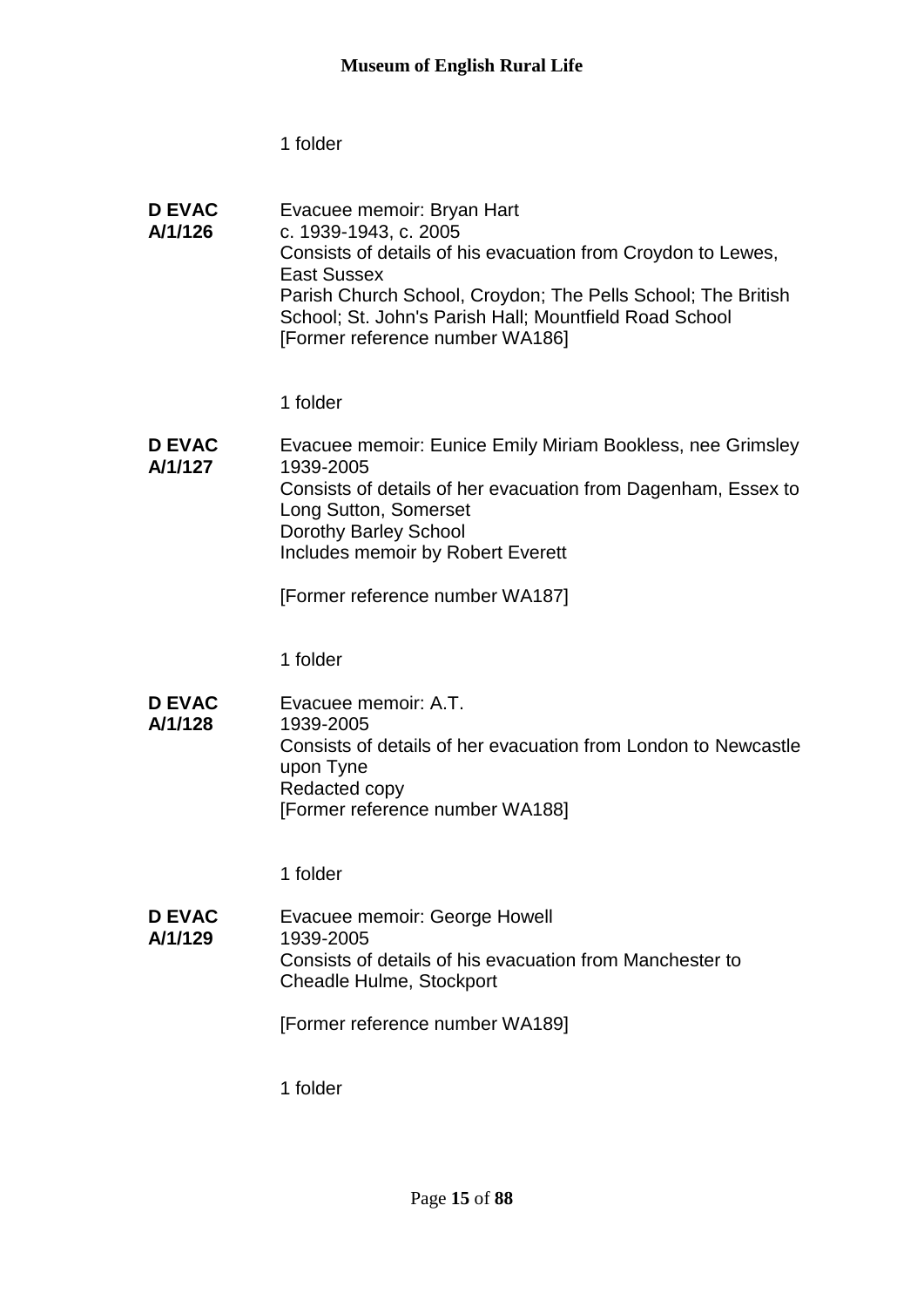**D EVAC A/1/131** Evacuee memoir: Peter Terry 1939, 2005 Consists of details of his evacuation from London to Ipswich and Kennylands Camp, Reading South Park School, Sevon Kings; Beal School, Cliff Lane Junior **School** [Former reference number WA191]

1 folder

**D EVAC A/1/133** Evacuee memoir: Jean Ireland, nee Cooper 1941-1944, 1990s-2010 Consists of details of her evacuation from Liverpool to Tarvin, Cheshire, Malpas, Cheshire and Tattenhall, Cheshire Malpas School [Former reference number WA195]

1 folder

**D EVAC A/1/136** Evacuee memoir: Mavis Frith c.1939-1945, 2005 Consists of details of her evacuation from London to Burnley, Lancashire Ayloffs Infants and Junior School [Former reference number WA200]

1 folder

**D EVAC A/1/137** Evacuee memoir: William Poland c.1939-1945, 2002 Consists of details of his evacuation from Liverpool to Alveley, **Shropshire** Walton lane Council School, Liverpool [Former reference number WA201]

1 folder

**D EVAC A/1/139** Evacuee memoir: Marjorie Isabel Askew, nee Markham c.1939-1945, 2005 Consists of details of her evacuation from London to Elsfield, Oxford, Colmworth, Bedfordshire, Oldham, Lancashire, Heworth, York and Bournemouth Laystaff Street School; St. Deny's Roman Catholic School; East Howe School [Former reference number WA203]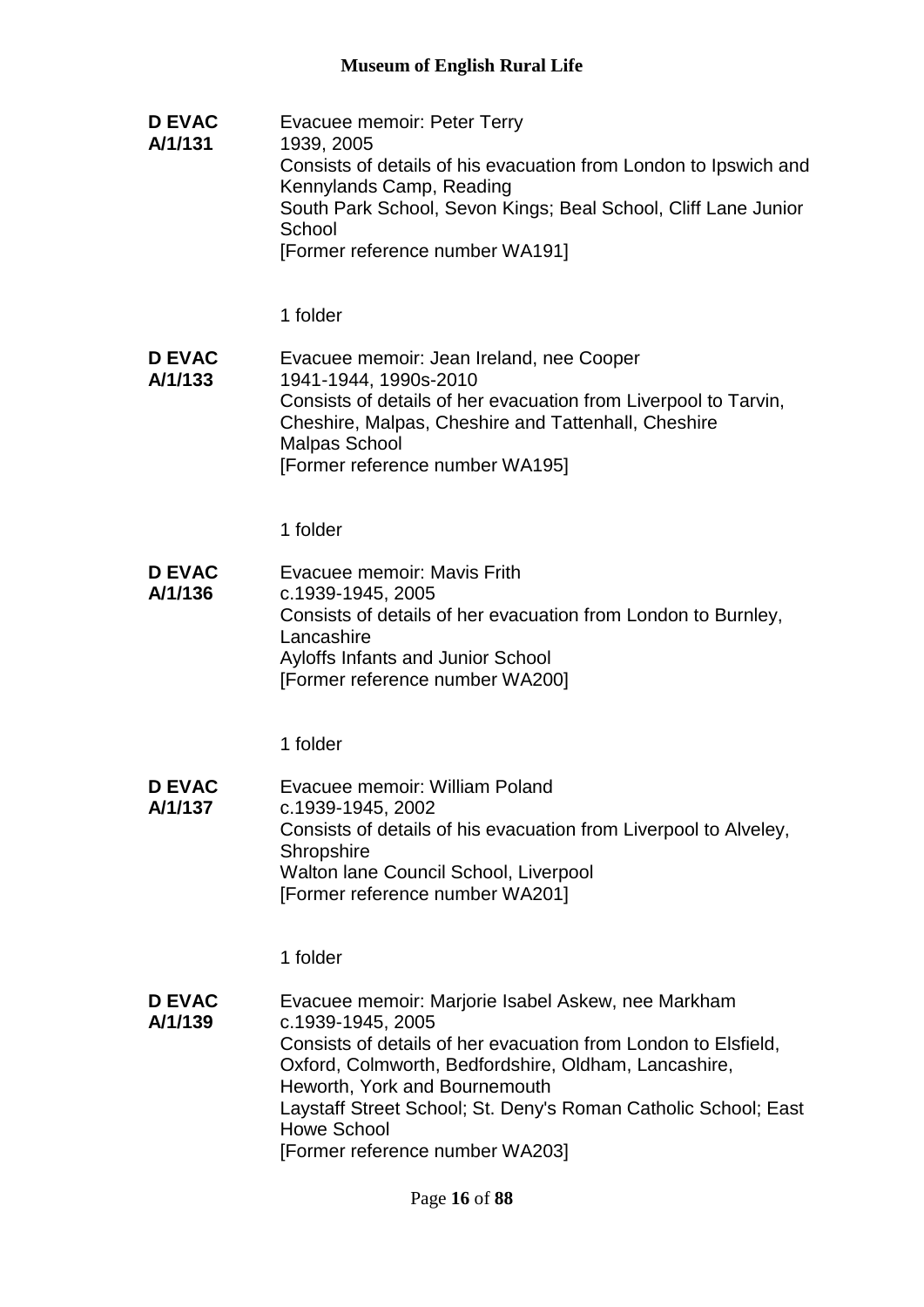**D EVAC A/1/140** Evacuee memoir: Leslie C. Hedges c.1939-1945, 2001 Consists of details of his evacuation from London to Felstead, Essex

[Former reference number WA204]

1 folder

**D EVAC A/1/141** Evacuee memoir: R. Stone c.1939-1945, 2005 Consists of a newspaper cutting of relating to his evacuation to West Mark Camp School, Petersfield

[Former reference number WA205]

1 folder

**D EVAC A/1/142** Evacuee memoir: Sydney J. Bray c.1940-1945, c. 1990s-2010 Consists of papers relating to his evacuation from Southend on Sea to South Normanton, Derbyshire Bournemouth Park Road School [Former reference number WA206]

1 folder

**D EVAC A/1/143** Evacuee memoir: Dorothy Ruzicka, known as Betty Banks c.1939-1945, c. 1990s-2010 Consists of details of her evacuation from London to Mellis, Suffolk

[Former reference number WA207]

1 folder

**D EVAC A/1/144** Evacuee memoir: Jean Armour, nee Rankin c.1939-1945, 2005 Consists of details of her evacuation from Gravesend, Kent to Mundesley, Great Yarmouth and Totnes, Devon Whitehill School [Former reference number WA208]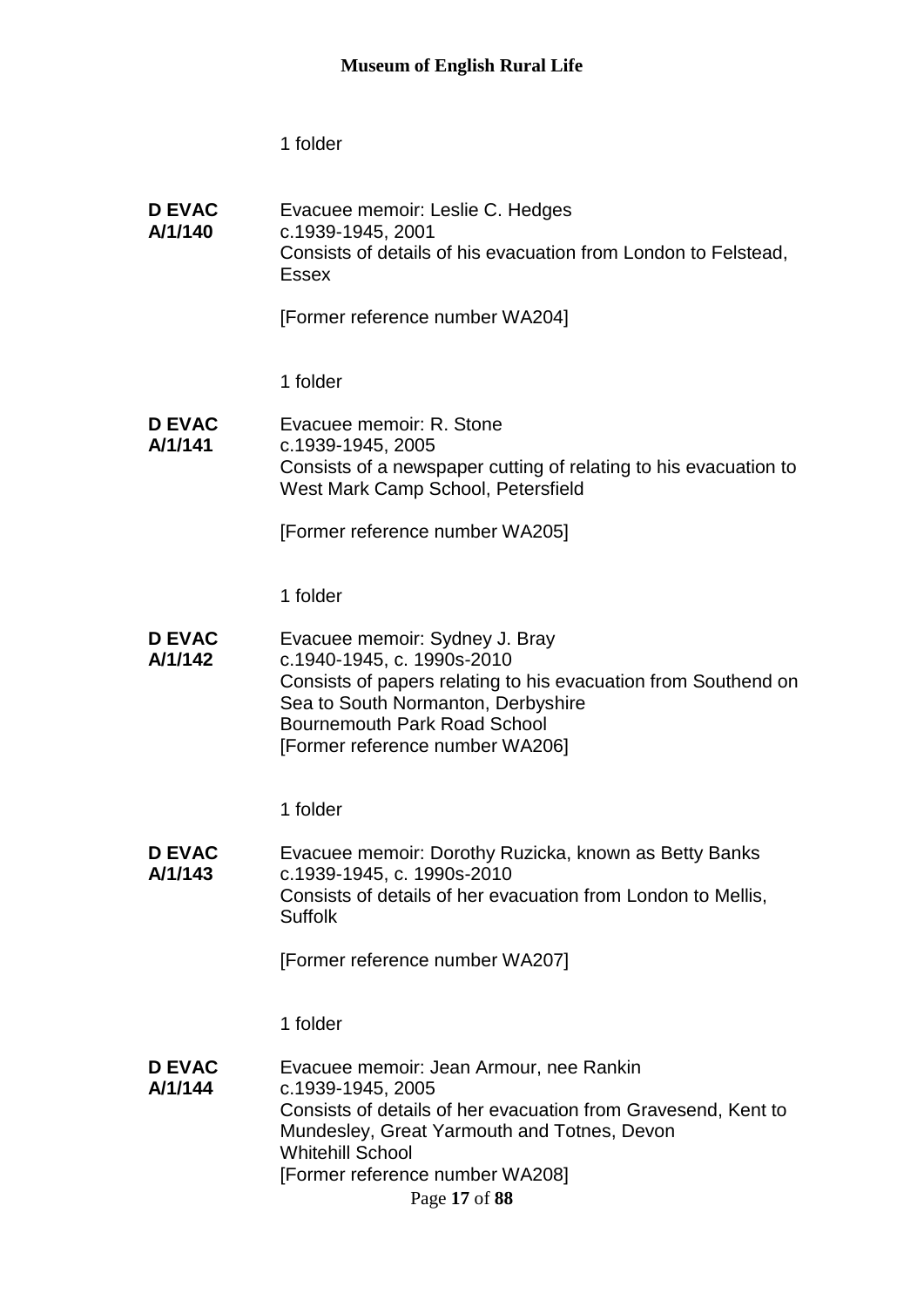| <b>D EVAC</b><br>A/1/145 | Evacuee memoir: Joan Perryman, nee Waldock<br>c.1939-1945, c. 1990s-2010<br>Consists of details of her evacuation<br>Buckingham Gate School; Southwark Central School<br>[Former reference number WA209]     |
|--------------------------|--------------------------------------------------------------------------------------------------------------------------------------------------------------------------------------------------------------|
|                          | 1 folder                                                                                                                                                                                                     |
| <b>D EVAC</b><br>A/1/146 | Evacuee memoir: Shirley Jarvis, nee Hudson<br>c.1939-1945, 2005<br>Consists of details of her evacuation from London to Great<br>Torrington, Devon<br><b>Sydney House</b><br>[Former reference number WA210] |
|                          | 1 folder                                                                                                                                                                                                     |
| <b>D EVAC</b><br>A/1/147 | Evacuee memoir: Sylvia Gill, nee Masters<br>c.1939-1945, 2005<br>Consists of details of her evacuation to Banbury, Oxfordshire<br>and Rougham, Suffolk                                                       |
|                          | [Former reference number WA211]                                                                                                                                                                              |
|                          | 1 folder                                                                                                                                                                                                     |
| <b>D EVAC</b><br>A/1/148 | Evacuee memoir: Winnie Rodd<br>c.1939-1945, c. 1990s-2010<br>Consists of details of her evacuation from London to Honiton,<br>Devon                                                                          |
|                          | [Former reference number WA213]                                                                                                                                                                              |
|                          | 1 folder                                                                                                                                                                                                     |
| <b>D EVAC</b><br>A/1/149 | Evacuee memoir: Arthur Baker<br>c.1939-1945, c. 1990s-2010<br>Consists of details of a photograph and a copy of a postcard<br>sent by Arthur Baker to his Aunt                                               |
|                          | [Former reference number WA215]                                                                                                                                                                              |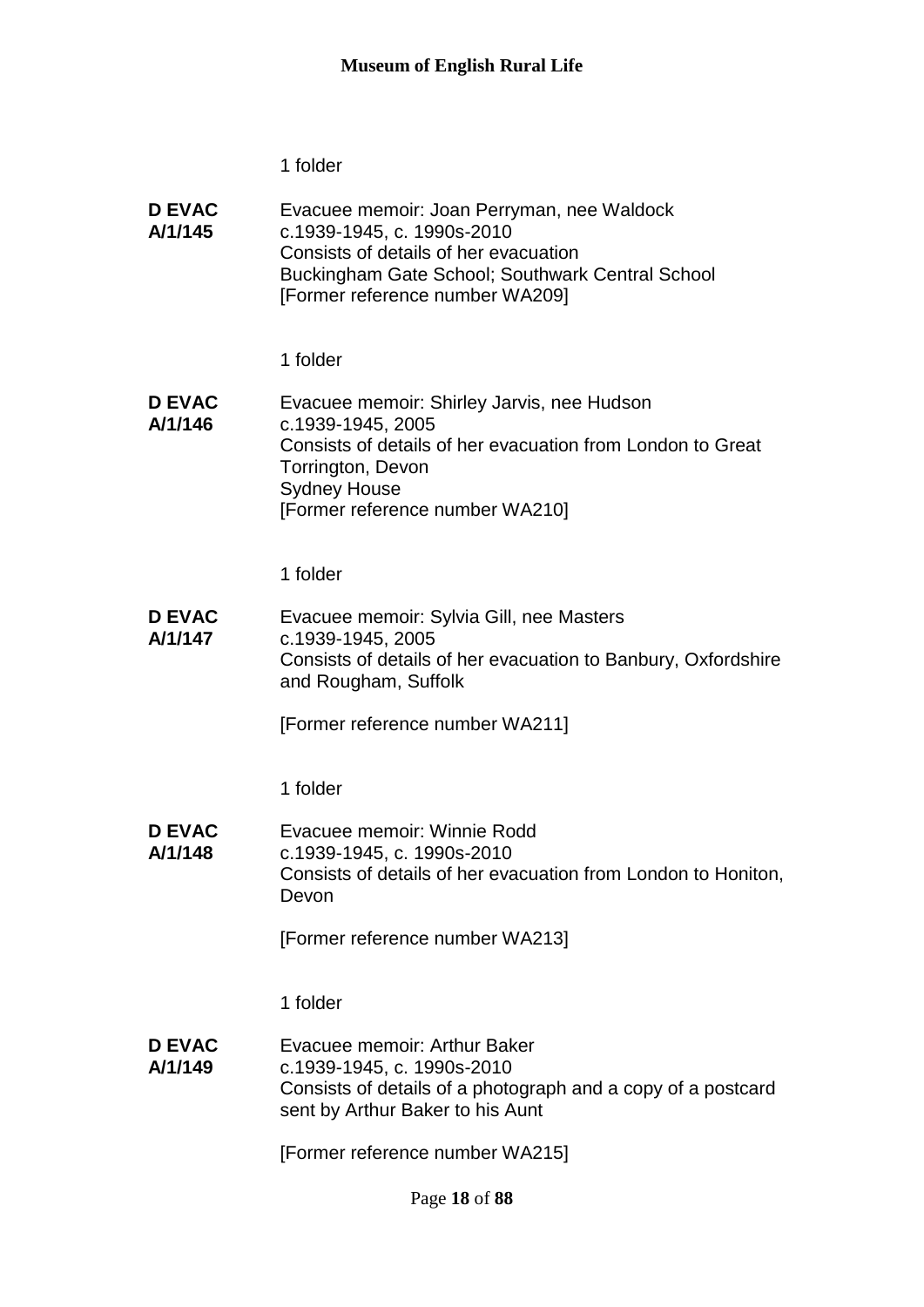Evacuee memoir: Vera Barber

c.1944, c. 1990s-2010

1 folder

**D EVAC A/1/150**

|                          | Consists of details of her evacuation from London to<br>Abercanaid, Merthyr Tydfil                                                                                                                                                                                                                                                     |
|--------------------------|----------------------------------------------------------------------------------------------------------------------------------------------------------------------------------------------------------------------------------------------------------------------------------------------------------------------------------------|
|                          | [Former reference number WA216]                                                                                                                                                                                                                                                                                                        |
|                          | 1 folder                                                                                                                                                                                                                                                                                                                               |
| <b>D EVAC</b><br>A/1/151 | Evacuee memoir: Margo Coser<br>c.1939-1945, 1989<br>Consists of details of her evacuation from Hartlepool to Staithes<br>and Kendal                                                                                                                                                                                                    |
|                          | [Former reference number WA217]                                                                                                                                                                                                                                                                                                        |
|                          | 1 folder                                                                                                                                                                                                                                                                                                                               |
| <b>D EVAC</b><br>A/1/153 | Evacuee memoir: Audrey Turley<br>c.1939-1945, c.1990s-2010<br>Consists of details of her evacuation from Birmingham to Wotton<br>under Edge, Gloucestershire and Loughborough<br>Raddlebarn Junior and Infant School; King's Norton Grammar<br>School for Girls; Loughborough High School for Girls<br>[Former reference number WA219] |
|                          | 1 folder                                                                                                                                                                                                                                                                                                                               |
| <b>D EVAC</b><br>A/1/154 | Evacuee memoir: Dorothy Mason, nee Williamson<br>c.1939-1945, c.1990s-2010<br>Consists of details of her evacuation from Manchester to<br>Winster, Derbyshire<br>Cavendish Road School, West Didsbury<br>[Former reference number WA220]                                                                                               |
|                          | 1 folder                                                                                                                                                                                                                                                                                                                               |
| D EVAC                   | Evacues memoir: Geoffrey Truccler                                                                                                                                                                                                                                                                                                      |

**D EVAC A/1/156** Evacuee memoir: Geoffrey Trussler c.1940-1944, 2005 Consists of details of his evacuation from London to Porth, Rhondda Valley Islwyn School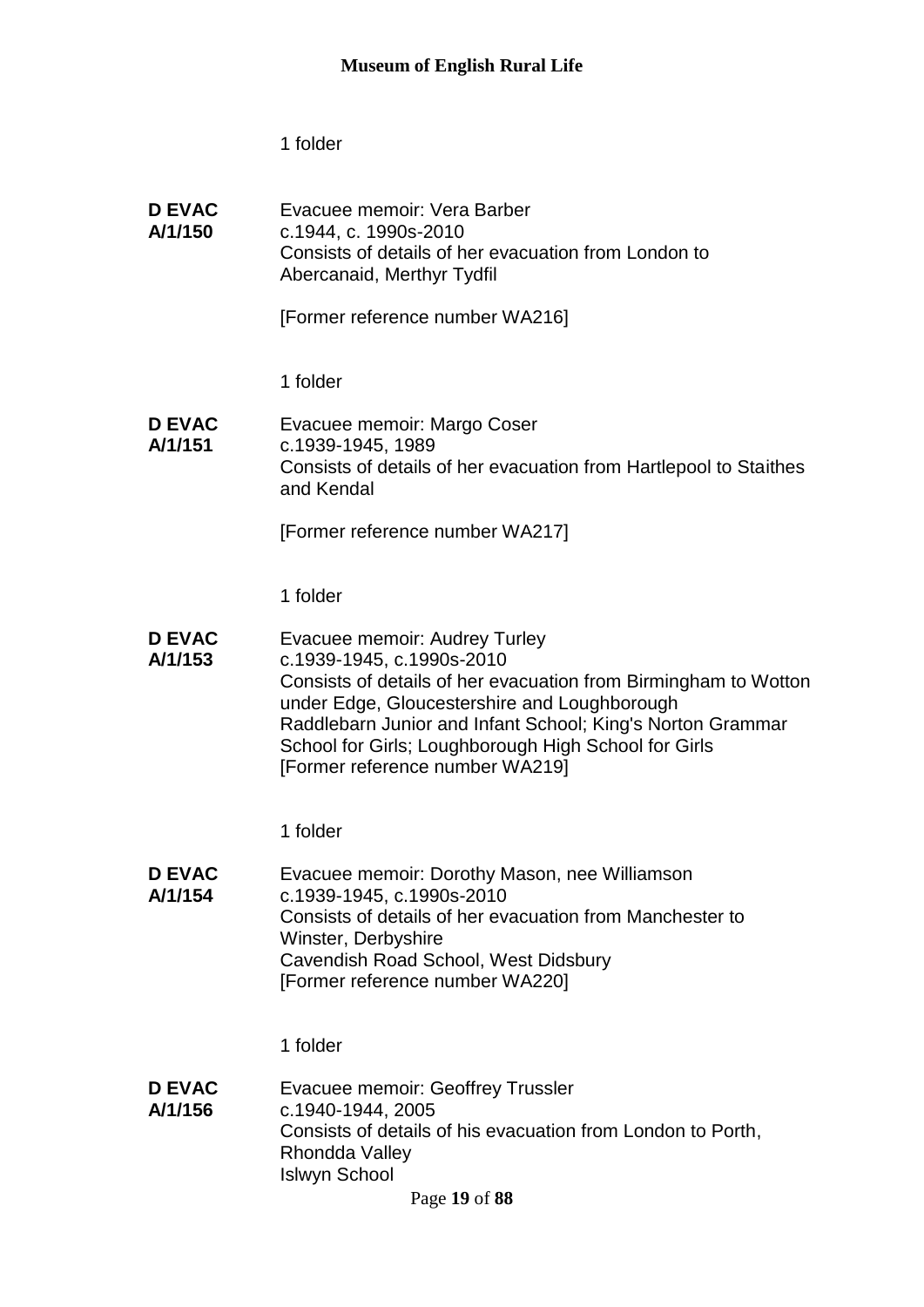# [Former reference number WA222]

1 folder

| <b>D EVAC</b><br>A/1/157 | Evacuee memoir: Betty Ricketts, nee Redwood<br>c.1939, 2005    |
|--------------------------|----------------------------------------------------------------|
|                          | Consists of details of her evacuation from Edmonton, London to |
|                          | Forncett End, Norfolk                                          |
|                          | Raglan School and village schools                              |
|                          | [Former reference number WA222]                                |

1 folder

| <b>D EVAC</b> | Evacuee memoir: Brenda J. Hayden, nee Matthews               |
|---------------|--------------------------------------------------------------|
| A/1/158       | c.1940-1943, 2005                                            |
|               | Consists of details of her evacuation from Westcliff on Sea, |
|               | Essex to Chapel en le Frith, Derbyshire                      |
|               | Westcliff High School for Girls; Convent School, Warminster  |
|               | [Former reference number WA224]                              |

1 folder

| <b>D EVAC</b> | Evacuee memoir: Christine Winfride Dower, nee Wood             |
|---------------|----------------------------------------------------------------|
| A/1/160       | c.1939-1945, c. 1990s-2010                                     |
|               | Consists of details of her evacuation from Norbury, London to  |
|               | Durrington, Sussex, Chorley Wood, Hertfordshire, Raunds,       |
|               | Northamptonshire and Bromley, Kent                             |
|               | Streatham Secondary School; Royal Masonic School,              |
|               | Rickmansworth, Wellingborough High School for Girls; Bishop, ? |
|               | College                                                        |
|               | [Former reference number WA226]                                |

1 folder

**D EVAC A/1/161** Evacuee memoir: R.F and Mrs Holmes c.1939-1945, 2005 Consists of details of his evacuation from Brixton, London to Highbridge, Somerset Parkside School in Brixton [Former reference number WA227]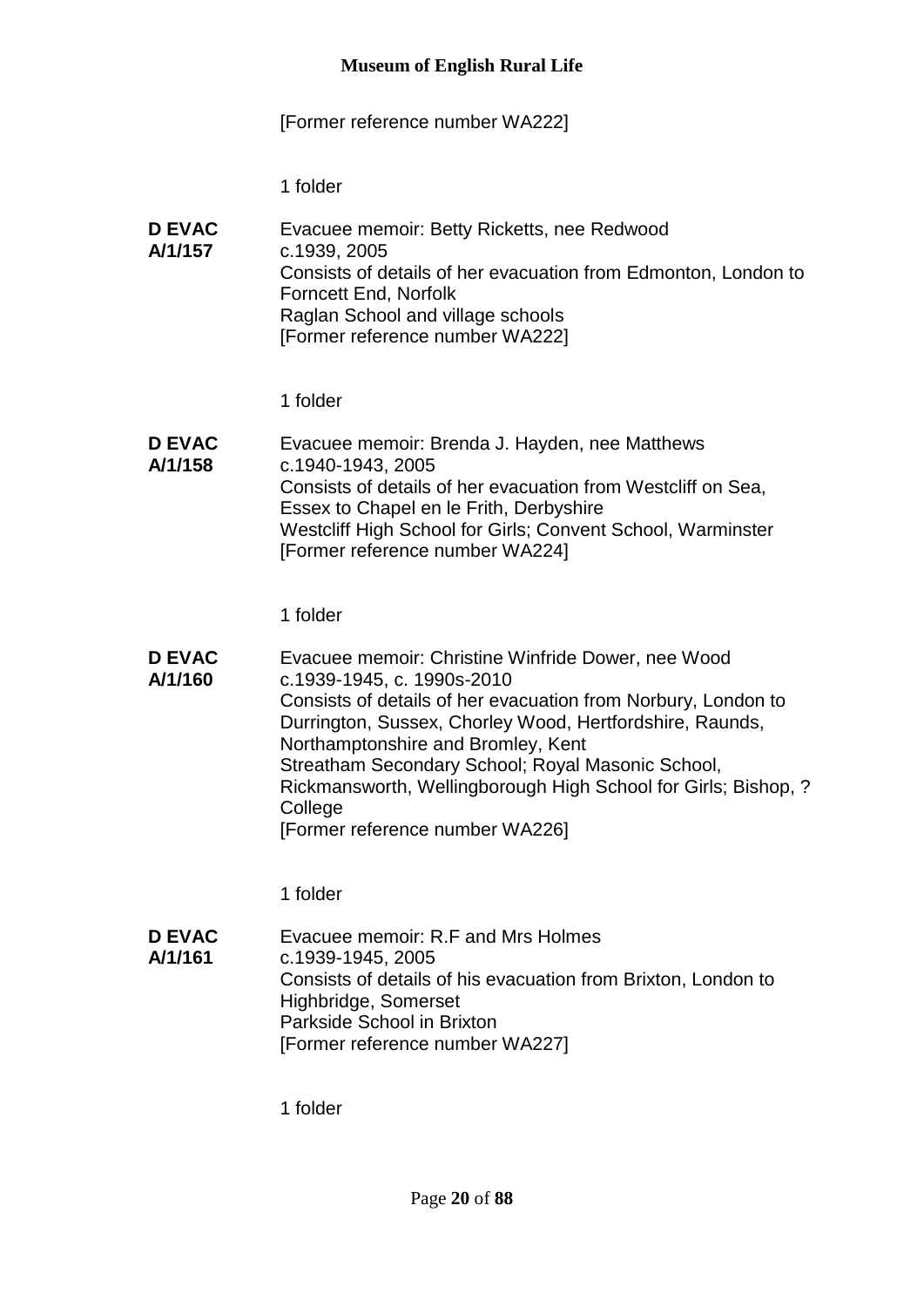**D EVAC A/1/162** Evacuee memoir: Stanley Brand c.1939-1945, c. 1990s-2010 Consists of details of his evacuation from Forest Gate, London to West Hendred, Wantage, Oxfordshire Please be aware this account contains a description of animal cruelty [Former reference number WA228]

1 folder

**D EVAC A/1/163** Evacuee memoir: Jean Bennett, nee Reid c.1939-1945, 2005 Consists of details of her evacuation from London to Albury, Guildford, Surrey St. Michaels school [Former reference number WA229]

1 folder

**D EVAC A/1/164** Evacuee memoir: Robert Putt c.1939-1945, c. 1990s-2010 Consists of details of his evacuation from Poplar, London to Headington, Oxfordshire Upper North Street School, Poplar, London [Former reference number WA232]

1 folder

**D EVAC A/1/165** Evacuee memoir: Jack Ian Hoppe c.1939-1945, c. 1990s-2010 Consists of details of his evacuation from Sandwich, Kent to Penclawdd, Swansea and Carmarthen [Edited] Includes a draft of a speech relating to the 50th anniversary of evacuation

[Former reference number WA233]

1 folder

**D EVAC A/1/166** Evacuee memoir: Geraldine Ellen Weston, nee McDonnell c.1939-1945, c. 1990s-2010 Consists of details of her evacuation to Windlesham, Surrey St. Mary's Church of England School and Windlesham Village **School** [Former reference number WA234]

Page **21** of **88**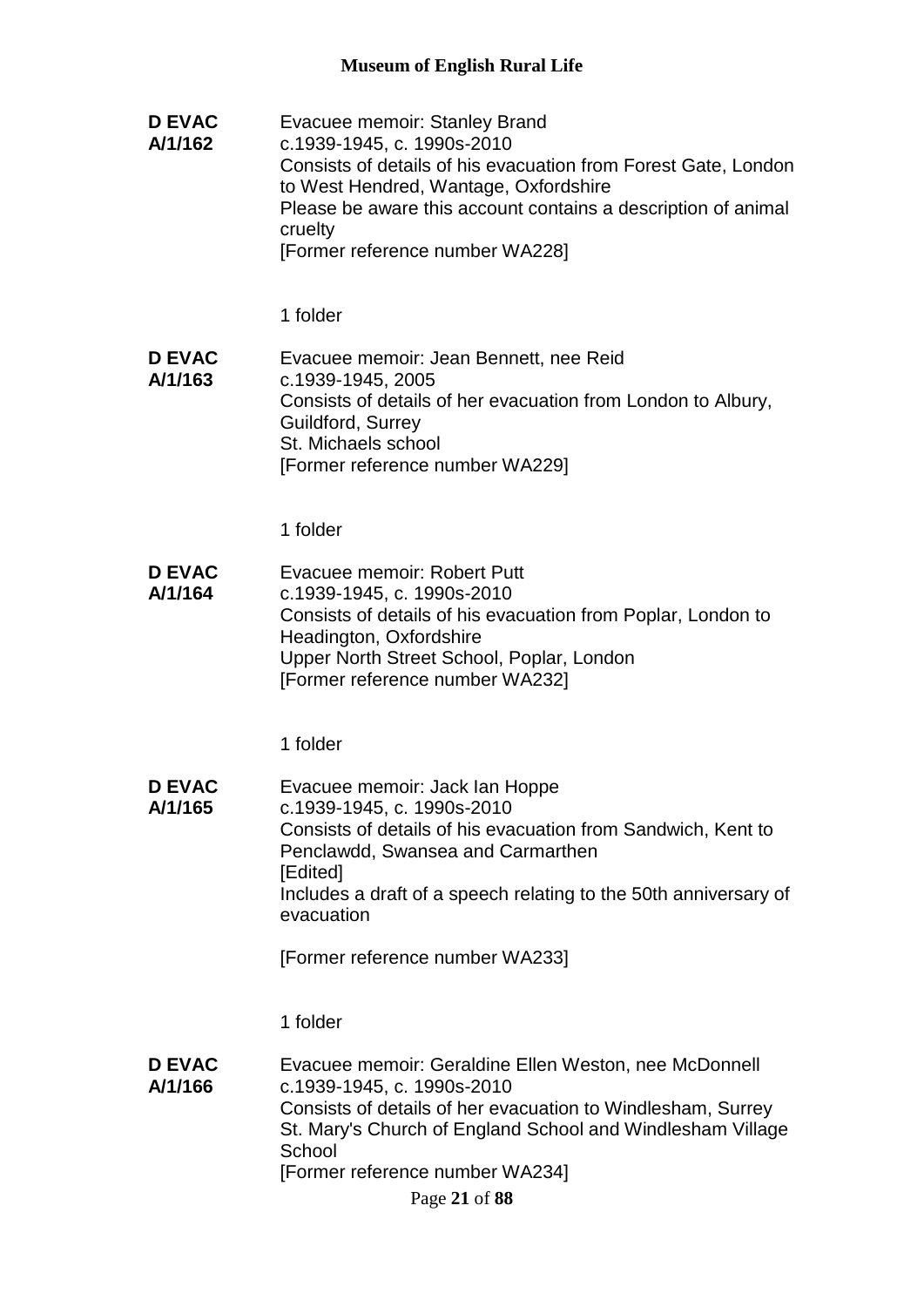| <b>D EVAC</b> | Evacuee memoir: Ken Young                                |
|---------------|----------------------------------------------------------|
| A/1/167       | c.1939-1945, 2005                                        |
|               | Consists of details of his evacuation from Birkenhead to |
|               | Harlech, Gwynedd                                         |
|               | <b>Cole Street School</b>                                |
|               | [Former reference number WA235]                          |

1 folder

**D EVAC A/1/168** Evacuee memoir: Joan Perryman, nee Williams c.1939-1945, 2003 Consists of details of her evacuation from Hackney, London to Stow Bedon, Norfolk The Orchard Primary School, Well Street, Hackney and Stow Bedon School [Former reference number WA236]

1 folder

**D EVAC A/1/169** Evacuee memoir: Patricia Ann Fewstrell, nee Atkins c.1939-1945, 2005 Consists of details of her evacuation from Dartford, Kent to North Perrott, Crewkerne, Somerset North Perrott School [Former reference number WA237]

1 folder

**D EVAC A/1/173** Evacuee memoir: William T. Littler c.1939-1945, 2005 Consists of details of his evacuation from Dagenham, Essex to Moulsford, Berkshire and Raunds, Northamptonshire Church of England Schol and Grammar School, **Northamptonshire** [Former reference number WA243]

1 folder

Page **22** of **88 D EVAC A/1/174** Evacuee memoir: Edward T. Jenkins c.1939-1945, c. 1990s-2010 Consists of details of her evacuation from Northfleet, Gravesend, Kent to Beccles, Suffolk and Bungay, Suffolk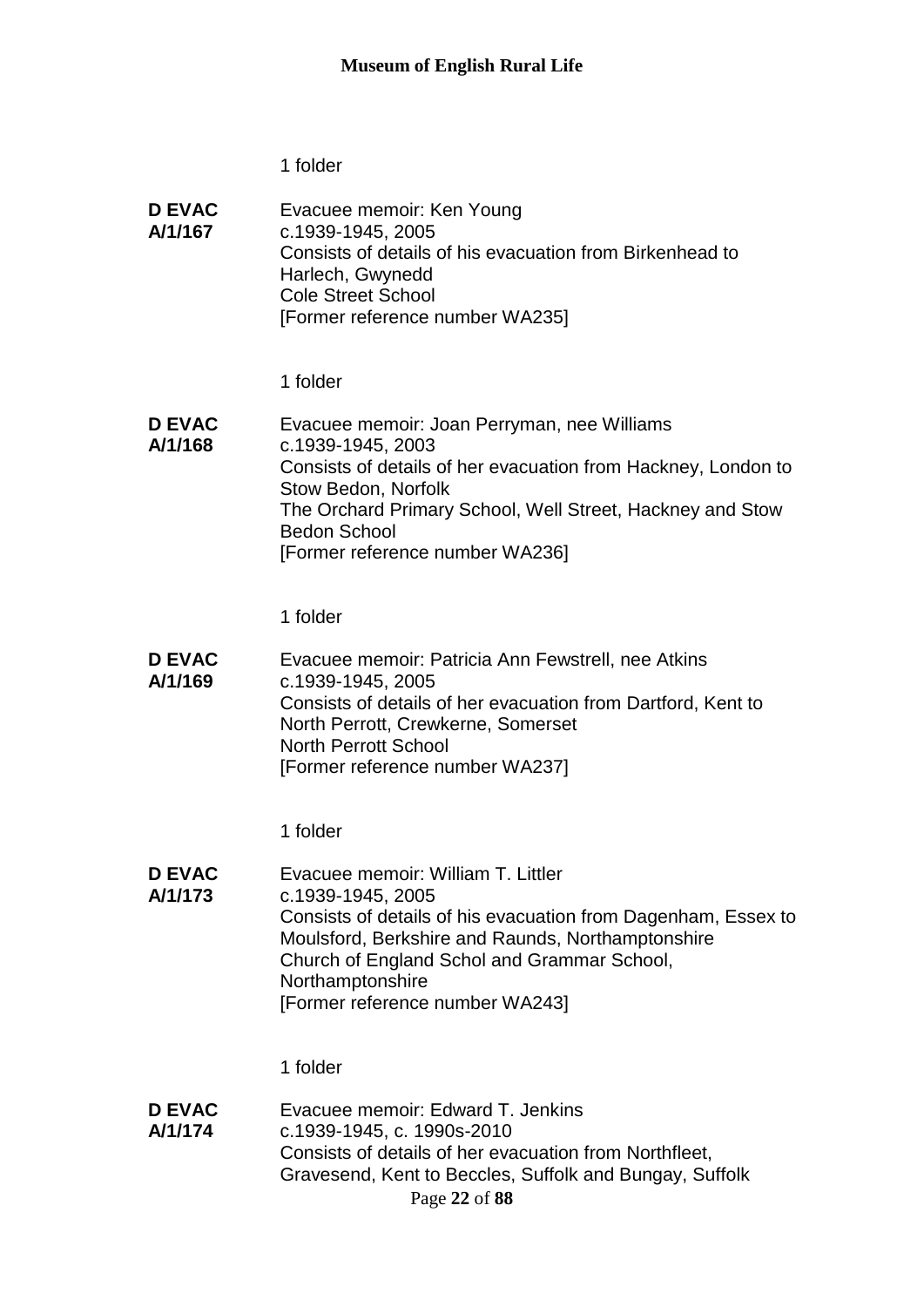Gravesend County School for Boys [Former reference number WA221]

1 folder

**D EVAC A/1/175** Evacuee memoir: Elvin George Lucy c.1939-1945, c. 1990s-2010 Consists of details of his evacuation from Liverpool to Bangor, Gwynedd Includes transcripts of letters to his mother Ada Lucy

[Former reference number WA244]

1 folder

**D EVAC A/1/176** Evacuee memoir: Norah Killingbeck, nee Cheel c.1939-1945, 2005 Consists of details of her evacuation from London to Castle Ashby and Chadstone, Northampton St. Mary's Convent; village school; Notre Dame School in **Northampton** [Former reference number WA245]

1 folder

**D EVAC A/1/177** Evacuee memoir: Joyce Howard, nee Cotton c.1939-1945, c. 1990s-2010 Consists of details of her evacuation to South Devon Village school [Former reference number WA246]

1 folder

**D EVAC A/1/179** Evacuee memoir: Norman Sherry c.1939-1945, 2005 Consists of details of her evacuation from London to Chrishall, Royston, Essex Bruce Grove School, Sperling Road [Former reference number WA248]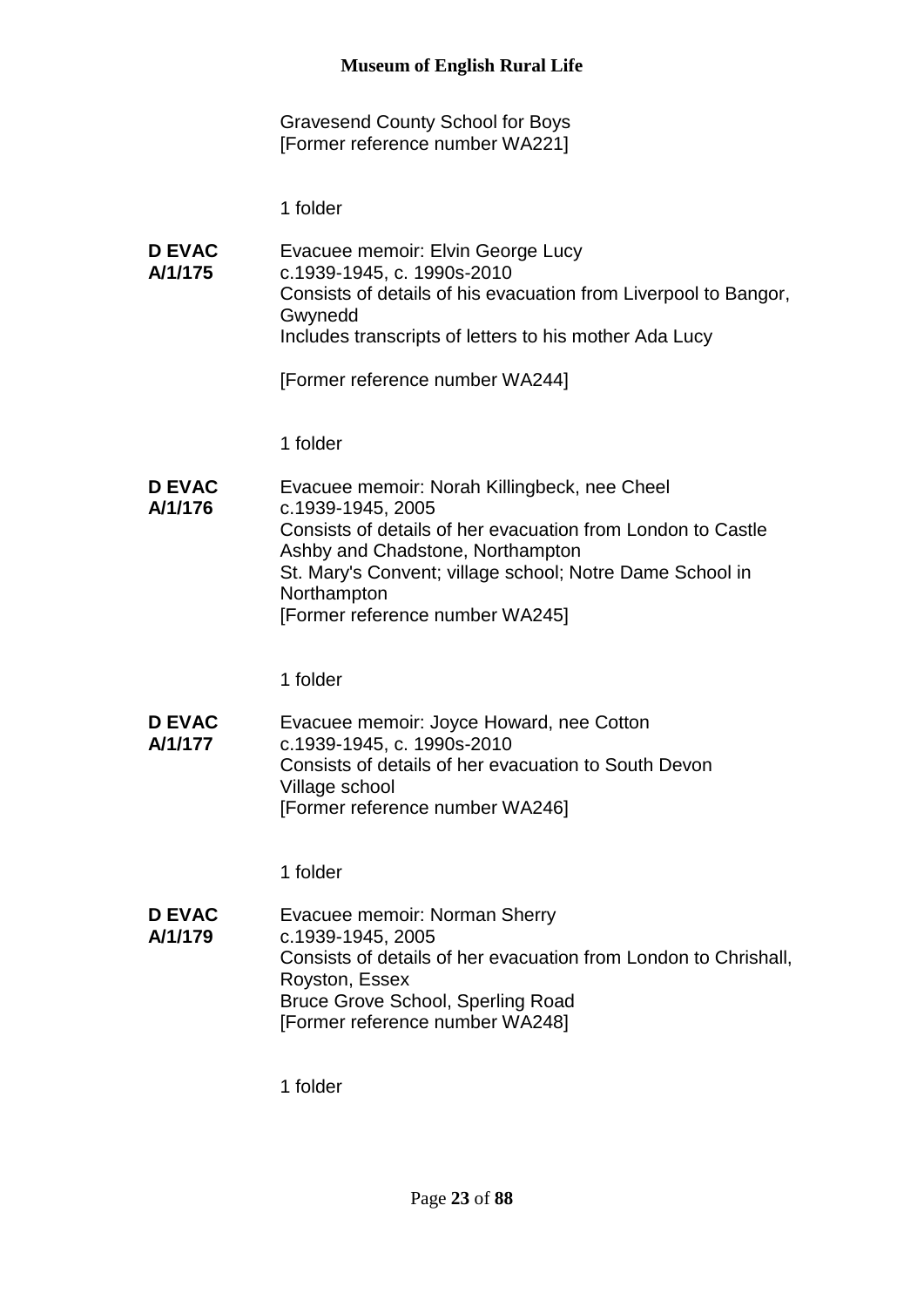**D EVAC A/1/182** Evacuee memoir: Jeffrey Foreman c.1939-1945, c. 1990s-2010 Consists of details of his evacuation from London to Reading, **Berkshire** Park Congregational Church Hall [Former reference number WA251]

1 folder

**D EVAC A/1/184** Evacuee memoir: Barbara E. Maynard c.1939-1945, c. 1990s-2010 Consists of details of her evacuation from London to Eastbourne, Llanelly, Monmouthshire and Woking, Surrey Chelsea Central School; South West London Emergency Secondary School [Former reference number WA253]

1 folder

**D EVAC A/1/186** Evacuee memoir: Harry Spalding c.1939-1945, c. 1990s-2010 Consists of details of his evacuation to Feckenham, Redditch, Worcestershire and Pontypool, Monmouthshire

[Former reference number WA255]

1 folder

**D EVAC A/1/188** Evacuee memoir: M.R. Newton, nee Littler c.1939-1945, 2005 Consists of details of her evacuation from Dagenham, Essex to Raunds, Northampton Dorothy Barley Infants School; Council School in Raunds [Former reference number WA263]

1 folder

**D EVAC A/1/189** Evacuee memoir: William Edmund Pullum c.1939-1945, c. 1990s-2010 Consists of details of the evacuation of him and his sister, Nellie, from Dagenham to Wells, Somerset [Former reference number WA260]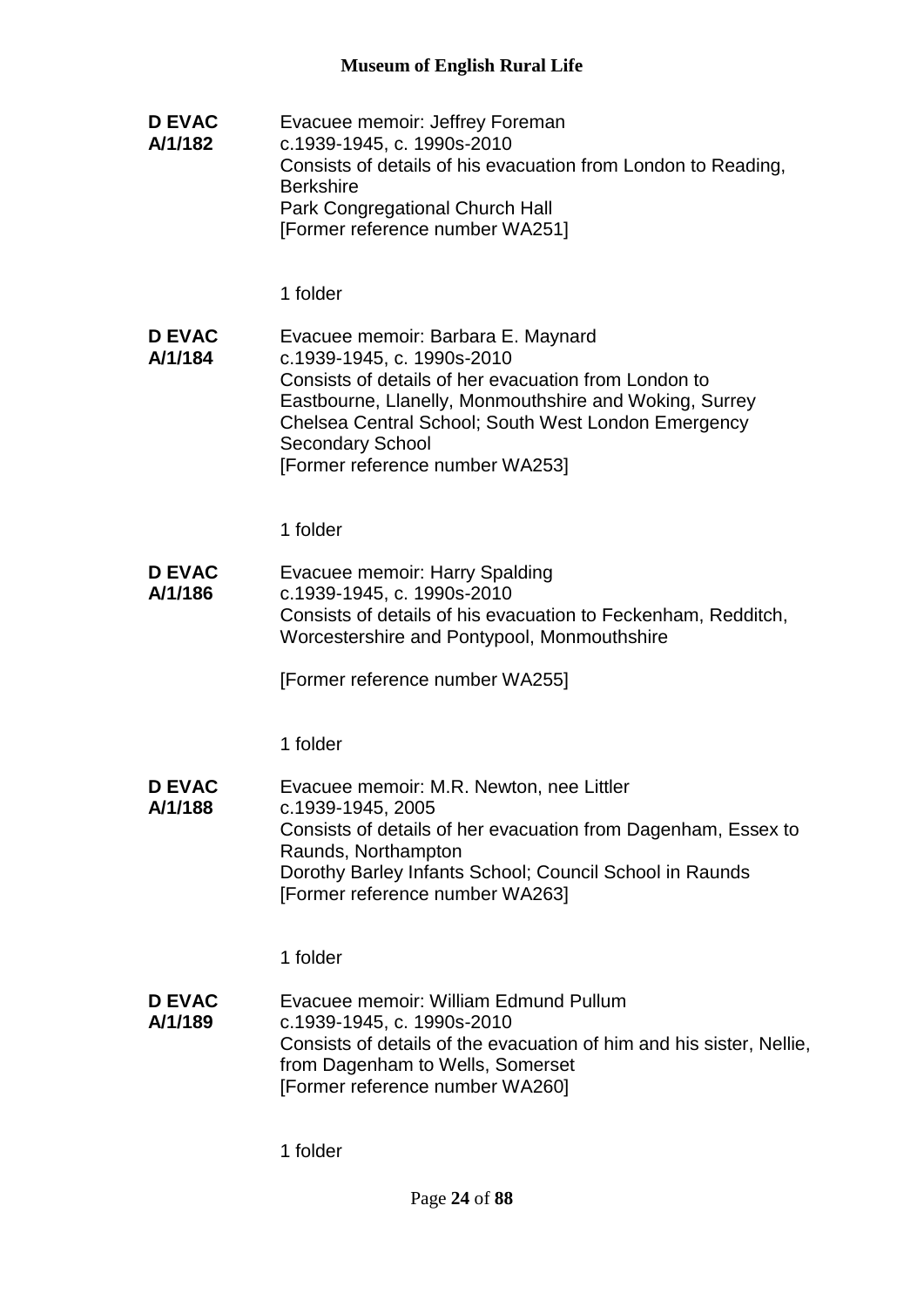**D EVAC A/1/190** Evacuee memoir: Ronald Smith 1939, c. 1990s-2010 Consists of a copy of a letter from his host family to his parents

[Former reference number WA257]

1 folder

**D EVAC A/1/191** Evacuee memoir: Edward A. Dorking c.1939-1945, 2005 Consists of details of his evacuation from Battersea, London to Eastbourne, Sussex, Wolfscastle, Pembrokeshire and Narberth, Pembrokeshire Raywood Street School, Battersea Park Road; church hall; Baptist chapel vestry; Greenwich Central (Secondary Modern) **School** [Former reference number WA261]

1 folder

**D EVAC A/1/193** Evacuee memoir: Anonymous c.1939-1945, c. 2005 Consists of details of an evacuation [Former reference number WA265]

1 folder

**D EVAC A/1/194** Evacuee memoir: Philip Copland c.1939-1945, c. 2005 Consists of details of his evacuation from Great Yarmouth, Norfolk to Retford, Nottinghamshire Great Yarmouth Grammar School [Former reference number WA266]

1 folder

**D EVAC A/1/195** Evacuee memoir: Viviene Halouska c.1939-1945, 2005 Consists of some details of evacuation

[Former reference number WA268]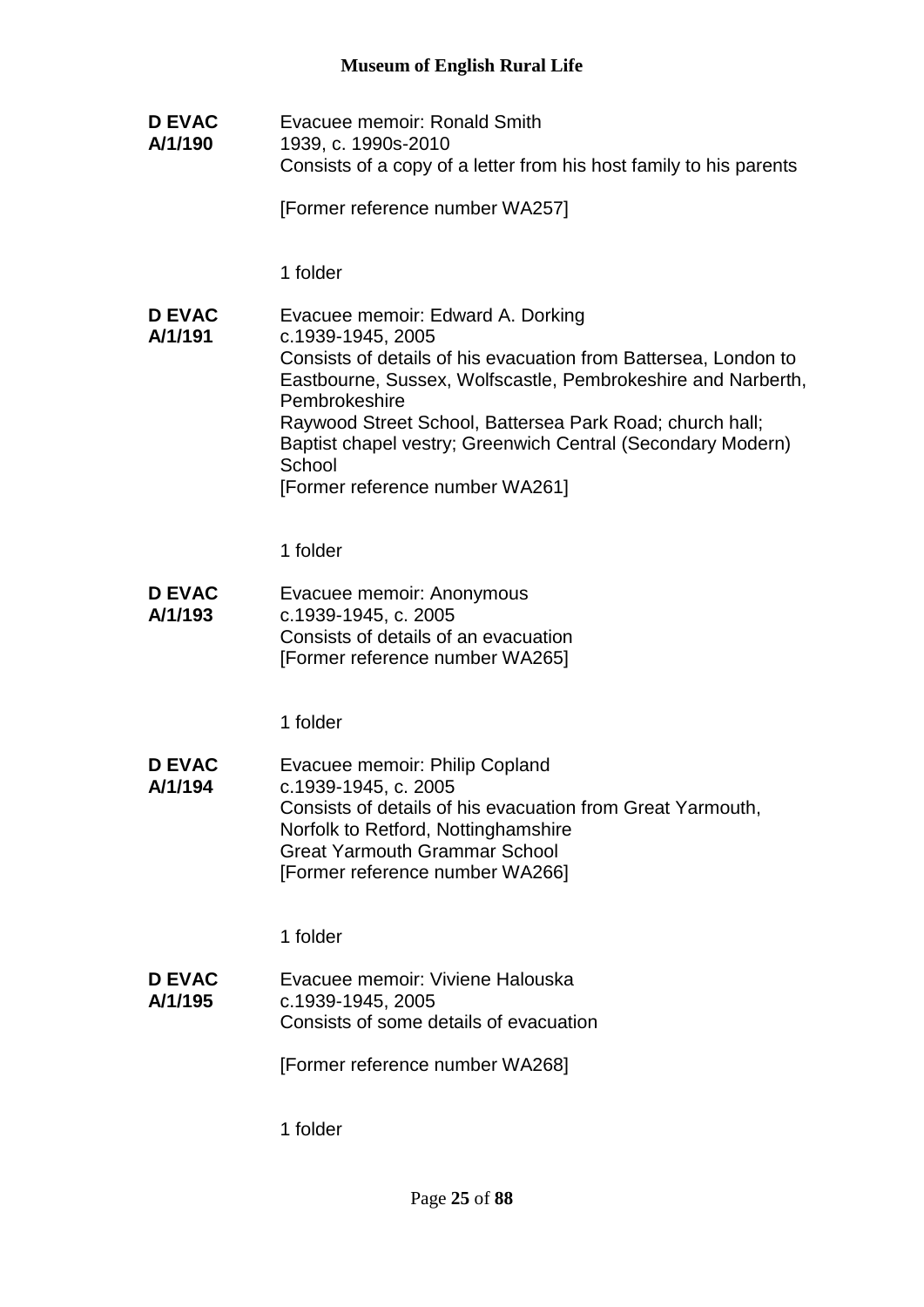**D EVAC A/1/196** Evacuee memoir: Jim Wright c.1939-1945, c. 1990s-2010 Consists of details of his evacuation from Forest Gate, London to Llanhilleth, Abertillery Tyr Graig [Former reference number WA269] 1 folder **D EVAC A/1/197** Evacuee memoir: Kay Holmes c.1939-1945, c. 1990s-2010 Consists of details of his evacuation from Liverpool to Bangor, Gwynedd Liverpool Collegiate School and Friars' School [Former reference number WA270] 1 folder **D EVAC A/1/199** Evacuee memoir: Beryl Mathias c.1939-1945, 2005 Consists of some details of her evacuation [Former reference number WA272] 1 folder **D EVAC A/1/202** Evacuee memoir: Margaret H. Flack, nee Smith c.1939-1945, c. 1990s-2010 Consists of details of her evacuation from Caterham, Surrey to Yeovil, Somerset [Former reference number WA275] 1 folder **D EVAC A/1/208** Evacuee memoir: Jean Richardson, nee Mapson c. 1939-1945, 2010 Consists of details of her evacuation from London to Winslow, Buckingham [Former reference number WA282]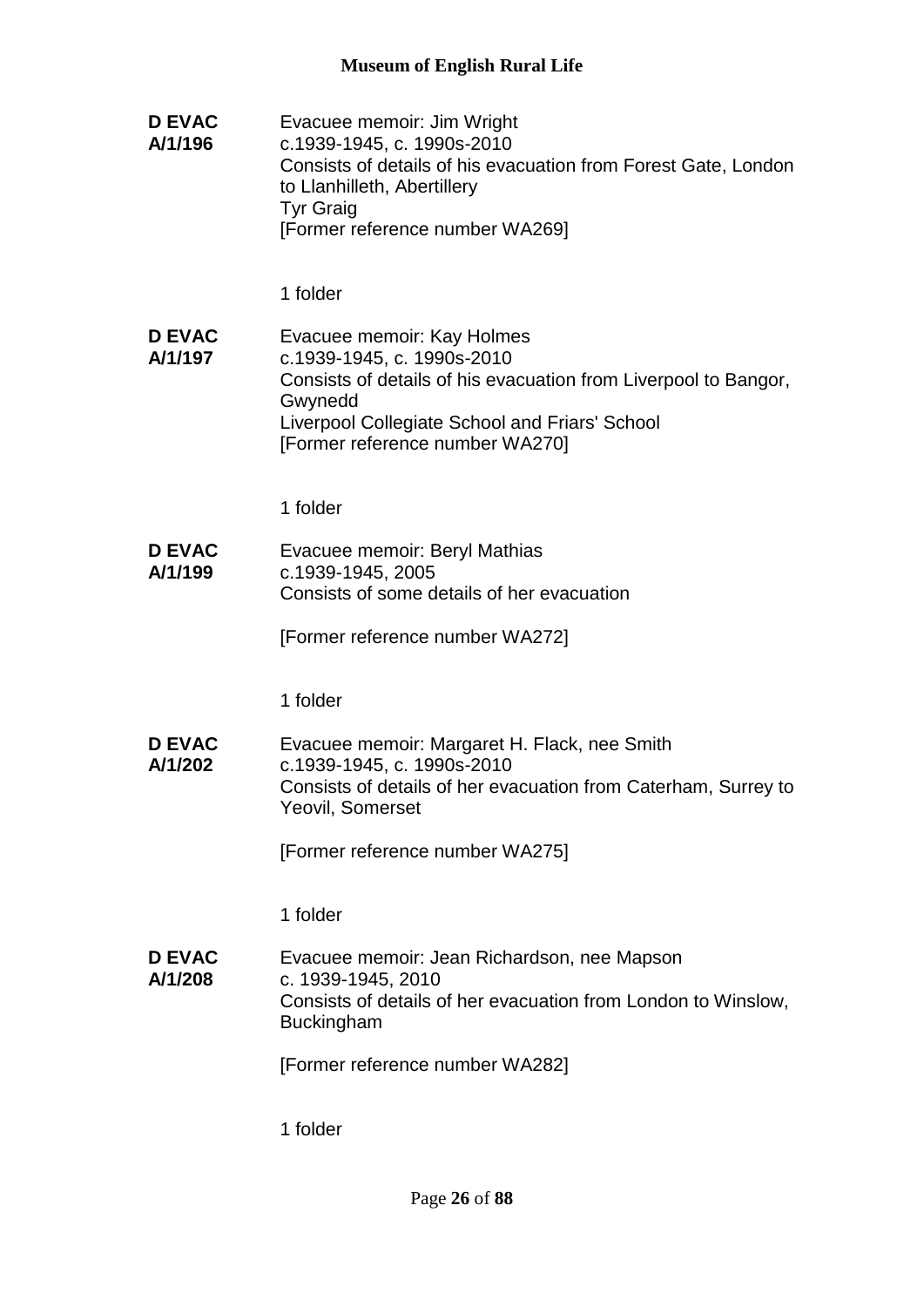**D EVAC A/1/209** Evacuee memoir: D.A. Warwick c. 1939-1945, c. 1990s-2010 Consists of an extract from a booklet entitled Meon Valley Memories by D.A.Warwick, 1982, with a chapter entitled The Evacuees - Some Never to be Forgotten Stories from the Hampshire Chronicle 17 Jan 1967

[Former reference number WA284]

1 folder

#### **D EVAC A/1/210** Evacuee memoir: Douglas Moore c. 1939-1945, c. 1990s-2010 Consists of details of his evacuation from Sheffield to Kegworth, **Leicestershire**

[Former reference number WA285]

1 folder

**D EVAC A/1/212** Evacuee memoir: Norman Wilkinson c. 1939-1945, 2005 Consists of details of his evacuation from Liverpool to Northumberland St. Cleopas School [Former reference number WA287]

1 folder

**D EVAC A/1/216** Evacuee memoir: Roy Edgar Smith c. 1939-1945, 2005 Consists of details of his evacuation from Gravesend, Kent to East Dereham, Norfolk

[Former reference number WA292]

1 folder

**D EVAC A/1/218** Evacuee memoir: Eric Chapman c. 1939-1945, c. 1990s-2010 Consists of details of his evacuation from Leeds to Louth Lincolnshire

[Former reference number WA294]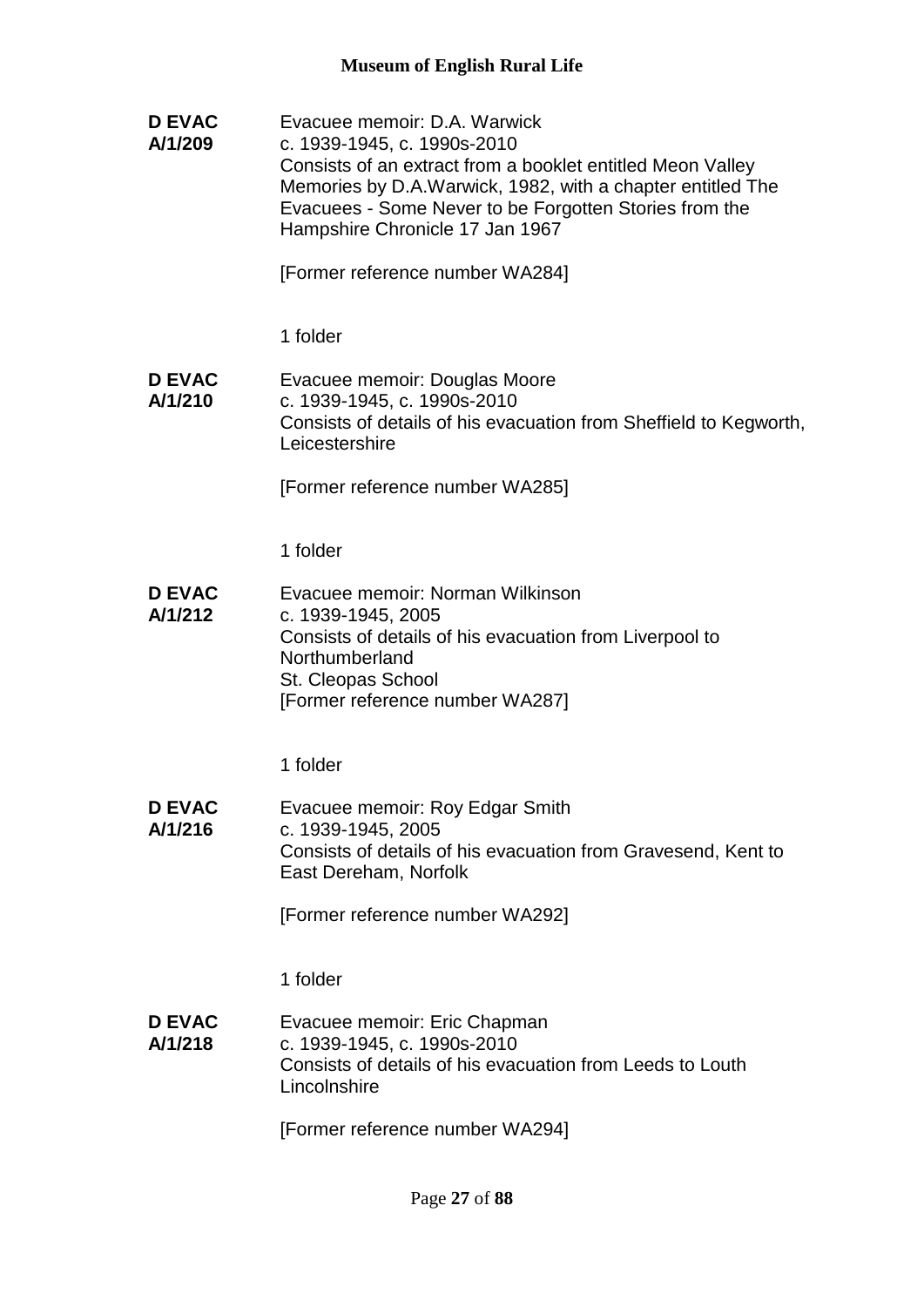| <b>D EVAC</b><br>A/1/219 | Evacuee memoir: Patrick Devine<br>c. 1939-1945, 2000<br>Consists of details of his evacuation from Chatham, Kent to<br>Clydach, Swansea |
|--------------------------|-----------------------------------------------------------------------------------------------------------------------------------------|
|                          | St. John's Boys School, Clydach Senior School<br>[Former reference number WA295]                                                        |

1 folder

**D EVAC A/1/220** Evacuee memoir: Rod Sarsfield c. 1939-1945, 2005 Consists of details of his evacuation from Liverpool to **Shrewsbury** Holt High School, Liverpool and Priory High School [Former reference number WA296]

1 folder

**D EVAC A/1/221** Evacuee memoir: Reg O'Donoghue c. 1939-1945, c. 1990s-2010 Consists of details of his evacuation from London to Newton Abbot, Devon

[Former reference number WA297]

1 folder

**D EVAC A/1/223** Evacuee memoir: Charles Leigh (Karlheinz Liebenau) c.1939-1945, 2005 Consists of details of his evacuation, whilst a refugee from Germany, from London to St. Albans, Hertfordshire On Kindertransport [Former reference number WA300]

1 folder

**D EVAC A/1/224** Evacuee memoir: Ronald Gavin c.1939-1945, c. 1990s-2010 Consists of details of his evacuation from London to Hove, Sussex, Brixham, Devon and Blandford Forum, Dorset

Page **28** of **88** [Former reference number WA300]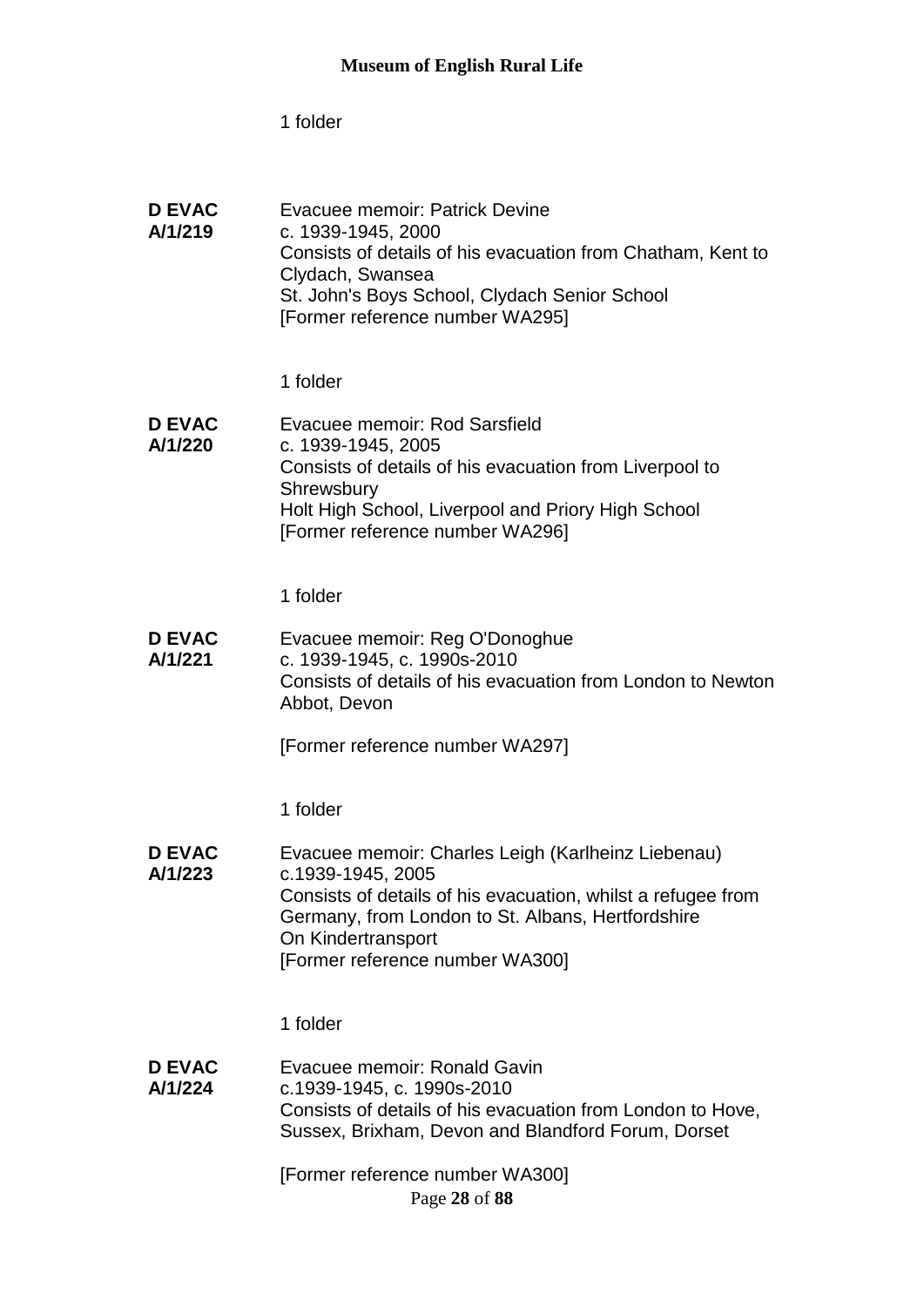**D EVAC A/1/227** War memoir: Angela Pollard c.1939-1945, 2005 Consists of details of conditions in Athens, Greece during the Second World War [Former reference number WA305] 1 folder **D EVAC A/1/228** Evacuee memoir: Joyce Hunt 1941 Consists of a letter from A.G. Hawes of The Sir John Cass Foundation School, Aldgate at Queen's Park, Aylesbury to Mrs **Pettitt** [Former reference number WA191] 1 folder **D EVAC A/1/229** War memoir: Joan I. Cole 1941 Consists of a copy of a letter from Portsmouth Education Committee relating to Government Evacuation Scheme [Former reference number WA212] 1 folder **D EVAC A/1/230** Evacuee memoir: Unknown c. 1939-1945 Consists of a copy of a photograph of evacuee at Sylvia Farm, Brockweir, Chepstow, Monmouthshire [Former reference number WA153] 1 folder **D EVAC A/1/232** Evacuee memoir: C.I. Johnson c. 1939-1945 Consists of a copy of photographs of evacuees meeting members of the Royal Family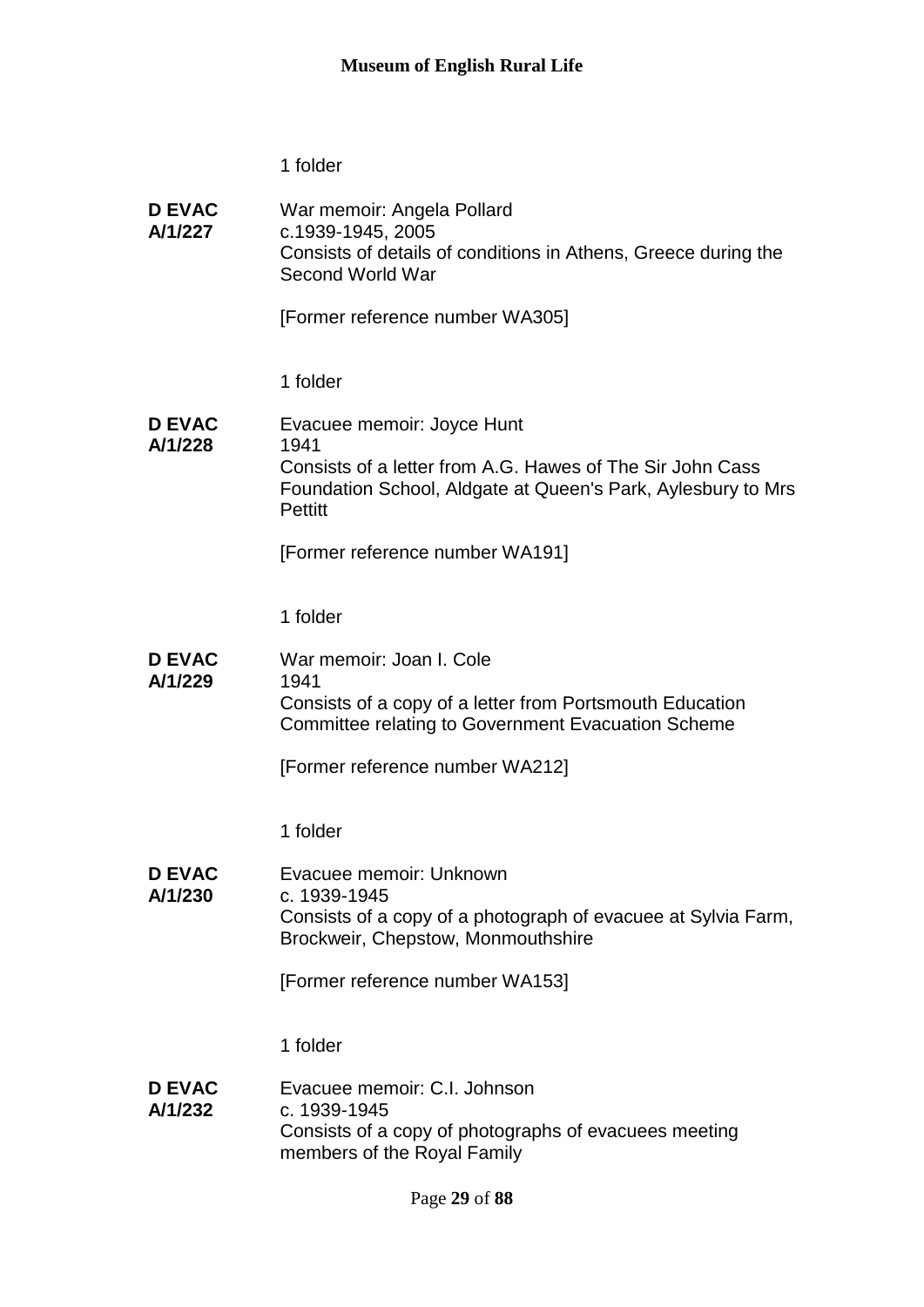[Former reference number WA198]

| <b>D EVAC</b><br>A/1/233 | Evacuee memoir: Pat Ophaus, nee Tribe<br>c. 1939-1945<br>Consists of a copy of a photograph of evacuees including Pat<br>Tribe<br>[Former reference number WA192]                                                                                                  |
|--------------------------|--------------------------------------------------------------------------------------------------------------------------------------------------------------------------------------------------------------------------------------------------------------------|
|                          | 1 folder                                                                                                                                                                                                                                                           |
| <b>D EVAC</b><br>A/1/234 | Evacuee memoir: Unknown<br>c. 1939-1945<br>Consists of a copy of a letter relating to Catford Central School<br>transferring to Ewhurst, Surrey                                                                                                                    |
|                          | [Former reference number WA230]                                                                                                                                                                                                                                    |
|                          | 1 folder                                                                                                                                                                                                                                                           |
| <b>D EVAC</b><br>A/1/236 | Evacuee memoir: Eileen Derrick, nee Barnes<br>1939                                                                                                                                                                                                                 |
|                          | Consists of a copy of a letter to Eileen from her mother                                                                                                                                                                                                           |
|                          | [Former reference number WA239]                                                                                                                                                                                                                                    |
|                          | 1 folder                                                                                                                                                                                                                                                           |
| <b>D EVAC</b>            | War memoir: Hugh Ferguson                                                                                                                                                                                                                                          |
| A/1/237                  | 1941, 2005<br>Consists of a copy of an article entitled The Sole Survivor                                                                                                                                                                                          |
|                          | [Former reference number WA267]                                                                                                                                                                                                                                    |
|                          | 1 folder                                                                                                                                                                                                                                                           |
| <b>D EVAC</b><br>A/1/240 | Evacuee memoir: Douglas Andrews<br>c. 1939-1945, 2002<br>Consists of details of his evacuation from London to Great<br>Shelford, Cambridge, Oakford, Devon and Manea,<br>Cambridgeshire<br>Church Street School, Oakford School<br>[Former reference number WA308] |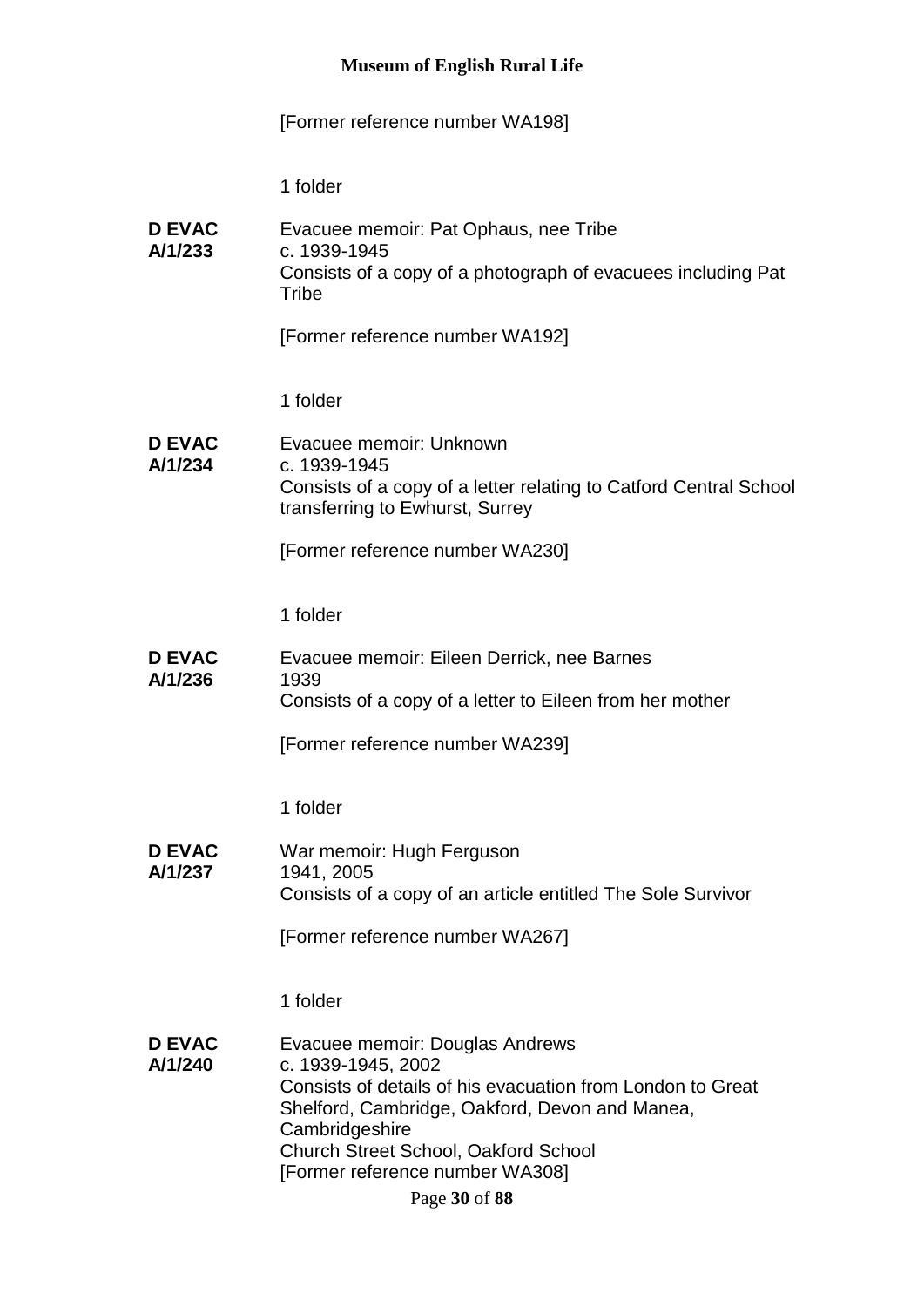Detailed account of farming, and poem

**D EVAC A/1/241** Evacuee memoir: Madge Woolnough, nee Ware c. 1939-1945, c. 1990s-2010 Consists of details of her evacuation from London to Witney, **Oxfordshire** St. Pauls School, St. Mary's School [Former reference number WA309]

1 folder

**D EVAC A/1/242** Evacuee memoir: Doreen Bakewell c. 1939-1945, 2005 Consists of details of her evacuation from Bexley, London to Briefield, Burney, Lancashire Hurst Road Primary School, Bexley [Former reference number WA310]

1 folder

**D EVAC A/1/243** Evacuee memoir: Thelma Betty Coombes c.2005 Consists of details of her evacuation from Walthamstow, East London to Kempston, Bedfordshire

[Former reference number WA311]

1 folder

**D EVAC A/1/244** Evacuee memoir: Eileen Knight (nee Scott) c.2005 Consists of details of her evacuation from London to Yarnton, **Oxfordshire** St. George's School, Mount Street [Former reference number WA312]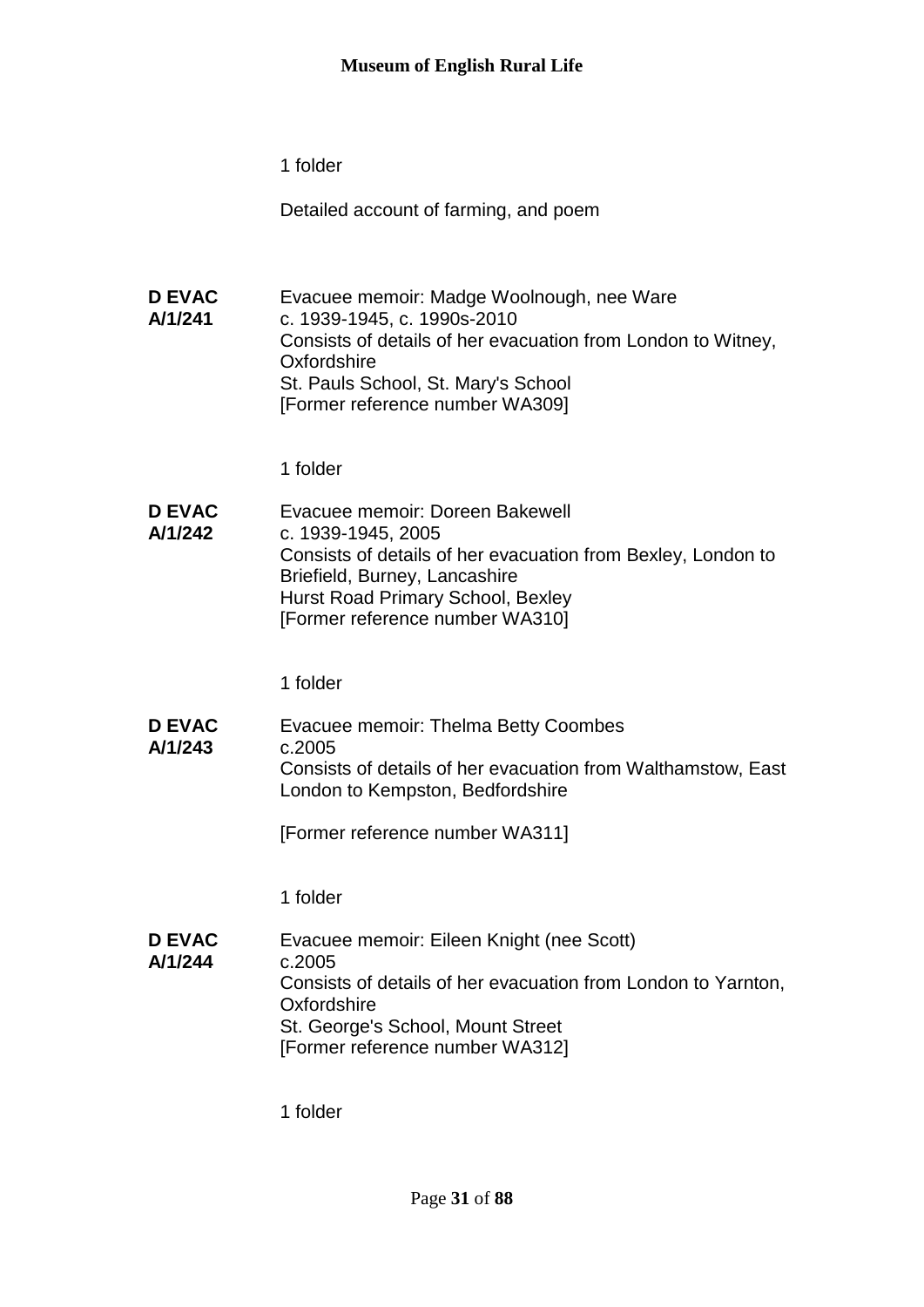**D EVAC A/1/245** Evacuee memoir: Dennis Kicks c.2005 Consists of details of his evacuation from Gravesend, Kent to Newton Abbot, Devon

[Former reference number WA314]

1 folder

**D EVAC A/1/247** Evacuee memoir: Gordon Hall c.2005 Consists of details of his evacuation from Newcastle upon Tyne to Heversham, Cumbria. Includes copies of photographs of Gordon and his sister as children and of Heversham Wingrove Road School, Whickham View Secondary Modern **School** [Former reference number WA316]

1 folder

**D EVAC A/1/248** Evacuee memoir: Mary Stokes (nee Kynaston) c.2005 Consists of details of her experience of evacuees from London being evacuated to her family's farm in Ditcheat, Somerset [Former reference number WA317]

1 folder

**D EVAC A/1/249** Evacuee memoir: Phyllis T. Searle c.2005 Consists of details of her experience of being evacuated from Liverpool to Chester, Cheshire and Keswick, Cumbria St. Edmunds College for girls in Liverpool, Queen's School, Chester, St. Katherine's College for Teacher Training [Former reference number WA318]

1 folder

- **D EVAC A/1/250** Evacuee memoir: Margaret (Peggy) Thresh (nee Sachs)
	- c.2005

Consists of details of her experience of being evacuated from London to Uppingham, Rutland and Grantham, Lincolnshire Kesteven and Grantham High School [Former reference number WA319]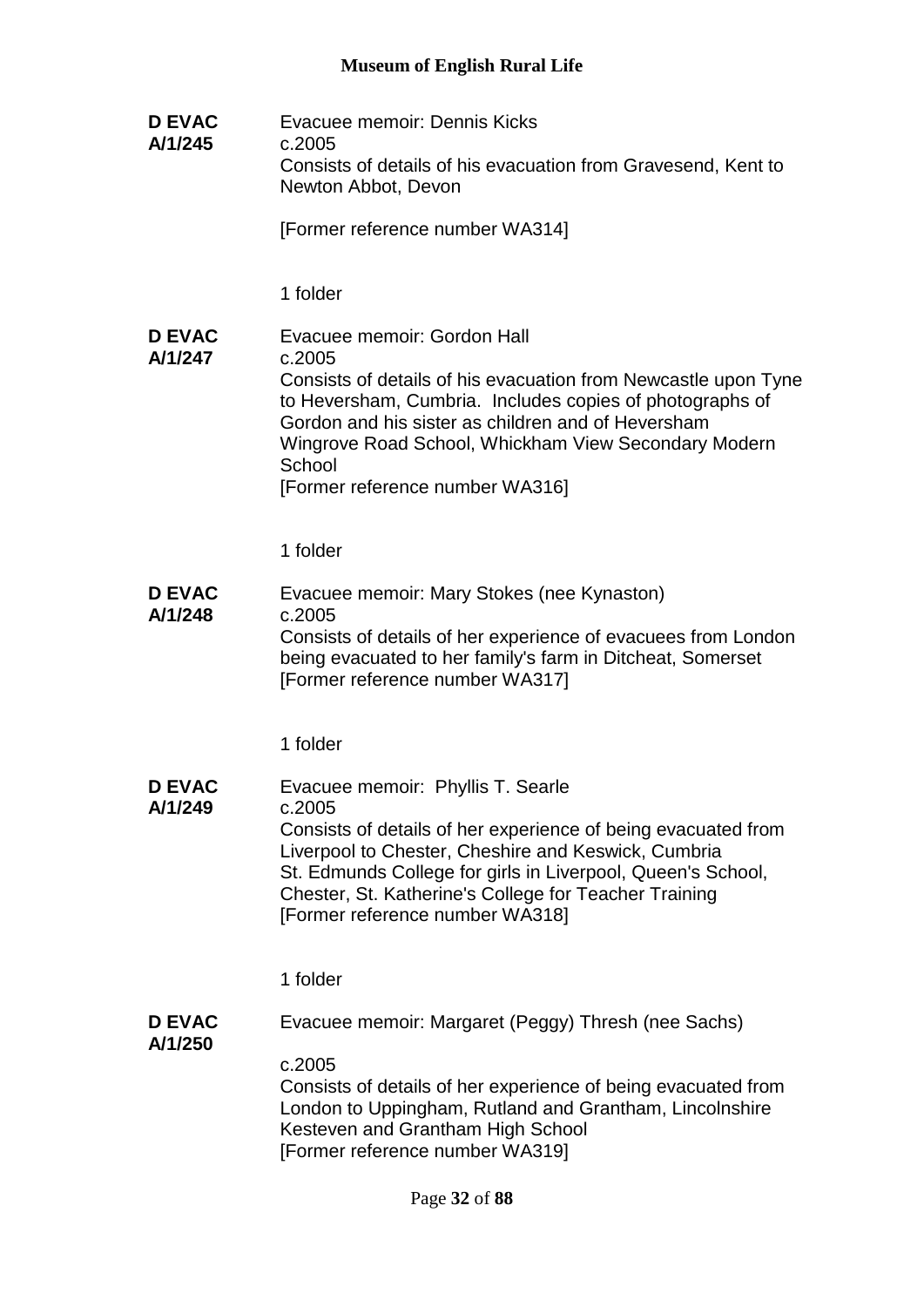**D EVAC** 

Evacuee memoir: Mary Ashton

**A/1/251**

c.2005 Consists of details of her experience of being evacuated from Enfield to Clacton-on-Sea, Essex and Cambridge, **Cambridgeshire** [Former reference number WA320]

1 folder

Includes: Typescript reminiscences of Mary Ashton entitled 'A family in evacuation: World War Two'; handwritten letters from Mary Ashton; typescript programme for Cambridge and County High School Speech Day; labelled black and white photographs relating of Mary Ashton and handwritten diary of Mary Ashton

Clacton County High School, Cambridge County High School

- **D EVAC**  Evacuee memoir: Eunice Crane
- **A/1/252**

c.2005 Consists of details of her experience of an evacuee Charles Leigh (Karlhienz Liebenau) from Germany at her St. Albans home

[Former reference number WA321]

- 1 folder
- **D EVAC A/1/253** Evacuee memoir: William A. Clark c.2005 Consists of details of his experience of an evacuee from London to Scotland, Duston, Northamptonshire and Hindhead, Surrey [Former reference number WA322]
	- 1 folder
- **D EVAC A/1/255** Evacuee memoir: John Taphouse c.2005 Consists of details of his experience of an evacuee from London to St Neots, Cambridgeshire and a copy of black and white photograph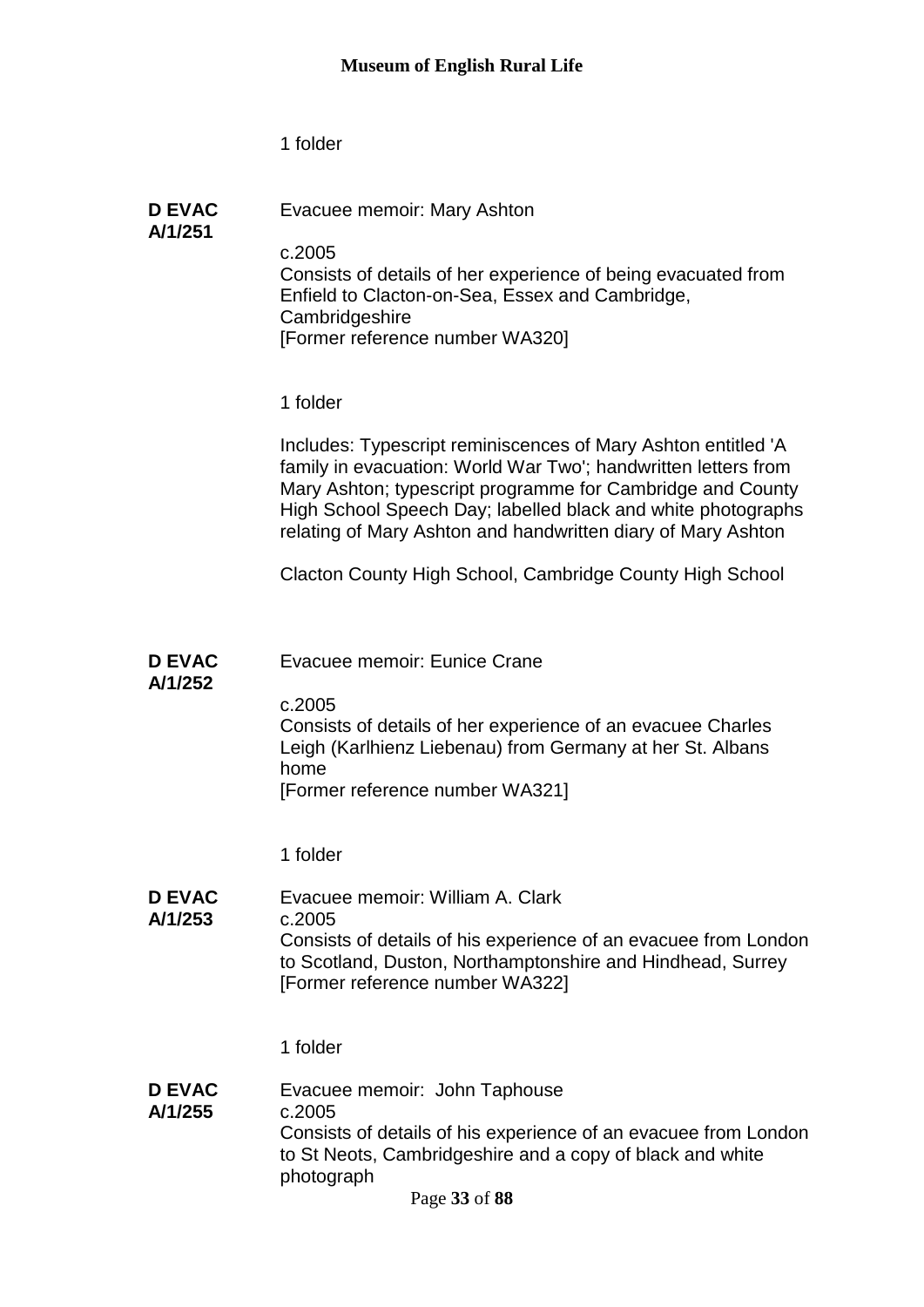Christchurch School [Former reference number WA324]

1 folder

**D EVAC A/1/256** Evacuee memoir: Muriel Barnes c.2005 Consists of details of her experience of as an evacuee to Whissendine, Rutland and 1 colour and 2 black and white photographs [Former reference number WA325]

1 folder

**D EVAC A/1/257** Evacuee memoir: John H. Woods c.2005 Consists of details of his experience of as an evacuee from London to Dartmouth, Devon and Loughborough, Leicestershire Holydale Road School, Nunhead, Peckham, Peckham Rye Secondary Modern in Nunhead [Former reference number WA326]

1 folder

**D EVAC A/1/259** Evacuee memoir: Doreen Foreman c.2005 Consists of details of her experience of as an evacuee from Margate to Rugeley, Staffordshire, and a copy of black and white photograph [Former reference number WA330]

1 folder

**D EVAC A/1/260** Evacuee memoir: Ann Gilmartin c.2005 Consists of a copy of newspaper article about her evacuation from Birmingham to Evesham [Former reference number WA331]

1 folder

**D EVAC A/1/261** Evacuee memoir: Sydney Oats c.2005 Consists of details about an evacuation from Tilbury, Essex to Cromer, Norfolk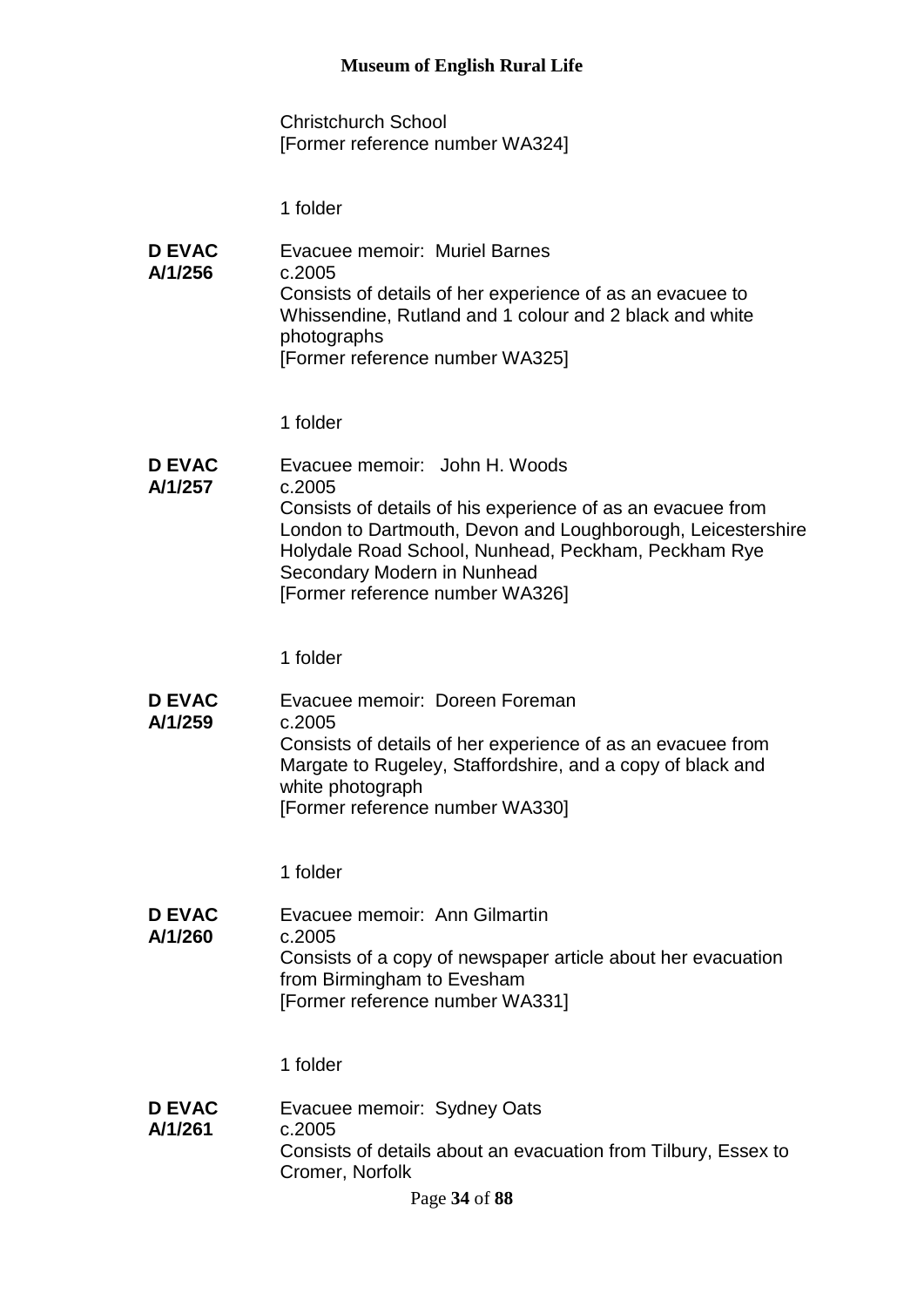Lansdowne Road School [Former reference number WA332]

1 folder

| <b>D EVAC</b><br>A/1/263 | Evacuee memoir: Gwendoline Langridge<br>c.2005<br>Consists of details about an evacuation from London to<br>Hertfordshire and Stafford and copies of two photographs<br>[Former reference number WA334] |
|--------------------------|---------------------------------------------------------------------------------------------------------------------------------------------------------------------------------------------------------|
|                          | 1 folder                                                                                                                                                                                                |
| <b>D EVAC</b><br>A/1/264 | Evacuee memoir: Norman Nevard<br>c.2005<br>Consists of details about his working life during the war<br>[Former reference number WA335]                                                                 |

1 folder

| <b>D EVAC</b> | Evacuee memoir: Marjorie Clarke, nee Miller            |
|---------------|--------------------------------------------------------|
| A/1/265       | c.2005                                                 |
|               | Consists of details about an evacuation from London to |
|               | Glyndebourne, East Sussex                              |
|               | [Former reference number WA336]                        |

1 folder

**D EVAC A/1/267** Evacuee memoir: Irene Baxter c.2005 Consists of details about an evacuation to Whittingham, Northumberland Todd's Nook School, Newcastle [Former reference number WA338]

1 folder

**D EVAC A/1/268** Evacuee memoir: Walter Broughton c.2005 Consists of details about an evacuation from Leeds to Northallerton, copies of newspaper article and copies of photographs [Former reference number WA339]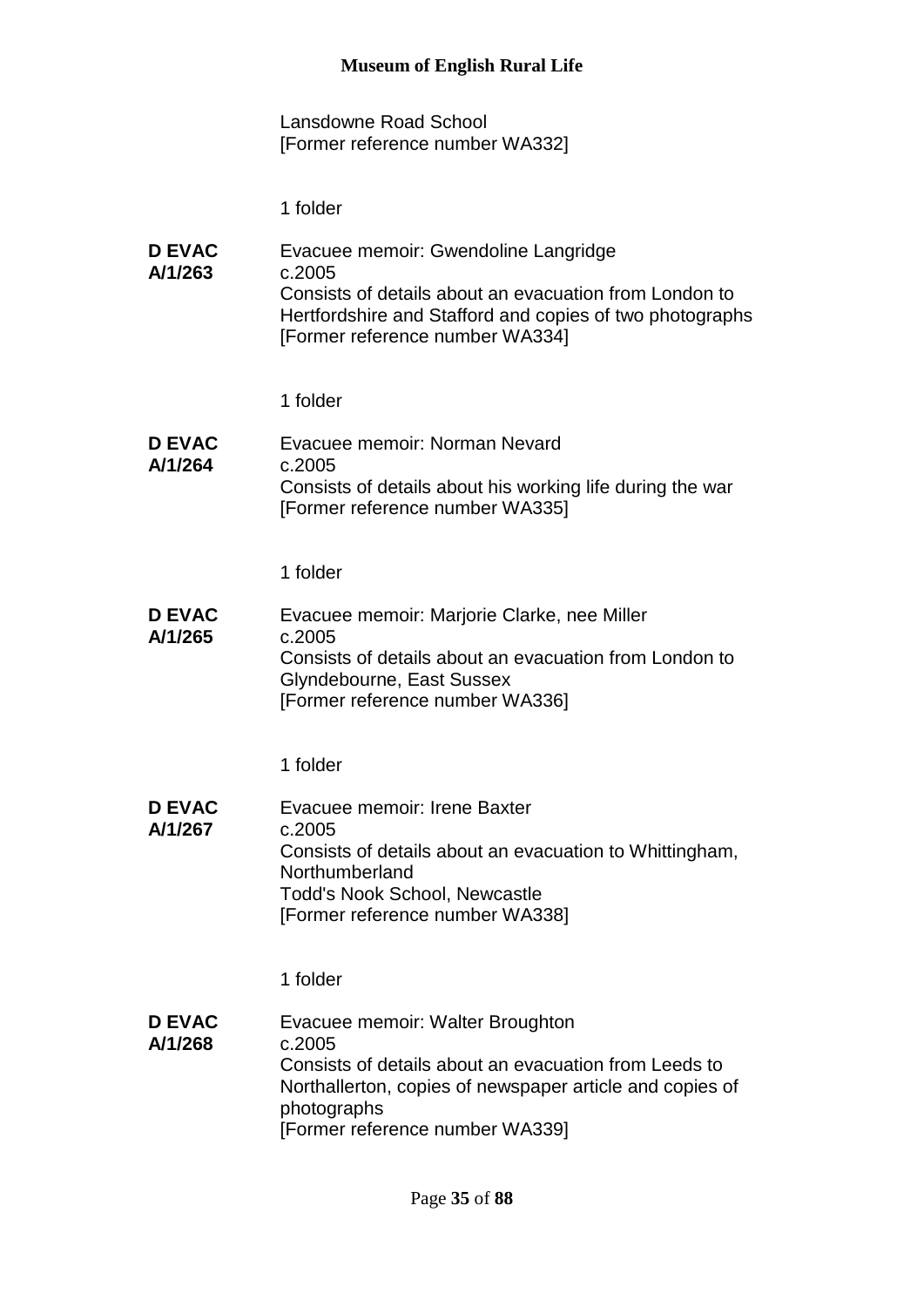| <b>D EVAC</b><br>A/1/269 | Evacuee memoir: Colin William Gray<br>c.2005<br>Consists of details about the evacuation of Charles Leigh of<br>London to St Albans, Hertfordshire<br>[Former reference number WA340]                                                                                                        |
|--------------------------|----------------------------------------------------------------------------------------------------------------------------------------------------------------------------------------------------------------------------------------------------------------------------------------------|
|                          | 1 folder                                                                                                                                                                                                                                                                                     |
| <b>D EVAC</b><br>A/1/271 | Evacuee memoir: Joan Burling nee Dulwich<br>c. 2005<br>Consists of details about an evacuation from Hackney, London<br>to Northampton, Kingscliffe and Melton Mowbray, and a Bible<br>and teacosy<br>Princess May Road School, Hackney<br>[Former reference number WA341 - duplicate number] |
|                          | 1 folder                                                                                                                                                                                                                                                                                     |
| <b>D EVAC</b><br>A/1/272 | Evacuee memoir: Patricia Kempton<br>c. 2005<br>Consists of details about an evacuation from London to<br>Stalbridge Weston, Dorset<br><b>Walworth Central School</b><br>[Former reference number WA343]                                                                                      |
|                          | 1 folder                                                                                                                                                                                                                                                                                     |
| <b>D EVAC</b><br>A/1/273 | Evacuee memoir: George Redvers Lefevre<br>c. 2005<br>Consists of details about an evacuation to Cornwall and a<br>photograph<br>[Former reference number WA344]                                                                                                                              |
|                          | 1 folder                                                                                                                                                                                                                                                                                     |
| <b>D EVAC</b><br>A/1/274 | Evacuee memoir: Peter Barton<br>11 Nov 2004<br>Consists of details about an evacuation from London to Betws-<br>Y-Coed, Noth Wales; Kettering, Northamptonshire; North Aston,<br>Oxfordshire and three photographs<br>[Former reference number WA344 - duplicate number]                     |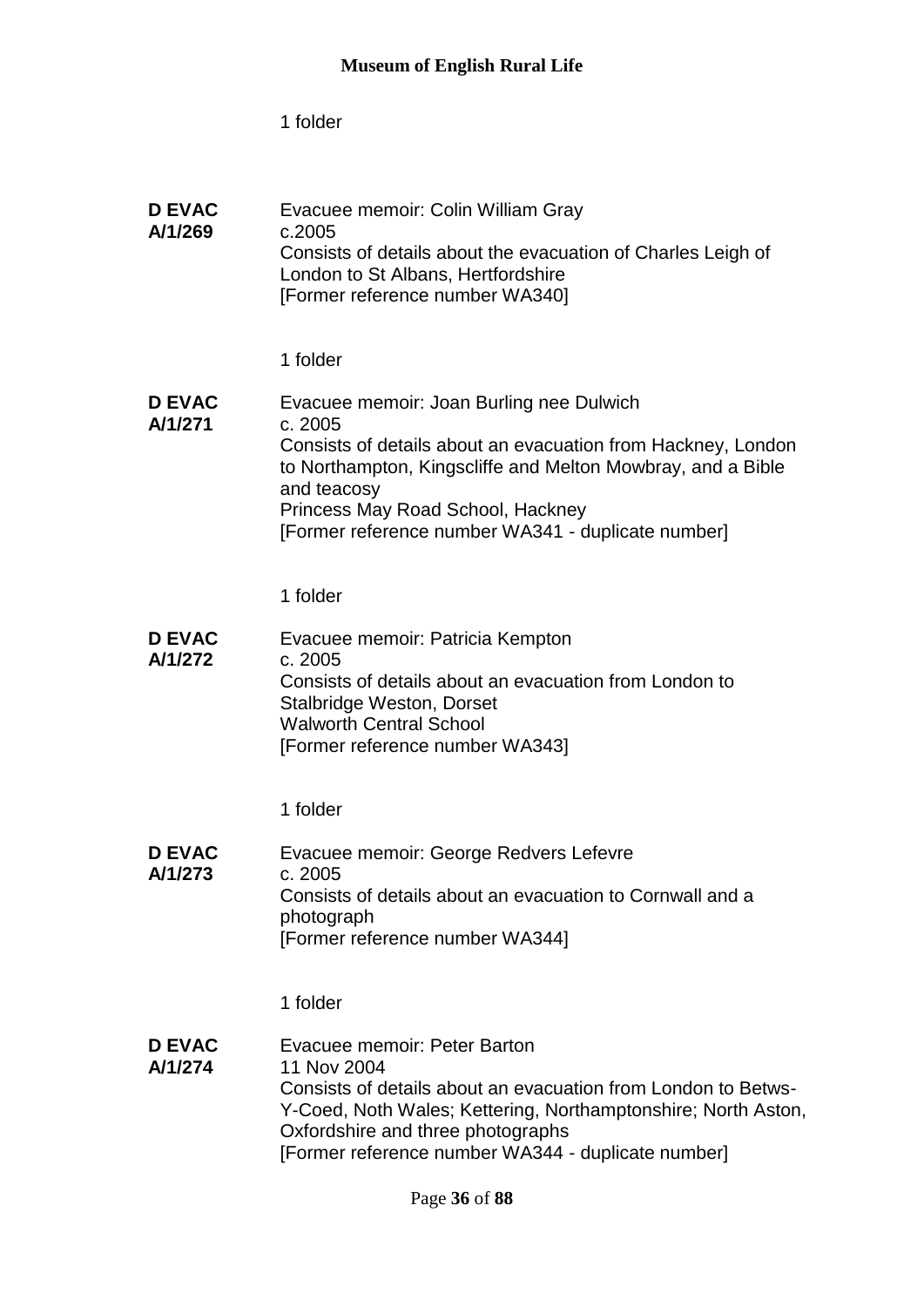| <b>D EVAC</b><br>A/1/275 | Evacuee memoir: Margaret Clifford entitled War Memories<br>c. 2005<br>Consists of details about an evacuation from Leigh-on-Sea,<br>Essex to Belper, Derbyshire<br>[Former reference number WA344 - duplicate number]                                                                                                                                                                            |
|--------------------------|--------------------------------------------------------------------------------------------------------------------------------------------------------------------------------------------------------------------------------------------------------------------------------------------------------------------------------------------------------------------------------------------------|
|                          | 1 folder                                                                                                                                                                                                                                                                                                                                                                                         |
| <b>D EVAC</b><br>A/1/276 | Evacuee memoir: Walter Blanchard entitled A Liverpool<br>Evacuation<br>Mar 2006<br>Consists of details about an evacuation to Liverpool, Merseyside<br>[Former reference number WA345]                                                                                                                                                                                                           |
|                          | 1 folder                                                                                                                                                                                                                                                                                                                                                                                         |
| <b>D EVAC</b><br>A/1/277 | Evacuee memoir: David Garyford<br>28 Mar 2006<br>Consists of details about an evacuation to Leicestershire;<br>Blaenavon, South Wales, typescript reminiscences entitled The<br>Evacuees Reunion Association - Members Letter No.1 April<br>1996, copy of the magazine The Evacuee, photographs,<br>newspaper article entitled From the pits to a World Wonder and<br>a letter to David Grayford |
|                          | [Former reference number WA346]                                                                                                                                                                                                                                                                                                                                                                  |
|                          | 1 folder                                                                                                                                                                                                                                                                                                                                                                                         |
| <b>D EVAC</b><br>A/1/278 | Evacuee memoir: Gillian Allen<br>c. 2005<br>Consists of details about an evacuation from Hounslow to<br>Dewsbury, Yorkshire and two photographs<br>[Former reference number WA347]                                                                                                                                                                                                               |
|                          | 1 folder                                                                                                                                                                                                                                                                                                                                                                                         |
| <b>D EVAC</b><br>A/1/279 | <b>Evacuee memoir: Rosemary Davies</b><br>c. 2005<br>Consists of details about an evacuation from London to Devizes,<br>Wiltshire                                                                                                                                                                                                                                                                |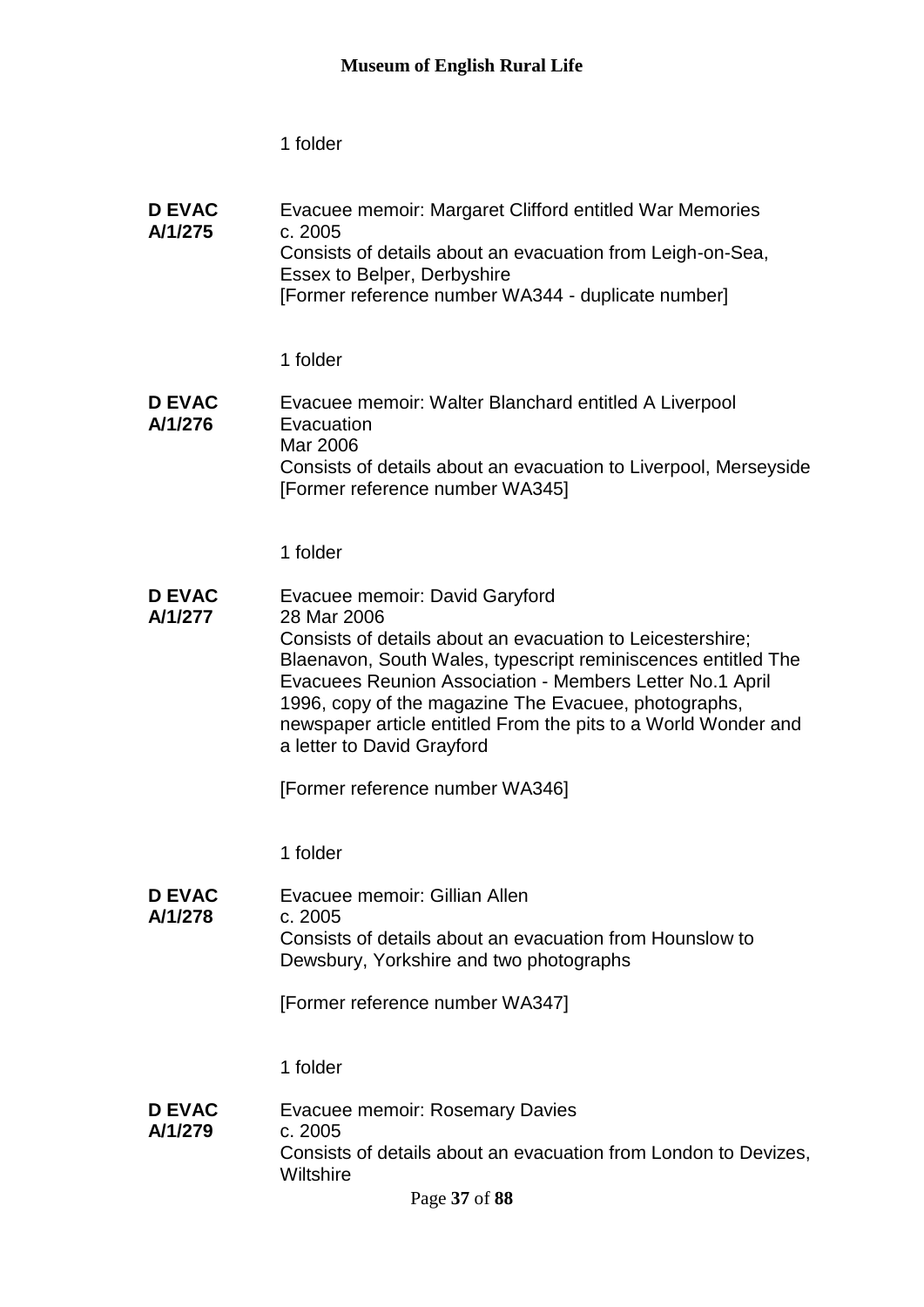# [Former reference number WA348]

| <b>D EVAC</b><br>A/1/281 | Evacuee memoir: Alfred Reading entitled A Miscellaneous<br>Engineer<br>Feb 2006<br>Consists of details about an evacuation to Aberlour, Banffshire                                           |
|--------------------------|----------------------------------------------------------------------------------------------------------------------------------------------------------------------------------------------|
|                          | [Former reference number WA349]                                                                                                                                                              |
|                          | 1 folder                                                                                                                                                                                     |
| <b>D EVAC</b><br>A/1/282 | Evacuee memoir: Christine Weightman entitled Remembering<br>wartime - Ascot, Sunninghil and Sunningdale<br>2006<br>[Former reference number WA350]                                           |
|                          | 1 folder                                                                                                                                                                                     |
| <b>D EVAC</b><br>A/1/283 | Evacuee memoir: Kathleen Carchidi (Yarwood)<br>c. 2005<br>Consists of details of an evacuation from London to Warfield<br><b>Battersea Central School</b><br>[Former reference number WA351] |
|                          | 1 folder                                                                                                                                                                                     |
| <b>D EVAC</b><br>A/1/284 | Evacuee memoir: Marianne Hangar<br>5 Sept 2005<br>Consists of details of an evacuation from London to Hatfield<br>[Former reference number WA352]                                            |
|                          | 1 folder                                                                                                                                                                                     |
| <b>D EVAC</b><br>A/1/285 | Evacuee memoir: Paivy Penttinen<br>12 Dec 2005<br>Consists of a list of contents for a book, and a letter<br>[Former reference number WA353]                                                 |
|                          | 1 folder                                                                                                                                                                                     |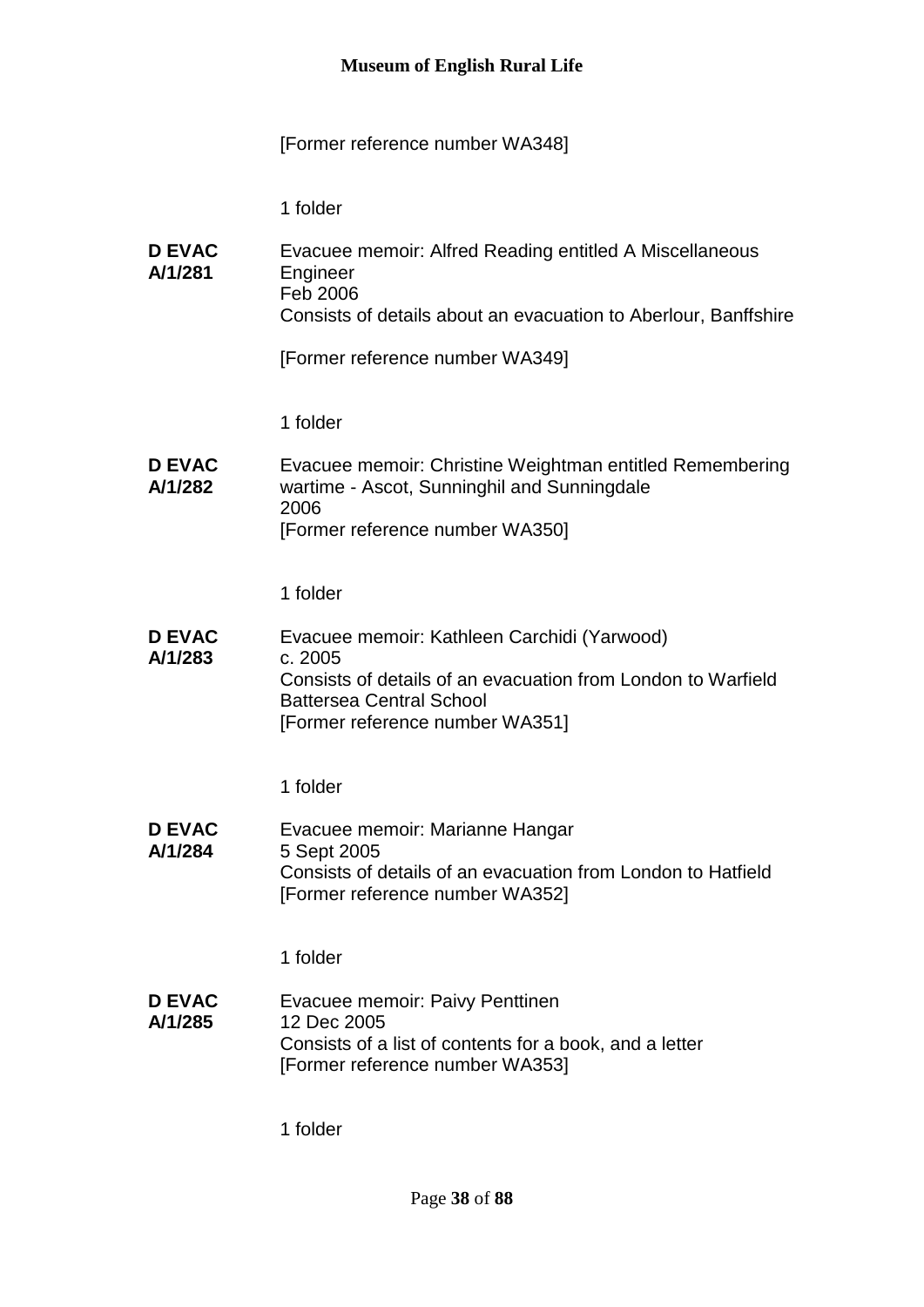The book is available in the library - Olethan minulle isä : Suomen sotien 1939-1945 sotaorpojen elämää by Päivy Penttinen, 940.53161-PEN

**D EVAC A/1/286** Evacuee memoir: Peter Gosnell Sept 2005 Consists of details of an evacuation to Chichester, Sussex including photographs and a copy of his book Some Sunny Day Ensham Central School, Lancastrian Road Boys School [Former reference number WA354]

#### 1 folder

**D EVAC A/1/287** Evacuee memoir: Mary Irene Douse, formerly Duncan Dec 2005 Consists of details of an evacuation from London to Horndean, Hampshire and Daventry, and some copies of photographs St. Anselm's Primary School, Tooting Bec [Former reference number WA355]

1 folder

**D EVAC A/1/288** Evacuee memoir: Ruth Slater 2005 Consists of details of an evacuation as a young teacher from Liverpool to Rudheath, Northwich and Aberystwyth Northway School, Beaufort Street School [Former reference number WA356]

1 folder

**D EVAC A/1/289** Evacuee memoir: Betty Farquhar entitled Evacuation - Second World War 2005 Consists of details of an evacuation from East Ham to Kidlington, Oxfordshire East Ham Grammar School for Girls [Former reference number WA357]

1 folder

**D EVAC A/1/290** Evacuee memoir: Jean Gilham (nee Butler) entitled An Evacuee's Story 2005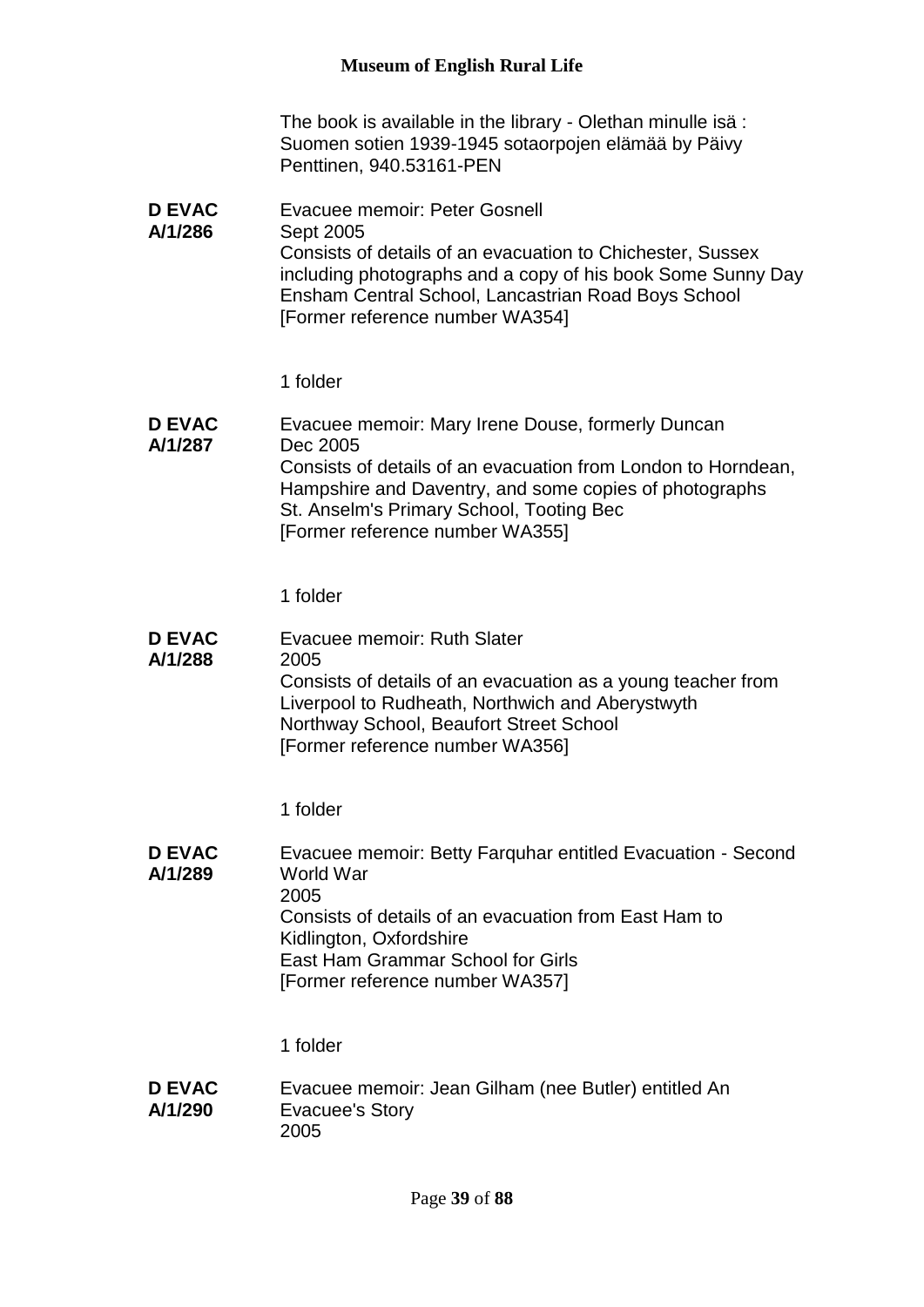Consists of details of an evacuation from London to Wokingham, Berkshire, Reading, Berkshire and Perranporth, Cornwall, including copies of evacuee letters and photographs Cowley Road School, Windsor School [Former reference number WA359]

1 folder

**D EVAC A/1/291** Evacuee memoir: Peter Tyler entitled Evacuations 2005 Consists of details of an evacuation to Southport, Merseyside and Anglesey, Wales [Former reference number WA360]

1 folder

**D EVAC A/1/292** Evacuee memoir entitled From Beeswing and Bergen - A collection of childhood experiences during World War II, compiled by Olivia D. Scott 2004 [Former reference number WA359]

1 folder

**D EVAC A/1/293** Evacuee memoir: Typescript reminiscences of Sheila Valiant Kent entitled Memories of an Evacuee in World War 2 2006 Consists of details of an evacuation from London to Winslow, Buckinghamshire; Oxford; Pinkneys Green, Berkshire, copies of photographs and press cuttings Burlington School, Milham Ford School [Former reference number WA360]

1 folder

**D EVAC A/1/294** Evacuee memoir: Marian Tyler c. 2005 Consists of details of an evacuation from Ilford, Essex to Pembroke Dock [Former reference number WA361]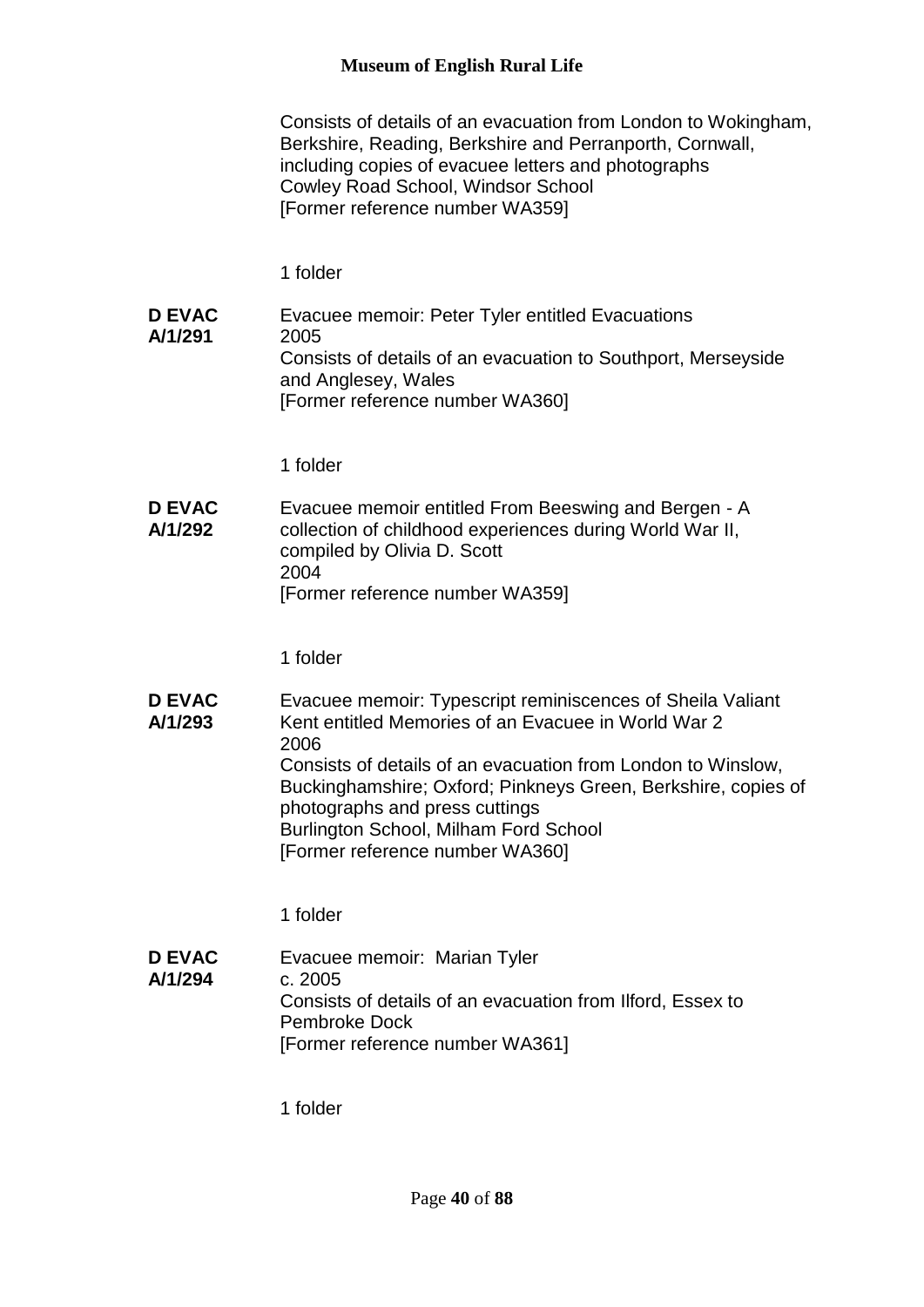**D EVAC A/1/296** Evacuee memoir: Elsie Hutchings school report and evacuation label c. 2005 [Former reference number WA372] 1 folder **D EVAC A/1/297** Evacuee memoir: Peter John Wardrop entitled Carharrack c. 2005 Consists of details of an evacuation from Hackney to Carharrack, Cornwall [Former reference number WA350] 1 folder **D EVAC A/1/298** Evacuee memoir: Kenneth Reginald Lambert entitled 1940- 1943: Southend-on-Sea to Thurgarton 14 Dec 1992 Consists of details of an evacuation from Southend-on-Sea to **Thurgarton** Thurgarton Church of England School [Former reference number WA352] 1 folder **D EVAC A/1/299** Evacuee memoir: Paul Farren entitled I was an Evacuee 1999 Consists of details of an evacuation from Stoke Newington, North London to Shephall, Hertfordshire Church Street School, Stoke Newington [Former reference number WA400] 1 folder **D EVAC A/1/300** Evacuee memoir: Iris Bowles entitled Evacuation 1991 Consists of details of an evacuation from Bermondsey, London to Exeter, Devon [Former reference number WA402]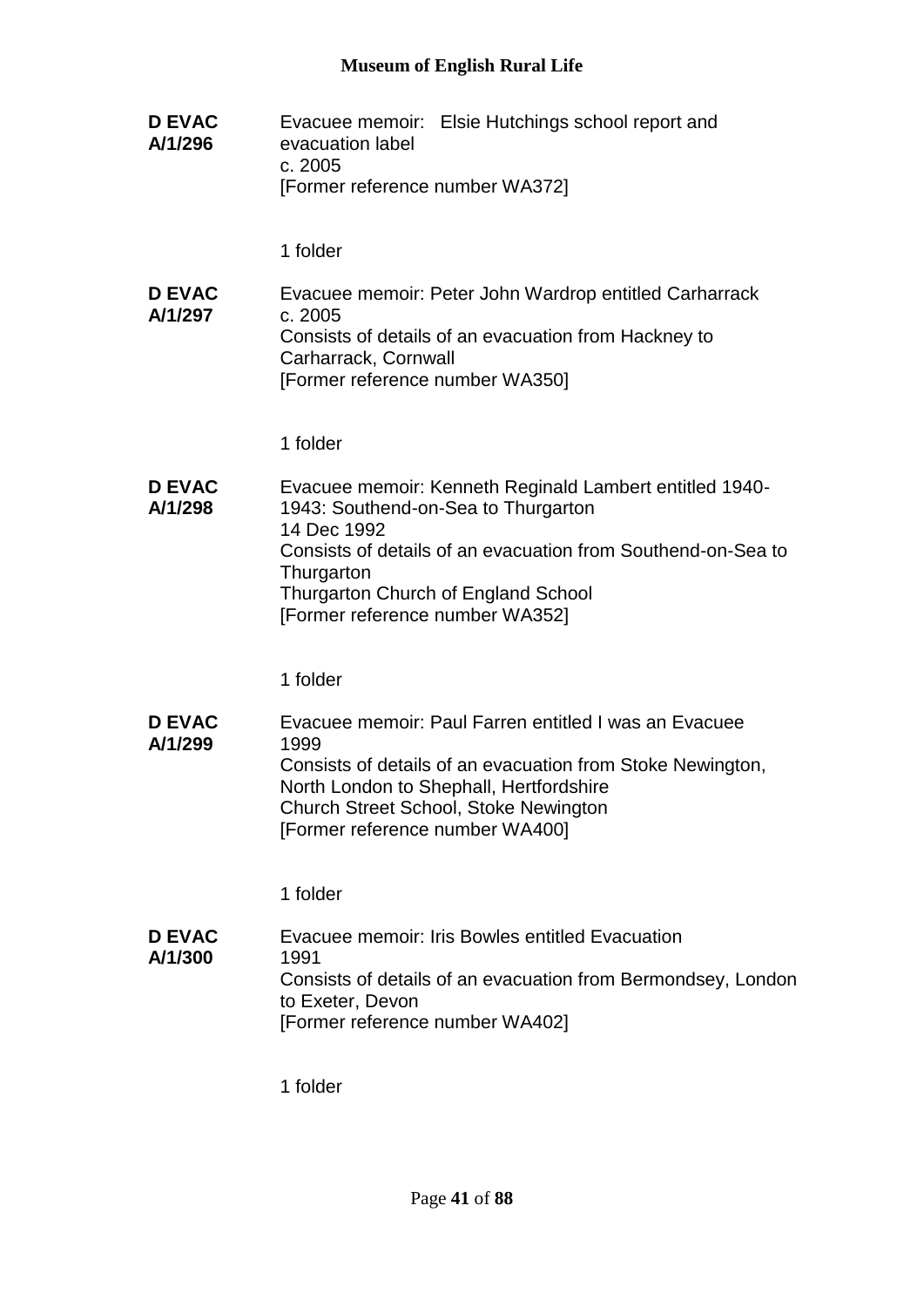**D EVAC A/1/302** Evacuee memoir: Unknown c. 2005 Consists of details of an evacuation to Hoylake [Former reference number WA451] 1 folder **D EVAC A/1/303** Evacuee memoir: Basil Crotch c. 2005 Consists of details of an evacuation from London to Norfolk; Oxted, Surrey; Teignmouth, Devon [Former reference number WA452] 1 folder **D EVAC A/1/304** Evacuee memoir: Stella Brown (nee Barker) 28 May 1999 Consists of details of an evacuation from Hull to Yorkshire [Former reference number WA454] 1 folder **D EVAC A/1/305** Evacuee memoir: Derek Lees c. 2005 Consists of details of an evacuation to Nottinghamshire, including photograph [Former reference number WA451] 1 folder **D EVAC A/1/306** Evacuee memoir: Doreen Malyon (nee Miller) c. 2005 Consists of details of an evacuation to Devizes and Somersham [Former reference number WA1] 1 folder **D EVAC A/1/308** Evacuee memoir: Norman Hardwick entitled War-Time memories of an Evacuee 12 Jun 2005 Consists of information about an evacuation from Liverpool to Brownhills, Staffordshire 1 folder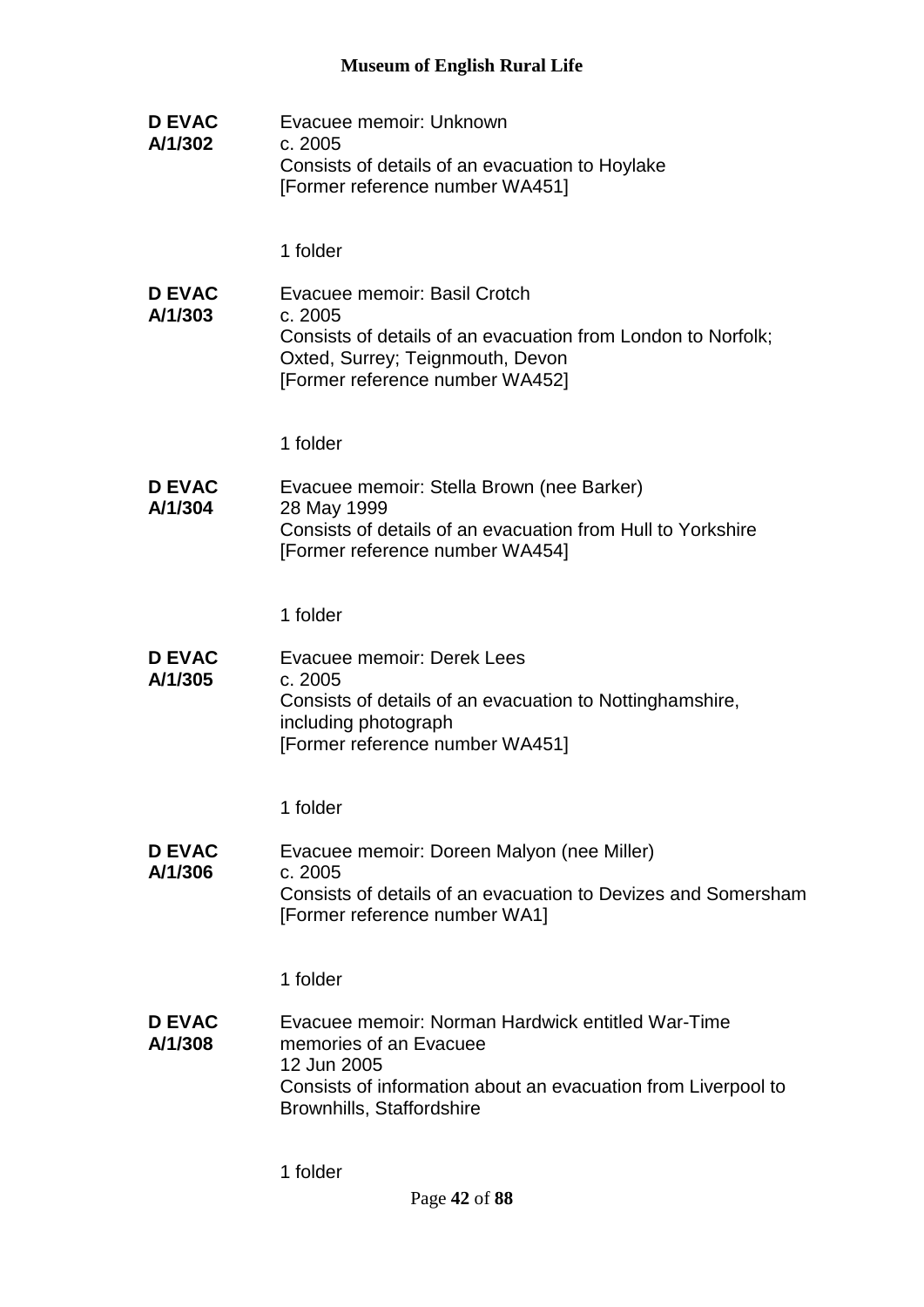| <b>D EVAC</b><br>A/1/309 | Evacuee memoir: David Fabian entitled Me, David<br>Sept 2003<br>To Marston, near Ramsgate to Cardiff, Tonbridge,<br>Southborough, Bridgwater and Maidstone                                                                                |
|--------------------------|-------------------------------------------------------------------------------------------------------------------------------------------------------------------------------------------------------------------------------------------|
|                          | 1 folder                                                                                                                                                                                                                                  |
| <b>D EVAC</b><br>A/1/310 | Evacuee memoir: Jack Bohannan entitled Evacuation<br>c. 2005<br>Consists of details about an evacuation from Grays, Essex to<br>Reydon, Lowestoft, Suffolk<br>William Palmer's School, student-teacher<br>[Former reference number WA343] |
|                          | 1 folder                                                                                                                                                                                                                                  |
| <b>D EVAC</b><br>A/1/311 | Evacuee memoir: Frederick Green<br>c. 2005<br>Consists of newspaper cuttings relating to his evacuation from<br>Hanwell to Henley-on-Thames                                                                                               |
|                          | 1 folder                                                                                                                                                                                                                                  |
| <b>D EVAC</b><br>A/1/315 | Evacuee memoir: John Jacob Lyons<br>1 Jul 2003<br>Consists of a letter about his evacuation                                                                                                                                               |
|                          | 1 folder                                                                                                                                                                                                                                  |
| <b>D EVAC</b><br>A/1/316 | Evacuee memoir: Alan Everson<br>2006<br>Consists of details of an evacuation from Hackney, London to<br>Findon, Hampshire and copies of photographs<br>[Former reference number WA339]                                                    |
|                          | 1 folder                                                                                                                                                                                                                                  |
| <b>D EVAC</b><br>A/1/317 | Evacuee memoir: Kathleen Tozer (nee Cooke) entitled My<br><b>Evacuee Days</b><br>22 Jul 2005                                                                                                                                              |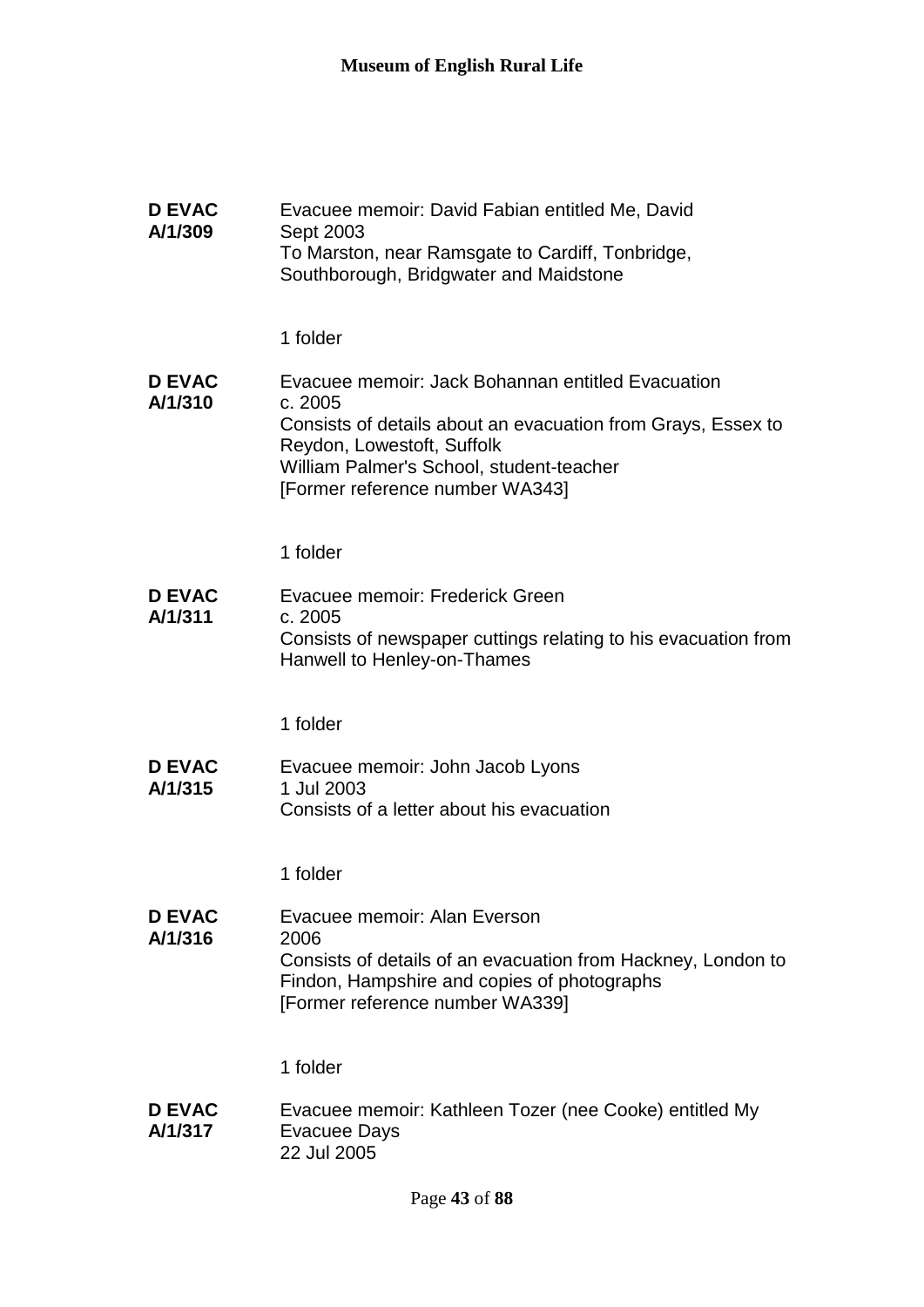Consists of details of an evacuation from London to Wiltshire, and copies of photographs Credon Road School, Plaistow [Former reference number WA338]

1 folder

**D EVAC A/1/322** Evacuee memoir: John Fox 30 Mar 2006 Consists of details of an evacuation from London to Cribyn [Former reference number EA331/1

1 folder

**D EVAC A/1/323** Evacuee memoir: John Wey entitled "Evacuees!" 27 Apr 2006 Consists of details of an evacuation from London to Letchworth, **Hertfordshire** Oldfield Road School [Former reference number EA1]

1 folder

**D EVAC A/1/324** Evacuee memoir: Edward Cordeaux c. 2005 Consists of details of an evacuation from Eltham, London to Harbertonford, Devon and seven photographs [Former reference number EA2]

1 folder

**D EVAC A/1/326** Evacuee memoir: Roger Thornhill 21 Apr 2006 Consists of details of an evacuation from Croydon, London to Small Heath, Birmingham [Former reference number EA8]

1 folder

**D EVAC A/1/327** Evacuee memoir: Leslie Green c. 2005 Consists of details of an evacuation from Sheffield to Melton Mowbray, Leicestershire [Former reference number EA9]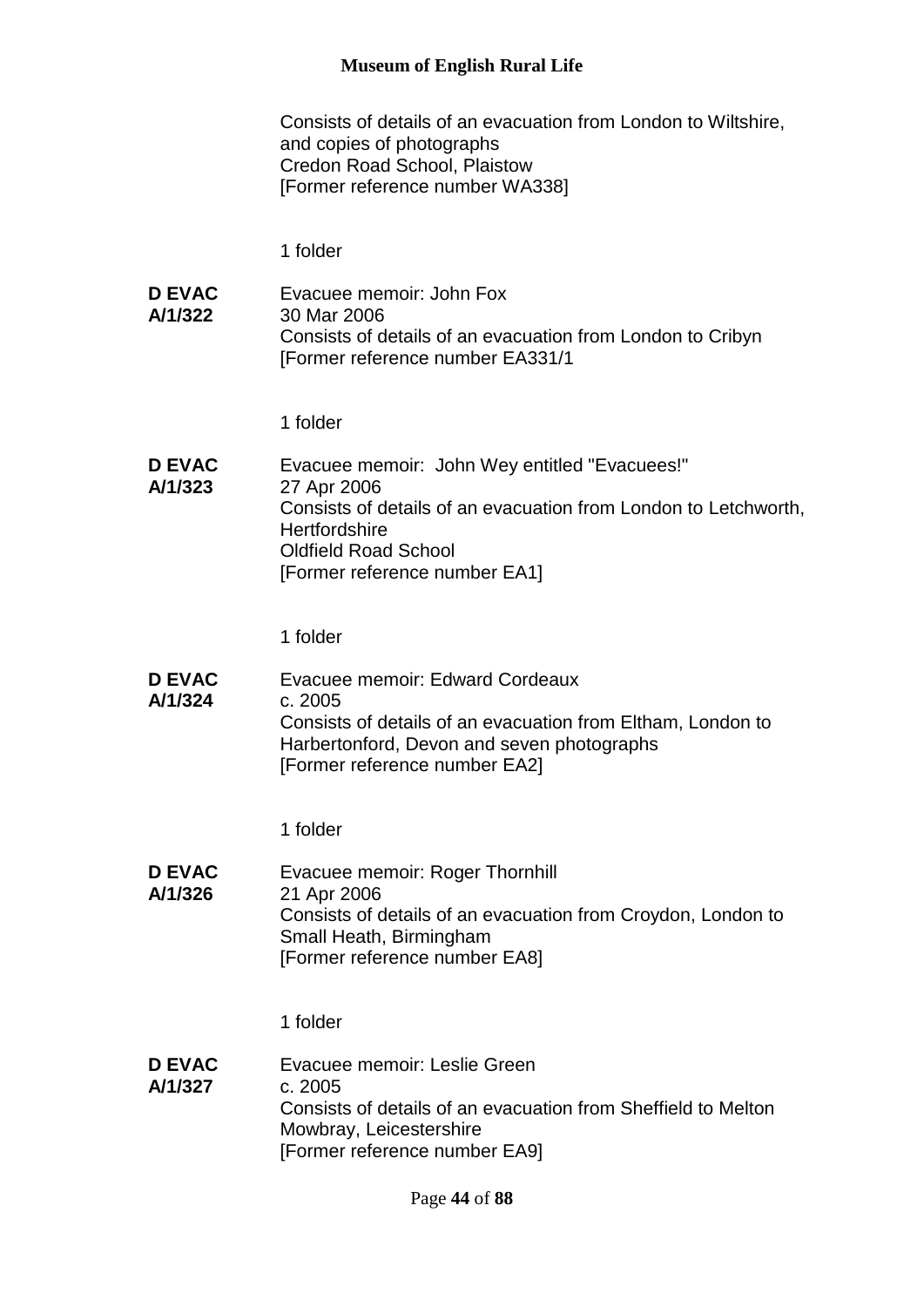| <b>D EVAC</b><br>A/1/328 | Evacuee memoir: David Lang<br>c. 2005<br>Consists of details of an evacuation from London to Reading,<br><b>Berkshire</b><br>[Former reference number EA13]                                                                   |
|--------------------------|-------------------------------------------------------------------------------------------------------------------------------------------------------------------------------------------------------------------------------|
|                          | 1 folder                                                                                                                                                                                                                      |
| <b>D EVAC</b><br>A/1/330 | Evacuee memoir: Marie Norton<br>2006<br>Consists of details of an evacuation from London to Dorking,<br>Surrey<br>Sydenham County Secondary School, Dorking Grammar School<br>[Former reference number EA21]                  |
|                          | 1 folder                                                                                                                                                                                                                      |
| <b>D EVAC</b><br>A/1/331 | Evacuee memoir: Robin John Kenworthy<br>c. 2005<br>Consists of details of an evacuation from Oldham, Greater<br><b>Manchester to Prestatin</b><br>[Former reference number EA24]                                              |
|                          | 1 folder                                                                                                                                                                                                                      |
| <b>D EVAC</b><br>A/1/332 | Evacuee memoir: Rosemary Ann Robinson<br>c. 2005<br>Consists of details of an evacuation from Liverpool to Holywell,<br>Flintshire, with photograph and letter<br>Aigburth Vale High School<br>[Former reference number EA26] |
|                          | 1 folder                                                                                                                                                                                                                      |
| <b>D EVAC</b><br>A/1/333 | Evacuee memoir: Gwen Bradley<br>17 May 2006<br>Consists of details of wartime experiences<br>[Former reference number EA27]                                                                                                   |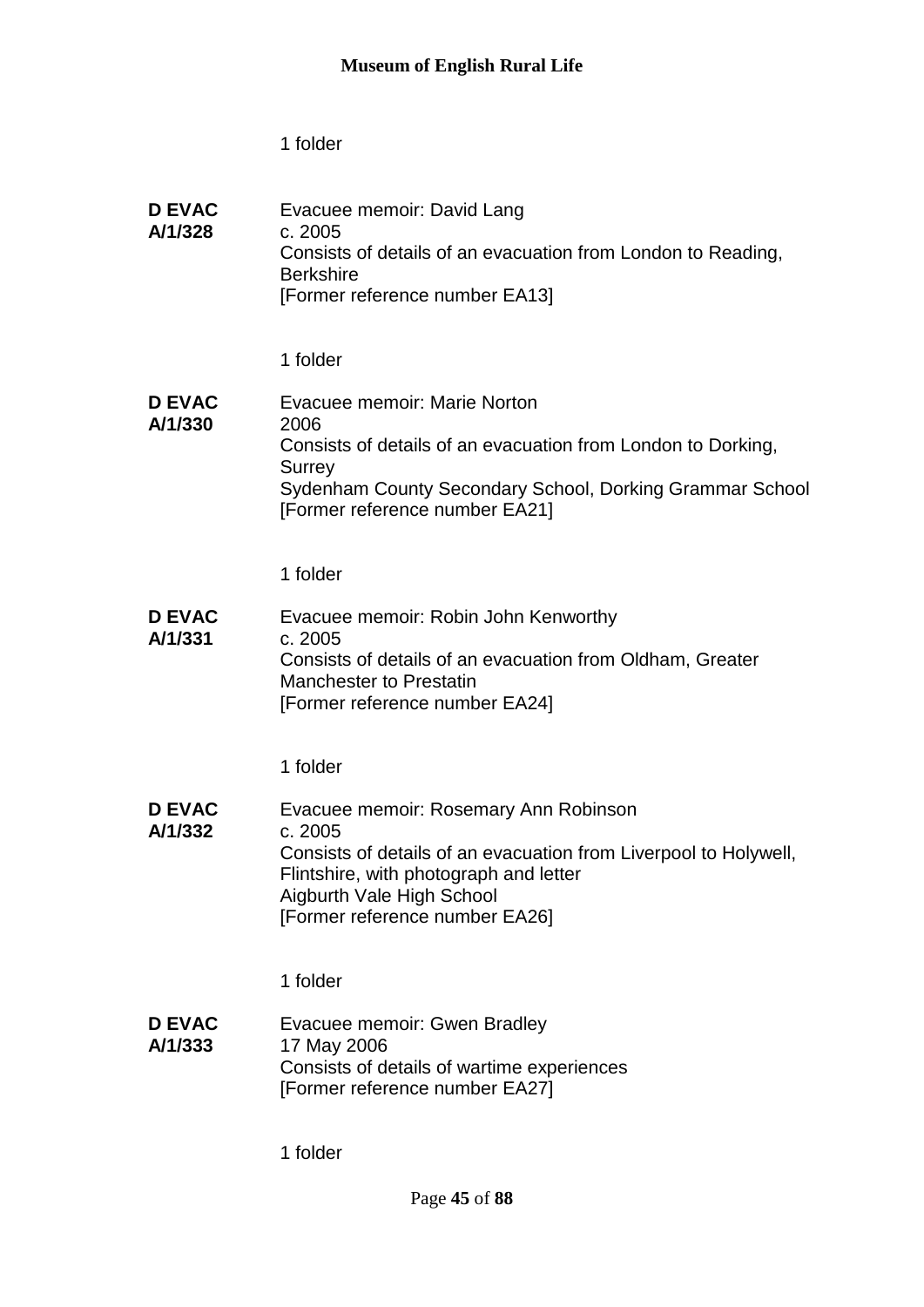**D EVAC A/1/334** Evacuee memoir: Margaret Armistead (nee Bayles) c. 2005 Consists of details of wartime experiences [Former reference number EA28]

1 folder

**D EVAC A/1/340** Evacuee memoir: Muriel Langley c. 2005 Consists of letters between Muriel Langley and her parents and foster parents relating to an evacuation to Melksham, Wiltshire [Former reference number EA29]

1 folder

**D EVAC A/1/341** Evacuee memoir: Margaret Rosina Reeve (nee Deighton) c. 2005 Consists of details of an evacuation from Kilburn, London to Hamblin Place, Bedfordshire [Former reference number EA30]

1 folder

**D EVAC A/1/342** Evacuee memoir: Frank Witham c. 2005 Consists of details of an evacuation from London to Farncombe, Surrey; Shamley Green, Surrey Reel Hall Boys [Former reference number EA31]

1 folder

**D EVAC A/1/343** Evacuee memoir: Constance Little (nee Kushel) c. 2005 Consists of details of an evacuation from London to Woodhurst, and poem entitled Blackout, first published in Woodhurst School magazine Highbury Hill School [Former reference number EA32]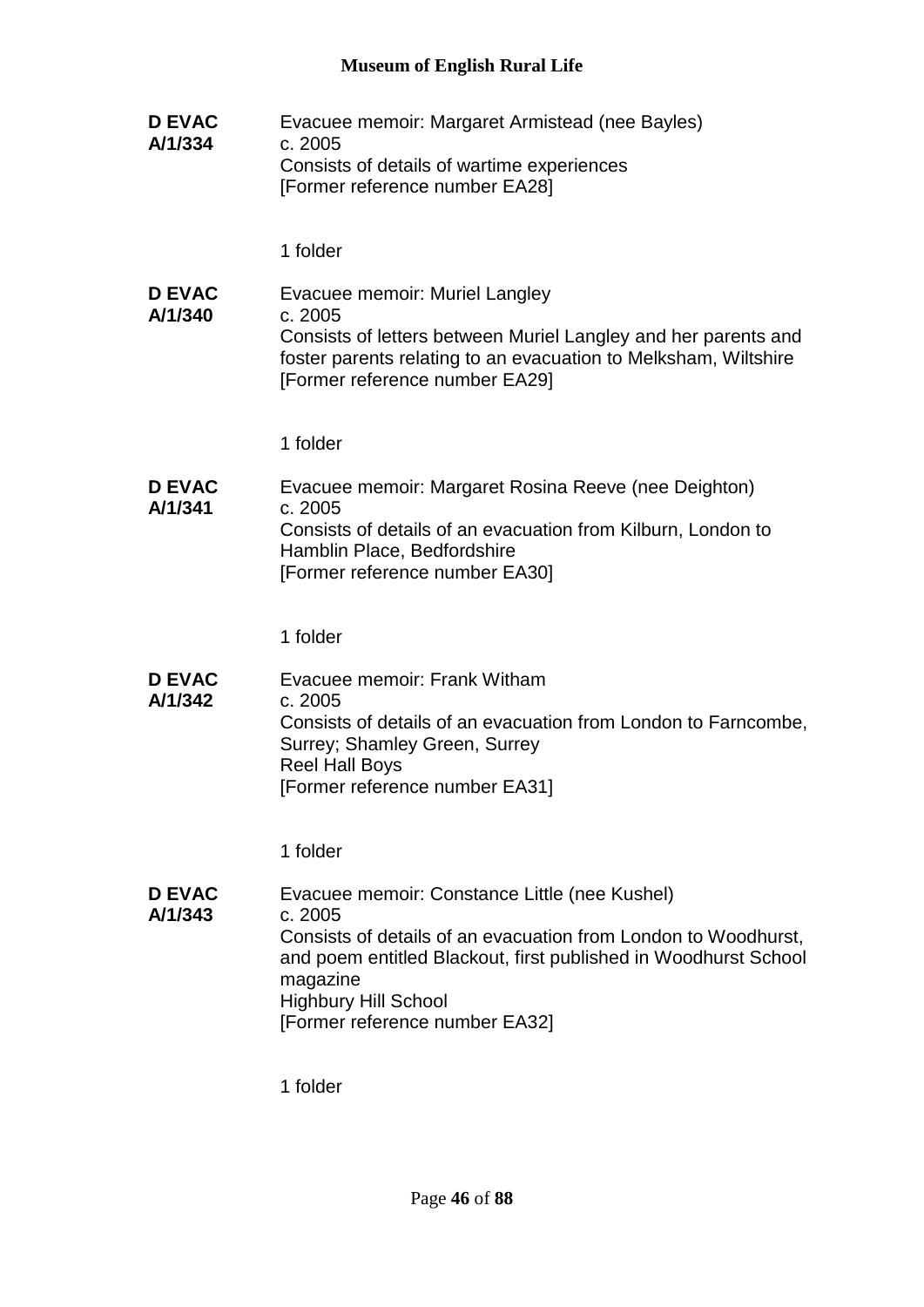**D EVAC A/1/344** Evacuee memoir: James Grindrod c. 2005 Consists of details of an evacuation from London to Reading, **Berkshire** St. Mary Magdalane RC School [Former reference number EA33] 1 folder **D EVAC A/1/345** Evacuee memoir: Charles Henry Evans c. 2005 Consists of details of an evacuation from London to Bury St. Edmunds, Suffolk John Scur School, London [Former reference number EA34] 1 folder **D EVAC A/1/346** Evacuee memoir: Ethel Keylock (nee Taylor) c. 2005 Consists of details of an evacuation from London to Bury St. Edmunds, Suffolk Stewart Hedlan School [Former reference number EA35] 1 folder **D EVAC A/1/347** Evacuee memoir: Kathleen Faux c. 2005 Consists of details of an evacuation from London to Ipswich, Suffolk [Former reference number EA37] 1 folder **D EVAC A/1/348** Evacuee memoir: Cecily Tween c. 2005 Consists of details of an evacuation from Croydon to Hove, **Sussex** Holy Trinity School, Croydon then Sydenham Road School [Former reference number EA41]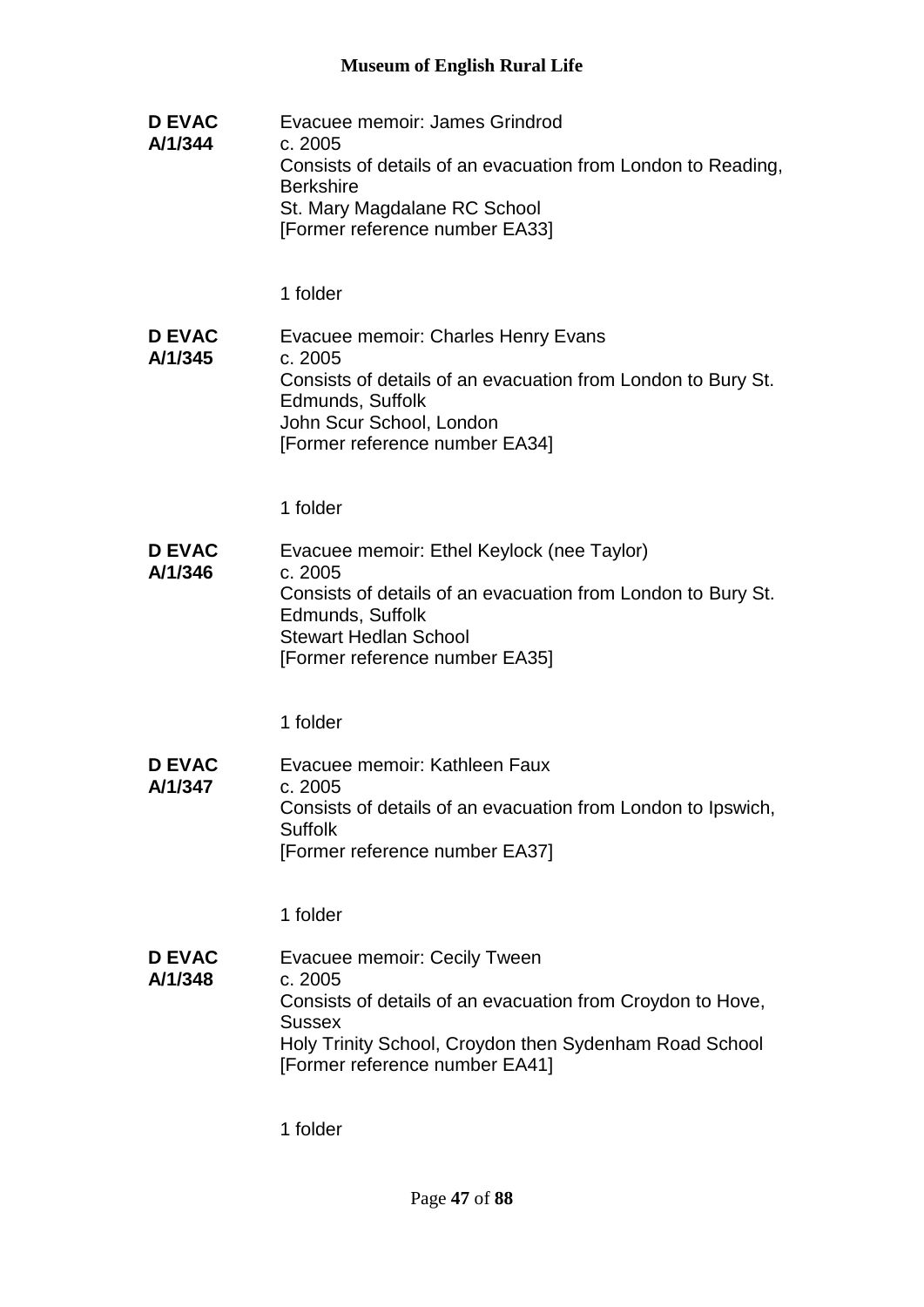**D EVAC A/1/350** Evacuee memoir: Eric Percival entitled "Children Escaping War - The memoirs of an evacuee" c. 2005 Consists of details of an evacuation from Dagenham to Great Yarmouth, Norfolk and Dereham, Norfolk, and a photograph Fanshawe Junior School [Former reference number EA43] 1 folder **D EVAC A/1/351** Evacuee memoir: Edward George Pittman c. 2005 Consists of details of an evacuation to Chichester, West Sussex [Former reference number EA45] 1 folder **D EVAC A/1/352** Evacuee memoir: Marion Lewis (nee Fanner) c. 2005 Consists of details of an evacuation to Southampton; Chandlers Ford; Bournemouth Southampton Girls Grammar School [Former reference number EA47] 1 folder **D EVAC A/1/354** Evacuee memoir: Len Townsend c. 2005 Consists of details of an evacuation from London to Pakenham, Bury St. Edmunds, Suffolk The Lawrence School for Boys [Former reference number EA49] 1 folder **D EVAC A/1/355** Evacuee memoir: Norman Jones c. 2005 Consists of details of an evacuation from London to Stoke-on-**Trent** Highlands School [Former reference number EA50]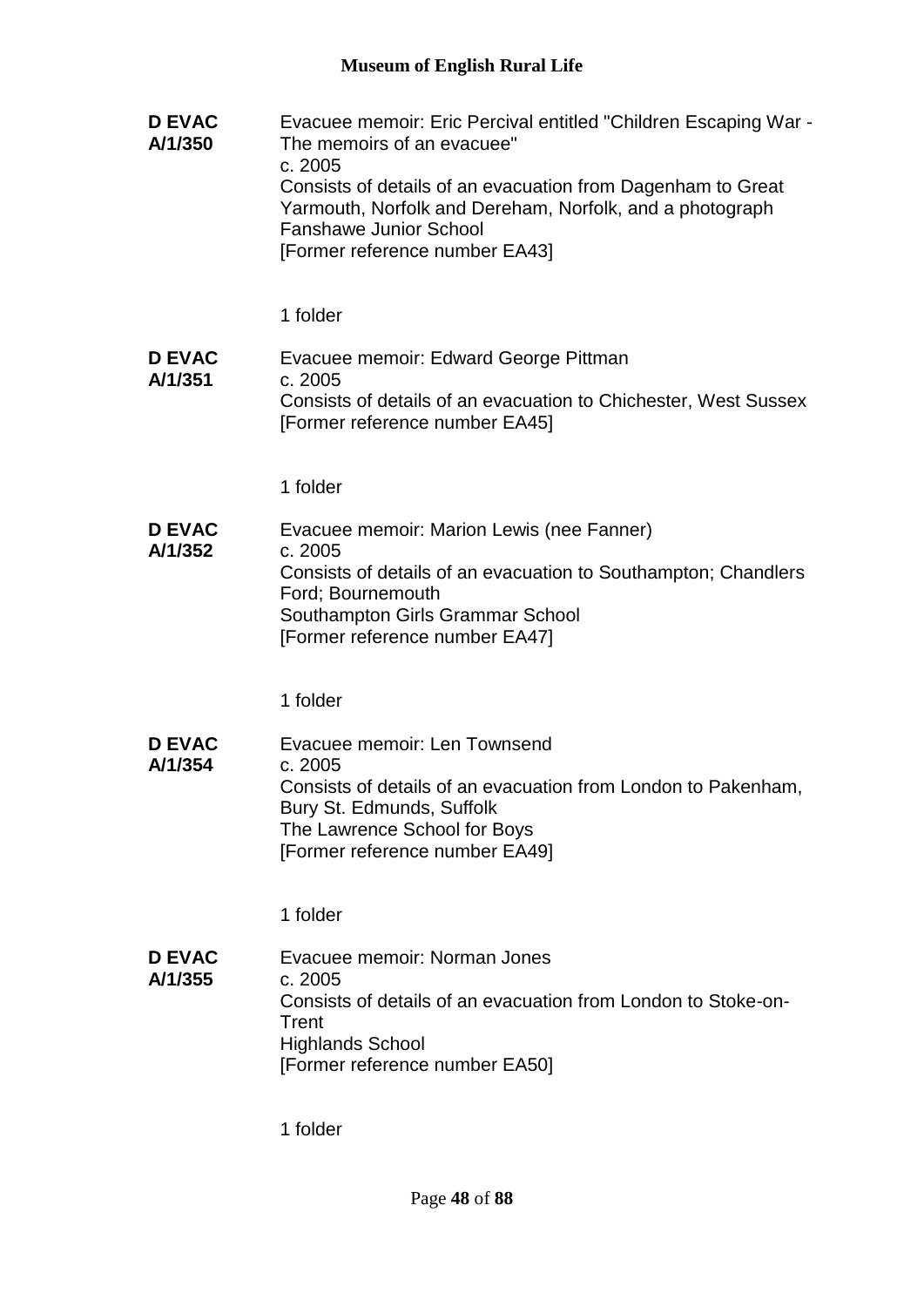**D EVAC A/1/356** Evacuee memoir: Henry Bayley c. 2005 Consists of details of an evacuation from London to **Northampton** [Former reference number EA51]

1 folder

#### **D EVAC A/1/358** Evacuee memoir: Barbara Ann Carthew (nee Bull) c. 2005 Consists of details of an evacuation from London to Dunkeswell, Devon Victory Place School, Walworth [Former reference number EA54]

1 folder

#### **D EVAC A/1/359** Evacuee memoir: Fred L.Thompson entitled Tales of an Evacuee c. 2005 Consists of details of an evacuation from London to Torrington, Devon Ravenstone School. [Former reference number EA55]

1 folder

**D EVAC A/1/361** Evacuee memoir: Dennis John Moore c. 2005 Consists of details of an evacuation from London to Upton-inthe-Wirral, Merseyside [Former reference number EA60]

1 folder

**D EVAC A/1/362** Evacuee memoir: Shirley Challen c. 2005 Consists of details of an evacuation from London to Arundel, West Sussex; Beconsfield; Lincolnshire; Cwm, South Wales [Former reference number EA62]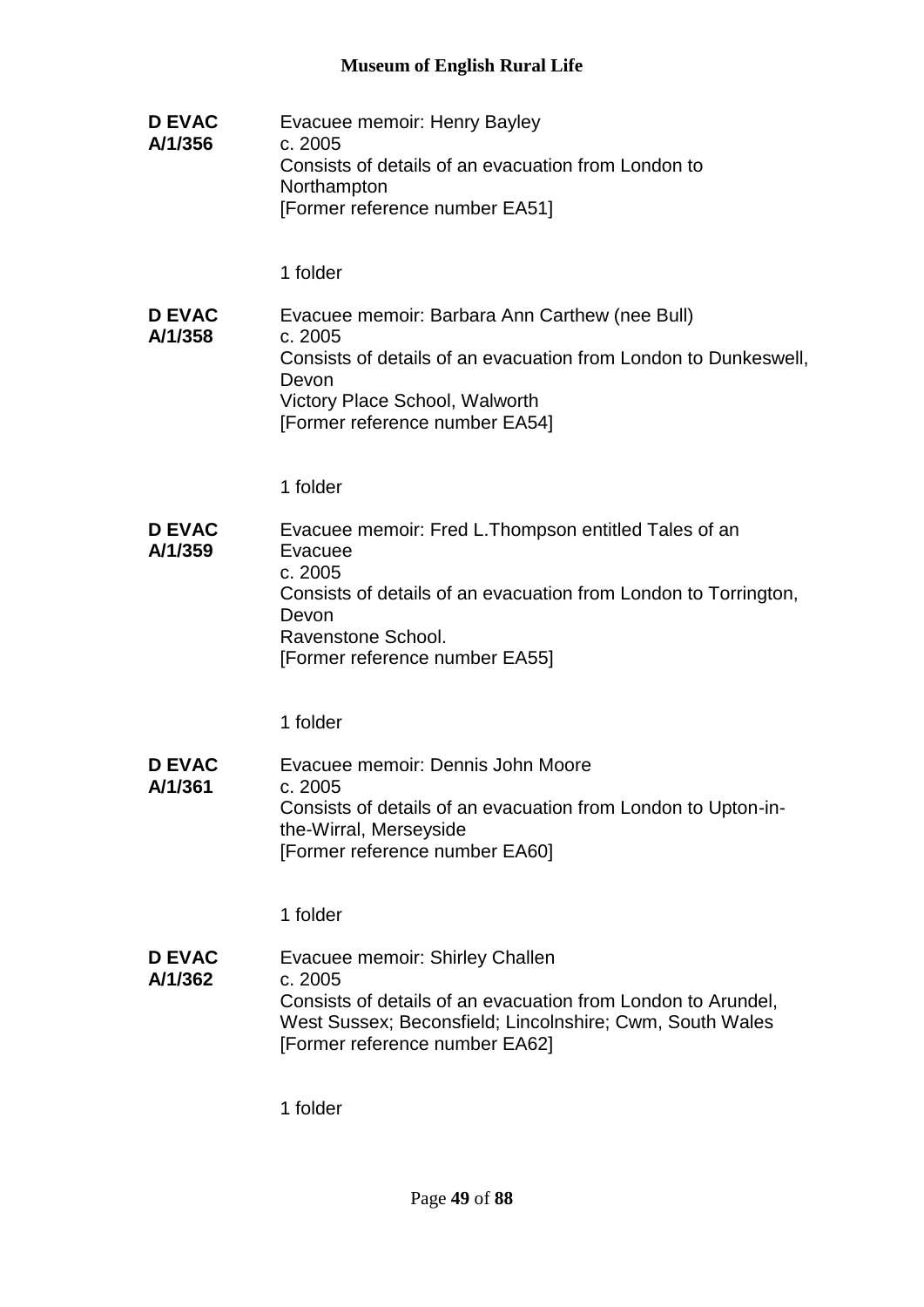| <b>D EVAC</b><br>A/1/363 | Evacuee memoir: Richard Morris entitled Memories of an<br>evacuee 1939<br>c. 2005<br>Consists of details of an evacuation from London to Brighton,<br><b>Sussex</b><br><b>St. Judes School</b><br>[Former reference number EA63]                 |
|--------------------------|--------------------------------------------------------------------------------------------------------------------------------------------------------------------------------------------------------------------------------------------------|
|                          | 1 folder                                                                                                                                                                                                                                         |
| <b>D EVAC</b><br>A/1/364 | Evacuee memoir: Charlie Wilder entitled Charlie Wilder's story<br>c. 2005<br>Consists of details of an evacuation from London to Praze-an-<br>Beeble, Cornwall<br>Children's home run by London County Council<br>[Former reference number EA64] |
|                          | 1 folder                                                                                                                                                                                                                                         |
| <b>D EVAC</b><br>A/1/366 | Evacuee memoir: Helen Innes<br>c. 2005<br>Consists of details of an evacuation to Northamptonshire<br>[Former reference number EA67]                                                                                                             |
|                          | 1 folder                                                                                                                                                                                                                                         |
| <b>D EVAC</b><br>A/1/367 | Evacuee memoir: Celia Pyke entitled The Bath Raid<br>c. 2005<br>Consists of details of an evacuation from London to Bath<br>[Former reference number EA68]                                                                                       |
|                          | 1 folder                                                                                                                                                                                                                                         |
| <b>D EVAC</b><br>A/1/369 | Evacuee memoir: Alec Bregonzi<br>c. 2005<br>Consists of details of an evacuation from London to Maidenhead<br>[Former reference number EA72]                                                                                                     |
|                          | 1 folder                                                                                                                                                                                                                                         |
| <b>D EVAC</b><br>A/1/370 | Evacuee memoir: Irene Mead (nee Weller)<br>c. 2005<br>Consists of details of an evacuation from Small Heath,<br>Birmingham to Stratford-upon-Avon<br><b>Tilton Road School</b><br>Page 50 of 88                                                  |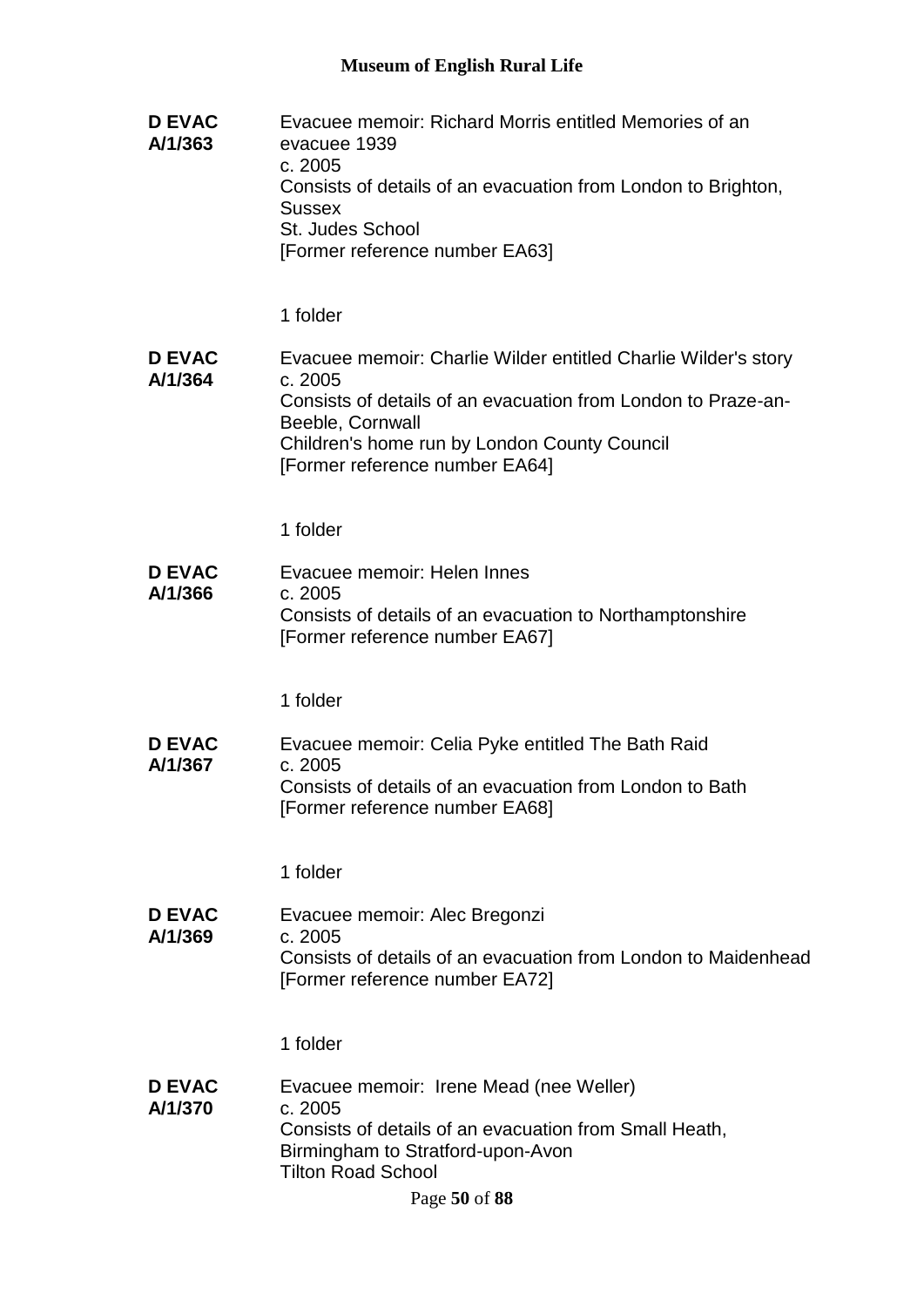# [Former reference number EA74]

| <b>D EVAC</b><br>A/1/371 | Evacuee memoir: Frederick James Ganney<br>c. 2005<br>Consists of details of an evacuation from London to near<br><b>Taunton, Somerset</b><br>[Former reference number EA75]                        |
|--------------------------|----------------------------------------------------------------------------------------------------------------------------------------------------------------------------------------------------|
|                          | 1 folder                                                                                                                                                                                           |
| <b>D EVAC</b><br>A/1/372 | Evacuee memoir: Daphne Gilbert<br>c. 2005<br>Consists of details of an evacuation from London to Cardiff,<br>Wales; Bluntisham, Cambridgeshire<br>[Former reference number EA76]                   |
|                          | 1 folder                                                                                                                                                                                           |
| <b>D EVAC</b><br>A/1/374 | Evacuee memoir: Beryl Smout<br>c. 2005<br>Consists of details of an evacuation with her family from London<br>to Kilmarnock, East Ayrshire<br>Kilmarnock Academy<br>[Former reference number EA78] |
|                          | 1 folder                                                                                                                                                                                           |
| <b>D EVAC</b><br>A/1/375 | Evacuee memoir: Mrs O. M. Obbard<br>c. 2005<br>Consists of details of an evacuation from London to Ashford,<br>Kent<br><b>Forest Hill Central School</b><br>[Former reference number EA79]         |
|                          | 1 folder                                                                                                                                                                                           |
| <b>D EVAC</b><br>A/1/376 | Evacuee memoir: Alan Edward Gill<br>c. 2005<br>Consists of details of an evacuation to Dawlish, Devon<br>St. Mary's Girls School<br>[Former reference number EA80]                                 |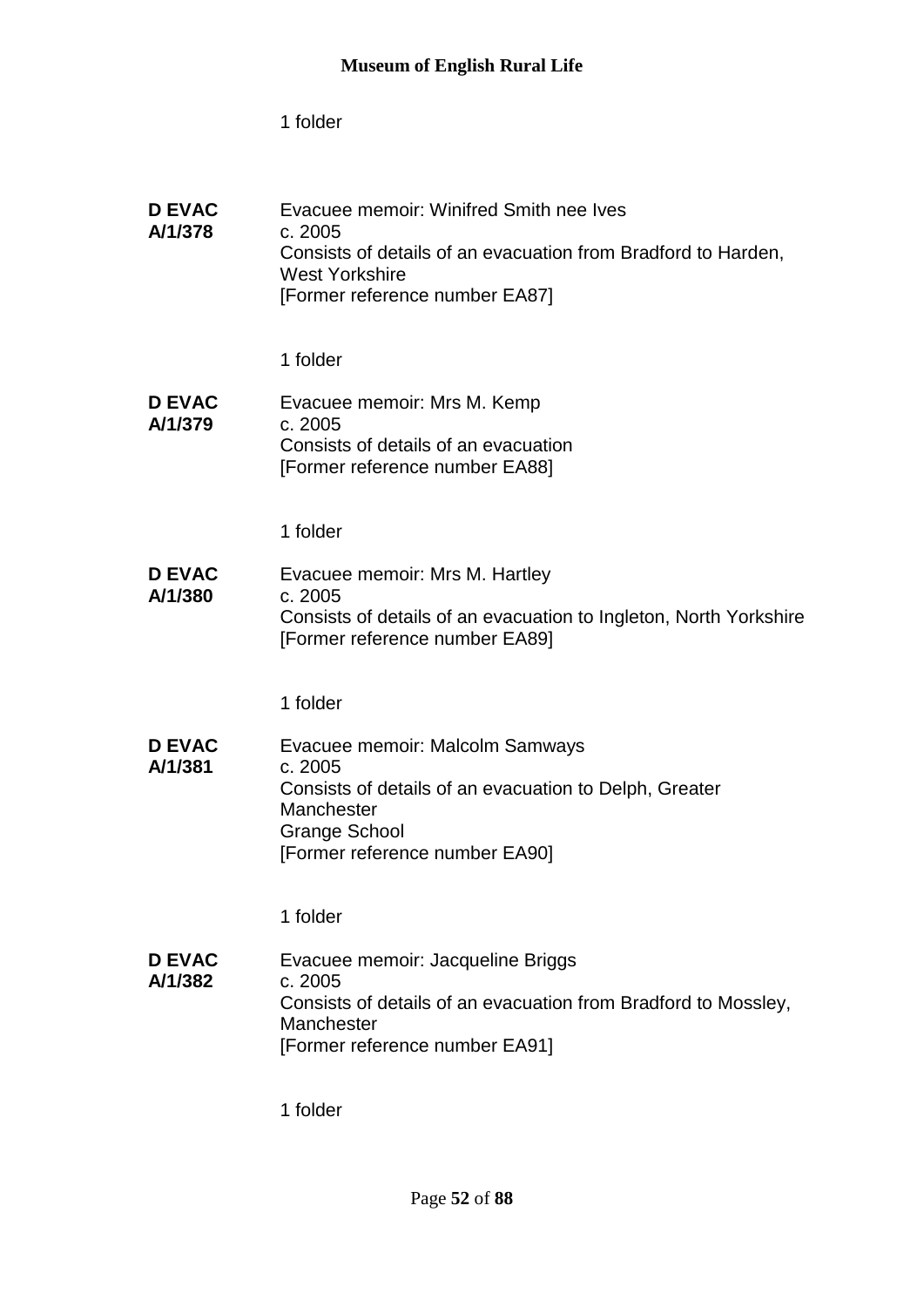**D EVAC A/1/383** Evacuee memoir: Marjorie and Alan Aveyard c. 2005 Consists of details of an evacuations to Nelson, Lancashire and Cullingworth, West Yorkshire; Linton, North Yorkshire Boundary Secondary School, Linton Camp School near **Grassington** [Former reference number EA92]

1 folder

**D EVAC A/1/384** Evacuee teacher memoir: Rosemary Maud Goddin c. 2005 Consists of details of an evacuation of a teacher, including a handwritten letter from Joy Tomkins, a black and white photograph encased within a card, photocopy of a school note regarding evacuation procedures, 2 badges and an identity bracelet belonging to a Rosemary Maud Goddin, scrapbook of newspaper cuttings, book of black and white negatives, album of black and white photographs, postcards to/from Rosemary Maud Goddin, an article from Teachers World and Schoolmistress entitled What to do in the air-raid shelter and typescript reminiscences of Joy Tomkins Gamlingay, Cambridgshire [Former reference number EA95]

1 folder

**D EVAC A/1/386** Evacuee memoir: Esme Joy Redwood c. 2005 Consists of details of an evacuation from Harrow, London to Walsall, West Midlands [Former reference number EA104]

1 folder

**D EVAC A/1/388** Evacuee memoir: Jean Wilkins nee Pooke and Irene Giles nee Pooke c. 2005 Consists of details of an evacuation from Southwark, London to St. Ives, Cornwall Surrey Square School, Southwark [Former reference number EA116]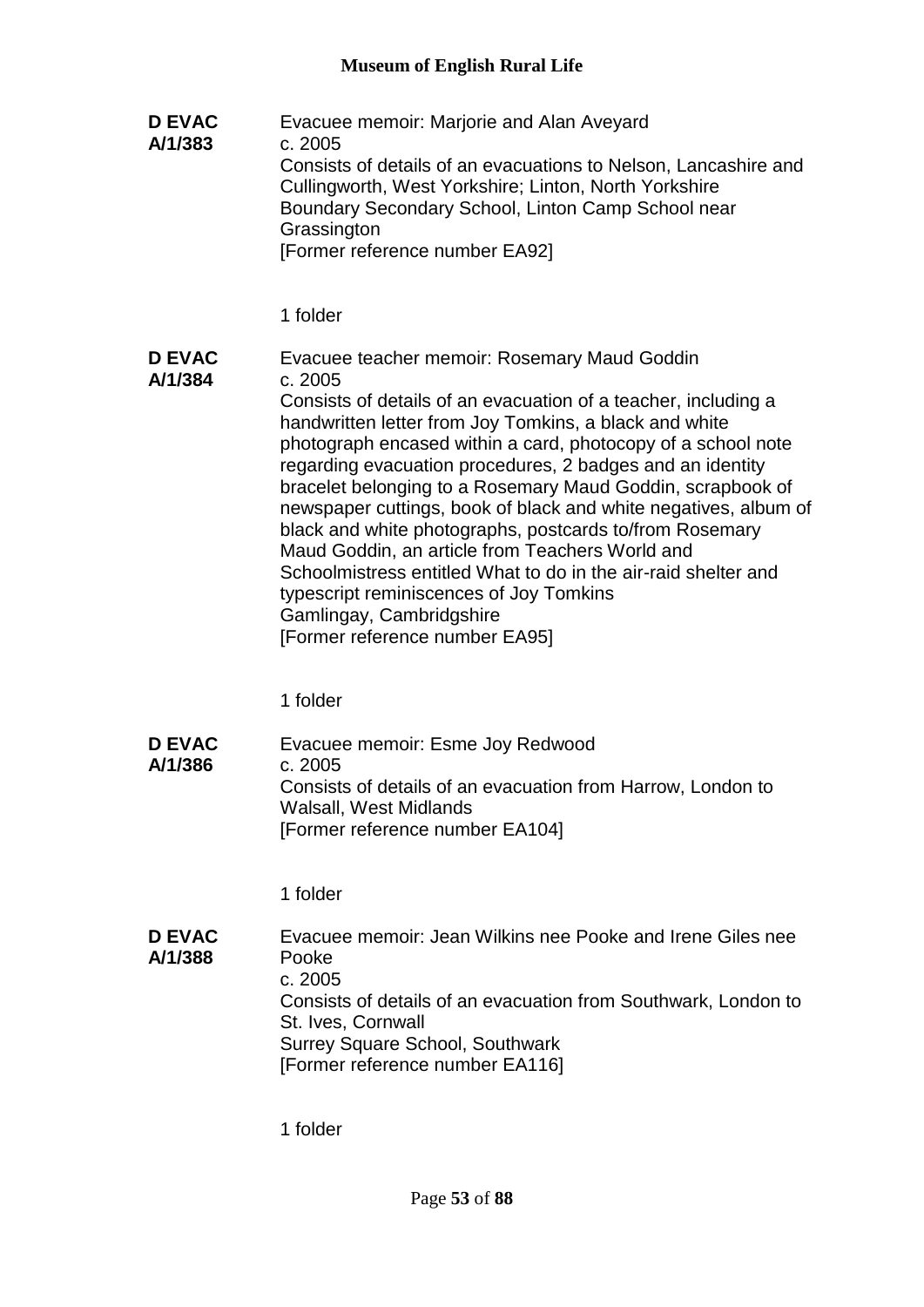**D EVAC A/1/389** Evacuee memoir: Peter Staples c. 2005 Consists of details of an evacuation from Worcester Park, London to Chesterfield, Derbyshire [Former reference number EA120] 1 folder **D EVAC A/1/390** Evacuee memoir: Julia Mary Barber nee Beabey c. 2005 Consists of details of an evacuation from London to Bilston, **Staffordshire** [Former reference number EA121] 1 folder **D EVAC A/1/391** Evacuee memoir: Godfrey Eagleton c. 2005 Consists of details of an evacuation from London to Beighton, Norfolk; Kettering, Northamptonshire [Former reference number EA122] 1 folder **D EVAC A/1/392** Evacuee memoir: Raymond Horsley c. 2005 Consists of details of an evacuation to Somerset; Oxfordshire; **Warwickshire** Ravenor School, Greenford [Former reference number EA127] 1 folder **D EVAC A/1/393** Evacuee memoir: Doreen Spence nee Side c. 2005 Consists of details of an evacuation from Peckham, London to Petworth, West Sussex; Bideford, North Devon; Silverstone, Towcester, Northamptonshire [Former reference number EA128]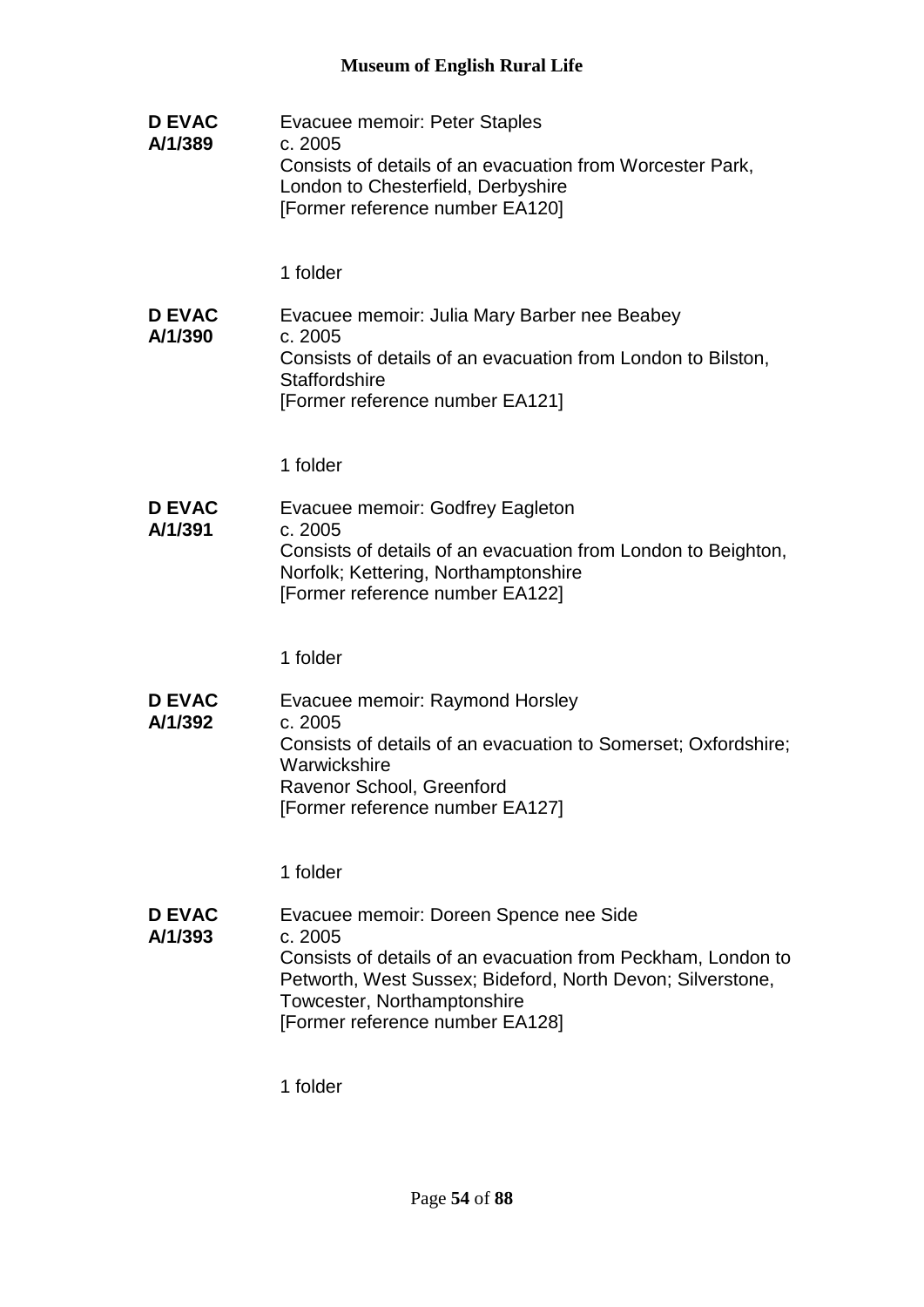| <b>D EVAC</b><br>A/1/394 | Evacuee memoir: Patricia Roper nee Prestwich<br>c. 2005<br>Consists of details of an evacuation to Malden, Essex;<br>Trowbridge, Wiltshire, St. Austell, Cornwall and Birmingham,<br>and two photographs<br>[Former reference number EA130]                       |
|--------------------------|-------------------------------------------------------------------------------------------------------------------------------------------------------------------------------------------------------------------------------------------------------------------|
|                          | 1 folder                                                                                                                                                                                                                                                          |
| <b>D EVAC</b><br>A/1/395 | Evacuee memoir: Thelma Howe (nee Rabbetts) and Dennis<br>Howe<br>c. 2005<br>Consists of details of an evacuation to St. Albans, Hertfordshire<br>and Chadwell Heath, Enfield, Greater London<br><b>Downshall Senior School</b><br>[Former reference number EA133] |
|                          | 1 folder                                                                                                                                                                                                                                                          |
| <b>D EVAC</b><br>A/1/396 | Evacuee memoir: Michael Bailey<br>c. 2005<br>Consists of details of an evacuation from London to Pewsey,<br>Wiltshire<br>[Former reference number EA141]                                                                                                          |
|                          | 1 folder                                                                                                                                                                                                                                                          |
| <b>D EVAC</b><br>A/1/397 | Evacuee memoir: Ben Seniscal<br>c. 2005<br>Consists of details of an evacuation from Hull to Acklam,<br>Yorkshire<br>[Former reference number EA142]                                                                                                              |
|                          | 1 folder                                                                                                                                                                                                                                                          |
| <b>D EVAC</b><br>A/1/398 | Evacuee memoir: Doreen Sweetman<br>c. 2005<br>Consists of details of an evacuation to Norfolk<br>[Former reference number EA143]                                                                                                                                  |
|                          | 1 folder                                                                                                                                                                                                                                                          |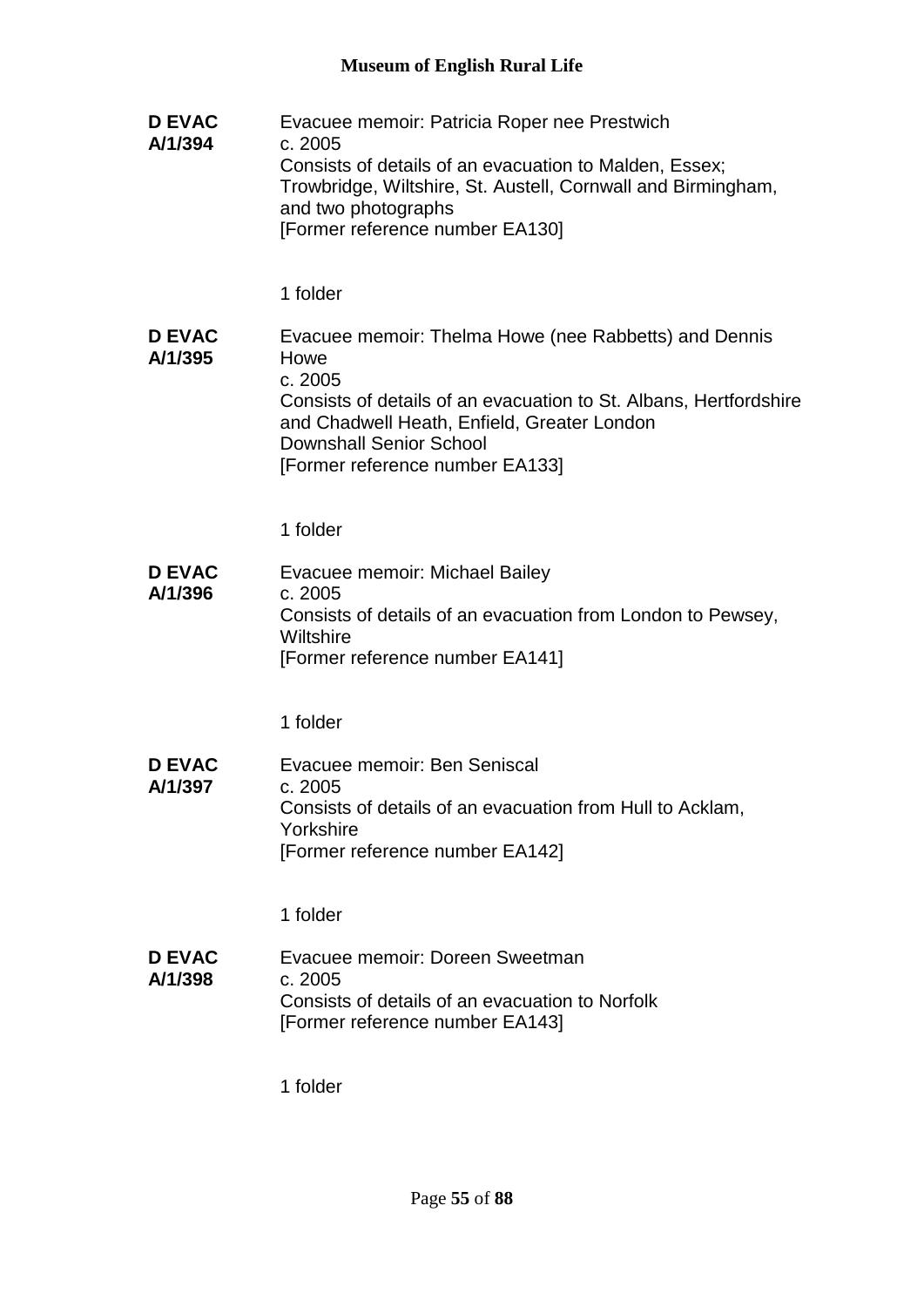**D EVAC A/1/400** Evacuee memoir: Jean G. Kinsey c. 2005 Consists of details of an evacuation from Birkenhead to Llandinam [Former reference number EA145]

1 folder

**D EVAC A/1/401** Evacuee memoir: Roy Crackles c. 2005 Consists of details of an evacuation from Hull to the country around Hessle and Ferriby, Yorkshire Francis Askew School [Former reference number EA146]

1 folder

#### **D EVAC A/1/403** Evacuee memoir: Jean Davidson (nee Shorts, Schultz) c. 2005 Consists of details of an evacuation to Newmarket, Cambridgeshire, includes handwritten reminiscences of Jean Davidson entitled Evacuation 1939, article from the Newmarket Journal covering the death of 'Auntie Mable' - Mrs M.A.W. Gostling, letters and photographs [Former reference number EA149]

1 folder

**D EVAC A/1/404** Evacuee memoir: John Henry Eversfield c. 2005 Consists of details of an evacuation from Islington, London to Spalding, Lincolnshire; Boston, Lincolnshire, Moulton, Lincolnshire, Sutton, Ashfield, Nottinghamshire; Burton Joyce, Nottinghamshire, Kelstedge, Chesterfield, Derbyshire Boddica St School, Copenhagen Street, Islington [Former reference number EA150]

1 folder

**D EVAC A/1/405** Evacuee memoir: Derrick Gerald Fawkes c. 2005 Consists of details of an evacuation from Chessington to Bideford, Devon [Former reference number EA151]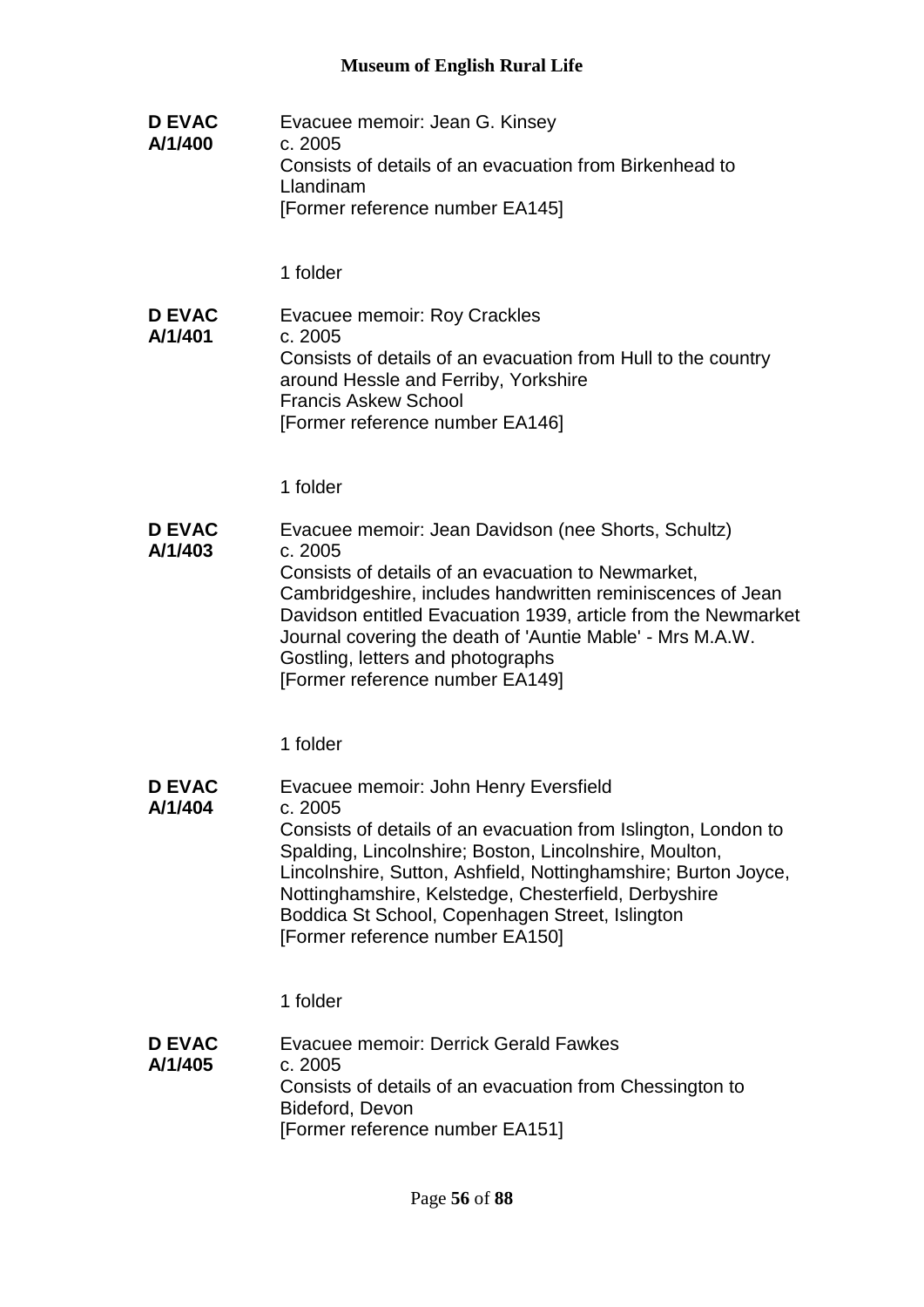| <b>D EVAC</b><br>A/1/406 | Evacuee memoir: Jean Dobbinson<br>5 Jul 2006<br>Consists of details of a wartime incident in Lowestoft<br>[Former reference number EA152]                                                                                                         |
|--------------------------|---------------------------------------------------------------------------------------------------------------------------------------------------------------------------------------------------------------------------------------------------|
|                          | 1 folder                                                                                                                                                                                                                                          |
| <b>D EVAC</b><br>A/1/407 | Evacuee memoir: Terence Chedgey<br>c. 2005<br>Consists of details of an evacuation from London to Begbroke,<br>Oxfordshire; Kidlington, Oxfordshire<br>[Former reference number EA153]                                                            |
|                          | 1 folder                                                                                                                                                                                                                                          |
| <b>D EVAC</b><br>A/1/408 | Evacuee memoir: Sheila Dickinson<br>c. 2005<br>Consists of details of an evacuation from London to Lyme Regis,<br>Dorset; Durham, and photographs and letters<br>[Former reference number EA155]                                                  |
|                          | 1 folder                                                                                                                                                                                                                                          |
| <b>D EVAC</b><br>A/1/409 | Evacuee memoir: Patricia Bailey<br>c. 2005<br>Consists of details of an evacuation from Chiswick to Bletchley,<br>Milton Keynes; Allenton, Derbyshire<br>[Former reference number EA160]                                                          |
|                          | 1 folder                                                                                                                                                                                                                                          |
| <b>D EVAC</b><br>A/1/410 | Evacuee memoir: Percy J.E. Payne<br>c. 2005<br>Consists of details of an evacuation from a National Childrens<br>Home at Alverstock, Gosport, Hampshire to Arlesford,<br>Winchester<br>Central School, Gosport<br>[Former reference number EA162] |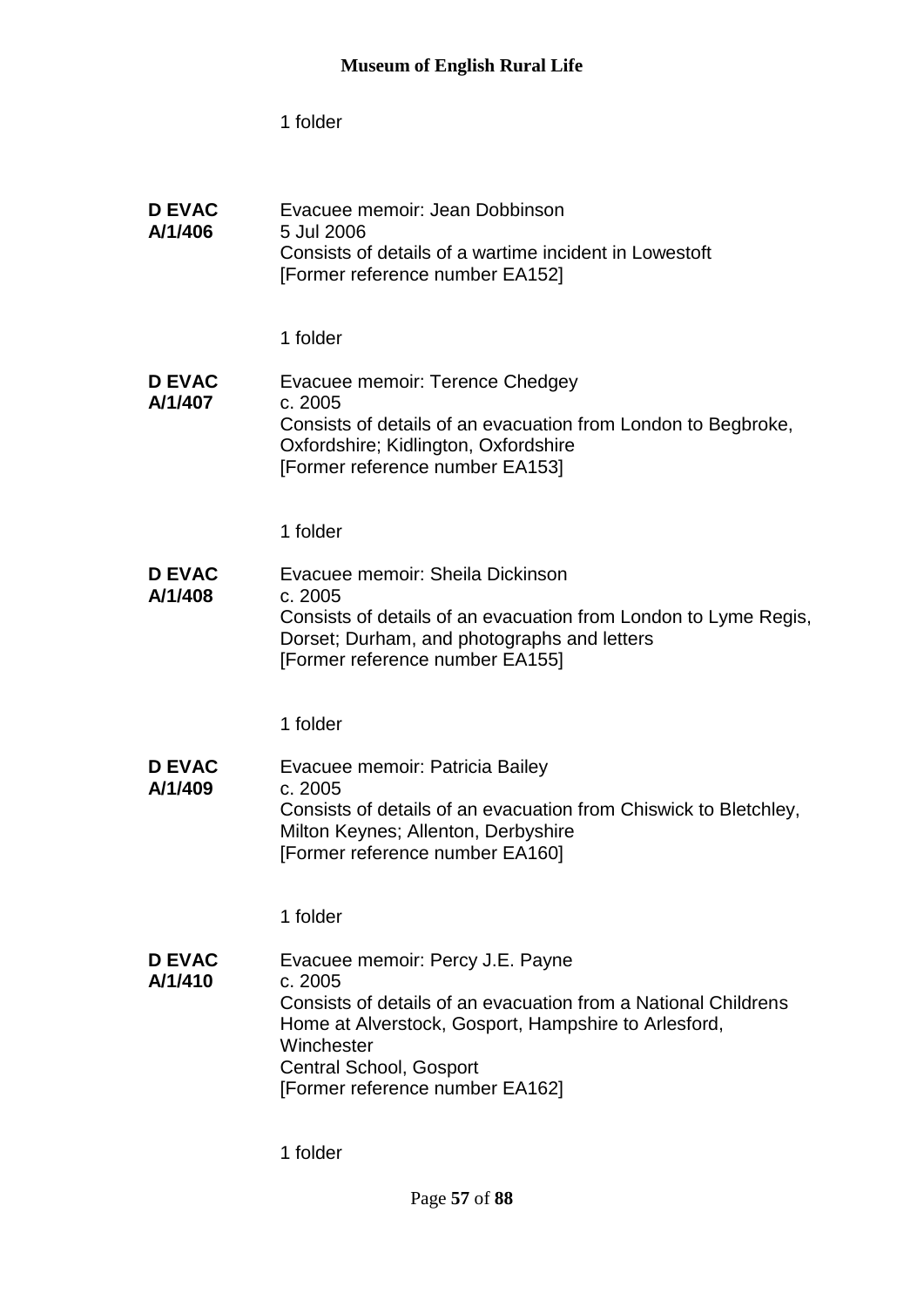**D EVAC A/1/412** Evacuee memoir: Ruby Edwards c. 2005 Consists of details of an evacuation from Dalston, North London to Northamptonshire, with copies of photographs and letters Tottenham Road Juniors, Barry Road Central School [Former reference number EA169] 1 folder **D EVAC A/1/413** Evacuee memoir:Joe Kennedy 24 Mar 2006 Consists of details of an evacuation from Bootle, Liverpool to **Shropshire** [Former reference number EA170] 1 folder **D EVAC A/1/414** Evacuee memoir: Ann Matthews nee Smith c. 2005 Consists of details of an evacuation from London to Haslemere, **Surrey** St. Johns School [Former reference number EA171] 1 folder **D EVAC A/1/415** Evacuee memoir: Mary E. Matthews nee Blackburn c. 2005 Consists of a copy of a dairy from 1941 and copies of photographs [Former reference number EA172] 1 folder **D EVAC A/1/416** Evacuee memoir: Joyce Harrison 5 Jul 2006 Consists of a copy of a letter from Pte Eric Calvert on receipt of a scarf knitted for him [Former reference number EA175]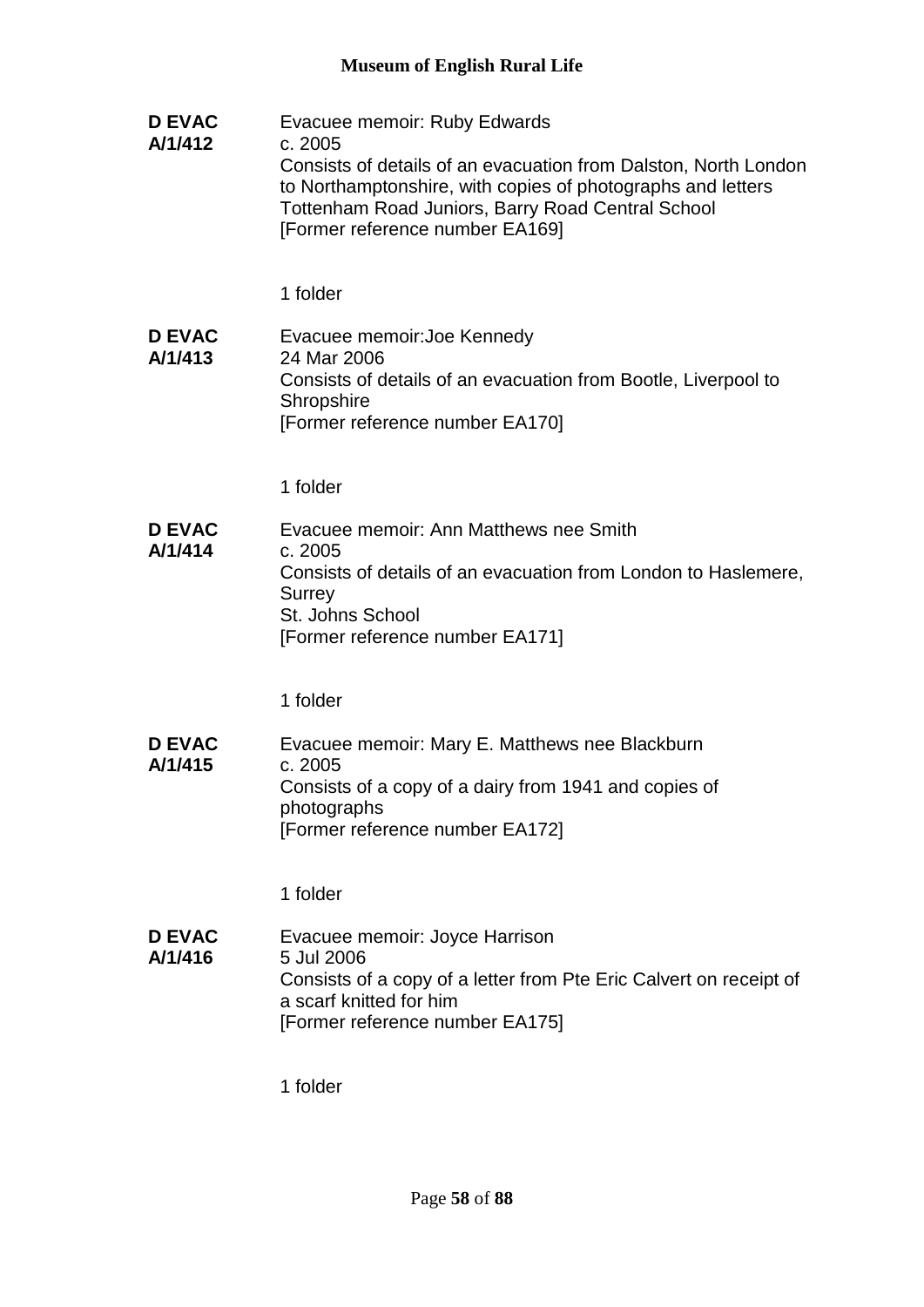| <b>D EVAC</b><br>A/1/417 | Evacuee memoir: Joan Anderson nee Carroll<br>8 May 2006<br>Consists of details of an evacuation from London to<br>Northamptonshire<br>[Former reference number EA177]                                                                                 |
|--------------------------|-------------------------------------------------------------------------------------------------------------------------------------------------------------------------------------------------------------------------------------------------------|
|                          | 1 folder                                                                                                                                                                                                                                              |
| <b>D EVAC</b><br>A/1/418 | Evacuee memoir: Vera Pearson<br>c.2005<br>Consists of details of an evacuation<br>[Former reference number EA179]                                                                                                                                     |
|                          | 1 folder                                                                                                                                                                                                                                              |
| <b>D EVAC</b><br>A/1/419 | Evacuee memoir: Mary Ayres<br>11 May 2006                                                                                                                                                                                                             |
|                          | Consists of details of an evacuation to Sibden Castle,<br>Shropshire<br>[Former reference number EA180]                                                                                                                                               |
|                          | 1 folder                                                                                                                                                                                                                                              |
| <b>D EVAC</b><br>A/1/420 | Evacuee memoir: Salvador J. Lopez<br>30 Dec 2008<br>Consists of details of an evacuation from Gibraltar to London,<br>newspaper cutting and photograph<br>School in the basement of the Victoria and Albert Museum<br>[Former reference number EA188] |
|                          | 1 folder                                                                                                                                                                                                                                              |
| <b>D EVAC</b><br>A/1/421 | Evacuee memoir: Doris Hennessy<br>3 Jan 2009<br>Consists of details of an evacuation to Ticehurst, East Sussex;<br>Burwash, East Sussex<br>[Former reference number EA189]                                                                            |
|                          | 1 folder                                                                                                                                                                                                                                              |
| <b>D EVAC</b><br>A/1/425 | Evacuee memoir: John Pocock<br>c. 2005<br>Consists of details of an evacuation from Hammersmith to<br>Bradford-on-Avon, Wiltshire                                                                                                                     |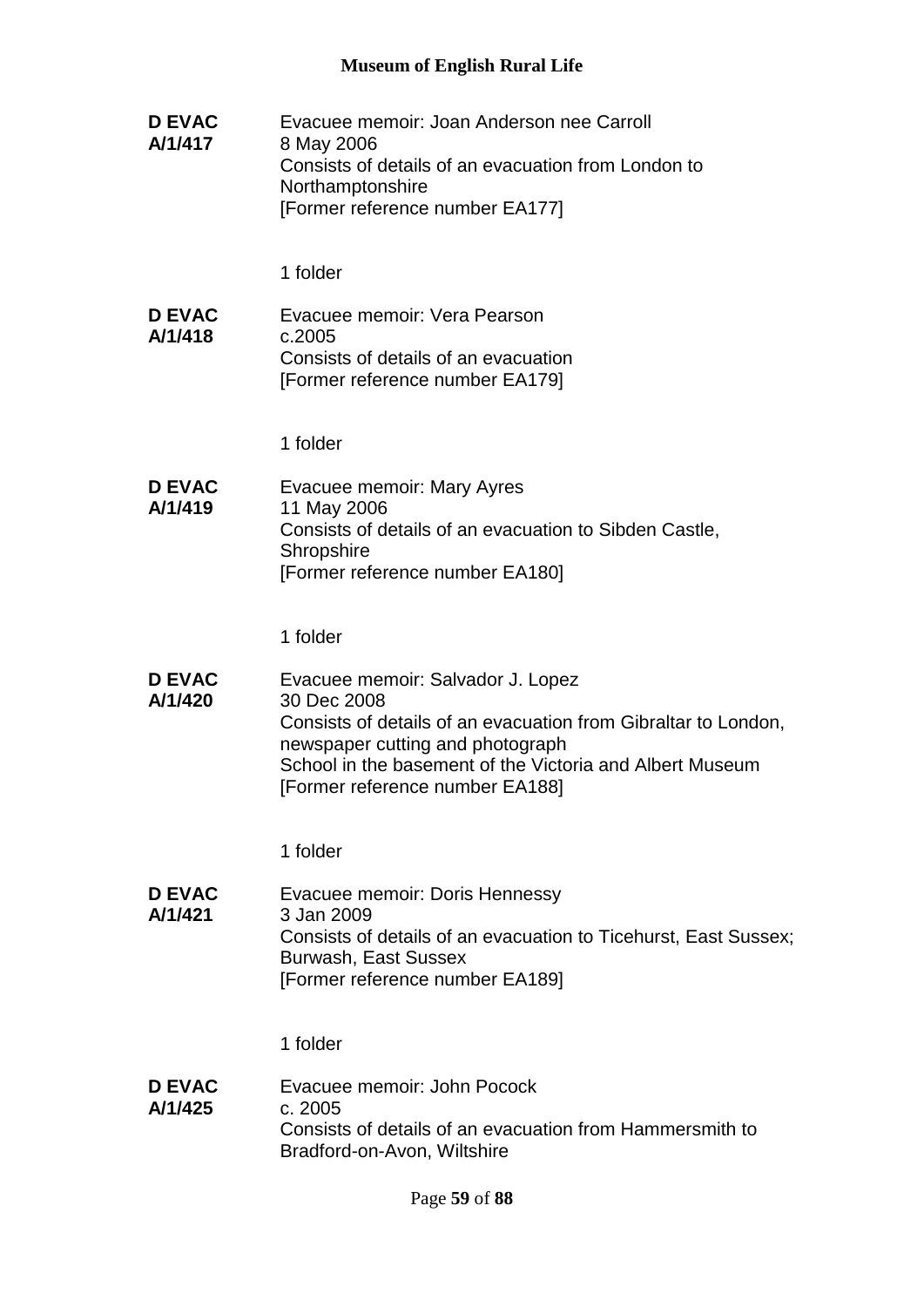# [Former reference number EA194]

| <b>D EVAC</b><br>A/1/427 | Evacuee memoir: Florence Doris Richmond<br>Jan 2008<br>Consists of details of an evacuation from the East End of<br>London to Wraxall, North Somerset<br>[Former reference number EA196]                                                                                                                      |
|--------------------------|---------------------------------------------------------------------------------------------------------------------------------------------------------------------------------------------------------------------------------------------------------------------------------------------------------------|
|                          | 1 folder                                                                                                                                                                                                                                                                                                      |
| <b>D EVAC</b><br>A/1/428 | Evacuee memoir: John G. Cushnan<br>21 Oct 2008<br>Consists of details of an evacuation from Belfast to<br>Staffordstown, Antrim, Northern Ireland                                                                                                                                                             |
|                          | [Former reference number EA198]                                                                                                                                                                                                                                                                               |
|                          | 1 folder                                                                                                                                                                                                                                                                                                      |
| <b>D EVAC</b><br>A/1/429 | Evacuee memoir: Seamus McAlea<br>c. 2005<br>Consists of details of an evacuation from Belfast to South<br>Armagh<br>[Former reference number EA202]                                                                                                                                                           |
|                          | 1 folder                                                                                                                                                                                                                                                                                                      |
| <b>D EVAC</b><br>A/1/430 | Evacuee memoir: Tony Towner (Anthony Atkinson) entitled 'An<br>Evacuee's War'<br>c. 2005<br>Consists of details of an evacuation from Sandgate, Kent to<br>Colton, Staffordshire<br>Elm Grove primary school; Peppard Residential School;<br><b>Bishopswood Farm Camp</b><br>[Former reference number EA 204] |
|                          | 1 folder                                                                                                                                                                                                                                                                                                      |
| <b>D EVAC</b><br>A/1/431 | Evacuee memoir: Dorothy Goodwin entitled 'Home for<br>Christmas'<br>c. 2005<br>Consists of details of an evacuation from Horton Green to<br>Ripponden<br>Page 60 of 88                                                                                                                                        |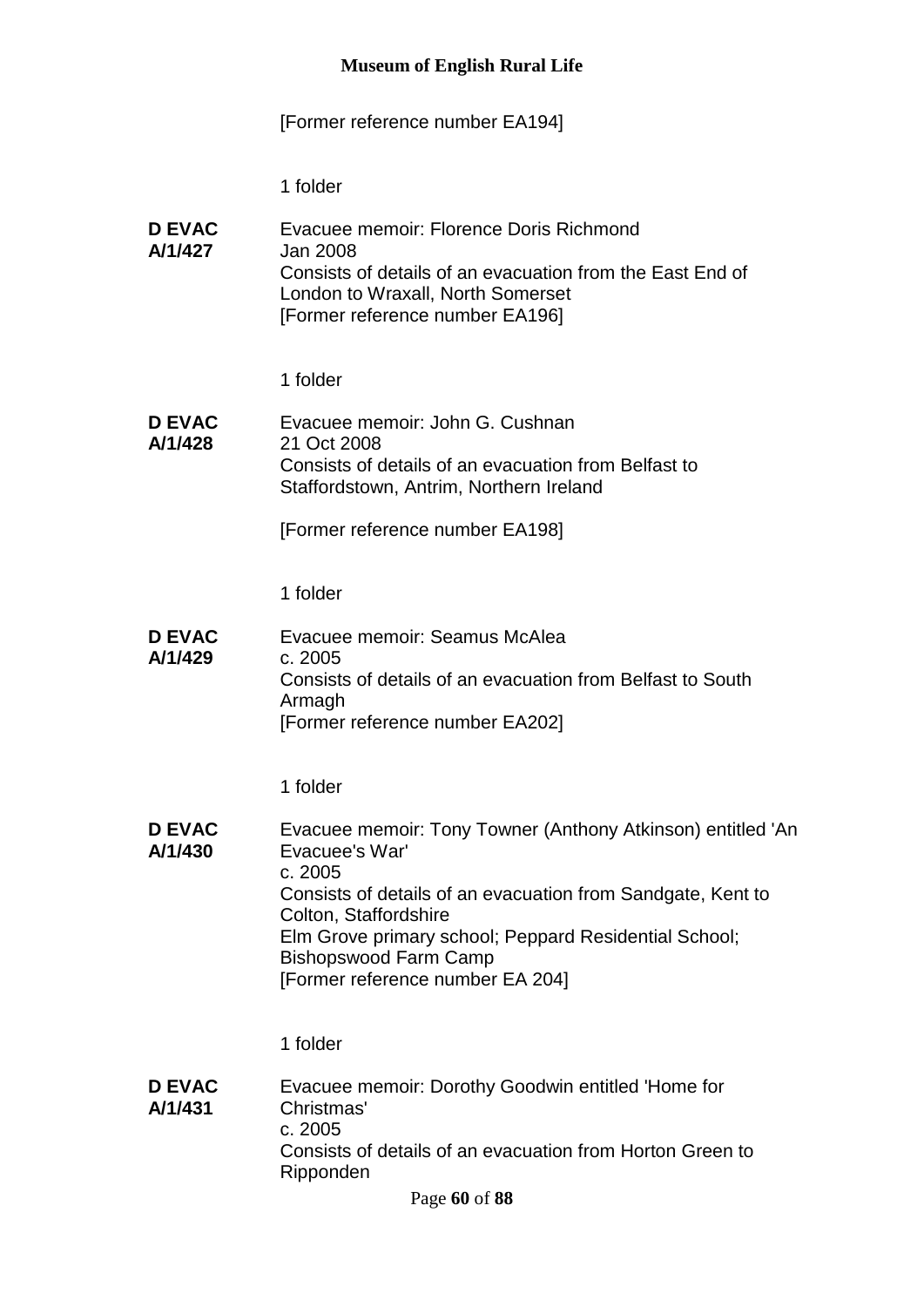# [Former reference number EA 205]

| <b>D EVAC</b><br>A/1/432 | Evacuee memoir: Louise Brenda Wale<br>c. 2005<br>Consists of details of an evacuation from Kennington, London to<br>Glanvilles Wooton, Dorset; Tamworth, Staffordshire<br>Henry Fawcett School at Kennington<br>[Former reference number EA 206]<br>1 folder |
|--------------------------|--------------------------------------------------------------------------------------------------------------------------------------------------------------------------------------------------------------------------------------------------------------|
| <b>D EVAC</b>            | Evacuee memoir: John Stanley King                                                                                                                                                                                                                            |
| A/1/433                  | 19 May 2007<br>Consists of details of an evacuation from Bradford to Embsay,<br>North Yorkshire<br>[Former reference number EA 208]                                                                                                                          |
|                          | 1 folder                                                                                                                                                                                                                                                     |
| <b>D EVAC</b><br>A/1/434 | Evacuee memoir: Peter E. Ridsdale<br>10 May 2007<br>Consists of details of an evacuation from Bradford, Yorkshire to<br>Colne, Lancashire<br>[Former reference number EA 209]                                                                                |
|                          | 1 folder                                                                                                                                                                                                                                                     |
| <b>D EVAC</b><br>A/1/435 | Evacuee memoir: Mrs M. Seymour<br>19 Apr 2007<br>Consists of details of an evacuation from Bradford, Yorkshire to<br>Earby, Lancashire<br>St. Cuthberts Catholic School<br>[Former reference number EA 210]                                                  |
|                          | 1 folder                                                                                                                                                                                                                                                     |
| <b>D EVAC</b><br>A/1/436 | Evacuee memoir: Mrs H. Hook<br>c. 2005<br>Consists of details of an evacuation from Bradford, Yorkshire to<br><b>Sowerby Bridge</b><br>[Former reference number EA 211]                                                                                      |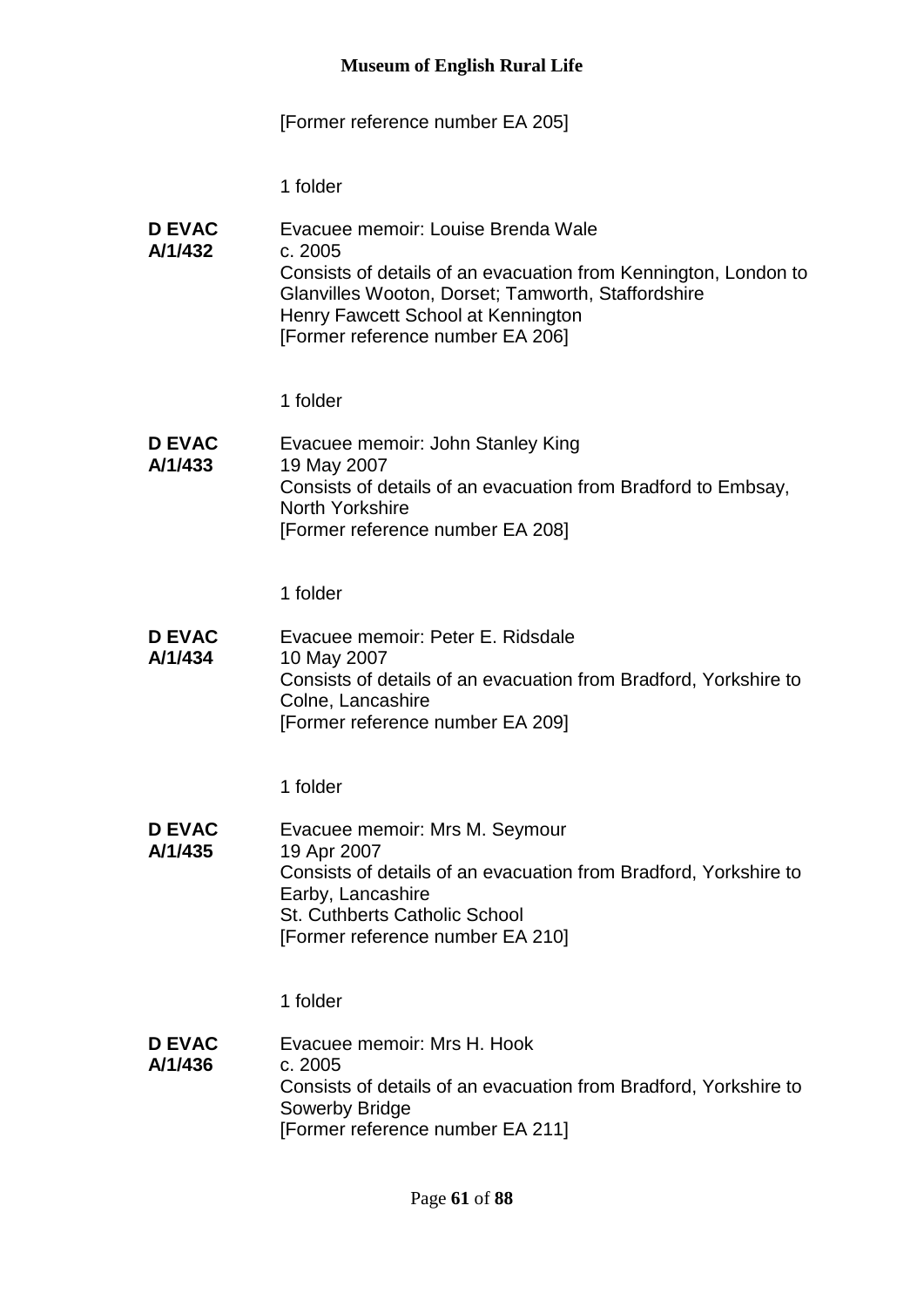| <b>D EVAC</b><br>A/1/437 | Evacuee memoir: Joan Scurrah<br>c. 2005<br>Consists of details of an evacuation from Bradford, Yorkshire to<br>Keighley, West Yorkshire<br><b>Hanson Grammar School</b><br>[Former reference number EA 212] |
|--------------------------|-------------------------------------------------------------------------------------------------------------------------------------------------------------------------------------------------------------|
|                          | 1 folder                                                                                                                                                                                                    |
| <b>D EVAC</b><br>A/1/438 | Evacuee memoir: Joyce Reed<br>c. 2005<br>Consists of details of an evacuation from Bradford, Yorkshire to<br>Sabden, Lancashire<br>St. James School, Manchester Road<br>[Former reference number EA 213]    |
|                          | 1 folder                                                                                                                                                                                                    |
| <b>D EVAC</b><br>A/1/439 | Evacuee memoir: Joyce Bean<br>18 Apr 2007<br>Consists of details of an evacuation from Bradford, Yorkshire to<br>Colne, Lancashire<br>[Former reference number EA 214]                                      |
|                          | 1 folder                                                                                                                                                                                                    |
| <b>D EVAC</b><br>A/1/440 | Evacuee memoir: Irene A. Y. Heslould<br>17 Apr 2007<br>Consists of details of an evacuation from London to Nelson,<br>Lancashire<br>[Former reference number EA 215]                                        |
|                          | 1 folder                                                                                                                                                                                                    |
| <b>D EVAC</b><br>A/1/441 | Evacuee memoir: Patricia Greenwood<br>23 Apr 2007<br>Consists of details of an evacuation from Bradford to Padiham,<br>Lancashire<br>[Former reference number EA 216]                                       |
|                          | 1 folder                                                                                                                                                                                                    |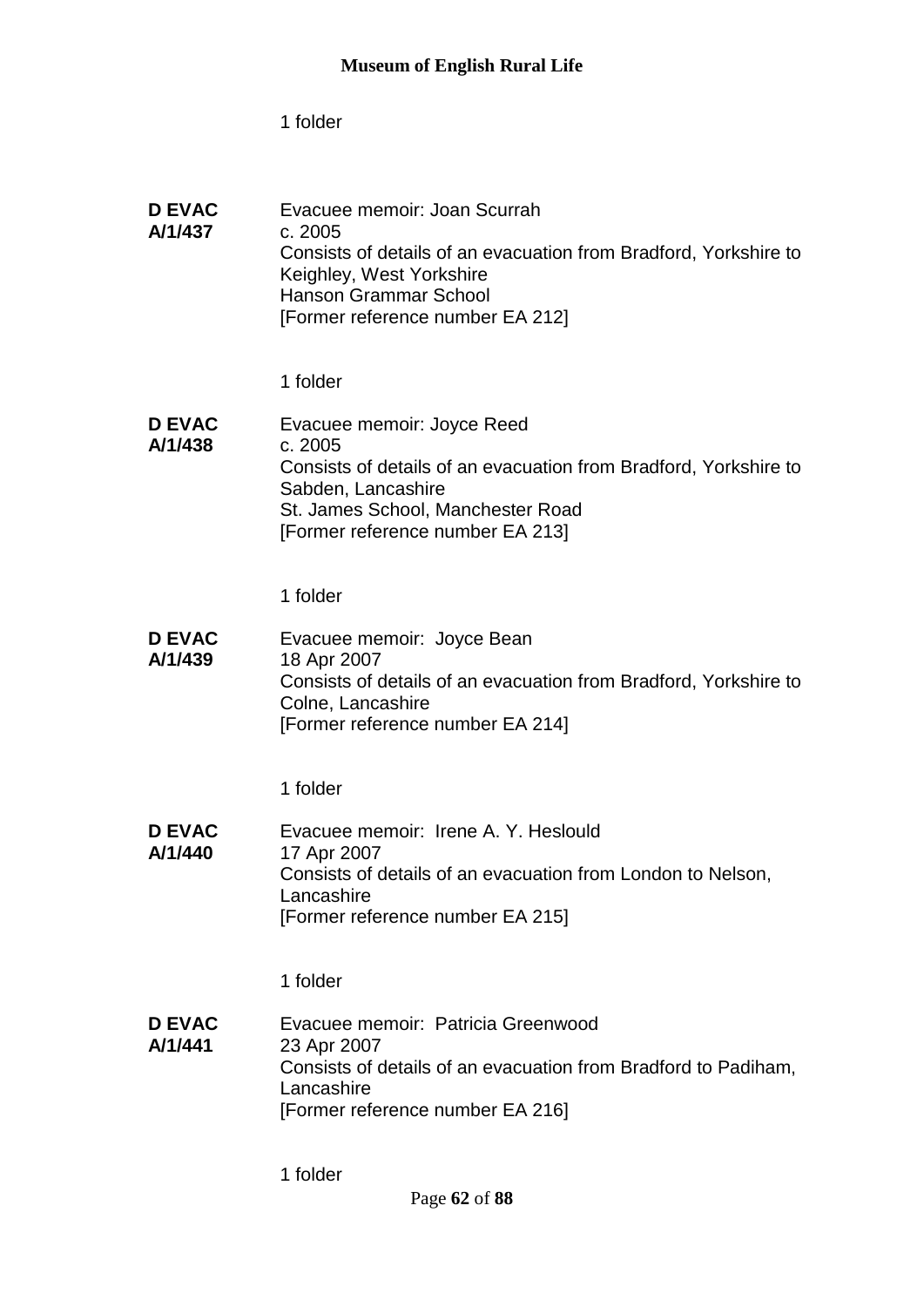| <b>D EVAC</b><br>A/1/442 | Evacuee memoir: Brian Boland<br>c. 2005<br>Consists of details of an evacuation from Bradford to Bingley,<br><b>West Yorkshire</b><br>St Marys School, Bradford<br>[Former reference number EA 217]<br>1 folder            |
|--------------------------|----------------------------------------------------------------------------------------------------------------------------------------------------------------------------------------------------------------------------|
| <b>D EVAC</b><br>A/1/443 | Evacuee memoir: Gladys Booth<br>24 Apr 2007<br>Consists of details of an evacuation from Bradford to                                                                                                                       |
|                          | Todmorden<br>[Former reference number EA 218]                                                                                                                                                                              |
|                          | 1 folder                                                                                                                                                                                                                   |
| <b>D EVAC</b><br>A/1/444 | Evacuee memoir: Maurice T. Jones<br>17 Apr 2007<br>Consists of details of an evacuation from Leeds<br>West Leeds High School<br>[Former reference number EA 219]                                                           |
|                          | 1 folder                                                                                                                                                                                                                   |
| <b>D EVAC</b><br>A/1/445 | Evacuee memoir: Shirley Harrison<br>19 Apr 2007<br>Consists of details of an evacuation from Bradford to Hellifield,<br><b>North Yorkshire</b><br>[Former reference number EA 220]                                         |
|                          | 1 folder                                                                                                                                                                                                                   |
| <b>D EVAC</b><br>A/1/446 | Evacuee memoir: Patrick Gardener<br>19 Apr 2007<br>Consists of details of an evacuation from Bradford to<br>Barnoldswick, Lancashire, written by his daughter, Susan<br>Grace-Gardener<br>[Former reference number EA 220] |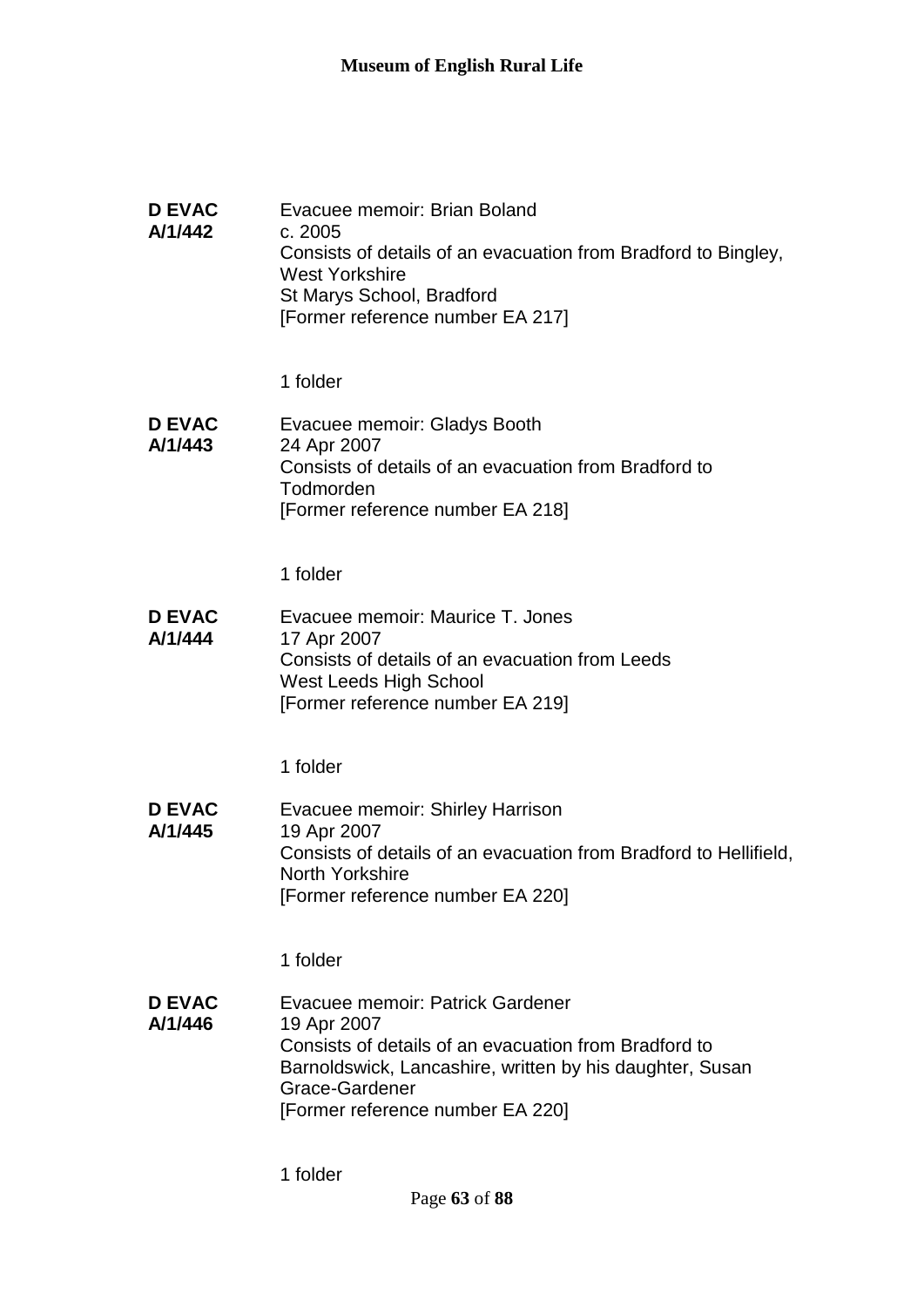| <b>D EVAC</b><br>A/1/447 | Evacuee memoir: Rita M. Kirton<br>21 Jan 1982<br>Consists of details of an evacuation from Bradford to Nelson,<br>Lancashire, and newspaper cutting<br><b>Tyersal Infants School</b><br>[Former reference number EA 222]             |
|--------------------------|--------------------------------------------------------------------------------------------------------------------------------------------------------------------------------------------------------------------------------------|
|                          | 1 folder                                                                                                                                                                                                                             |
| <b>D EVAC</b><br>A/1/448 | Evacuee memoir: Marian Steel<br>c. 2007<br>Consists of details of an evacuation from Bradford to Nelson,<br>Lancashire, and press cutting<br>[Former reference number EA 223]                                                        |
|                          | 1 folder                                                                                                                                                                                                                             |
| <b>D EVAC</b><br>A/1/449 | Evacuee memoir: Dorothy Ayre<br>c. 2007<br>Consists of details of an evacuation from Bradford to a village<br>near Burnley, Lancashire, and press cutting<br>[Former reference number EA 224]                                        |
|                          | 1 folder                                                                                                                                                                                                                             |
| <b>D EVAC</b><br>A/1/450 | Evacuee memoir: Audrey Raistrick<br>16 Apr 2007<br>Consists of details of an evacuation from Bradford to Colne,<br>Lancashire<br>[Former reference number EA 225]                                                                    |
|                          | 1 folder                                                                                                                                                                                                                             |
| <b>D EVAC</b><br>A/1/451 | Evacuee memoir: Peter G. Brooks<br>17 Apr 2007<br>Consists of details of an evacuation from the Great Horton area<br>of Bradford to Uppermill, Greater Manchester<br>Nutter's Orphanage for Boys<br>[Former reference number EA 226] |
|                          | 1 folder                                                                                                                                                                                                                             |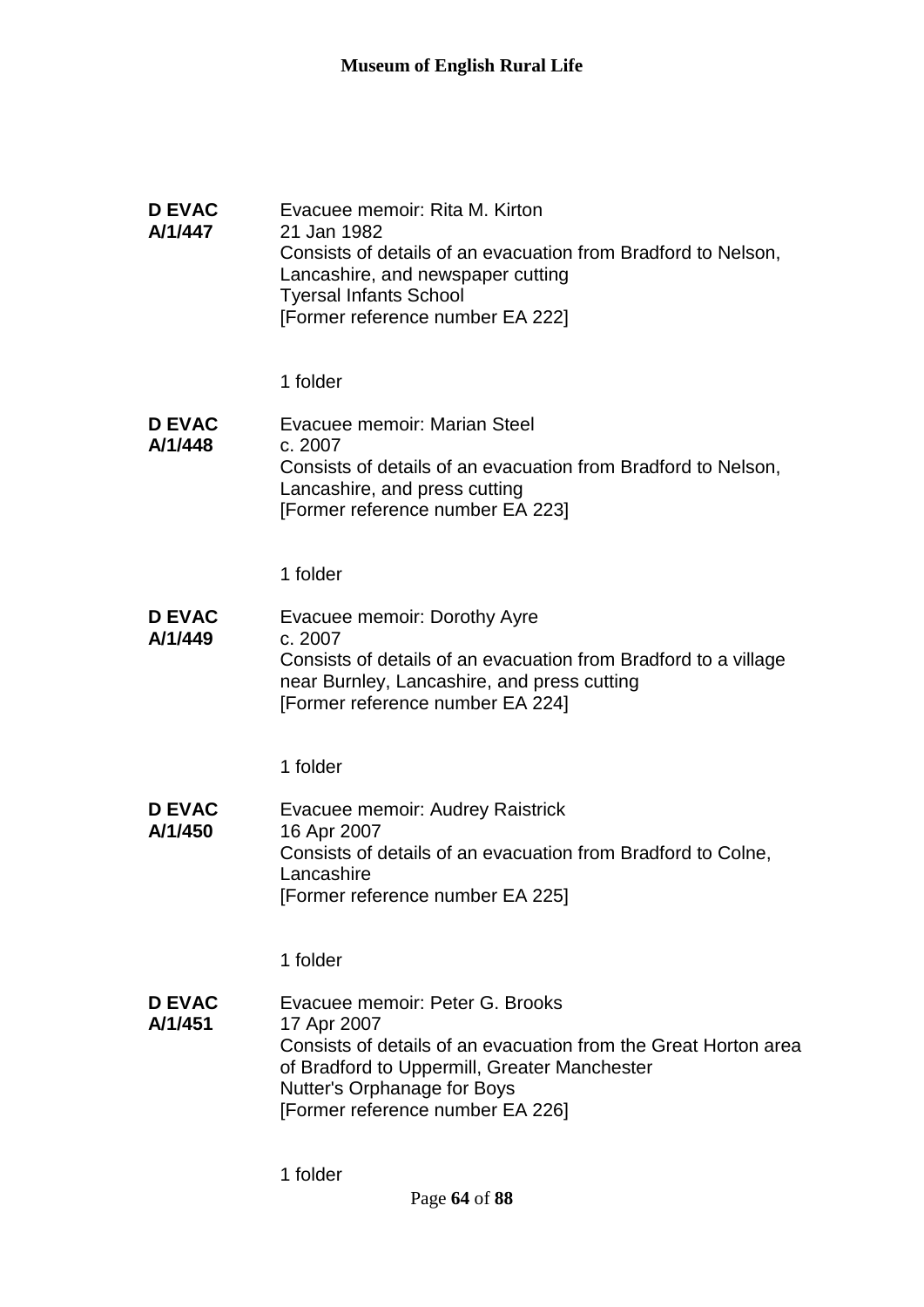| <b>D EVAC</b><br>A/1/452 | Evacuee memoir: Margaret Swift<br>17 Apr 2007<br>Consists of details of an evacuation to Colne, Lancashire<br>[Former reference number EA 227]                                |
|--------------------------|-------------------------------------------------------------------------------------------------------------------------------------------------------------------------------|
|                          | 1 folder                                                                                                                                                                      |
| <b>D EVAC</b><br>A/1/453 | Evacuee memoir: Malcolm Goodall<br>17 Apr 2007<br>Consists of details of an evacuation from Bradford to<br>Yockenthwaite, North Yorkshire<br>[Former reference number EA 228] |
|                          | 1 folder                                                                                                                                                                      |
| <b>D EVAC</b><br>A/1/454 | Evacuee memoir: Harry Ellis<br>16 Apr 2007<br>Consists of details of an evacuation from Bradford to Cowling,<br>near Keighley<br>[Former reference number EA 230]             |
|                          | 1 folder                                                                                                                                                                      |
| <b>D EVAC</b><br>A/1/456 | Evacuee memoir: Jacqueline Gilyand<br>17 Apr 2007<br>Consists of details of an evacuation from Bradford to<br>Todmorden<br>[Former reference number EA 231]                   |
|                          | 1 folder                                                                                                                                                                      |
| <b>D EVAC</b><br>A/1/457 | Evacuee memoir: Keith Rhodes<br>16 Apr 2007<br>Consists of details of an evacuation from Bradford to Barkisland<br>[Former reference number EA 232]                           |
|                          | 1 folder                                                                                                                                                                      |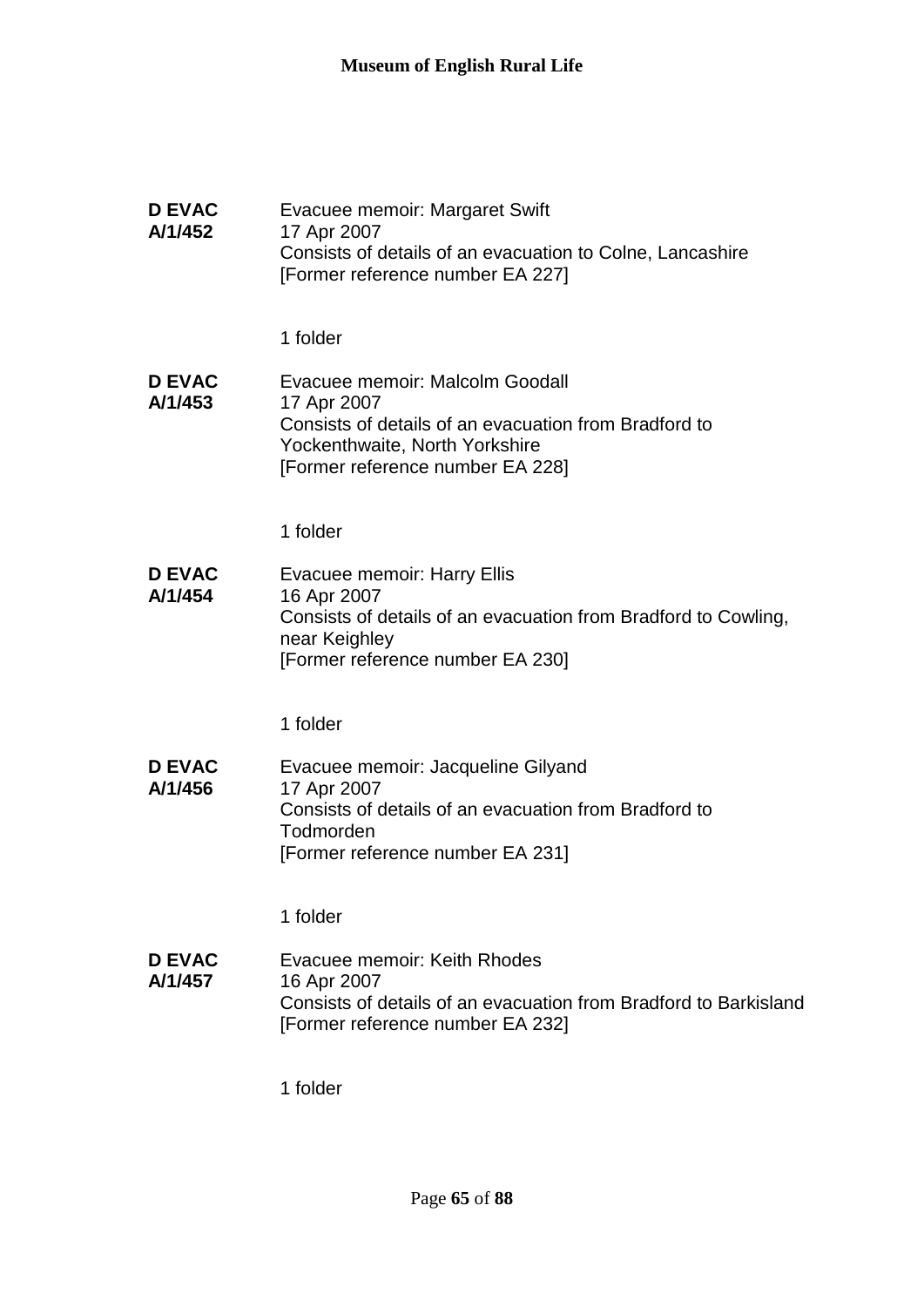**D EVAC A/1/458** Evacuee memoir: Peter Langtry-Langton 16 Apr 2007 Consists of details of evacuees to his village in Cottingley, West Yorkshire [Former reference number EA 233] 1 folder **D EVAC A/1/459** Evacuee memoir: Lorna June Cronk nee Blackman 2007 Consists of details of an evacuation possibly from Hastings to Aston, Hertfordshire; Walkern, Hertfordshire; Welwyn Garden City, Hertfordshire Mount Pleasant Junior School, Hastings Central School [Former reference number EA 234] 1 folder **D EVAC A/1/461** Evacuee memoir: Ann Broad entitled My War and Evacuation **Memories** c. 2005 Consists of details of an evacuation from Streatham, London to Cardiff, and copies of letters to her mother and father [Former reference number EA 244] 1 folder **D EVAC A/1/463** Evacuee memoir: Beryl B? 26 Sept 2007 Consists of details of an evacuation to Cardiff [Former reference number EA 249] 1 folder **D EVAC A/1/466** Evacuee memoir: Patricia Haughton c. 2005 Consists of details of an evacuation from Liverpool to Lyonshall, **Herefordshire** Tiber Street Council School, Liverpool, Lyonshall School [Former reference number EA 259]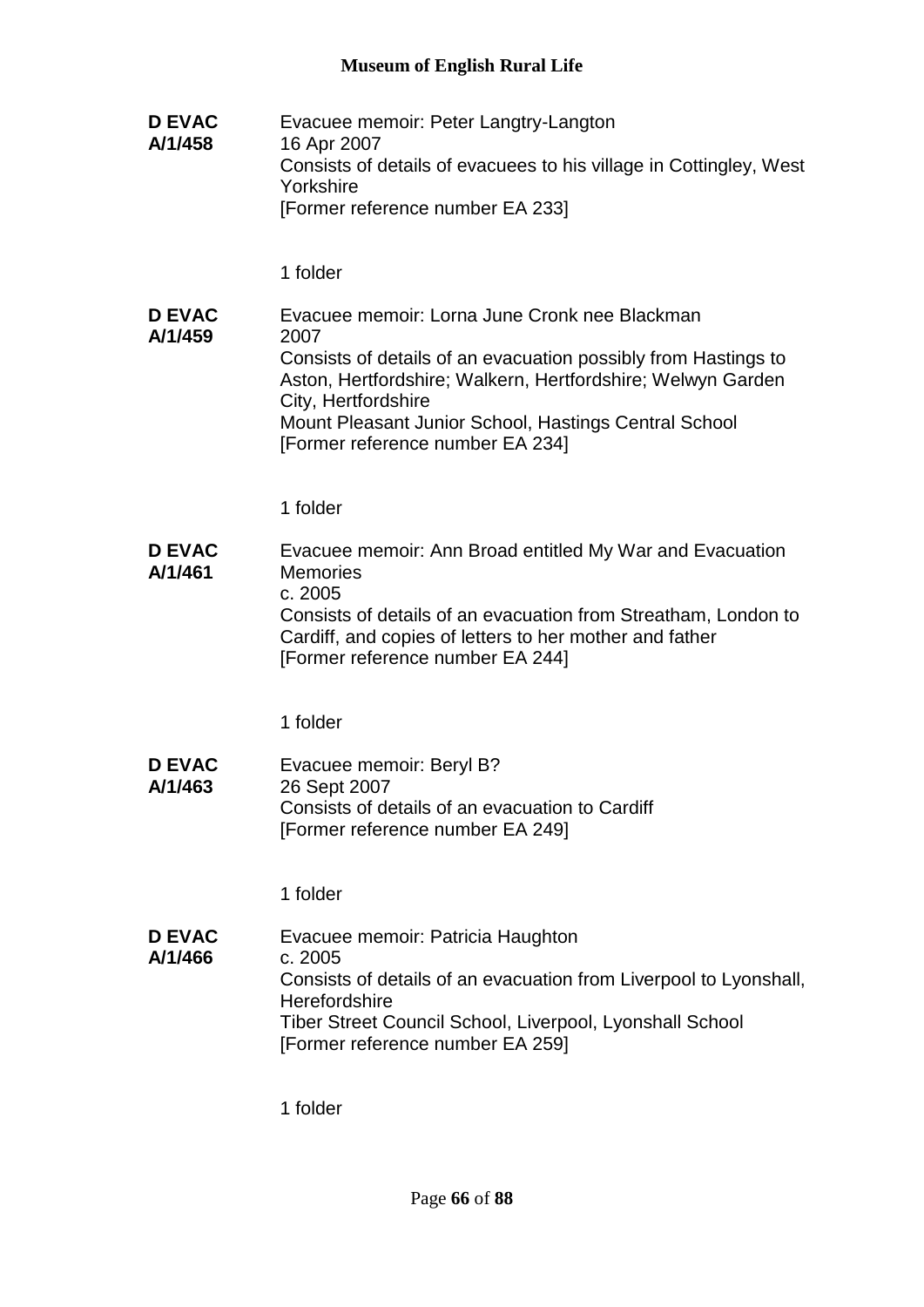**D EVAC A/1/467** Evacuee memoir: Hillier B.A. Wise entitled Reminiscences of Evacuation in Summer 1939 20 Feb 2008 Consists of details of an evacuation from London to Wilshampstead, Bedfordshire [Former reference number EA 261] 1 folder **D EVAC A/1/468** Evacuee memoir: Pat Roberts 22 Apr 2007 Consists of details of an evacuation from Bradford that did not happen due to chicken pox [Former reference number EA 262] 1 folder **D EVAC A/1/469** Evacuee memoir: Klaus Marx 15 Nov 2010 Consists of details of an evacuation from Latchford/Grappenhall, Cheshire to Putney, London and an internment camp on the Isle of Man St. George's School, Clarendon Drive, Putney, Marlfield School, Hotham School, Putney, camp school 1 folder **D EVAC A/1/471** Evacuee memoir: Michael Guthrie 25 Apr 2002 Consists of details of an evacuation to Reading Lonsdale Road School, Barnes 1 folder **D EVAC A/1/472** Evacuee memoir: Mrs M.E. Jackson c. 2005 Consists of details of an evacuation to Reading George Palmer School, Park Institute, Vauxhall Central School 1 folder **D EVAC A/1/473** Evacuee memoir: Francis W. Bacon 29 May 2002 Consists of details of an evacuation to Reading ? Grammar School, Woodley School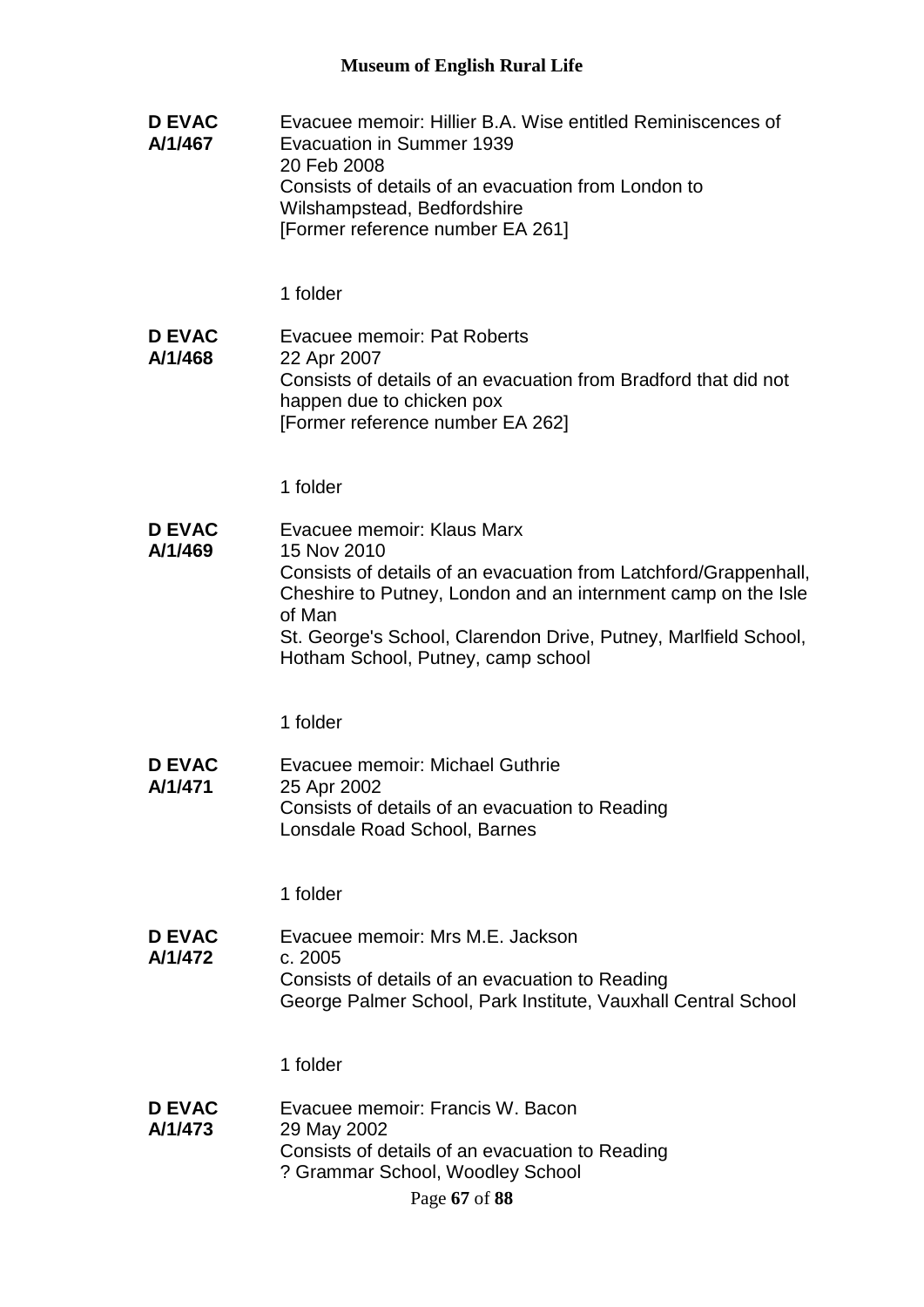| <b>D EVAC</b><br>A/1/474 | Evacuee memoir: Francis Edward Jones (Frank Jones)<br>28 Apr 2003<br>Consists of details of an evacuation from Surbiton to Atherton<br><b>Surbiton County Grammar School, Surrey</b>                    |
|--------------------------|---------------------------------------------------------------------------------------------------------------------------------------------------------------------------------------------------------|
|                          | 1 folder                                                                                                                                                                                                |
| <b>D EVAC</b><br>A/1/475 | Evacuee memoir: William A. Palmer<br>7 Oct 2004<br>Consists of details of evacuees taken in by his family at Hurst,<br>Reading from London                                                              |
|                          | 1 folder                                                                                                                                                                                                |
| <b>D EVAC</b><br>A/1/476 | Evacuee memoir: Marilyn Bartlett<br>17 Jan 2008<br>Consists of details of an evacuation from Morden to Ampthill,<br>Bedfordshire, and wartime experiences                                               |
|                          | 1 folder                                                                                                                                                                                                |
| <b>D EVAC</b><br>A/1/477 | <b>Evacuee memoir: Michael Bartlett</b><br>16 Jan 2007<br>Consists of details of an evacuation from Morden to Oxford, and<br>wartime experiences                                                        |
|                          | 1 folder                                                                                                                                                                                                |
| <b>D EVAC</b><br>A/1/478 | Evacuee memoir: Florence Wren nee Goodwin<br>c. 1996<br>Consists of details of an evacuation [as a mother with her<br>children] from London to Portland, and some other<br>autobiographical information |
|                          | 1 folder                                                                                                                                                                                                |
| <b>D EVAC</b><br>A/1/479 | Evacuee memoir: Audrey Silke<br>5 Aug 2006<br>Consists of details of an evacuation to Billericay, Essex,<br>Wallingford and Tiverton, Devon<br>Malmesbury Road Junior School, Bow<br>Page 68 of 88      |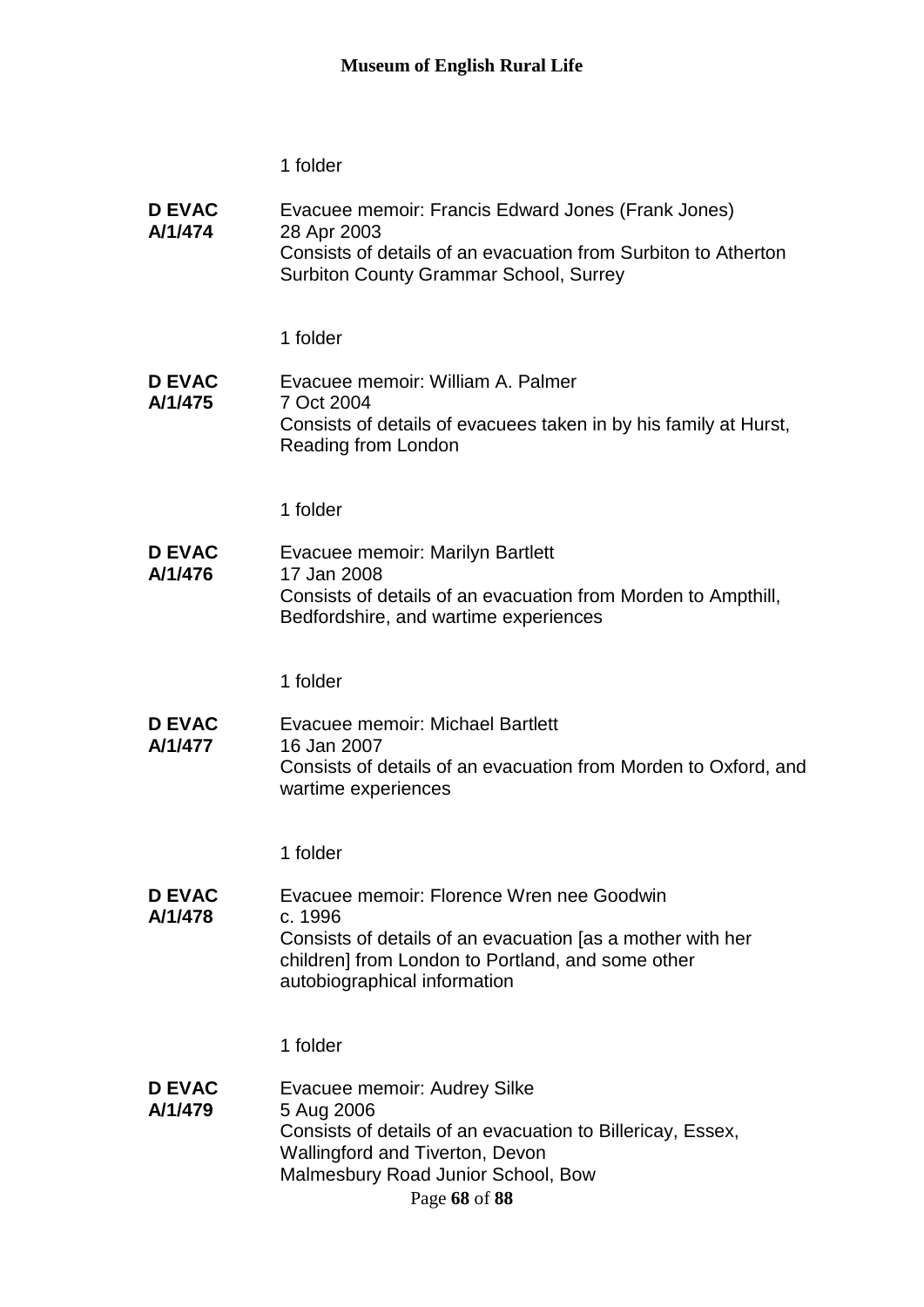| <b>D EVAC</b> | Evacuee memoir: Bernard Waslin                                                          |
|---------------|-----------------------------------------------------------------------------------------|
| A/1/481       | 8 Jun 2001<br>Consists of details of an evacuation from Kingston-upon-Hull to           |
|               | Beverley, East Yorkshire and and an evacuation to Etton, East<br>Yorkshire in 1947-1948 |

1 folder

**D EVAC A/1/482** Evacuee memoir: John W. Fowler 14 Jun 2009 Consists of details of an evacuation from London to Halsemere, **Surrey** Cater Street School, Gloucester Road School

1 folder

**D EVAC A/1/483** Evacuee memoir: Margaret Jones 14 Jun 2002 Consists of details of an evacuation to Llanidloes

1 folder

**D EVAC A/1/485** Evacuee memoir: Peter Angell entitled Memories of a London Evacuee to Weare Giffard 1940-1945 Aug 2001 Consists of details of an evacuation from London to Weare **Giffard** Lombard Wall School; Sherrington Road School; Weare Gifford School; Torrington School

1 folder

**D EVAC A/1/486** Evacuee memoir: Brian Murray 25 Jul 2006 Consists of details of an evacuation to Arborfield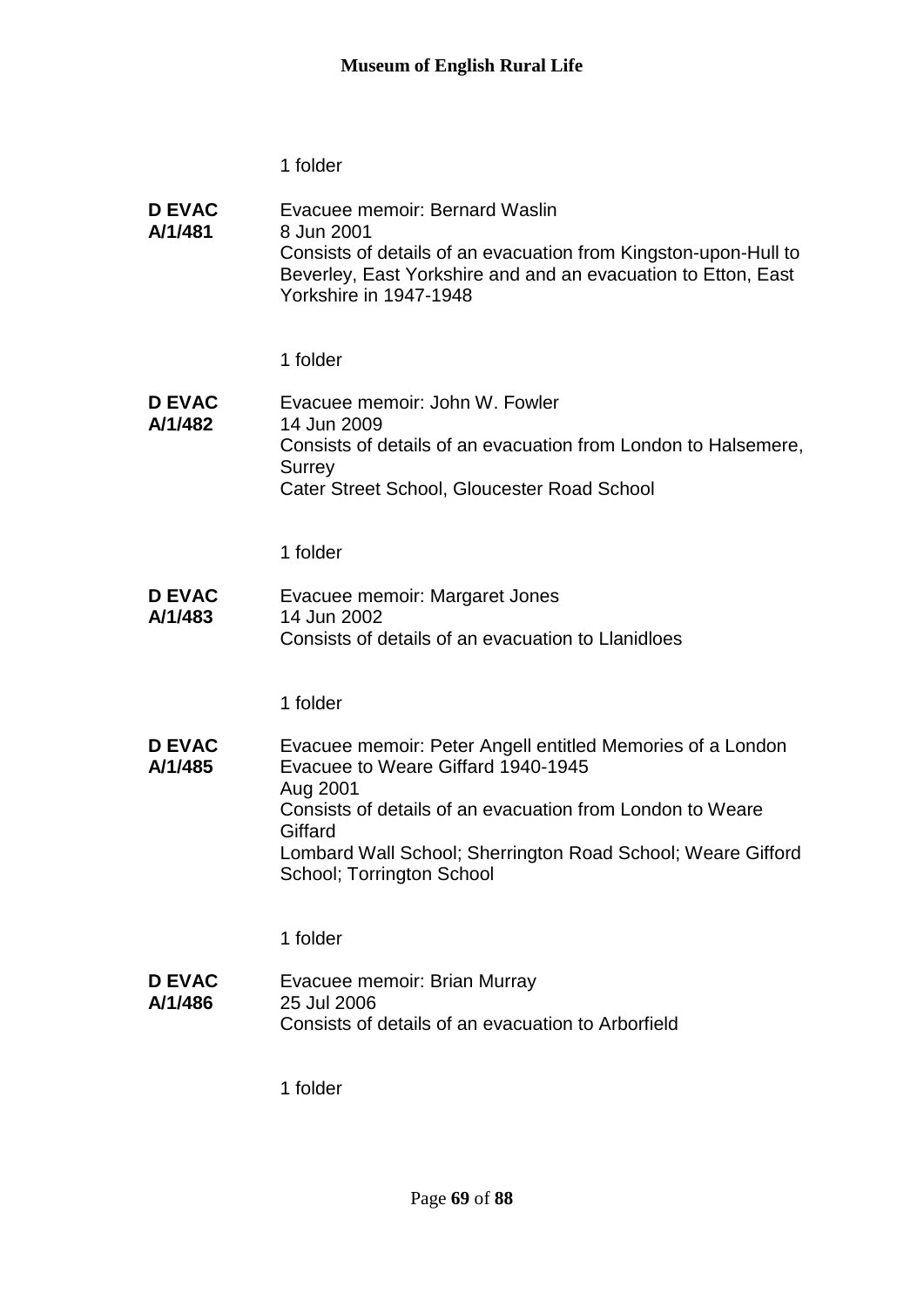| <b>D EVAC</b><br>A/1/488 | Evacuee memoir: Colin Brown<br>1989<br>Consists of details of an evacuation to Ashingdon which<br>appeared in the Rochford News                                             |
|--------------------------|-----------------------------------------------------------------------------------------------------------------------------------------------------------------------------|
|                          | 1 folder                                                                                                                                                                    |
| <b>D EVAC</b><br>A/1/489 | Evacuee memoir: Miriam James<br>7 Sept 2009<br>Consists of details of two boys evacuated to her house in<br>Besselsleigh, Abingdon, with copies of the visitors book pages  |
|                          | 1 folder                                                                                                                                                                    |
| <b>D EVAC</b><br>A/1/492 | Evacuee memoir: Pam Cox<br>16 Mar 2009<br>Consists of details of an evacuation from Hornchurch, Essex to<br>Wrexham                                                         |
|                          | 1 folder                                                                                                                                                                    |
| <b>D EVAC</b><br>A/1/493 | Evacuee memoir: Ron Carter<br>7 Dec 2009<br>Consists of details of an evacuation to Winnersh, Wokingham<br>and Diss, Norfolk<br>Springwell House Open-air School, Battersea |
|                          | 1 folder                                                                                                                                                                    |
| <b>D EVAC</b><br>A/1/494 | Evacuee memoir: Bernard K. Tattersfield<br>5 Sept 2002<br>Consists of details of an evacuation from Paddington, London to<br>Chippenham, Wiltshire                          |
|                          | 1 folder                                                                                                                                                                    |
| <b>D EVAC</b><br>A/1/495 | Evacuee memoir: Jessica Axford nee Young<br>Mar 2005<br>Consists of details of an evacuation<br>[Former reference number EA328/1]                                           |
|                          |                                                                                                                                                                             |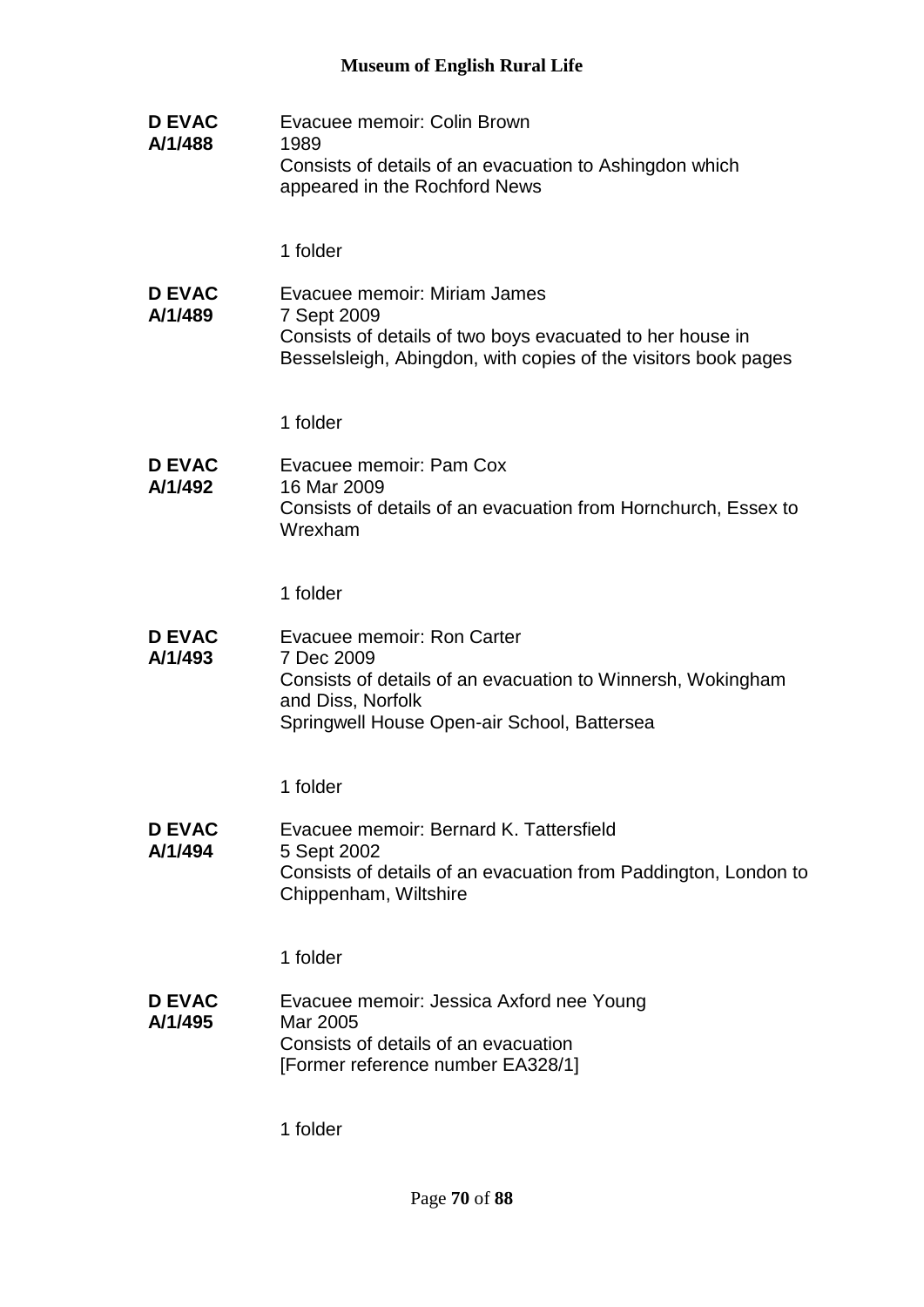See also: I lived in a castle by Jessica Young in the MERL library ref 940.53161-YOU

| <b>D EVAC</b><br>A/1/497 | Evacuee memoir: Mrs K. Bay<br>c. 2005<br>Consists of a photograph of a village post office, in about 1939<br>and 2005                                                                                                                    |
|--------------------------|------------------------------------------------------------------------------------------------------------------------------------------------------------------------------------------------------------------------------------------|
|                          | 1 folder                                                                                                                                                                                                                                 |
| <b>D EVAC</b><br>A/1/500 | Evacuee memoir: Patricia M. Green<br>2005<br>Consists of details of an evacuation                                                                                                                                                        |
|                          | 1 folder                                                                                                                                                                                                                                 |
| <b>D EVAC</b><br>A/1/502 | Evacuee memoir: Mr G.A. England<br>2005<br>Consists of details of an evacuation to Glastonbury                                                                                                                                           |
|                          | 1 folder                                                                                                                                                                                                                                 |
| <b>D EVAC</b><br>A/1/504 | Evacuee memoir: Edna Forster, school teacher<br>17 Feb 2011<br>Consists of details of an evacuation of children to Steeple<br>Claydon, Buckinghamshire from London                                                                       |
|                          | 1 folder                                                                                                                                                                                                                                 |
| <b>D EVAC</b><br>A/1/507 | Evacuee memoir: Michael J.F. Jobbins<br>25 Apr 2001<br>Consists of details of an evacuation from Canning Town,<br>London to Shepton Mallet, Somerset<br>St. Margarets, Barking Road, E16                                                 |
|                          | 1 folder                                                                                                                                                                                                                                 |
| <b>D EVAC</b><br>A/1/508 | Evacuee memoir: Edwin William Markham (Eddie)<br>13 Jun 2001<br>Consists of details of an evacuation from Forest Gate, London to<br>Palgrave, near Diss<br>Shatesbury Road School, Forest Gate, Monega Road School,<br><b>Manor Park</b> |
|                          |                                                                                                                                                                                                                                          |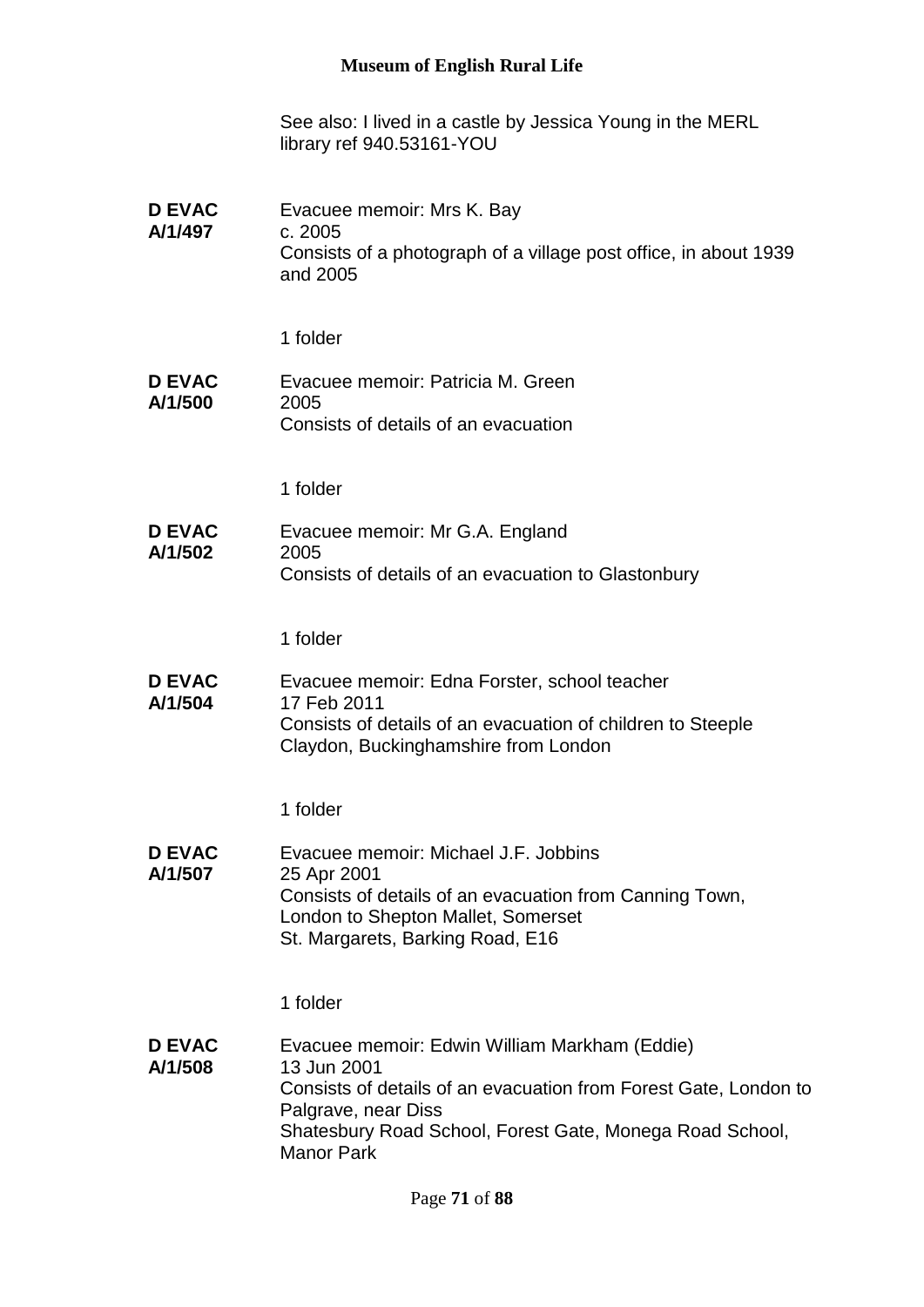| <b>D EVAC</b><br>A/1/509 | Evacuee memoir: Patricia Manders<br><b>Undated [c. 2005]</b><br>Consists of details of an evacuation from Colchester, Essex to<br>Longton, Stoke-on-Trent                     |
|--------------------------|-------------------------------------------------------------------------------------------------------------------------------------------------------------------------------|
|                          | 1 folder                                                                                                                                                                      |
| <b>D EVAC</b><br>A/1/510 | Evacuee memoir: Dolly<br>1996<br>Consists of details of an evacuation sent by Dolly (evacuee) to<br>her host Mrs Hughes-Smith in 1996, from London to Waltham<br>St. Lawrence |
|                          | 1 folder                                                                                                                                                                      |
| <b>D EVAC</b><br>A/1/511 | Evacuee memoir: Jean Struthers<br>27 Nov 1998<br>Consists of details of an evacuation from Glasgow to Sanquhar<br>Hutchesons' Girls Grammar School                            |
|                          | 1 folder                                                                                                                                                                      |
| <b>D EVAC</b><br>A/1/512 | Evacuee memoir: Albert Henry Vickery<br>12 Dec 1998<br>Consists of details of an evacuation from Shoreditch, London to<br>Market Harborough                                   |
|                          | 1 folder                                                                                                                                                                      |
| <b>D EVAC</b><br>A/1/513 | Evacuee memoir: James Foxley<br>8 Dec 1998<br>Consists of details of an evacuation from Liverpool to<br>Penmachno<br>Venice St. Infants                                       |
|                          | 1 folder                                                                                                                                                                      |
| <b>D EVAC</b><br>A/1/514 | Evacuee memoir: Blanche Elaine Jones<br>11 Nov 1998<br>Consists of details of an evacuation from Wirral to Portmadoc                                                          |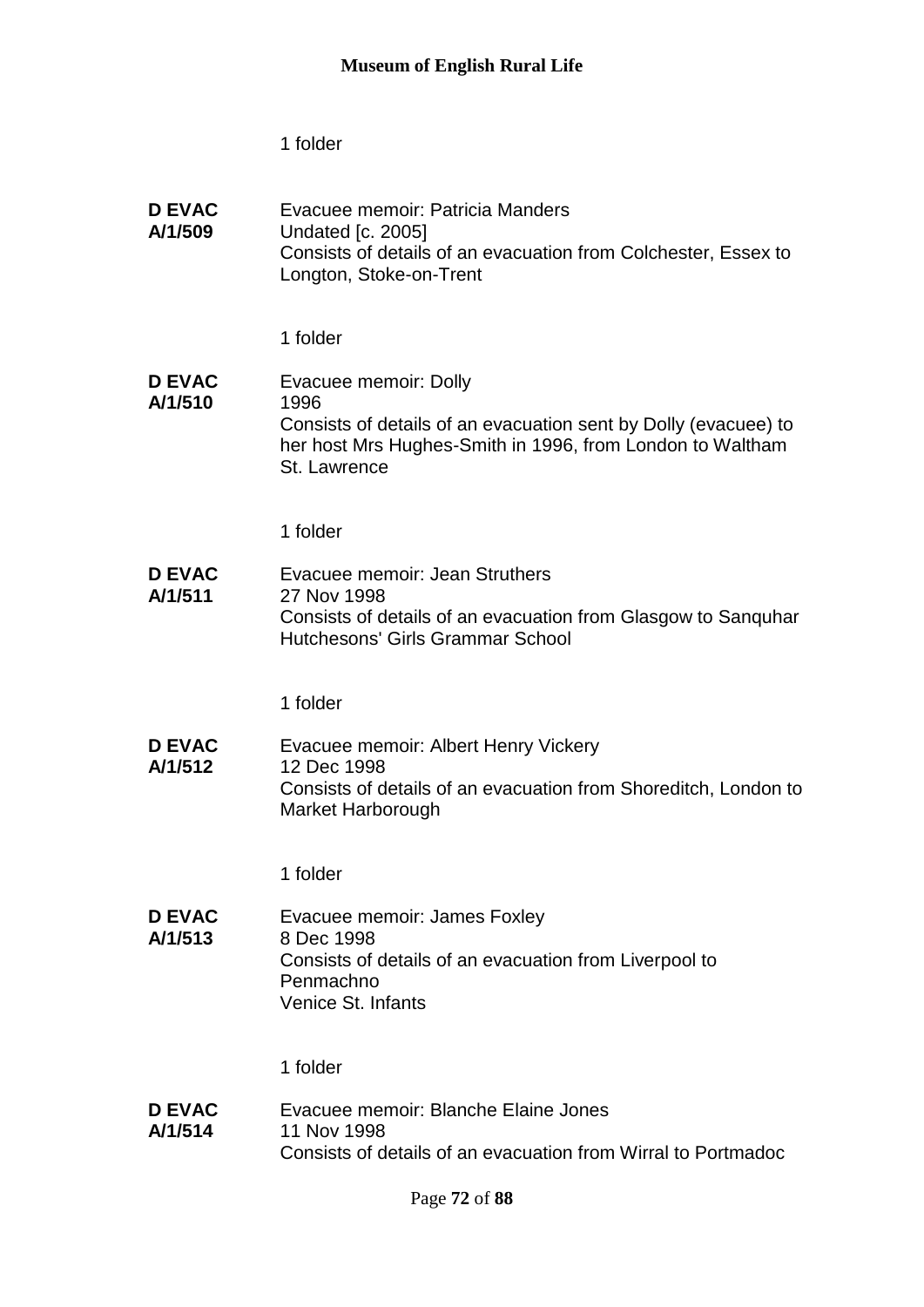Grove Street Junior School, New Ferry, Wirral; Central School Snowden St

1 folder

**D EVAC A/1/515** Evacuee memoir: Stanley Wallis 17 Oct 1998 Consists of details of an evacuation from Merseyside to Bwlchtocyn, Gwynedd Woodslea School

1 folder

**D EVAC A/1/516** Evacuee memoir: Evelyn Murphy, nee Brown Undated [c. 1998] Consists of details of an evacuation from Liverpool to Anglesey Earle Road School

1 folder

**D EVAC A/1/517** Evacuee memoir: Phyl Nickerson Undated [c. 1998] Consists of details of an evacuation from Liverpool to **Hungerford** 

1 folder

**D EVAC A/1/518** Evacuee memoir: Walter Smith Undated [c. 1998] Consists of details of an evacuation from Liverpool to Aberystwyth School at Anfield Road, Liverpool

1 folder

**D EVAC A/1/519** Evacuee memoir: Mary Metcalf Undated [c. 1998] Consists of details of an evacuation from Litherland, Merseyside to Builth Wells English Martyrs School, Litherland L21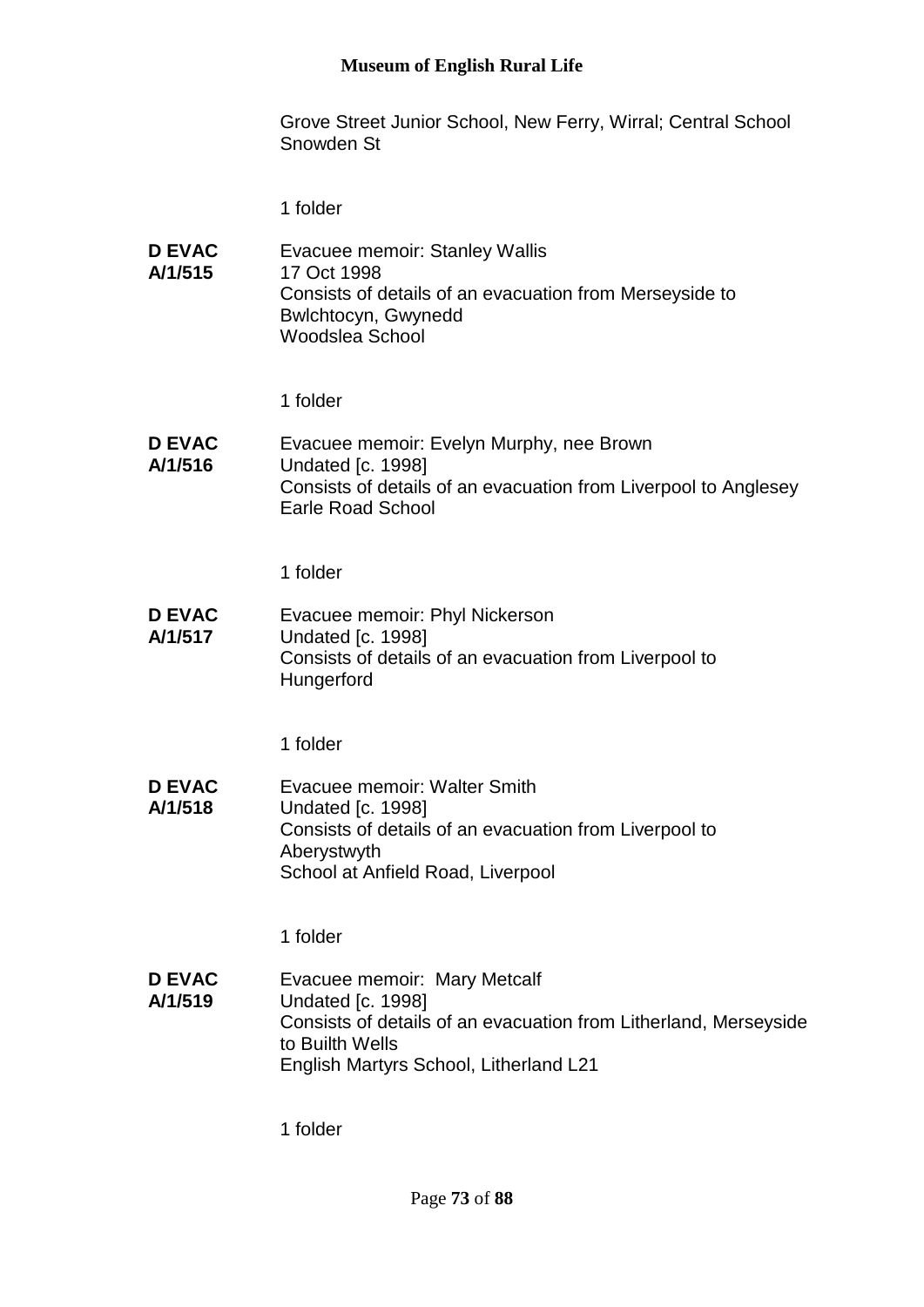| <b>D EVAC</b><br>A/1/523 | Evacuee memoir: Enid Williams<br>8 Oct 1998<br>Consists of details of an evacuation from Birkenhead to<br>Machynlleth<br>Mersey Park School, Birkenhead                                                  |
|--------------------------|----------------------------------------------------------------------------------------------------------------------------------------------------------------------------------------------------------|
|                          | 1 folder                                                                                                                                                                                                 |
| <b>D EVAC</b><br>A/1/524 | Evacuee memoir: Peter Bolger<br>12 Oct 1998<br>Consists of details of an evacuation from Liverpool to Gresford                                                                                           |
|                          | 1 folder                                                                                                                                                                                                 |
| <b>D EVAC</b><br>A/1/525 | Evacuee memoir: L. Kitching<br>10 Oct 1998<br>Consists of details of an evacuation from Liverpool to Caeathro<br>and Llanrug                                                                             |
|                          | 1 folder                                                                                                                                                                                                 |
| <b>D EVAC</b><br>A/1/526 | Evacuee memoir: Kathleen White, nee Hull<br><b>Undated [c. 1998]</b><br>Consists of details of an evacuation to Stornaway, Isle of Lewis                                                                 |
|                          | 1 folder                                                                                                                                                                                                 |
| <b>D EVAC</b><br>A/1/527 | Evacuee memoir: Daisy May Tuck, nee Ball<br><b>Undated [c. 1998]</b><br>Consists of details of an evacuation from Walworth, London to<br>Weymouth<br>Albany Road Junior/Infants/Primary School, Walworth |
|                          | 1 folder                                                                                                                                                                                                 |
| <b>D EVAC</b><br>A/1/528 | Evacuee memoir: Joan Cresswell, nee Gregory<br>4 Feb 1998<br>Consists of details of an evacuation from London to<br>Shaftesbury, Dorset<br>Hearnville Road School, Balham; Stour Provost School          |
|                          | 1 folder                                                                                                                                                                                                 |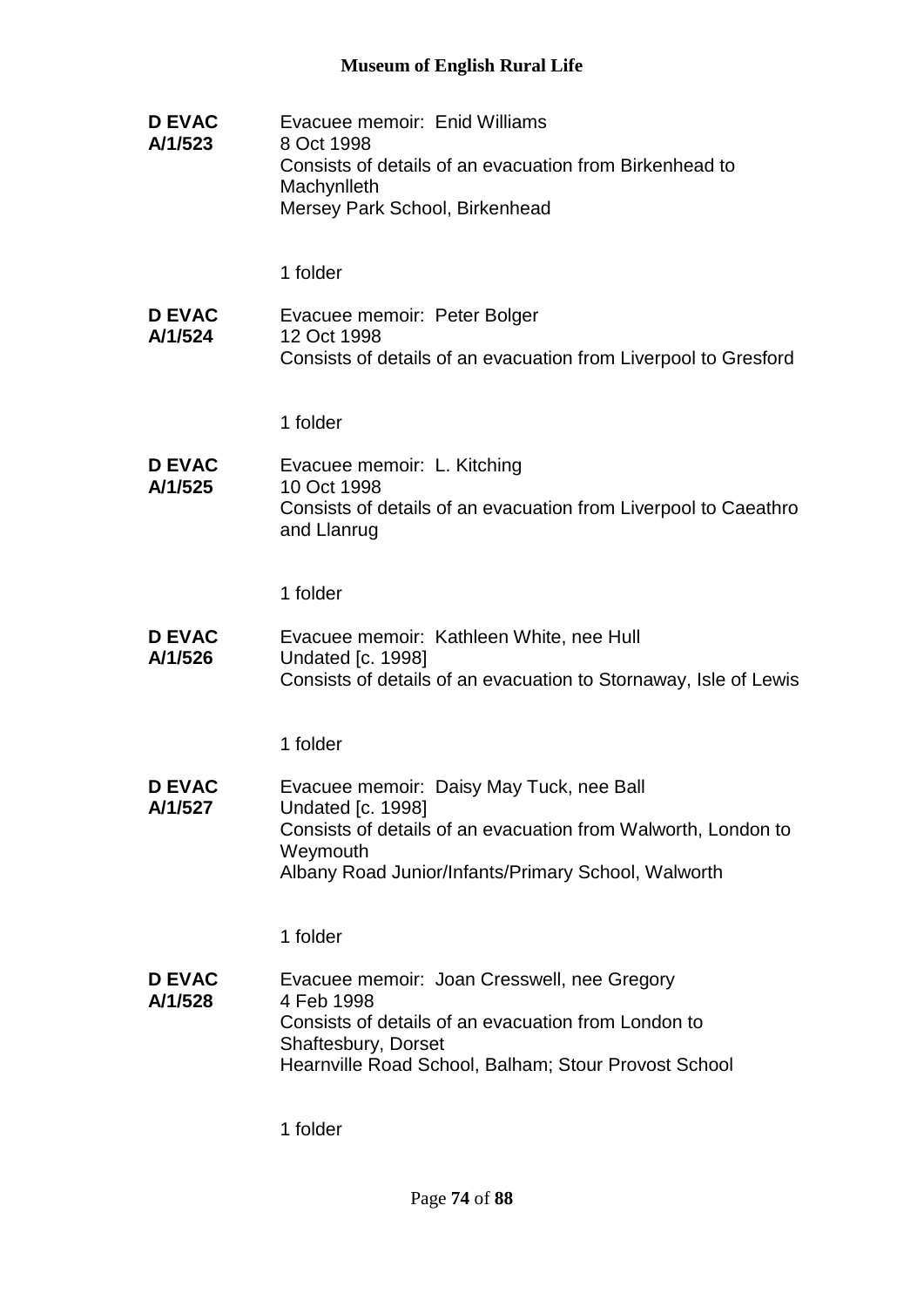| <b>D EVAC</b><br>A/1/529 | Evacuee memoir: Sylvia Rose nee Eden<br>Undated [1998]<br>Consists of details of an evacuation from New Cross, London to<br><b>Sturminster Newton, Devon</b><br><b>Walworth Central School for Girls</b>                                |
|--------------------------|-----------------------------------------------------------------------------------------------------------------------------------------------------------------------------------------------------------------------------------------|
|                          | 1 folder                                                                                                                                                                                                                                |
| <b>D EVAC</b><br>A/1/530 | Evacuee memoir: Brian Maystone<br>Undated [1998]<br>Consists of details of an evacuation from London to Pulborough<br>and Woking<br>Stonehouse Street School; Peckham Central School for Girls;<br>Wixes Lane School; Wandsworth School |
|                          | 1 folder                                                                                                                                                                                                                                |
| <b>D EVAC</b><br>A/1/531 | Evacuee memoir: Ray Allen<br>Undated [1999]<br>Consists of details of his wartime experiences in Reading                                                                                                                                |
|                          | 1 folder                                                                                                                                                                                                                                |
| <b>D EVAC</b><br>A/1/532 | Evacuee memoir: Keith<br><b>Undated [c.2005]</b><br>Consists of copies of his letters home from Bovey Tracey,<br>Devon to his family, while evacuated                                                                                   |
|                          | 1 folder                                                                                                                                                                                                                                |
| <b>D EVAC</b><br>A/1/535 | Evacuee memoir: Howard Croston<br>Undated [1998-1999]<br>Consists of details of an evacuation from Liverpool to Highley, a<br>book of poems entitled Aspects of Life and press cuttings                                                 |
|                          | 1 folder                                                                                                                                                                                                                                |
| <b>D EVAC</b><br>A/1/536 | Evacuee memoir: Eric Spanier<br>2006<br>Consists of details of an evacuation from Tooting, London to<br>Croyde Bay, Devon                                                                                                               |
|                          | 1 folder                                                                                                                                                                                                                                |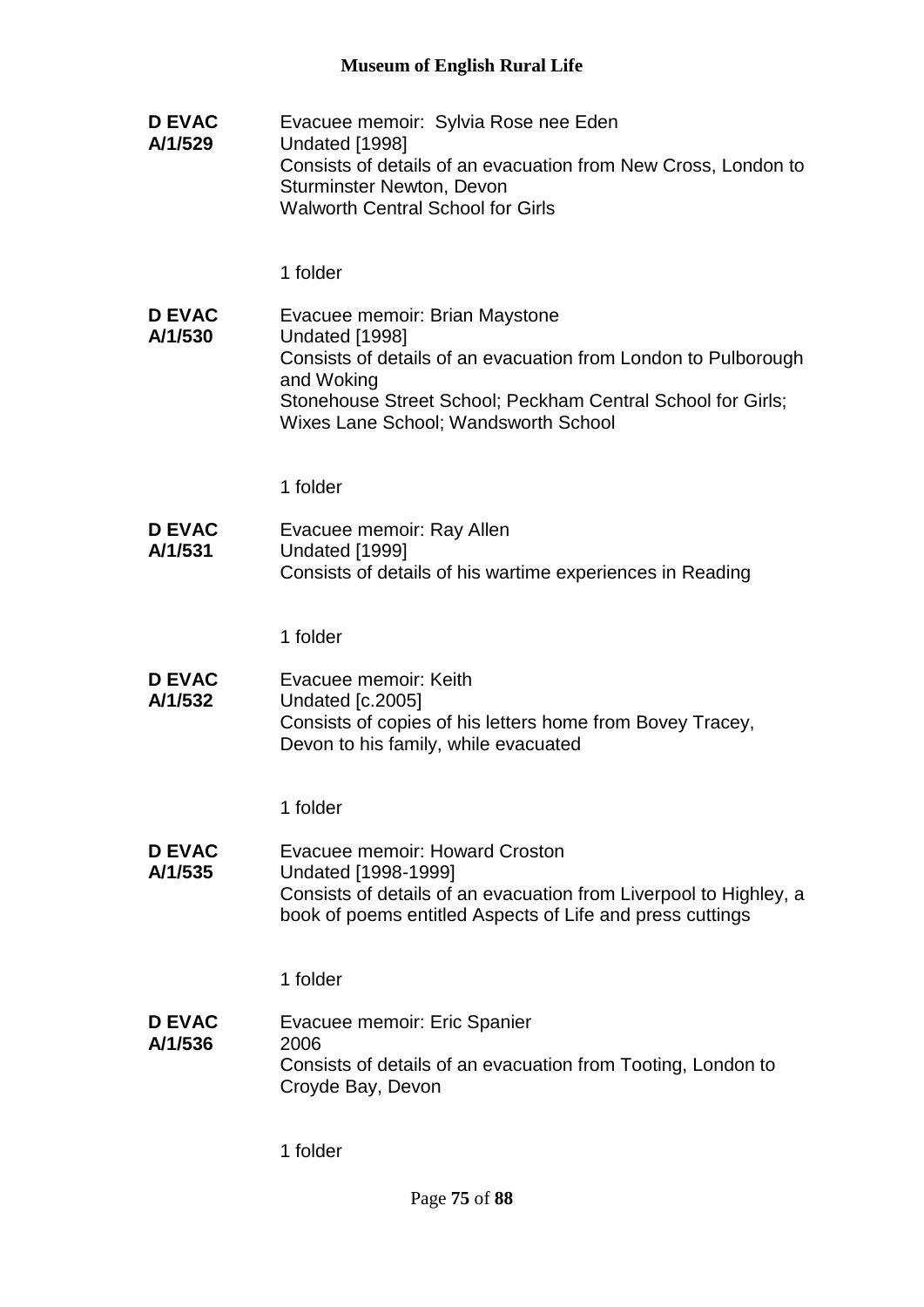**D EVAC A/1/539** Evacuee memoir: Derek N. Silverton 26 Jun 2007 Consists of details of an evacuation from Leigh-on-Sea, Essex to Ashbourne, Derbyshire West Leigh School 1 folder **D EVAC A/1/540** Evacuee memoir: Ronnie J. Chesser Undated [c. 2005] Consists of details of an evacuation from Hoxton to Wicken Fens, Cambridgeshire and Embsay, Yorkshire 1 folder **D EVAC A/1/541** Evacuee memoir: Janet Kirwan Undated [c. 1996] Consists of details of an evacuation from Plymouth to Bodmin, includes stories and poems St. Mary's School; Notre Dame High School, Wyndham Street [Former reference number WA 58] 1 folder **D EVAC A/1/543** Evacuee memoir: Eileen and Stanley Porter 2003 Consists of details of an evacuation from Plumstead, London (Conway Road School) to Lamberhurst School 1 folder **D EVAC A/1/544** Evacuee memorabilia: Prof K.W. Allen 2005 Consists of Bartholomew's war map of Central Europe 1914, Christmas card, National Registration card for Clifford Allen and press cuttings 1 folder **D EVAC A/1/546** Evacuee memoir: Anonymous 14 Aug 2010 Consists of details of an evacuation, and a photograph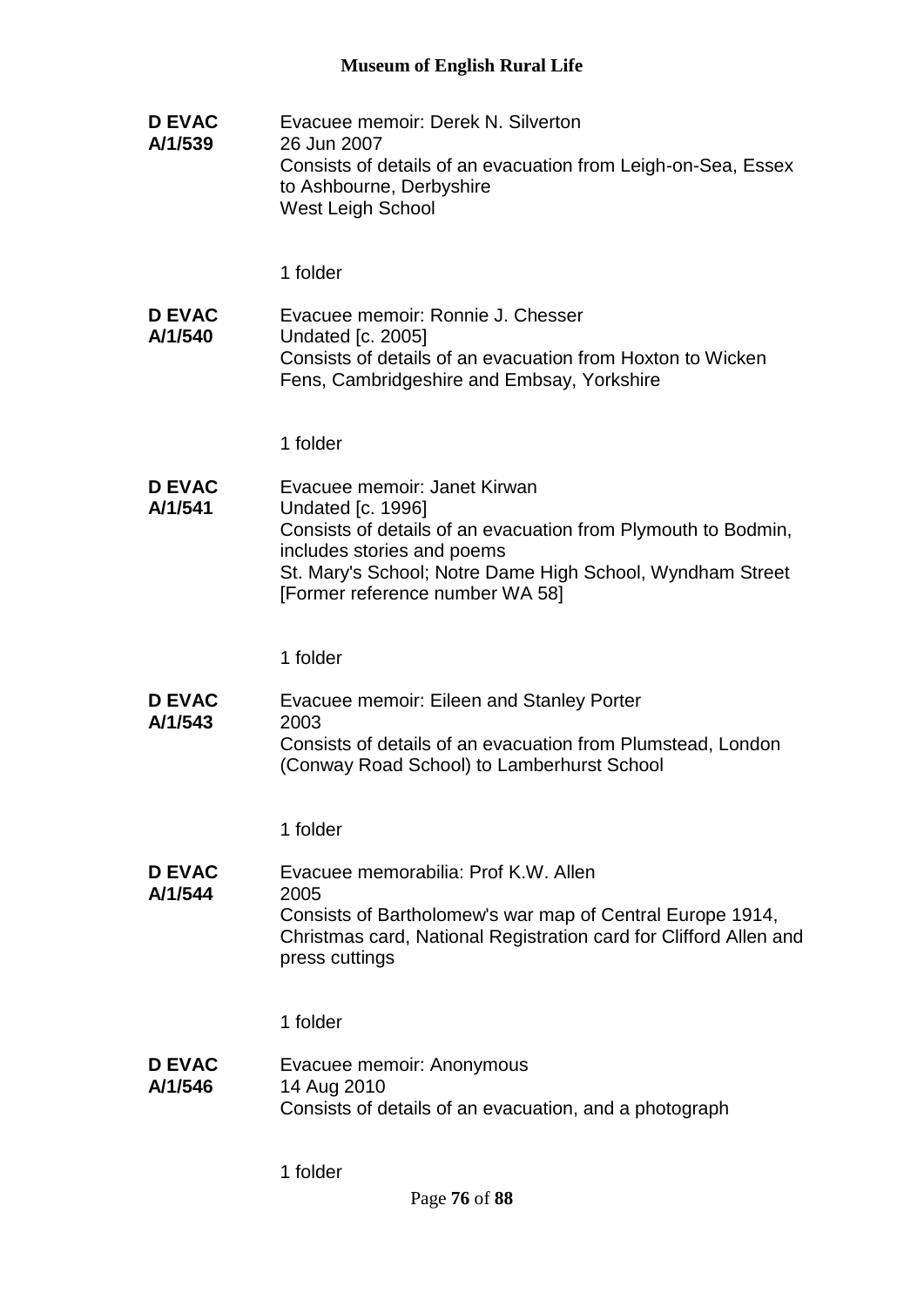| D EVAC<br>A/1/547        | Evacuee memoir: Joyce Watson nee Longhurst<br>30 Mar 2006<br>Consists of details of an evacuation from Tooting, London to<br>Sidlesham, Sussex<br><b>Tooting Graveney School</b>                                                   |
|--------------------------|------------------------------------------------------------------------------------------------------------------------------------------------------------------------------------------------------------------------------------|
|                          | 1 folder                                                                                                                                                                                                                           |
| <b>D EVAC</b><br>A/1/548 | Evacuee memoir: Hilda Gladys Thomson nee Williams<br>2006<br>Consists of details of an evacuation from Francisan Road Junior<br>School, Tooting, London to Chichester<br>Franciscan Road Junior School; Streatham Secondary School |

### **D EVAC A/1/549** Evacuee memoir: Kenneth A.K. Giles entitled Small World My memories of World War II 2001 Consists of details of an evacuation from a school in Franciscan Road, Tooting, London to Dymchurch, Kent and Selsey, West Sussex, Shiplake and Warren Row Special School for Handicapped Children at Frogmore, Wandsworth and Franciscan Road, Tooting; Shiplake Church of England First School

1 folder

**D EVAC A/1/550** Evacuee memoir: Ros Scolaro Undated c. 2009 Consists of details of an evacuation from London to Chinnor, **Oxfordshire** 

1 folder

**D EVAC A/1/551** Evacuee memoir: Les Tapner 28 Jan 2009 Consists of details of an evacuation from London to Reading Battle School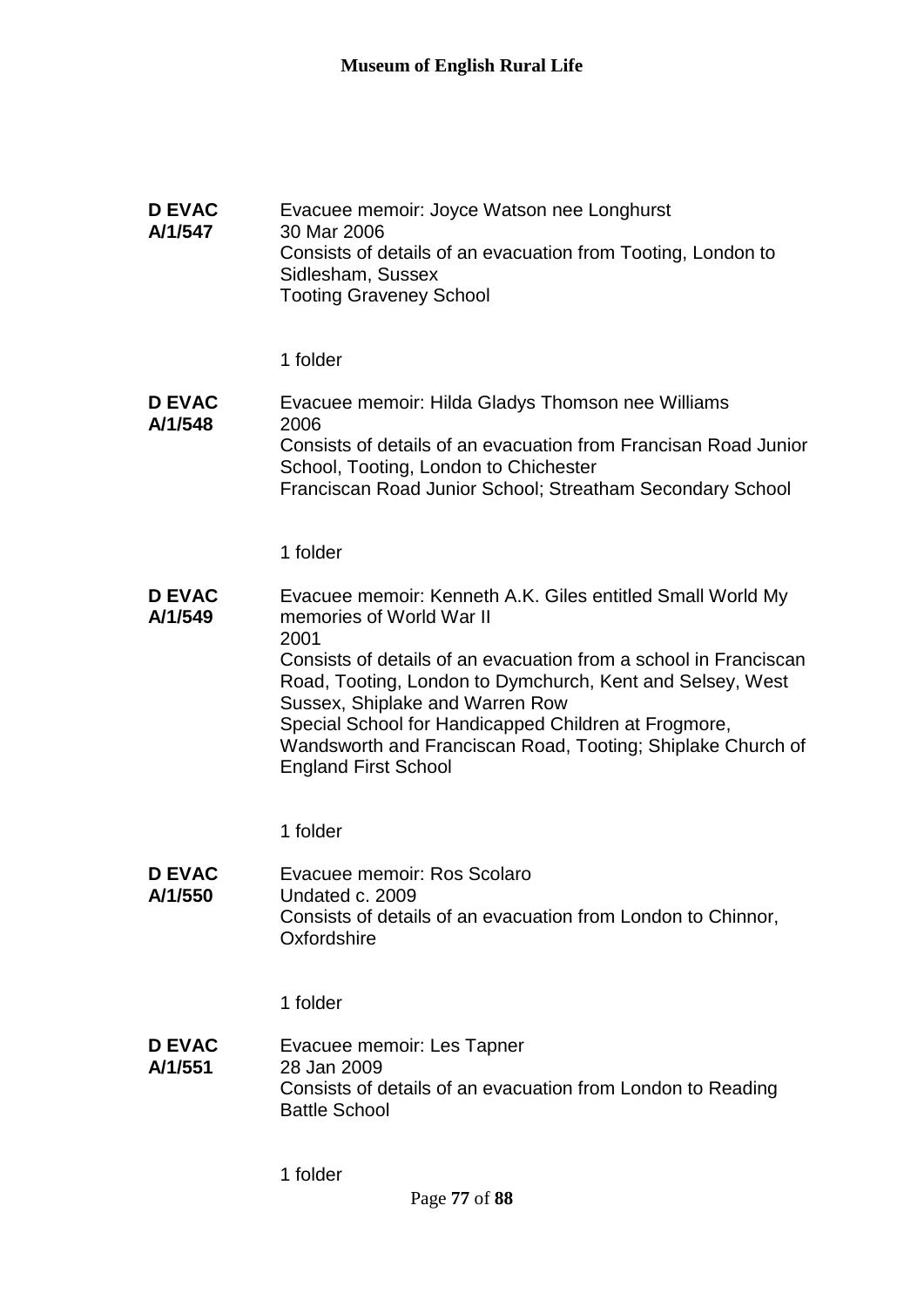| <b>D EVAC</b><br>A/1/552 | Evacuee memoir: George Bye<br>2 Feb 2009<br>Consists of details of an evacuation to Reading                                                                                                                                    |
|--------------------------|--------------------------------------------------------------------------------------------------------------------------------------------------------------------------------------------------------------------------------|
|                          | 1 folder                                                                                                                                                                                                                       |
| <b>D EVAC</b><br>A/1/553 | War memoir: Clarence Edgar (Jack) Ball<br>c. 2012<br>Consists of details of wartime experiences in the R.A.F., and life<br>story. Mr Ball was the partner in later life of Mrs Vera Chapman<br>later Mitchell (D EVAC A/1/170) |
|                          | 2 vols                                                                                                                                                                                                                         |
|                          | All Things are Possible The Autobiography of C.E. (Jack) Ball<br>and Who Has Healing Hands? by C.E. (Jack) Ball                                                                                                                |
| <b>D EVAC A/2</b>        | Memoirs of Evacuated Children to places overseas during World<br>War 2<br>c.1939-c.1945; c.1990s-c.2010<br>Records at this level relate to children evacuated within and<br>living in Great Britain                            |
|                          | c. 25 boxes                                                                                                                                                                                                                    |
| <b>D EVAC</b><br>A/2/2   | Evacuee memoir: Gordon Smith<br>c. 2005<br>Consists of details of an attempted evacuation from Newport,<br>Monmouthshire to Toronto, Canada<br>[Former reference number CORB ID 8]                                             |
|                          | 1 folder                                                                                                                                                                                                                       |
| <b>D EVAC</b><br>A/2/4   | Evacuee memoir: Peter Biggs<br>c. 2005<br>Consists of details of an evacuation from Liverpool to the United<br><b>States of America</b><br>[Former reference number ID 144]                                                    |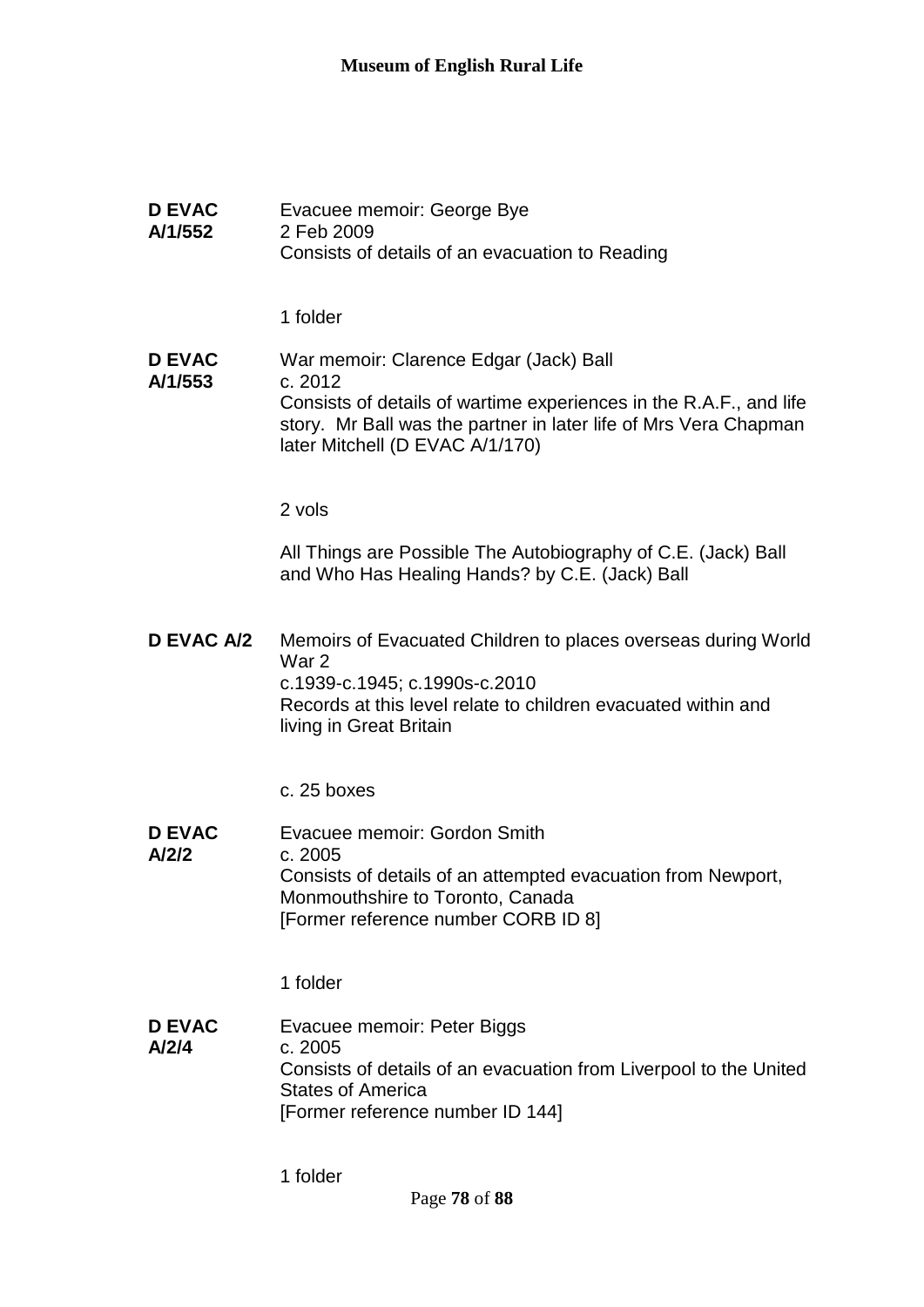| <b>D EVAC</b><br>A/2/5 | Evacuee memoir: Dora Black<br>c. 2005<br>Consists of details of her Canadian evacuation                                                                                                                                                                                                                         |
|------------------------|-----------------------------------------------------------------------------------------------------------------------------------------------------------------------------------------------------------------------------------------------------------------------------------------------------------------|
|                        | 1 folder                                                                                                                                                                                                                                                                                                        |
| <b>D EVAC</b><br>A/2/6 | Evacuee memoir: Francis Soer<br>c. 2005<br>Consists of a photocopy of part of a Souvenir of the C.O.R.B. U1<br>party S.S. Llanstephen Castle booklet<br>[Former reference number CORB ID 18]                                                                                                                    |
|                        | 1 folder                                                                                                                                                                                                                                                                                                        |
| <b>D EVAC</b><br>A/2/7 | Evacuee memoir: Jean Cockett nee Sweetman<br>c. 2005<br>Consists of details of an evacuation to Barrie, Ontario, Canada,<br>a copy of record of education and copies of photographs<br><b>Victoria Public School</b><br>[Former reference CORB ID 104]                                                          |
|                        | 1 folder                                                                                                                                                                                                                                                                                                        |
| <b>D EVAC</b><br>A/2/8 | Evacuee memoir: Margaret Donald<br>c. 2005<br>Consists of copies of photographs of her evacuation with Gill<br>Donald and their mother to India to join their Indian Army officer<br>father<br>[Former reference ID 26]                                                                                         |
|                        | 1 folder                                                                                                                                                                                                                                                                                                        |
| <b>D EVAC</b><br>A/2/9 | Evacuee memoir: David Elliott<br>c. 2005<br>Consists of details of an evacuation from London to the United<br>States of America, and an article called Long Island steam<br>through English eyes by David Elliot<br>Private boarding school, St. Paul's in Garden City, Long Island<br>[Former reference ID 26] |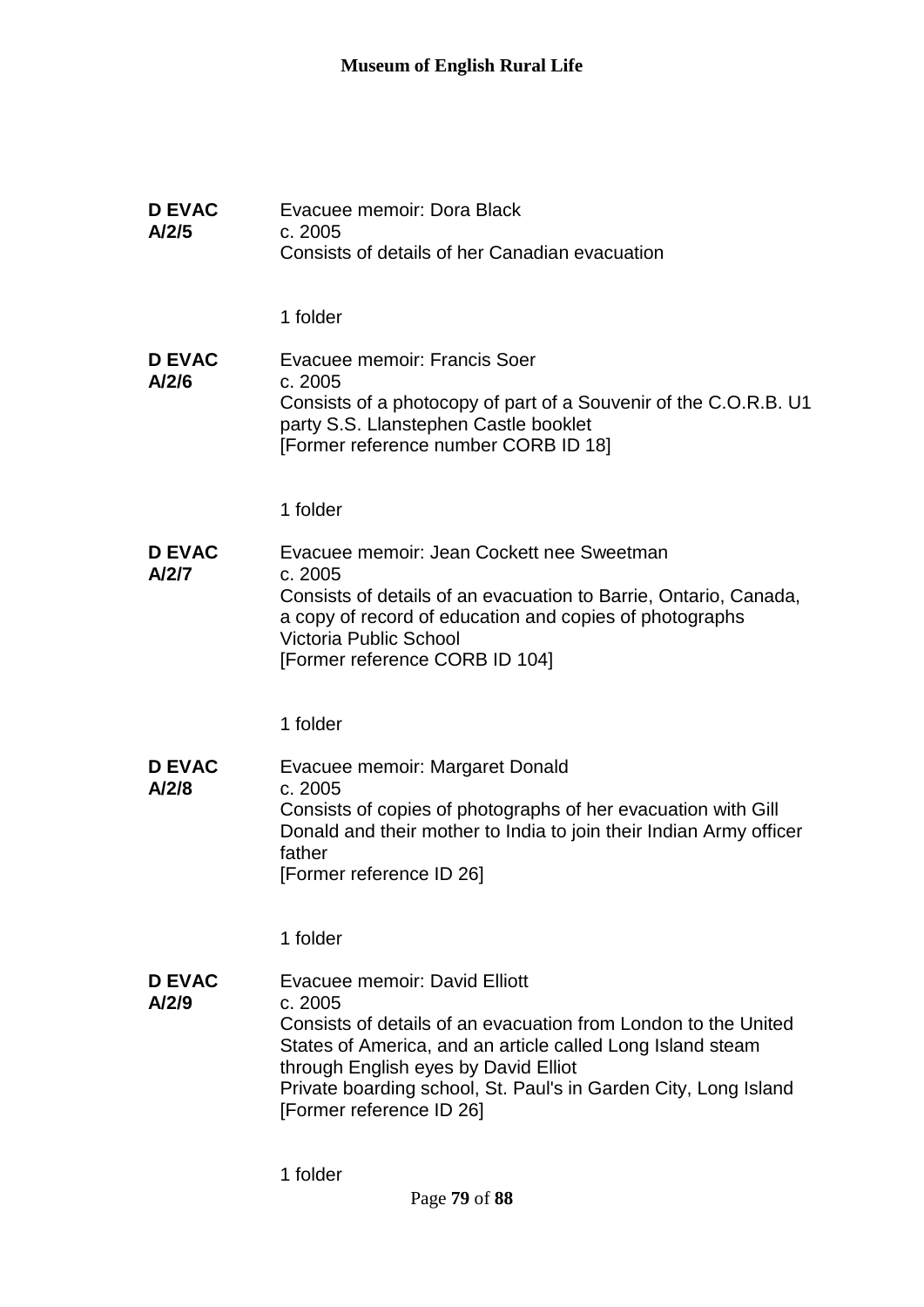| <b>D EVAC</b><br>A/2/10 | Evacuee memoir: Margaret Joan Ewert entitled For Elizabeth<br>Ewert written by her sister Margaret<br>2005<br>Consists of details of an evacuation from Oxford to Nashville,<br>Tennesse, United States of America, and copies of newspaper<br>articles, and section of ribbon from christening the Vanguard<br>Wychwood School, Banbury Road |
|-------------------------|-----------------------------------------------------------------------------------------------------------------------------------------------------------------------------------------------------------------------------------------------------------------------------------------------------------------------------------------------|
|                         | 1 folder                                                                                                                                                                                                                                                                                                                                      |
| <b>D EVAC</b><br>A/2/11 | Evacuee memoir: John Turner<br>c.2005<br>Consists of details of an evacuation from West Hampstead,<br>London to Seaford, Sussex, Bedford and Cape Town, South<br>Africa, telegrams, press cuttings and correspondence<br>[CORB]                                                                                                               |
|                         | 1 folder                                                                                                                                                                                                                                                                                                                                      |
| <b>D EVAC</b><br>A/2/14 | Evacuee memoir: Edgar Gordon<br>c.2005<br>Consists of details of an evacuation from Edgware, London to<br>New York, United States of America, with press cuttings,<br>reunion documents and extracts from Bits and Pieces by Flora<br><b>Stieglitz Straus</b><br>Small private school on East 9th Street and Fieldston School in<br>Riverdale |
|                         | 1 folder                                                                                                                                                                                                                                                                                                                                      |
| <b>D EVAC</b><br>A/2/15 | Evacuee memoir: Ann Elizabeth Gray<br>25 Sept 2007<br>Consists of details of an evacuation to Southern Rhodesia<br>[Zimbabwe], with copies of photographs                                                                                                                                                                                     |
|                         | 1 folder                                                                                                                                                                                                                                                                                                                                      |
| <b>D EVAC</b><br>A/2/16 | Evacuee memoir: Valerie Beer Green<br>c. 2005<br>Consists of press cuttings relating to an evacuation from<br>Liverpool to Washington, United States of America                                                                                                                                                                               |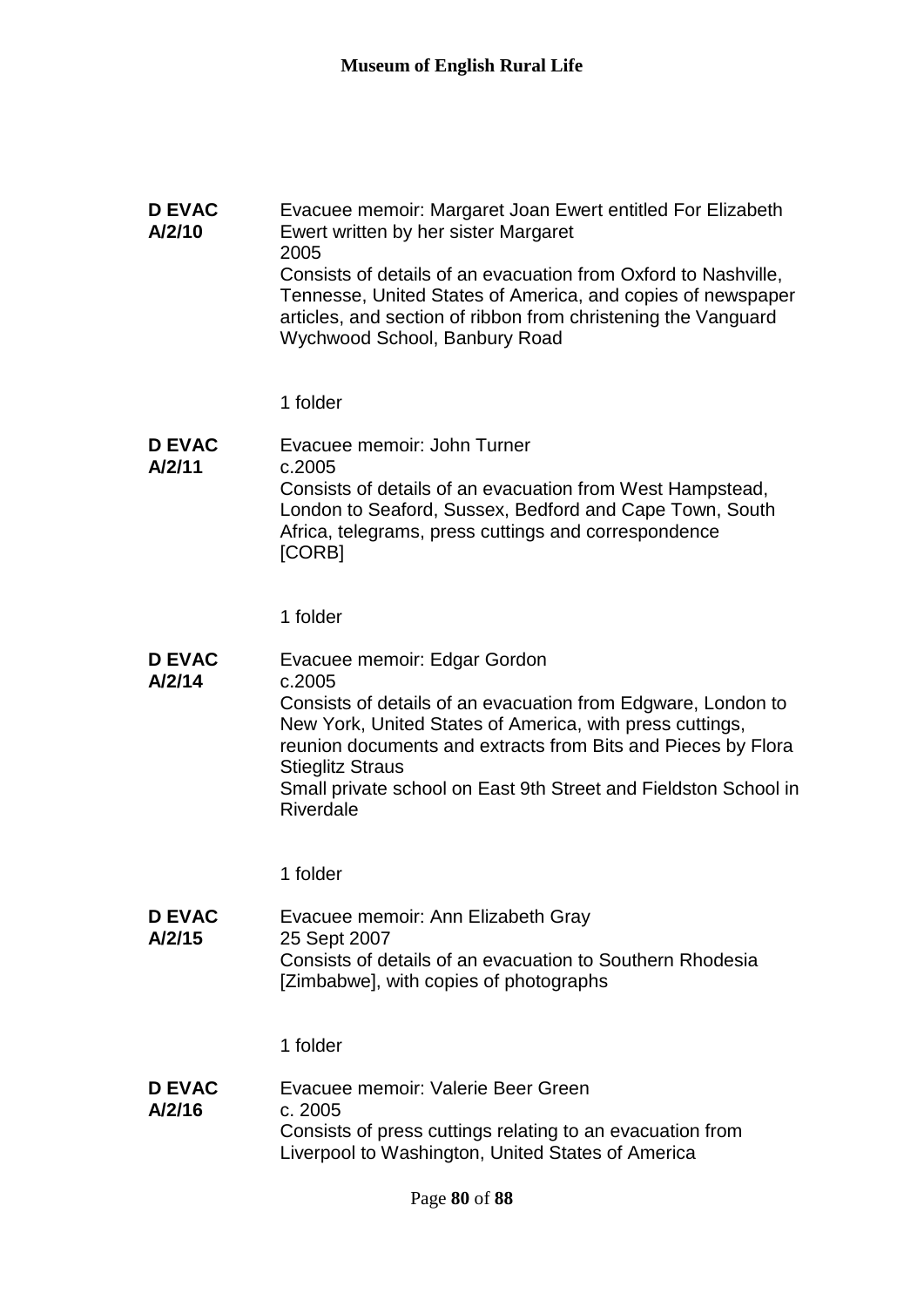| <b>D EVAC</b><br>A/2/18 | Evacuee memoir: Daphne Levy, nee Nardell<br>c. 2005<br>Consists of details of an evacuation from London to Vancouver,<br>Canada<br>[Former reference number CORB ID 99]                                                                                                     |
|-------------------------|-----------------------------------------------------------------------------------------------------------------------------------------------------------------------------------------------------------------------------------------------------------------------------|
|                         | 1 folder                                                                                                                                                                                                                                                                    |
| <b>D EVAC</b><br>A/2/19 | Evacuee memoir: Laila June Goodman, nee Nardell<br>c. 2005<br>Consists of details of an evacuation from London to Vancouver,<br>Canada, and copies of photographs<br>[Former reference number ID 100]                                                                       |
|                         | 1 folder                                                                                                                                                                                                                                                                    |
| <b>D EVAC</b><br>A/2/21 | Evacuee memoir: Brigid Wells, nee Haydon<br>Apr 2007<br>Consists of details of an evacuation from London to Boston,<br>United States of America and Toronto, Canada, and copies of a<br>diary entry<br>[Former reference number CORB ID 50]                                 |
|                         | 1 folder                                                                                                                                                                                                                                                                    |
| <b>D EVAC</b><br>A/2/23 | Evacuee memoir: Ian M. Jessiman<br>24 Mar 2009<br>Consists of details of an evacuation from Bristol to Baltimore,<br>United States of America, and copies of letters, press cuttings<br>and photographs<br><b>Pauline Johnson School</b><br>[Former reference number ID 44] |
|                         | 1 folder                                                                                                                                                                                                                                                                    |
| <b>D EVAC</b><br>A/2/24 | Evacuee memoir: Ian Frederic Hay Davison<br>c. 2005<br>Consists of details of an evacuation from Bath to Darien,<br>Connecticut, United States of America, and copies of letters,<br>photographs and identity card                                                          |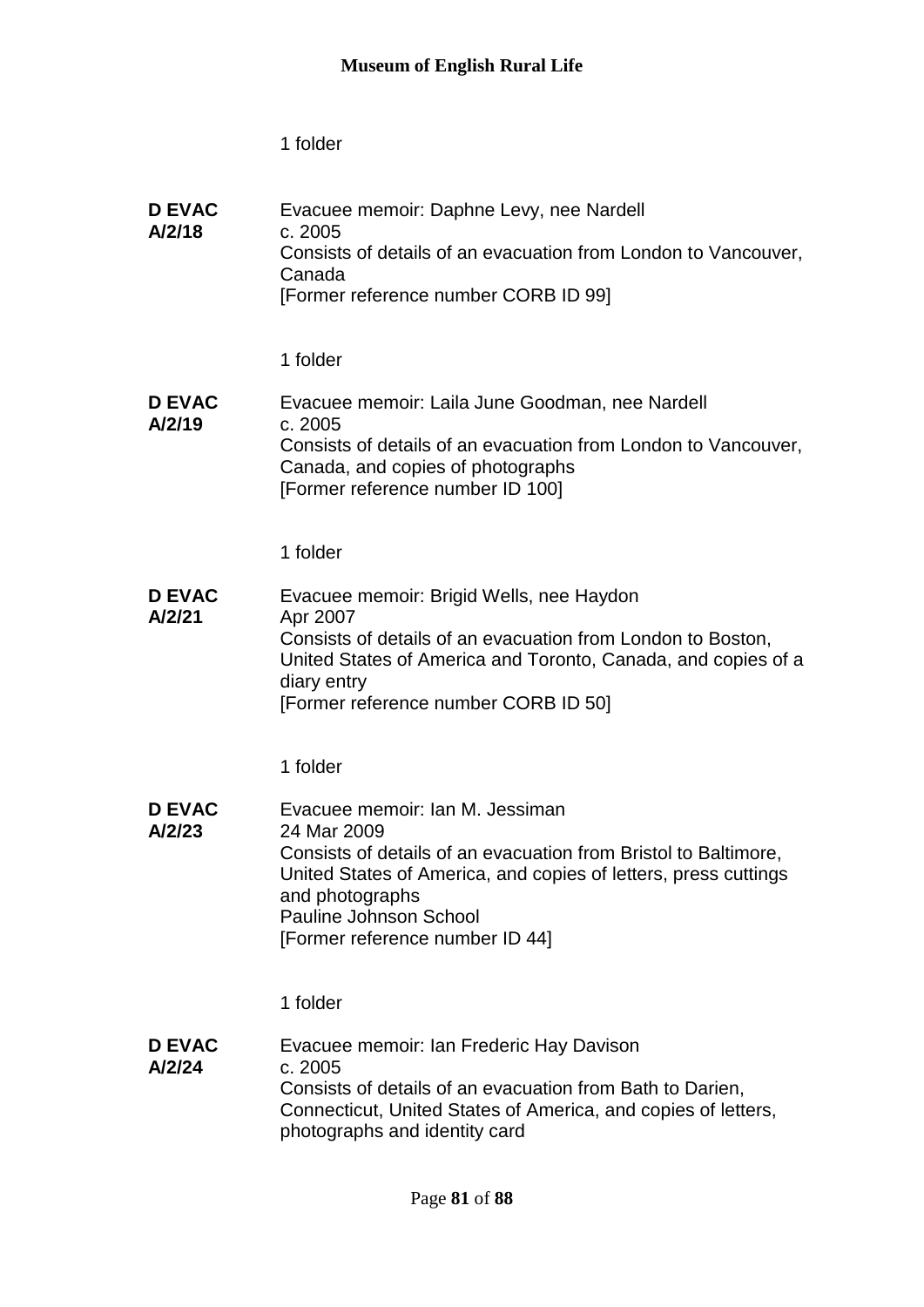| <b>D EVAC</b><br>A/2/26 | Evacuee memoir: Eleanor Vickers<br><b>Undated [c. 2005]</b><br>Consists of details of an evacuation from Oxford to Toronto,<br>Canada<br>[Former reference ID 111]                                                                                                       |
|-------------------------|--------------------------------------------------------------------------------------------------------------------------------------------------------------------------------------------------------------------------------------------------------------------------|
|                         | 1 folder                                                                                                                                                                                                                                                                 |
| <b>D EVAC</b><br>A/2/27 | Evacuee memoir: Elinor Anne Scott, nee Garthwaite<br><b>Undated [c. 2005]</b><br>Consists of details of an evacuation from Hitchin, Hertfordshire<br>to Toronto<br>[Former reference ID 73]                                                                              |
|                         | 1 folder                                                                                                                                                                                                                                                                 |
| <b>D EVAC</b><br>A/2/29 | Evacuee memoir: Jim Northcott<br><b>Undated [c. 2005]</b><br>Consists of details of an evacuation from Oxshott, Surrey to<br>Ottawa, Canada<br>Clifton College Bristol; Abinger Hill prep school, Surrey; Ashbury<br>College, Ottawa, Canada<br>[Former reference ID 94] |
|                         | 1 folder                                                                                                                                                                                                                                                                 |
| <b>D EVAC</b><br>A/2/30 | Evacuee memoir: Kenneth Miller<br><b>Undated [c. 2005]</b><br>Consists of details of an evacuation to Toronto, Canada,<br>extracts from a book entitled The Outspoken Dr Miller and<br>copies of letters<br>[Former reference ID 41]                                     |
|                         | 1 folder                                                                                                                                                                                                                                                                 |
| <b>D EVAC</b><br>A/2/32 | Evacuee memoir: Asthore Sheena Douglas Hilleary, nee<br>Mackintosh<br><b>Undated [c. 2005]</b><br>Consists of details of an evacuation from Liverpool to Montreal,<br>Canada<br>[Former reference ID 180]                                                                |
|                         |                                                                                                                                                                                                                                                                          |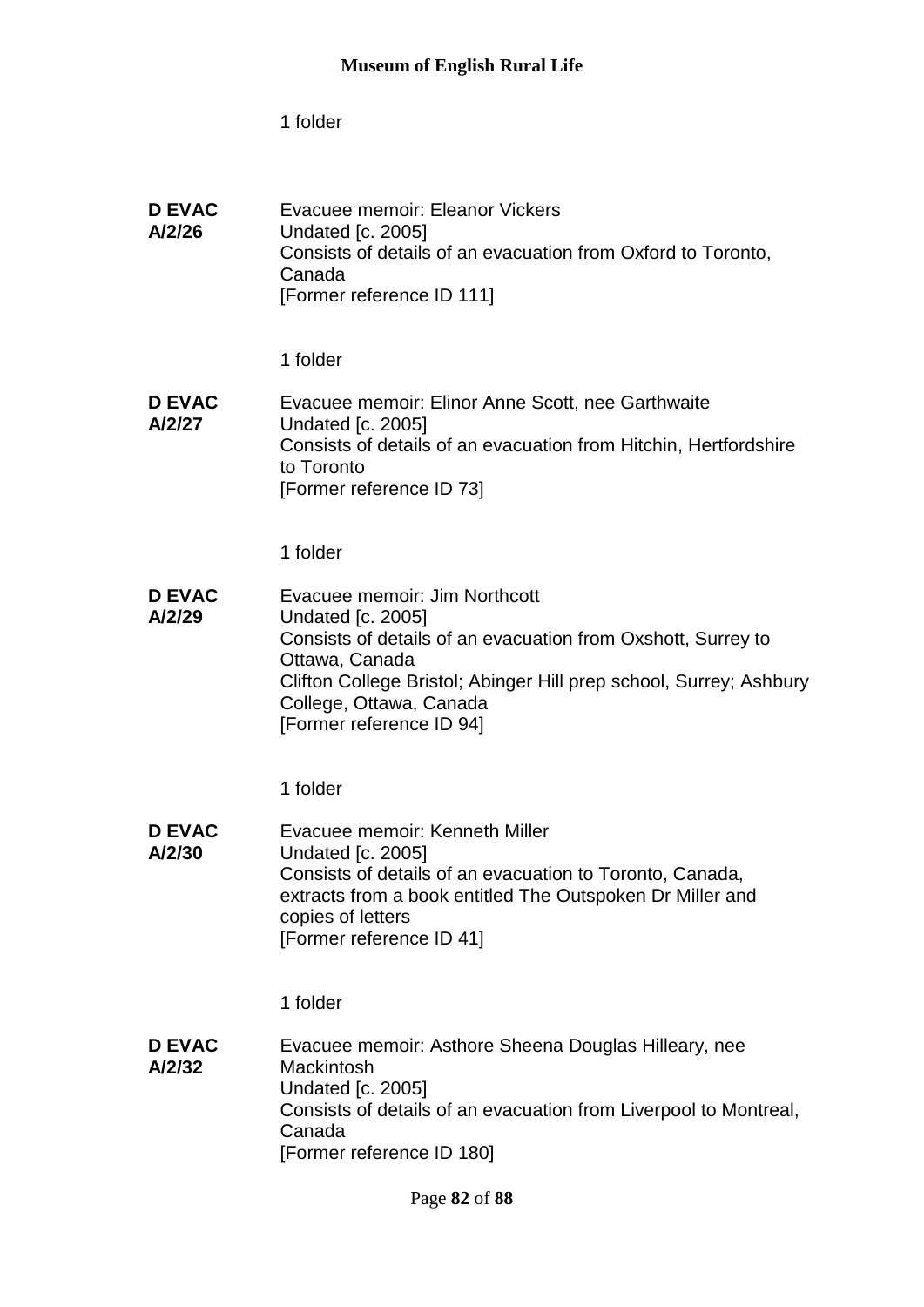| <b>D EVAC</b><br>A/2/33 | Evacuee memoir: Sir John Curtiss KCB, KBE, CBIM<br><b>Undated [c. 2005]</b><br>Consists of brief details of an evacuation to Canada and a copy<br>of his obituary from the Telegraph<br>[Former reference ID 171]                                |
|-------------------------|--------------------------------------------------------------------------------------------------------------------------------------------------------------------------------------------------------------------------------------------------|
|                         | 1 folder                                                                                                                                                                                                                                         |
|                         | Sir John Curtiss died 14 Sept 2013                                                                                                                                                                                                               |
| <b>D EVAC</b><br>A/2/35 | Evacuee memoir: Barbara Barnett, nee Pinto<br><b>Undated [c. 2005]</b><br>Consists of brief details of an evacuation to Quebec City,<br>Canada, and copies of telegrams and press cuttings<br>[Former reference ID 163]                          |
|                         | 1 folder                                                                                                                                                                                                                                         |
| <b>D EVAC</b><br>A/2/36 | Evacuee memoir: Leslie Dubow<br><b>Undated [c. 2005]</b><br>Consists of brief details of an evacuation to Toronto, Canada<br>[Former reference ID 113]                                                                                           |
|                         | 1 folder                                                                                                                                                                                                                                         |
| <b>D EVAC</b><br>A/2/37 | Evacuee memoir: Elaine Braham Hallgarten<br>c. 2005<br>Consists of details of an evacuation from London to New York,<br>United States of America, Moncton, New Brunswick, Canada<br>and Toronto, Canada<br>[Former reference number ID 61]       |
|                         | 1 folder                                                                                                                                                                                                                                         |
| <b>D EVAC</b><br>A/2/38 | Evacuee memoir: Margaret Glenesk Smolensky, formerly<br>Morris, nee Beal<br>2008<br>Consists of details of an evacuation from Scarborough to<br>Winnipeg, Canada<br>Scarborough Girls High School, Kelvin Technical High School<br>Page 83 of 88 |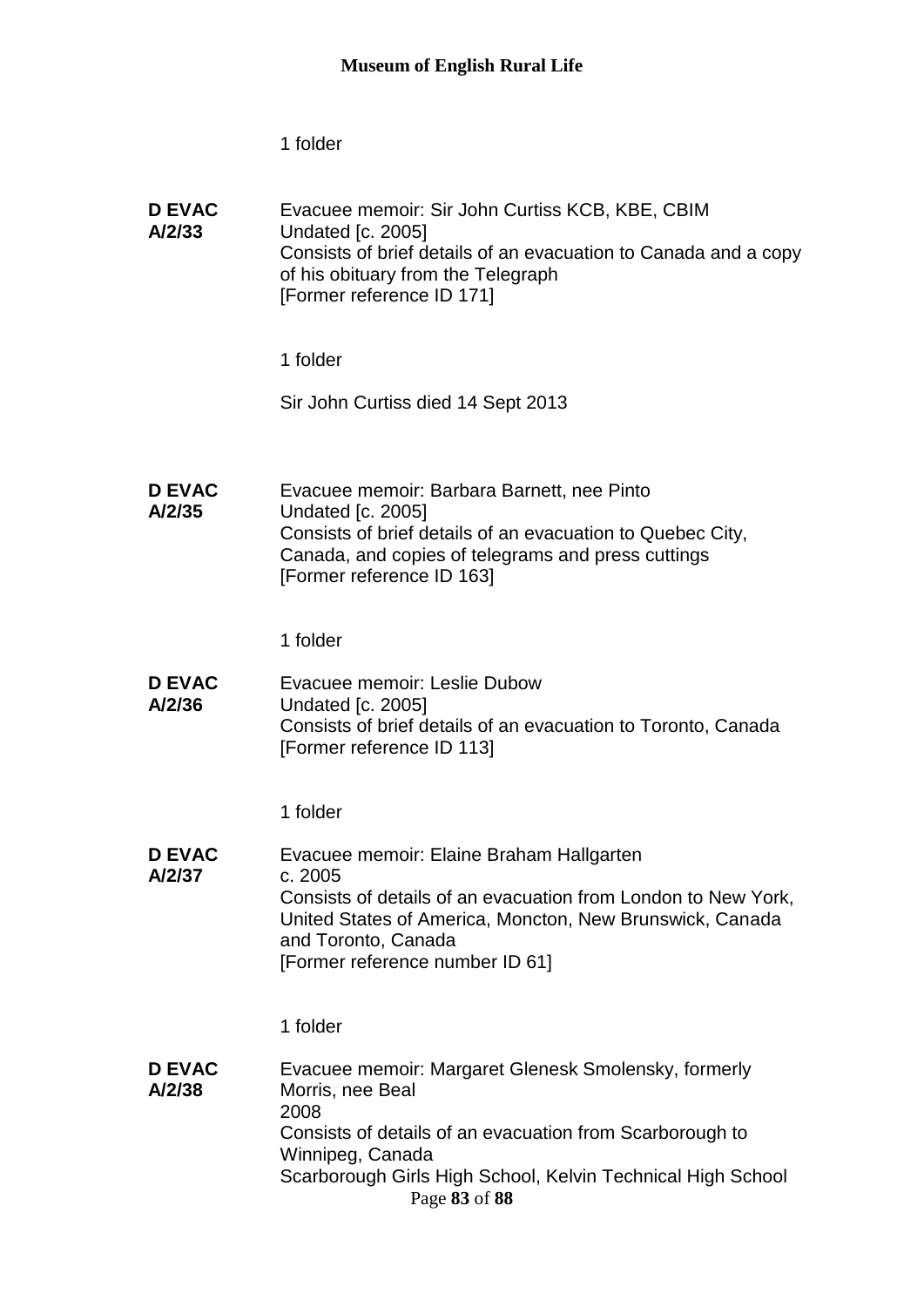## [Former reference number ID 61]

1 folder

| <b>D EVAC</b><br>A/2/39 | Evacuee memoir: Clare Barton, nee Stephen<br>10 Oct 2006<br>Consists of details of an evacuation to Marblehead,<br>Massachusetts, Manchester, Vermont and San Francisco,<br><b>United States of America</b><br>Convent School, Beccles, Windsor Mountain School, Los Gatos<br>High School, Marblehead High, Chretienne Academy |
|-------------------------|--------------------------------------------------------------------------------------------------------------------------------------------------------------------------------------------------------------------------------------------------------------------------------------------------------------------------------|
|                         |                                                                                                                                                                                                                                                                                                                                |

1 folder

**D EVAC A/2/40** Evacuee memoir: A. David Hyman 21 May 2007 Consists of details of an evacuation from London to St. Helier, **Jersey** St. Marks Road School in St. Helier

1 folder

**D EVAC A/2/41** Evacuee memoir: Mary Ivens, nee Elliot Undated [c. 2005] Consists of details of an evacuation from Liverpool to East Hampton, Long Island, United States of America [Former reference ID 127]

1 folder

**D EVAC A/2/45** Evacuee memoir: Brigid Mattinson Undated [c. 2007] Consists of copies of photographs of Brigid Mattinson and her foster family

1 folder

**D EVAC A/2/49** Evacuee memoir: Anthony Orchard 28 Jan 2008 Consists of details of an evacuation to a boarding school in South Africa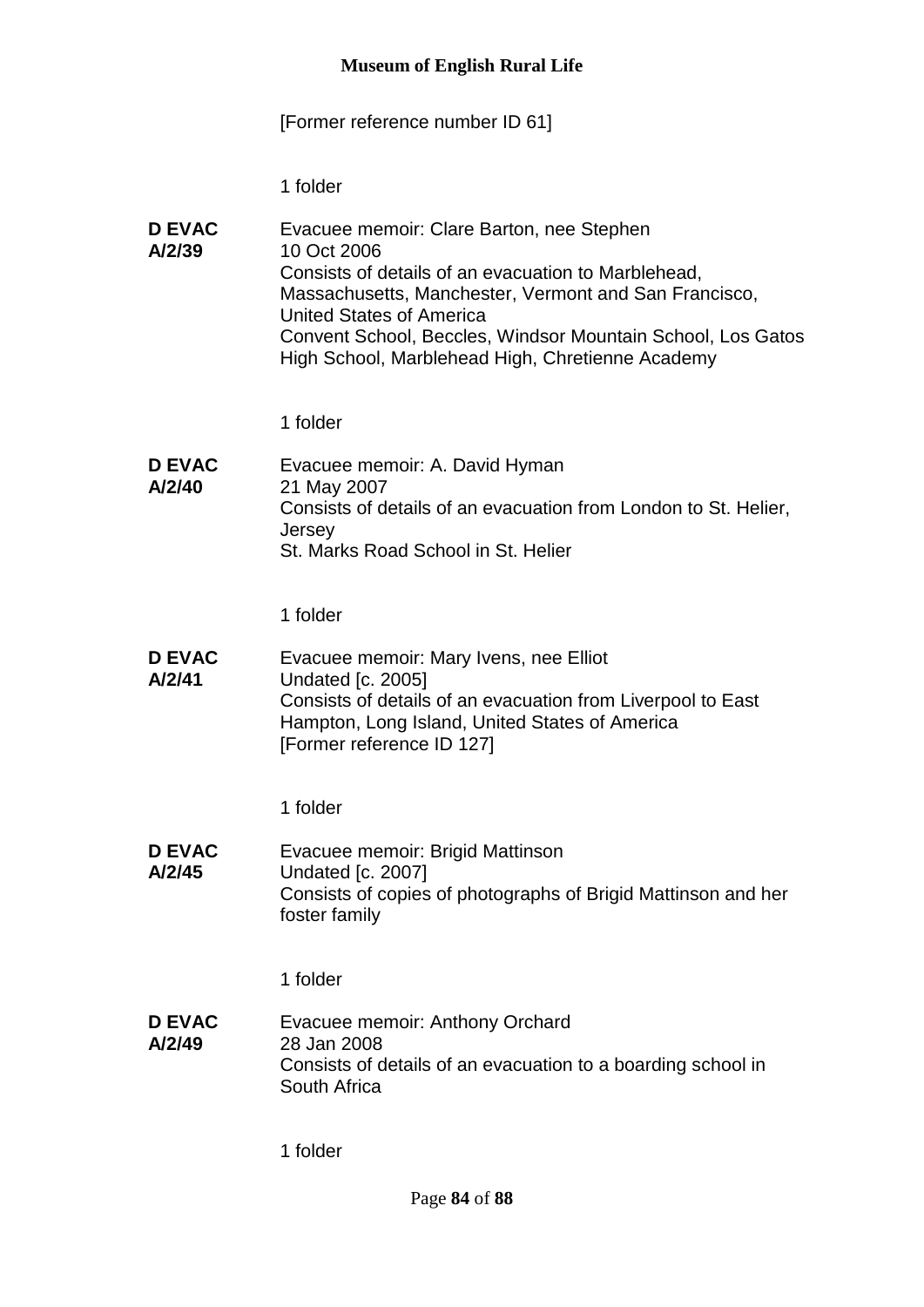Book entitled Here's to Our Far-flung Empire by Tony Orchard has been published, 2010

**D EVAC A/2/55** Evacuee memoir: Helen Victoria Smith Undated [c. 2005] Consists of details of an evacuation to Bulawayo, Zimbabwe and Natal, South Africa

1 folder

**D EVAC A/2/57** Evacuee memoir: Ian Skinner Jan 2001 Consists of details of an evacuation from Montrose to Dallas, United States of America, and copies of photographs

1 folder

**D EVAC A/2/60** Evacuee memoir: Elizabeth Stirling Lee Undated [c. 2005] Consists of details of an evacuation to Toronto, Canada

1 folder

**D EVAC A/2/62** Evacuee memoir: Rosalind Tolson, nee Baker Undated [c. 2005] Consists of details of an evacuation from Oxford to New Haven, United States of America

1 folder

**D EVAC A/2/63** Evacuee memoir: John Bedwell c.2007 Consists of details of an evacuation to Brookline, Massachusetts, America, with copies of passenger lists, correpondence and press cuttings

1 folder

**D EVAC A/2/64** Evacuee memoir: John Wilkinson 1998 Consists of details of an evacuation to Milton, United States of America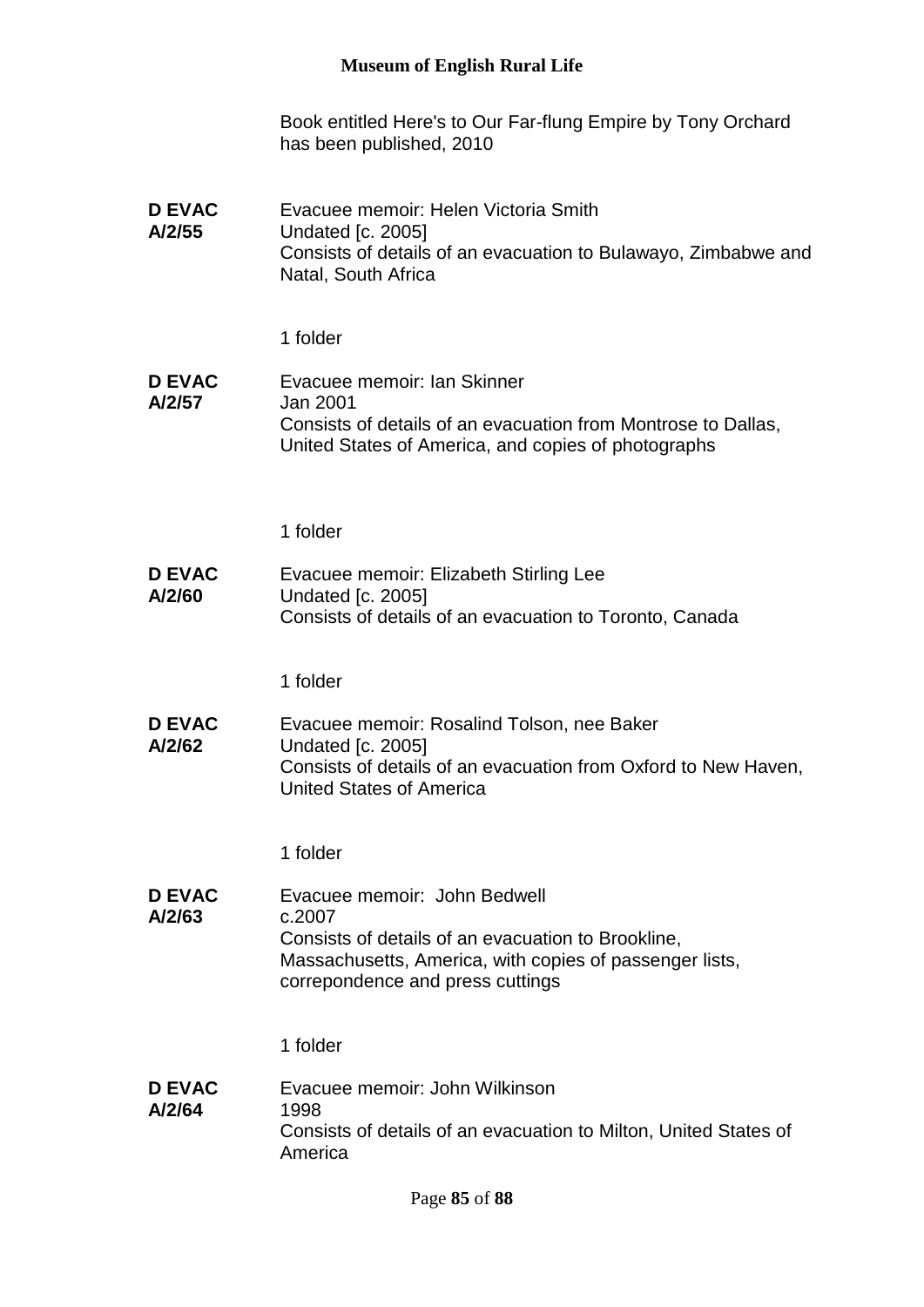Mr Wilkinson passed away in 2011

**D EVAC A/2/67** Evacuee memoir: Dave Wren 2005 Consists of details of an evacuation from Singapore to Rochester, Victoria, Australia and Ceylon, and press cutting

1 folder

**D EVAC A/2/68** Evacuee memoir: Eileen Greenwood, nee Holway 11 Apr 2005 Consists of details of an evacuation from Cowplain, Hampshire to Melbourne, Victoria, Australia Waterlooville School

1 folder

**D EVAC A/2/69** Evacuee memoir: Brian M. Simpson 13 Dec 1999 Consists of details of an evacuation from Egypt to Beacon Island, South Africa and Oudtshoorn, South Africa

1 folder

**D EVAC A/2/70** Evacuee memoir: Catherine Kennington 21 Feb 2005 Consists of details of an evacuation from Ipsden, Oxfordshire to New Brunswick, Nova Scotia, Canada, Toronto and Montreal, Canada

1 folder

**D EVAC A/2/72** Evacuee memoir: Douglas Edward Wilde 2005 Consists of details of an evacuation from Hillingdon to Morden, Canada, on CD, with print out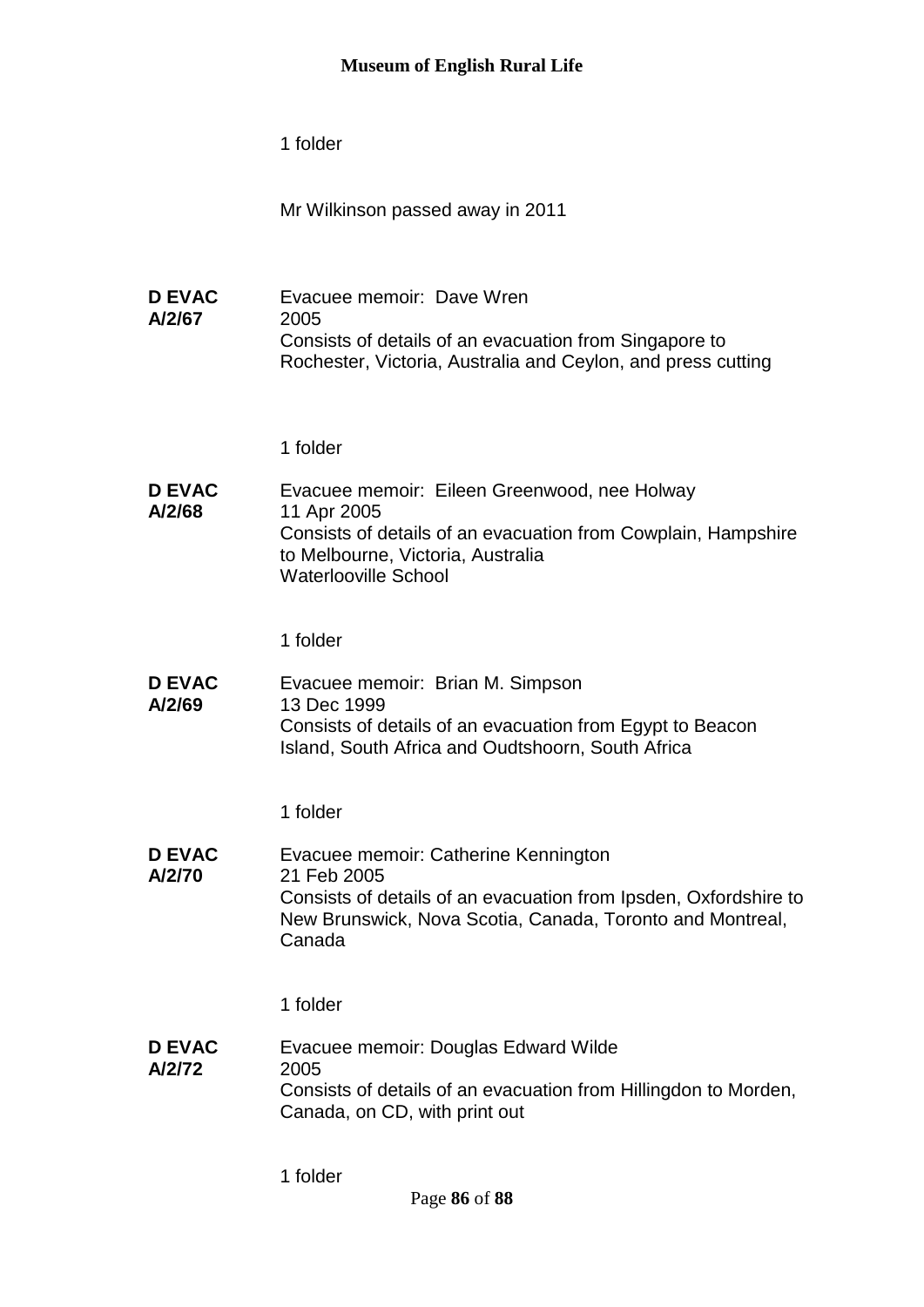| <b>D EVAC</b><br>A/2/73/1 | Folder of information relating to Margaret Wood's evacuation<br>from Kent to South Africa                     |
|---------------------------|---------------------------------------------------------------------------------------------------------------|
|                           | c. 2005<br>Consists of copies of photographs, press cuttings,                                                 |
|                           | correspondence, account of her evacuation, reunion details and<br>a CD of photographs and copies of documents |

#### **D EVAC A/2/73/2** Folder of questionnaires sent to Margaret Wood about her evacuation 1998

1 folder

**D EVAC A/2/73/4** Folder containing an escort memoir of Miss Freda Troup sent to Margaret Wood c. 1998

1 folder

**D EVAC A/2/77** Evacuee memoir: David Madden 2009 Consists of details of an evacuation from Singapore to Australia, and back to Britain, on CD with print out

1 folder

Copyright is retained by David Madden

**D EVAC A/2/78** Evacuee memoir: A. Stuart Paterson 2009 Consists of details of an evacuation from Glasgow to Bulawayo, Zimbabwe, with photographs on CD Glasgow High School, Milton Junior School, Shawlands Senior Secondary School